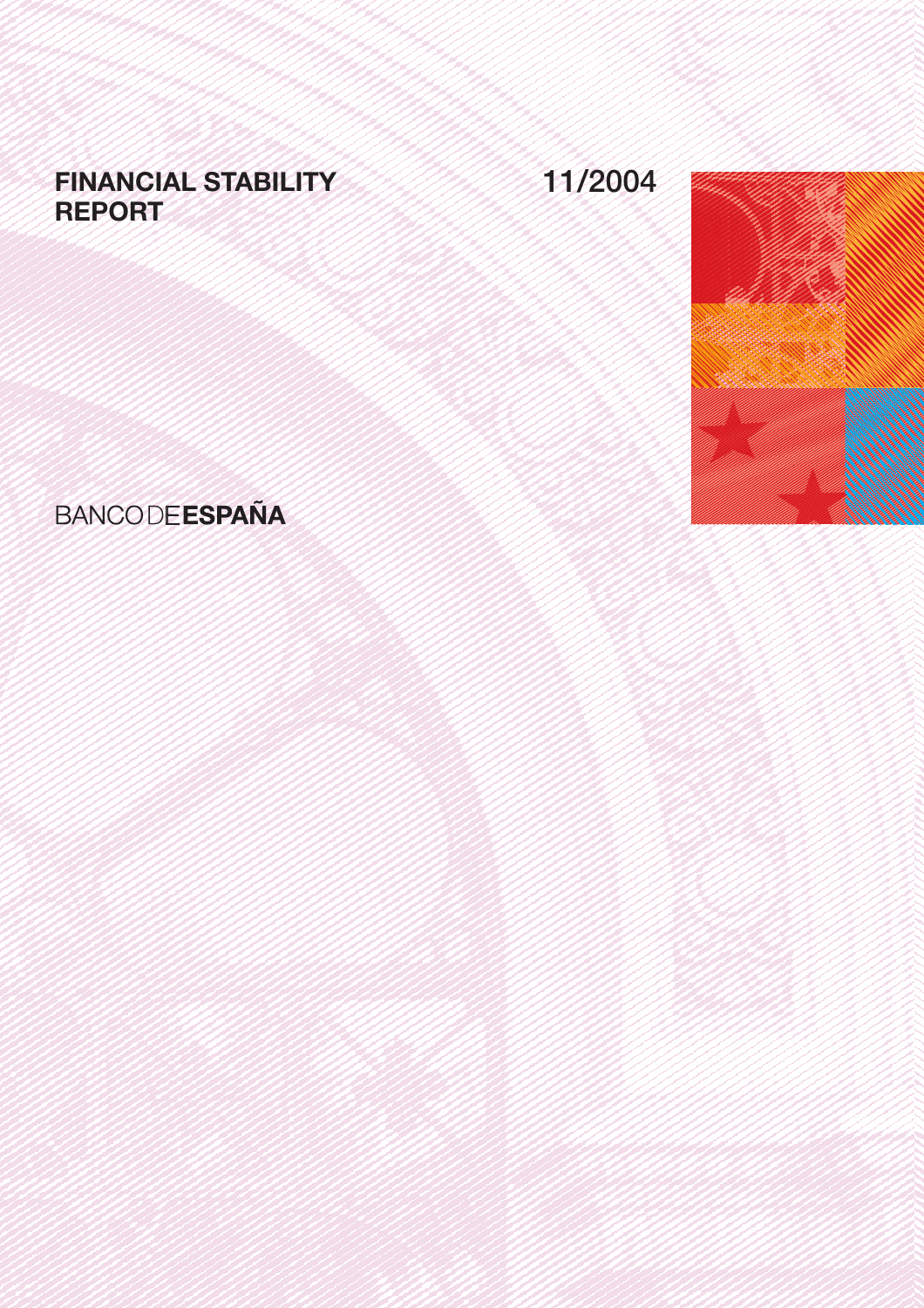## FINANCIAL STABILITY REPORT NOVEMBER 2004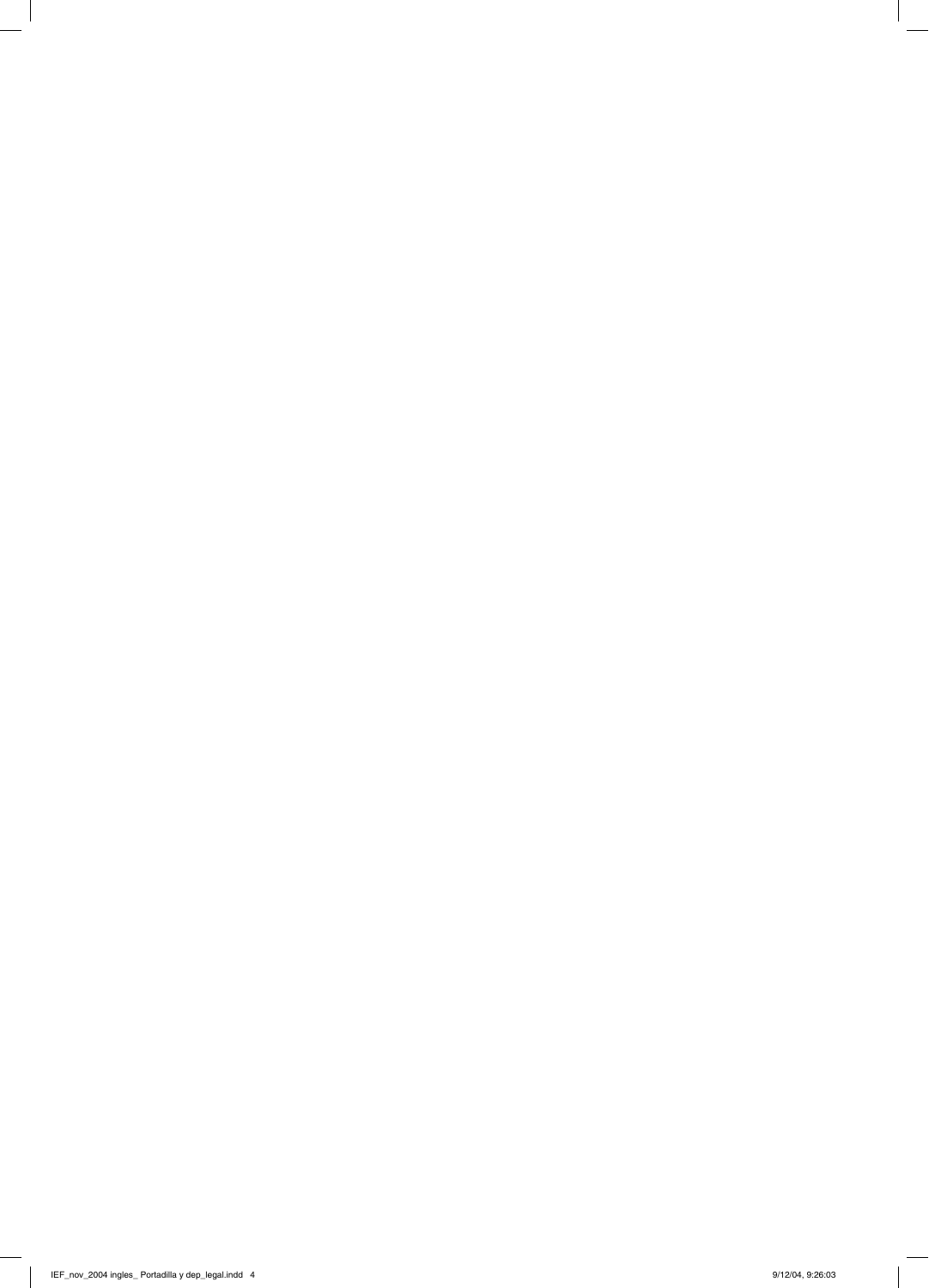# FINANCIAL STABILITY REPORT NOVEMBER 2004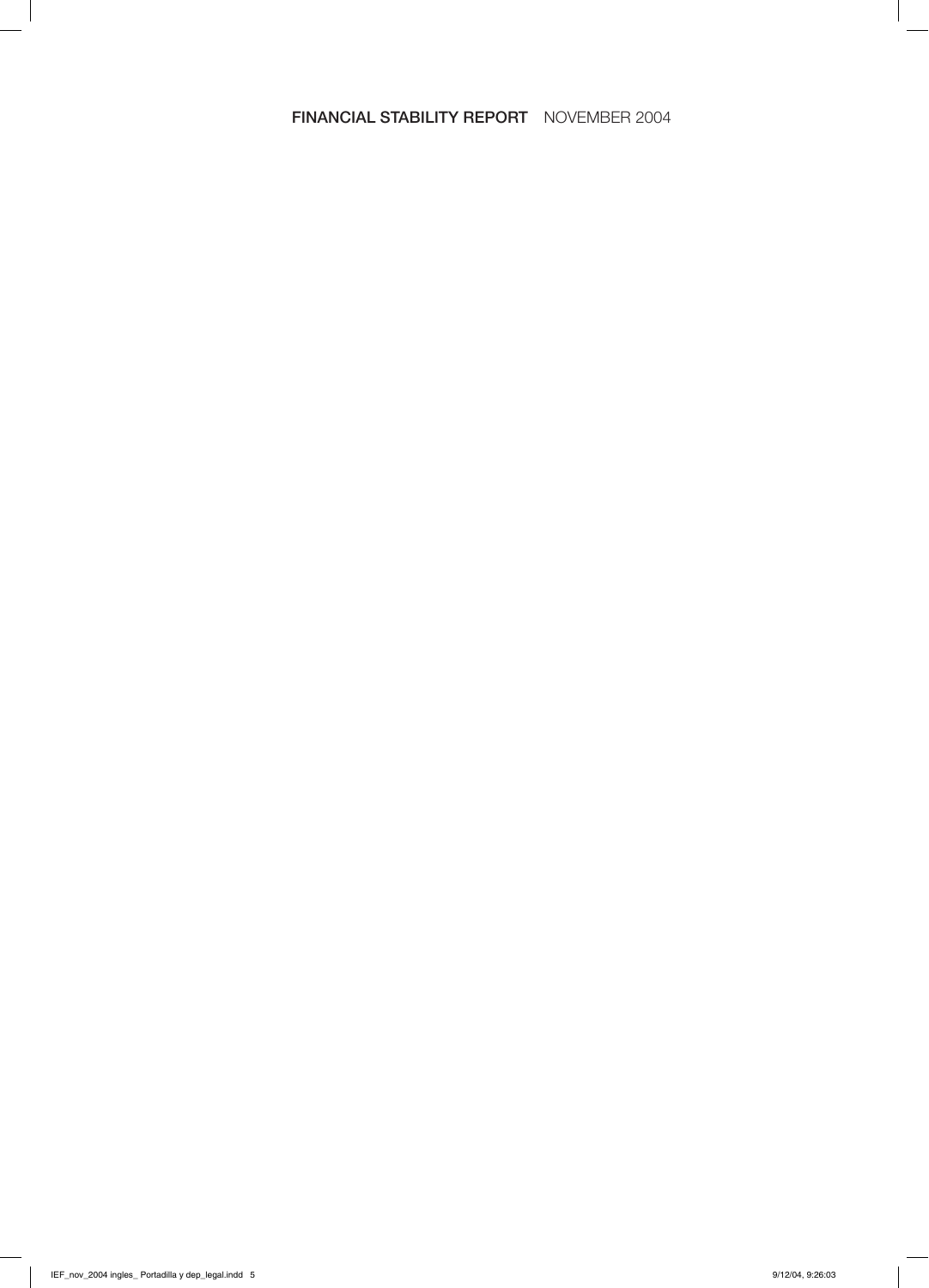Reproduction for educational and non-commercial purposes is permitted provided that the source is acknowledged.

© Banco de España, Madrid, 2004

ISSN: 1696-2621 (print) ISSN: 1696-3520 (online) Depósito legal: M. 52740-2002 Printed in Spain by Artes Gráficas Coyve, S. A.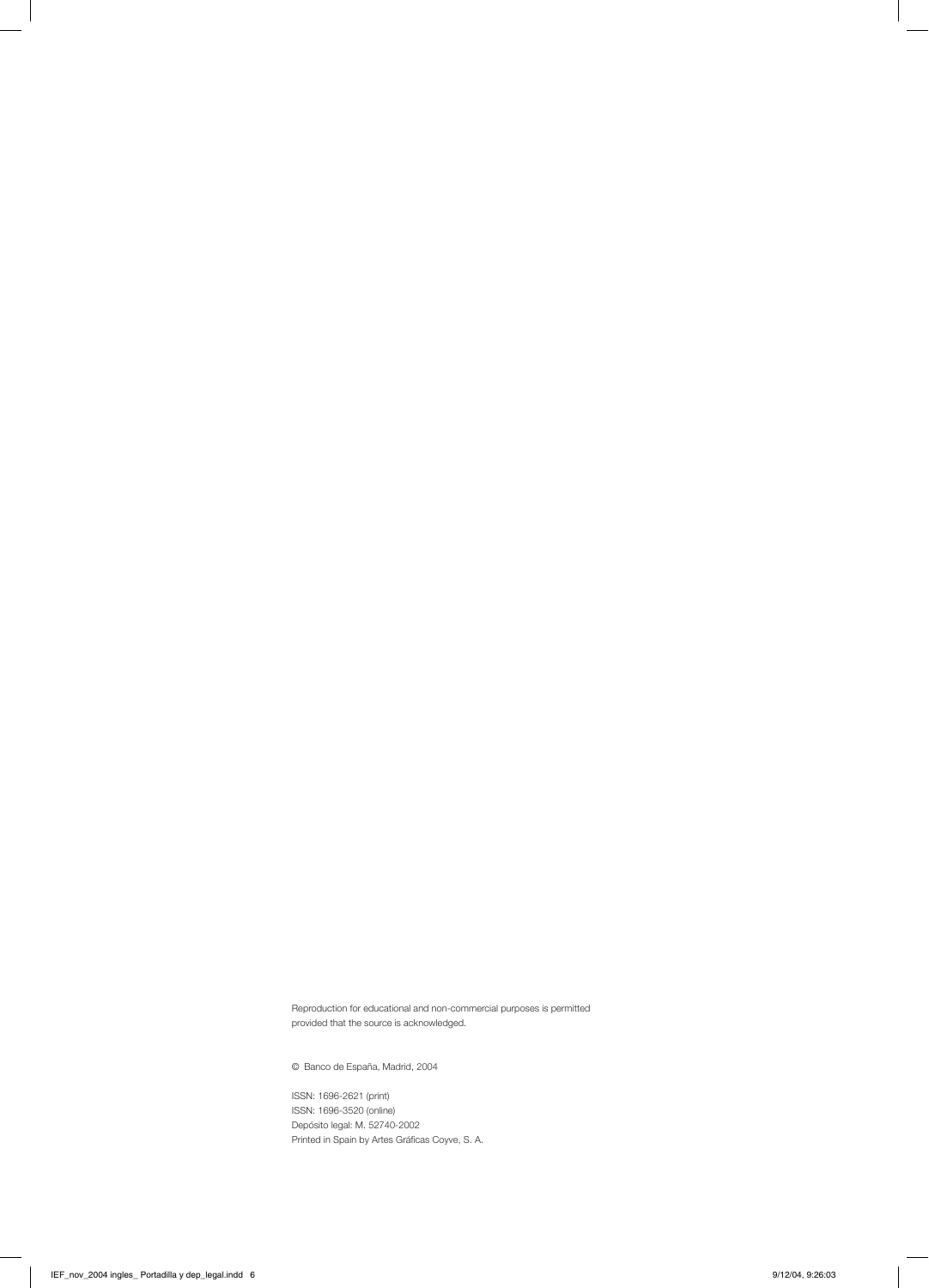# ABBREVIATIONS

| €            | Euro                                                                                                  |
|--------------|-------------------------------------------------------------------------------------------------------|
| <b>AIAF</b>  | Asociación de Intermediarios de Activos Financieros (Association of Securities Dealers)               |
| ATA          | Average total assets                                                                                  |
| <b>BCBS</b>  | Basel Committee on Banking Supervision                                                                |
| BIS          | <b>Bank for International Settlements</b>                                                             |
| bn           | <b>Billions</b>                                                                                       |
| bp           | Basis points                                                                                          |
| CBE          | Banco de España Circular                                                                              |
| <b>CBSO</b>  | Banco de España Central Balance Sheet Data Office                                                     |
| <b>CCR</b>   | Banco de España Central Credit Register                                                               |
| <b>CDS</b>   | Credit default swaps                                                                                  |
| Cls          | Credit institutions                                                                                   |
| DIs          | Deposit institutions                                                                                  |
| <b>ECB</b>   | European Central Bank                                                                                 |
| <b>EMBI</b>  | Emerging markets bond index                                                                           |
| EMU          | Economic and Monetary Union                                                                           |
| EU           | European Union                                                                                        |
| <b>FSR</b>   | <b>Financial Stability Report</b>                                                                     |
| <b>GDI</b>   | Gross disposable income                                                                               |
| GDP          | Gross domestic product                                                                                |
| <b>GVA</b>   | Gross value added                                                                                     |
| GVAmp        | Gross value added at market prices                                                                    |
| <b>ICO</b>   | Instituto Oficial de Crédito (Official Credit Institute)                                              |
| ID           | Data obtained from individual financial statements                                                    |
| IMF          | International Monetary Fund                                                                           |
| <b>LGD</b>   | Loss given default                                                                                    |
| m            | <b>Millions</b>                                                                                       |
| <b>MEFF</b>  | Mercado Español de Futuros y Opciones (Spanish Financial Futures and Options Market)                  |
| <b>MTS</b>   | Market for Treasury Securities                                                                        |
| <b>NPISH</b> | Non-profit institutions serving households                                                            |
| PD           | Probability of default                                                                                |
| <b>PER</b>   | Price Earnings Ratio                                                                                  |
| pp           | Percentage points                                                                                     |
| <b>ROA</b>   | Return on assets                                                                                      |
| <b>ROE</b>   | Return on equity                                                                                      |
| <b>RWA</b>   | Risk-weighted assets                                                                                  |
| <b>SCIs</b>  | Specialised credit institutions                                                                       |
| <b>SENAF</b> | Sistema Electrónico de Negociación de Activos Financieros (Electronic Financial Asset Trading System) |
| <b>SMEs</b>  | Small and medium-sized enterprises                                                                    |
| <b>SPV</b>   | Special purpose vehicle                                                                               |
| VaR          | Value at risk                                                                                         |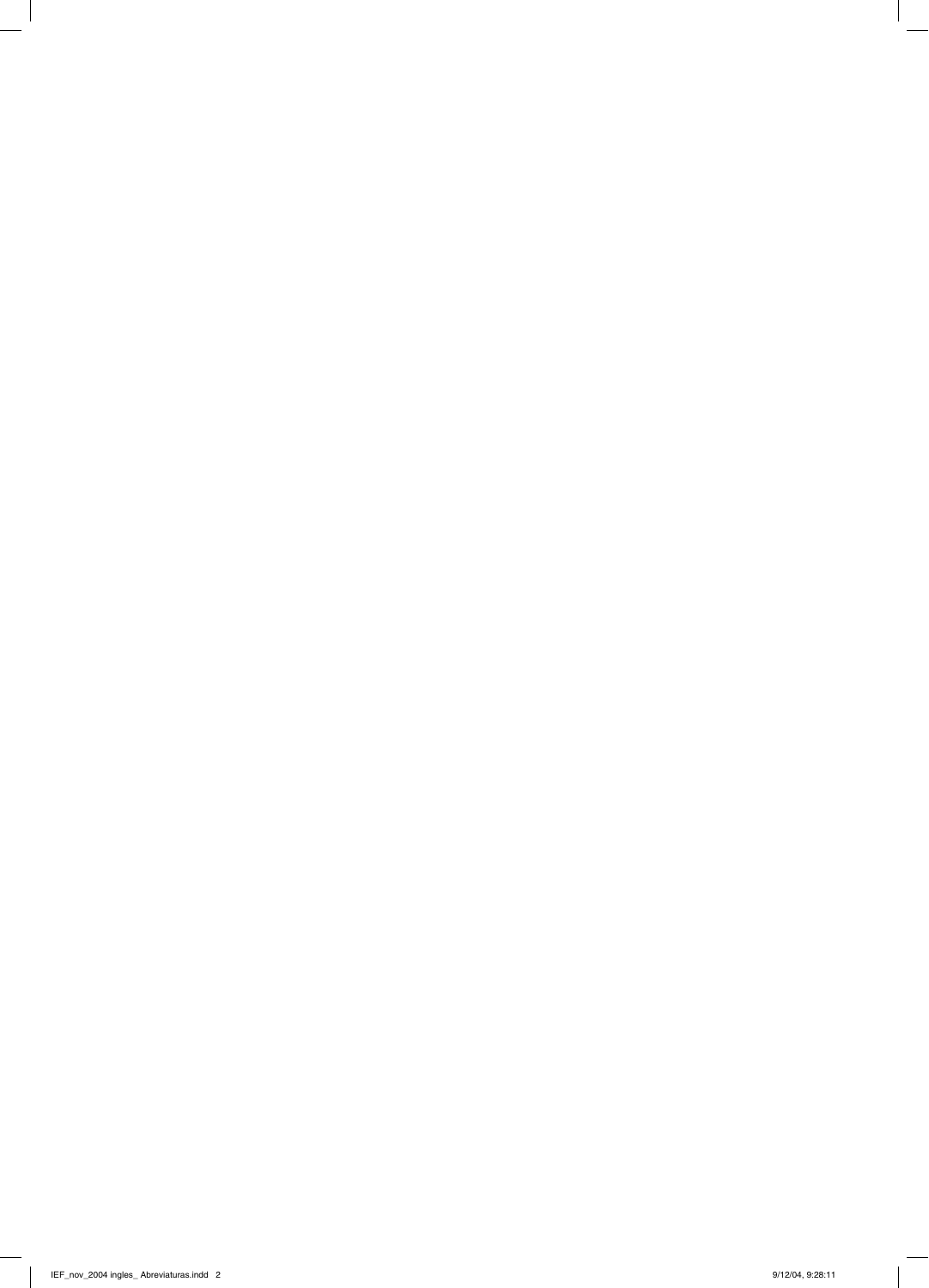# CONTENTS

INTRODUCTION 11

| CHAPTER I BANKING RISKS 15  | 1.1            | Introduction to Spanish deposit institutions' risk 15                   |     |
|-----------------------------|----------------|-------------------------------------------------------------------------|-----|
|                             | 1.2            | Credit risk 23                                                          |     |
|                             |                | 1.2.1<br>Impact of the macroeconomic background                         | -23 |
|                             |                | Spain and the euro area 23<br>a.                                        |     |
|                             |                | Rest of the world 27<br>b.                                              |     |
|                             |                | Impact of institutions' credit policy 31<br>1.2.2                       |     |
|                             | 1.3            | Liquidity risk $37$                                                     |     |
|                             | 1.4            | Market risk 40                                                          |     |
| CHAPTER II PROFITABILITY 45 | II.1<br>II.2   | General situation 45<br>Analysis based on individual institutions<br>48 |     |
| CHAPTER III SOLVENCY 57     | III.1          | General situation 57                                                    |     |
|                             | III.2          | Analysis based on individual institutions 58                            |     |
| ANEX. EXPLANATORY NOTES AND | 1              | <b>Explanatory notes</b><br>- 69                                        |     |
| GLOSSARY 67                 | $\overline{2}$ | Glossary 73                                                             |     |
|                             |                |                                                                         |     |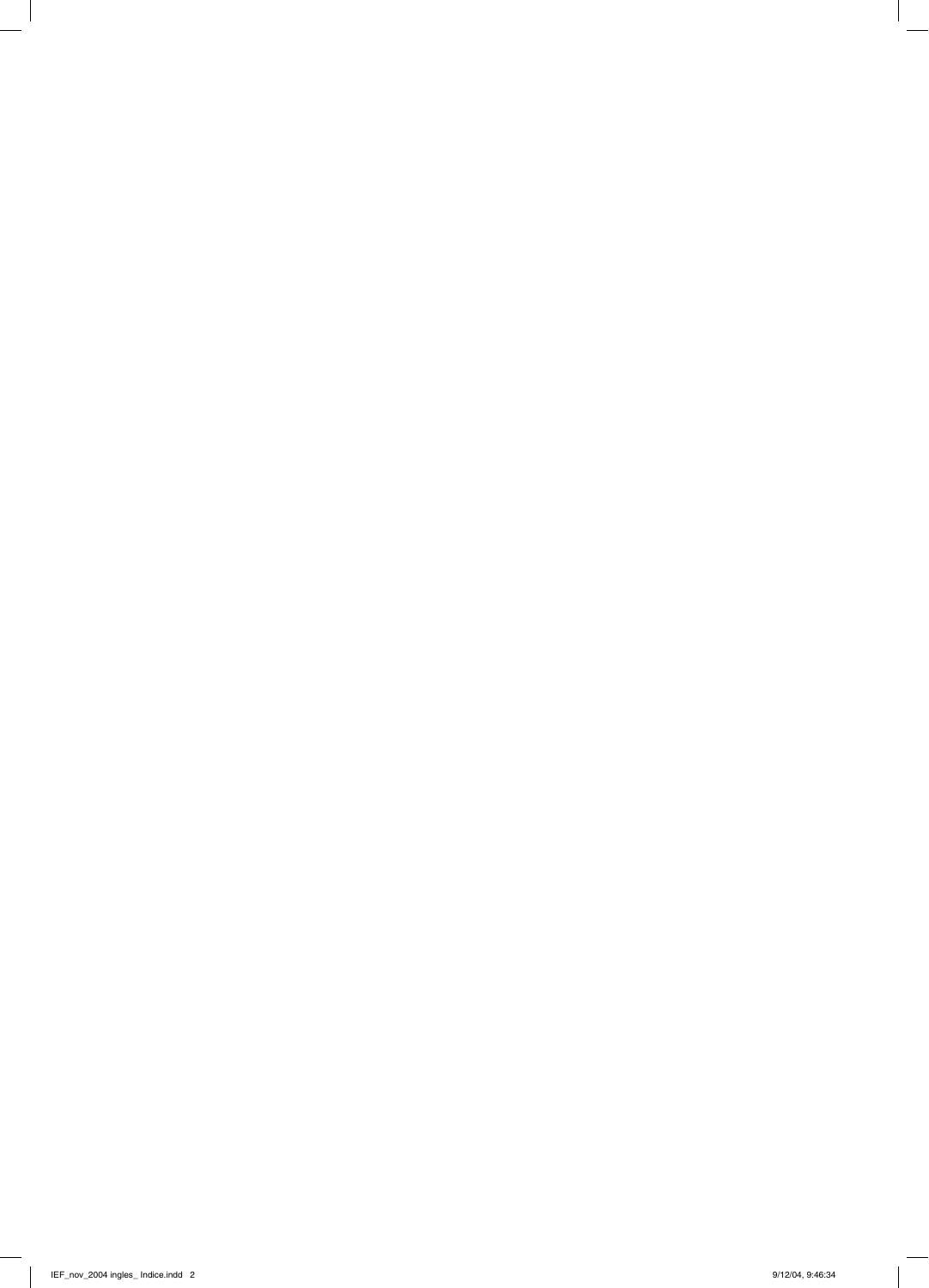#### Introduction

The profitability of Spanish deposit institutions continued to increase in the first half of 2004, while there was a very slight fall in solvency indicators. The favourable results achieved, despite the strongly competitive environment in which the institutions operate, are explained by the growth of their business in Spain, the more favourable performance of their business abroad, the decline in doubtful assets and the increase in efficiency arising from the cost-containment drive.

**Banking risks** The sustained growth of economic activity in Spain, together with the recovery in the industrialised countries and Latin America, enabled the growth of the assets of Spanish deposit institutions and, in particular, their financing to the private sector to accelerate. However, the growth of lending and, more specifically, of credit to productive activities, continues to show a marked dichotomy between credit to construction and property development and credit to other sectors. Previous editions of the FSR have already commented on the high *credit risk* displayed by this type of property-linked lending in the last economic downturn in Spain.

> Doubtful assets fell significantly year-on-year. Combined with credit growth, this led to a further reduction in the doubtful assets ratios, which was more marked in the case of foreign business. Even so, the latter ratio remained significantly higher than those for business in Spain. The recovery in activity in the developed countries and, among the emerging economies, in Latin America, largely accounts for these developments. The risk profile of the institutions' credit portfolio and of their foreign assets also displayed a downward trend. In short, the expost credit risk indicators moved favourably. However, it is worth recalling that there is a very long lag between rapid credit growth and the emergence of doubtful asset problems, and that credit to certain sectors has been increasing at very high rates in recent years.

> The high rate of increase in house prices sustained in recent years, the low level of interest rates and the growth of employment and of gross household income continued to be conducive to increases in the indebtedness of Spanish households. Although the financial situation of Spanish households remains solid and their debt burden stable, the sustained growth of their indebtedness makes them increasingly sensitive to adverse shocks. In addition, the high proportion of variable-rate loans increases the sensitivity of the household debt burden to changes in the cost of debt.

> Deposit institutions' growing debit balance with the resident private sector, as a consequence of the sustained growth in the financing of firms and households and the more moderate growth in bank liabilities vis-à-vis such residents, is increasingly obliging them to obtain funds through external interbank financing and securities issuance. This has had a negative impact on the cost structure of institutions' financing and, ultimately, on their spreads and margins.

> The need for Spanish deposit institutions to finance the strong expansion in credit has led them to develop a strategy involving the increasing *securitisation* of their loan portfolios, especially of their mortgage loans, and to issue more covered bonds (cédulas hipotecarias). At the same time, they are continuing to promote their *asset management* activities. This business, which they conduct both in Spain and abroad, in particular in Latin America, gives Spanish deposit institutions a very significant presence in the management of mutual funds and pension funds. Also, banks use the *insurance companies* they control to supplement the financial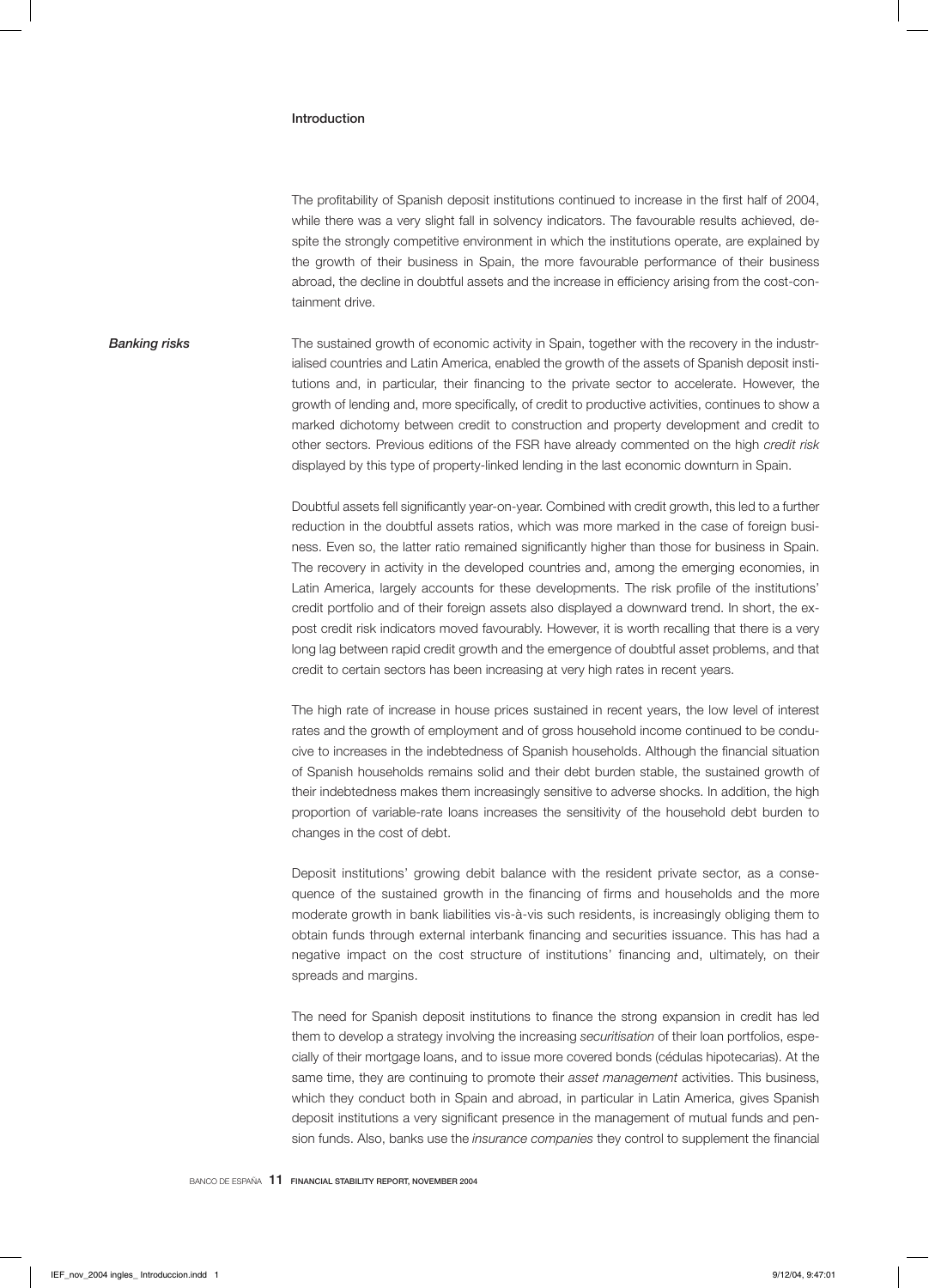services provided to their customers. This enables them to diversify their sources of revenue and to increase efficiency (economies of range). In general, the insurance companies controlled by Spanish deposit institutions are highly profitable and have a significant presence in the market, although this varies according to the type of insurance concerned.

Stock-market indices have remained relatively steady since the beginning of the year, with a low implied volatility. Official interest rate rises in the United States have been assimilated by the bond markets in an orderly fashion. The *market risk* of Spanish deposit institutions does not seem high, at present, so the results of the trading book were very low in the first half.

The profits of Spanish deposit institutions accelerated in the first half of 2004, extending the trend observed in the last two editions of the FSR. The return on equity (ROE) increased again, with a widening of the spread over long-term public debt. These developments were the result, first, of institutions' lower net provisions and write-downs, owing to the decline in doubtful assets and the substantial amortisation of goodwill in previous years; and, second, of the increase in efficiency arising from the cost-containment drive by institutions.

**Profitability** For the first time since the FSR began to be published in November 2002, all three profit margins rose, in absolute terms, for Spanish deposit institutions as a whole. These increases stem from the strong growth in activity, with an acceleration of business in Spain and a much less unfavourable performance by foreign business, following the declines seen in recent years, and they occurred in spite of the further narrowing of the spread between the return on assets and the cost of liabilities in business in Spain. Asset management and insurance activities enabled commissions to grow in line with total assets. Finally, the low growth of operating expenses, well below that of activity, made it possible for the efficiency ratio to improve and contributed to the growth in profits. The favourable trend in provisions and write-downs (country-risk provisions and amortisation of goodwill) was an additional element contributing to a further increase in the ROE.

> The comparison with European banks, based on December 2003 data, once again highlights the solid position of Spanish institutions in terms of profitability. The ROE of Spanish institutions is significantly higher than the European average as a result of wider margins, the growth in activity, similar operating expenses, in relative terms, and greater efficiency.

**Solvency** The solvency ratios deteriorated slightly, with capital growing somewhat less than requirements. Tier 1 capital increased as a result of the improvement in bank profits, with the consequent rise in reserves, despite the increase in goodwill and the relative stability of preference shares. Tier 2 capital grew as a result of the acceleration in the issuance of subordinated debt. The growth of activity and, especially, of credit led to an increase in riskweighted assets.

> The cyclical position of the Spanish economy remained favourable, leading to a reduction in the requirements for specific loan loss provisions. As a result, the statistical fund continued to grow, enabling a significant number of institutions to reach the fund ceiling.

> In comparison with other European countries, the total solvency ratio and the tier-1 ratio of Spanish credit institutions are slightly below average. This situation is explained by the strong growth of lending activity and, therefore, of risk-weighted assets in Spain. Spanish prudential provisioning requirements should also be mentioned, a factor that significantly helps to strengthen the stability of the Spanish financial system.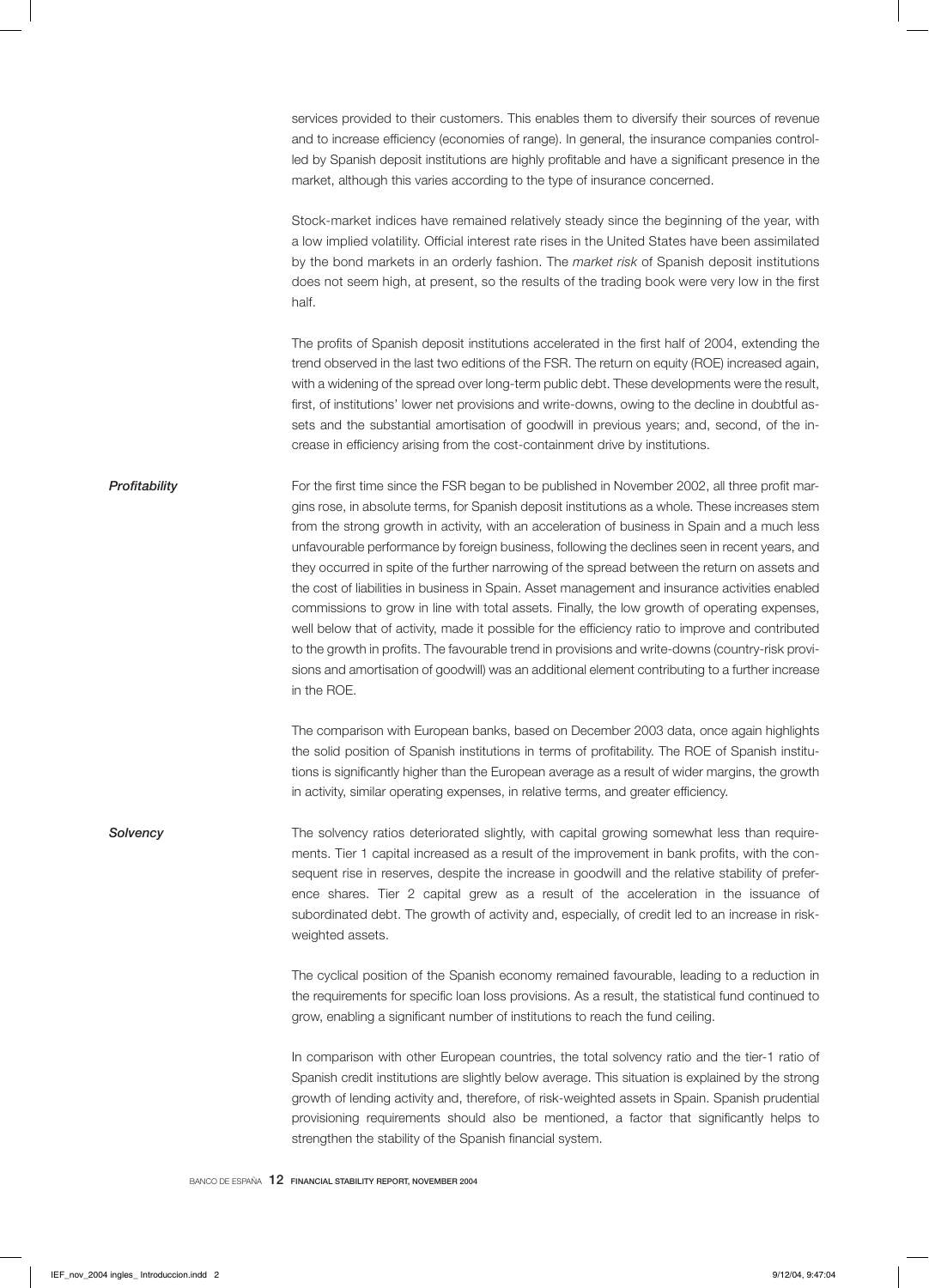In short, the growth of business, especially in Spain, and the cost-containment drive have borne fruit in terms of an acceleration in profits and a significant increase in the return on equity. However, the strong growth in lending linked to the property sector means that the institutions must closely manage their credit risk.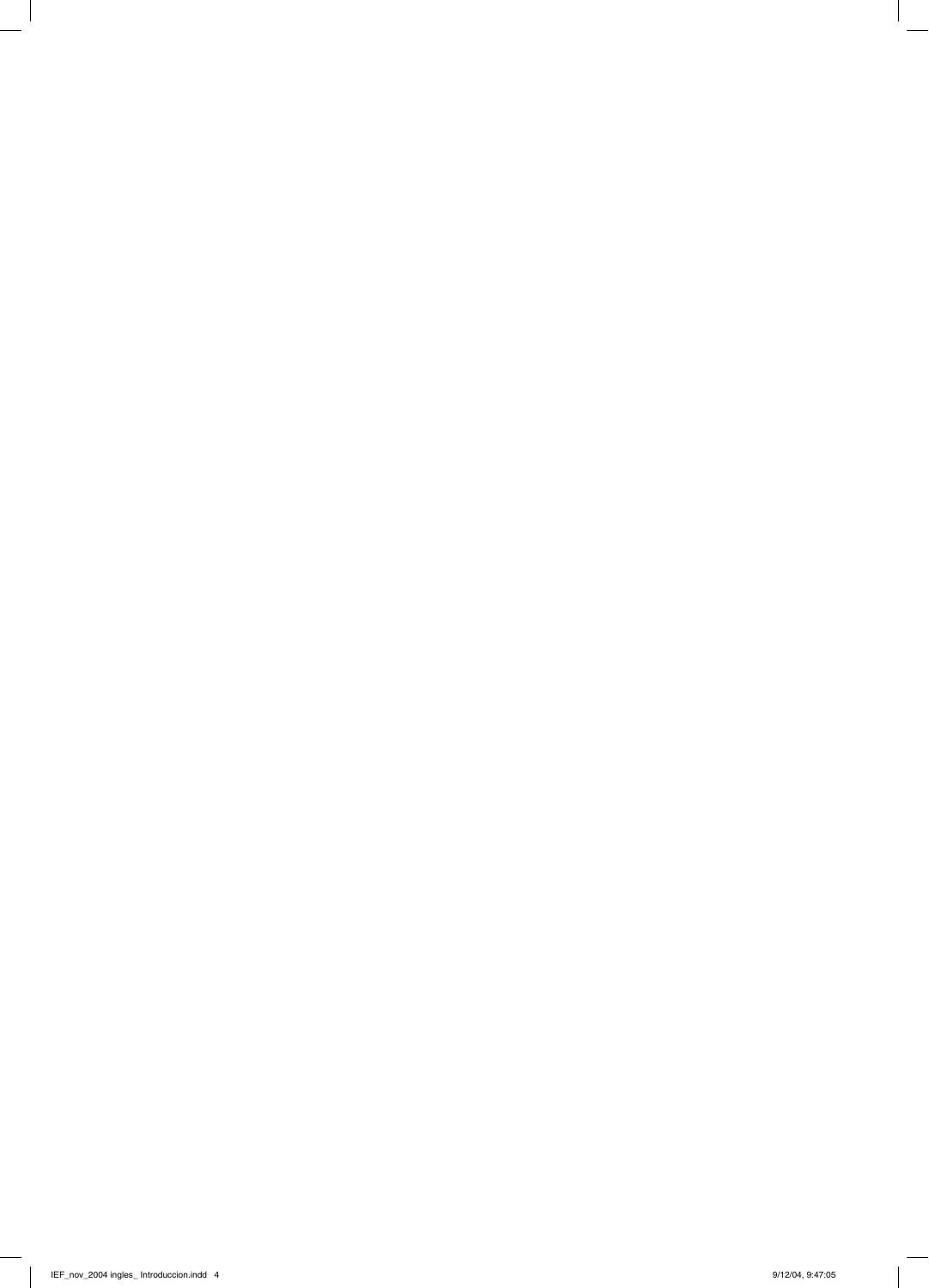#### I Banking risks

*I.1 Introduction to Spanish deposit institutions' risk* The conclusions drawn from an analysis of the consolidated balance sheets of Spanish deposit institutions are similar to those reflected in the last FSR. In particular, the dynamism of business in Spain, together with the increase, albeit modest, in the total assets of foreign business, for the first time since 2001, is responsible for the acceleration in the total assets of deposit institutions. The growth in business in Spain is largely explained by financing to the private sector, which again grew at higher rates than the most traditional bank liabilities. Also, doubtful assets fell and the doubtful assets ratios are, once again at historical lows.

CONSOLIDATED BALANCE SHEETS<sup>1</sup> The total assets of Spanish deposit institutions continued to follow the trend identified in the last FSR. Their growth rate in June 2004 (12.7%) was 6.6 pp up on the same period a year earlier $^2$  and the highest recorded since mid-2001 (Table I.1).

> This growth is basically explained by business in Spain. With a weight of somewhat more than 85% of total assets, business in Spain increased by 14.9%, 4 pp more than in June 2003. At the same time, the total assets of foreign business increased for the first time since mid-2001 (by 1.4%, as against –12.7% in June 2003). The relative improvement in the economic and financial situation in Latin America and the trend in the region's main currencies against the euro help to explain this behaviour.

> That said, the disparity between the growth rates in Spain and abroad means that the relative weight of foreign business in the consolidated balance sheets of Spanish deposit institutions fell once again, from 16.5% to 14.8%. A new low was therefore reached, confirming the downward trend that has followed a period of intense expansion by Spanish banks in Latin America. At its peak, in December 2000, foreign business accounted for 27.6% of total assets.

> As regards the structure of *assets,* the relative weight of financing to the private sector continued to increase, and now represents 59.8% of total assets, almost 2 pp more than in the same period a year earlier (Chart I.1A). The growth rate of this item (16.6%) was the highest since mid-2001 and 5.5 pp above last year's rate.

> The performance of financing to the private sector was largely attributable to business in Spain, where it grew by 17.8% (4 pp more than in June 2003), driven by the vigorous growth in secured lending. Although such lending has slowed slightly (by 13 bp), it is still growing at a rate of over 20%. In foreign business, confirming the trend identified in the last FSR, financing to the private sector also grew, following the declines that had been recorded from end-2001. In particular, growth of 7.3% was recorded in June 2004, as against a fall of 5.2% last year.

> Total doubtful assets declined at a rate of 14.6%, compared with the increase of 6.8% recorded in the same period of the previous year. This behaviour was attributable to both business in Spain (–5.6%, against 4.8%) and foreign business (–28.9%, against 10.1%), in both cases confirming the decline seen in December 2003.

<sup>1.</sup> The data presented in Table I.1 relating to dates prior to June 2004 may have changed slightly from those published in previous editions of the FSR owing to revisions made by the institutions themselves and to changes in the composition of consolidated groups. These minor changes in no way alter the conclusions drawn earlier. 2. Unless otherwise stated, amounts relate to June 2004 and comparisons are always between that month and June 2003.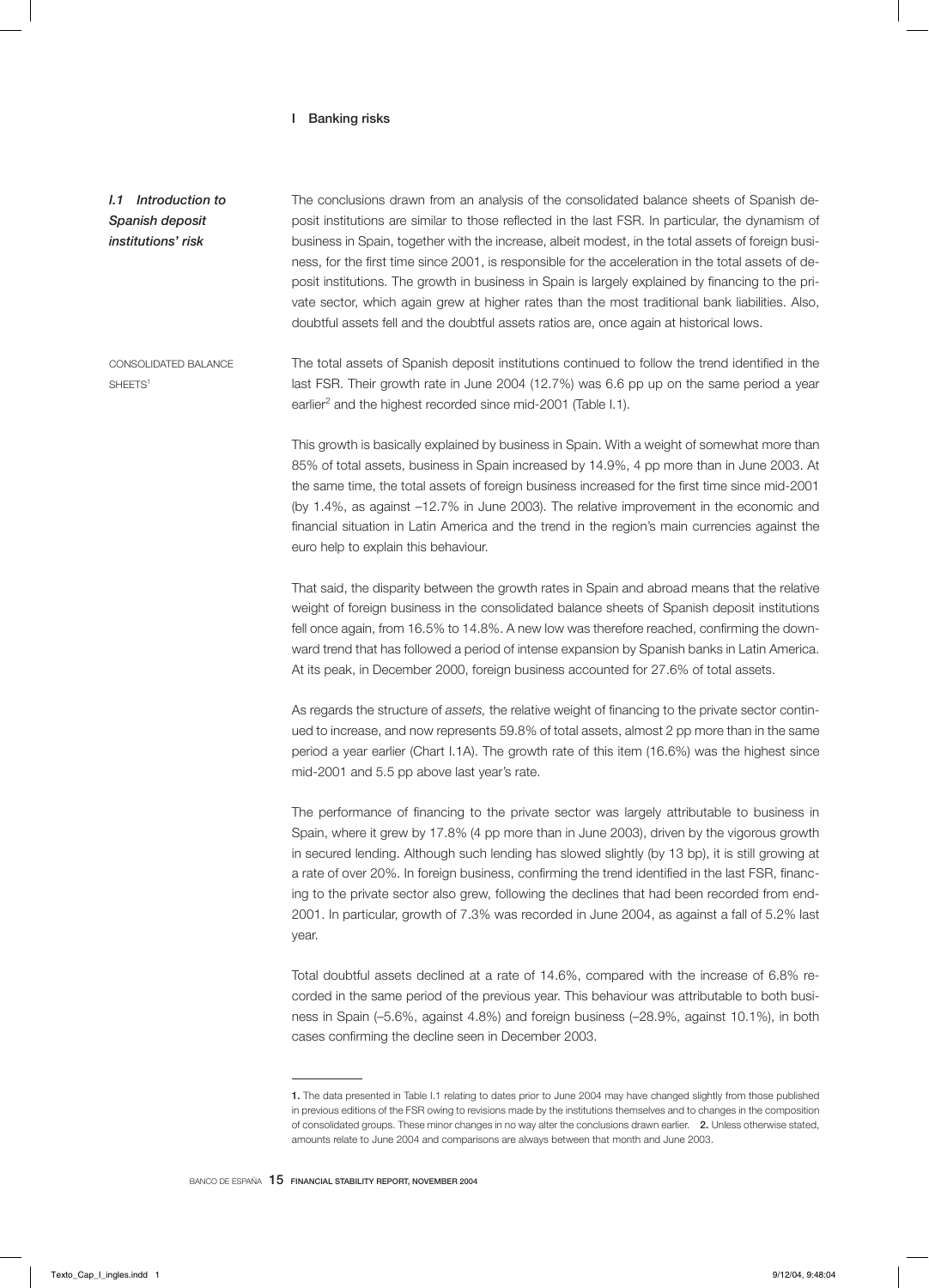### **CONSOLIDATED BALANCE SHEET TABLE 1.1 TABLE 1.1**

Deposit institutions

| <b>ASSETS</b>                                    | <b>JUN-04</b><br>$(\epsilon m)$ | <b>RELATIVE</b><br>WEIGHT IN J-03/J-02<br><b>JUN-04</b> | CH.<br>(%) | CH.<br>J-04/J-03<br>(% ) | <b>LIABILITIES</b>                   | <b>JUN-04</b><br>$(\epsilon m)$ | <b>RELATIVE</b><br>WEIGHT IN J-03/J-02<br><b>JUN-04</b> | CH.<br>(9/6) | CH.<br>$J - 04/J - 03$<br>(% ) |
|--------------------------------------------------|---------------------------------|---------------------------------------------------------|------------|--------------------------|--------------------------------------|---------------------------------|---------------------------------------------------------|--------------|--------------------------------|
| Cash on hand and on deposit at<br>Central Banks  | 29,207                          | 1.7                                                     | 5.3        | 8.6                      | Central Banks                        | 31,147                          | 1.8                                                     | 0.1          | 31.8                           |
| Due from credit institutions                     | 190,781                         | 11.1                                                    | 4.7        | 6.1                      | Due to credit institutions           | 317,320                         | 18.4                                                    | 9.3          | 22.3                           |
| Credit to general government                     | 49,306                          | 2.9                                                     | $-9.6$     | 4.7                      | Credit from general government       | 49,349                          | 2.9                                                     | 9.6          | 7.9                            |
| Credit to private sector                         | 961,860                         | 55.8                                                    | 11.6       | 15.4                     | Customer deposits                    | 867,145                         | 50.3                                                    | 4.3          | 9.4                            |
| Fixed-income portfolio                           | 278,230                         | 16.1                                                    | 0.9        | 15.3                     | Marketable debt securities           | 170.074                         | 9.9                                                     | 21.4         | 28.4                           |
| Doubtful assets                                  | 10,460                          | 0.6                                                     | 6.8        | $-14.6$                  | Other liabilities                    | 50.629                          | 2.9                                                     | 9.3          | 2.3                            |
| Equity portfolio                                 | 70,528                          | 4.1                                                     | 1.3        | 23.7                     | Accrual accounts                     | 19,808                          | 1.1                                                     | $-13.2$      | $-8.5$                         |
| Property and equipment                           | 25,082                          | 1.5                                                     | $-5.4$     | $-0.3$                   | Provisions                           | 54,204                          | 3.1                                                     | $-2.7$       | 3.7                            |
| Goodwill in consolidation                        | 18,330                          | 1.1                                                     | $-16.0$    | 7.0                      | Negative difference in consolidation | 196                             | 0.0                                                     | 67.9         | $-10.7$                        |
| Intangible assets                                | 1,499                           | 0.1                                                     | $-8.3$     | $-4.8$                   | Subordinated debt                    | 35,238                          | 2.0                                                     | 7.4          | 6.2                            |
| Own stakes and shareholders                      | 408                             | 0.0                                                     | $-52.6$    | 81.0                     | Minority interest                    | 20.031                          | 1.2                                                     | 1.2          | $-4.7$                         |
| Other assets                                     | 51.416                          | 3.0                                                     | 1.4        | 0.3                      | Capital stock                        | 9.080                           | 0.5                                                     | 2.7          | 3.6                            |
| Accrual accounts                                 | 22,846                          | 1.3                                                     | $-11.1$    | $-4.0$                   | Reserves                             | 68,766                          | 4.0                                                     | 5.1          | 9.8                            |
| Prior year's losses at the controlling<br>entity | 699                             | 0.0                                                     | 17.9       | 23.4                     | Reserves at consolidated companies   | 24,062                          | 1.4                                                     | 1.9          | 15.5                           |
| Losses at consolidated companies                 | 14,210                          | 0.8                                                     | 8.7        | 12.7                     | Net income $(+/-)$                   | 7.814                           | 0.5                                                     | 7.7          | 14.8                           |
|                                                  |                                 |                                                         |            |                          | Group                                | 7,065                           | 0.4                                                     | 11.0         | 19.4                           |
| <b>TOTAL ASSETS</b>                              | 1.724.926                       | 100                                                     | 6.1        | 12.7                     | <b>TOTAL LIABILITIES</b>             | 1,724,926                       | 100                                                     | 6.1          | 12.7                           |
| Memorandum item                                  |                                 |                                                         |            |                          |                                      |                                 |                                                         |              |                                |
| Financing to private sector                      | 1.032.362                       | 59.8                                                    | 11.1       | 16.6                     |                                      |                                 |                                                         |              |                                |
| Financing to general government                  | 230.297                         | 13.4                                                    | $-2.5$     | 3.2                      |                                      |                                 |                                                         |              |                                |
|                                                  |                                 |                                                         |            |                          |                                      |                                 |                                                         |              |                                |

SOURCE: Banco de España.

The growth of financing to the private sector, together with the decline in doubtful assets, led to a further reduction in the doubtful assets ratio, which is now 4 bp below 1%. This was attributable both to business in Spain and foreign business, although significant differences persist between them (Chart I.1B). However, these differences have narrowed from their peak in December 2002. This may be, among other factors, because of the relative improvement in the Latin American situation, as well as the management improvements introduced by Spanish institutions.

Continuing a trend that began in mid-2001, the relative weight of financing to general government fell. However, after falling by 2.5% last year, financing to general government increased by 3.2%, so that, as reported in the last edition of the FSR, the rate turned positive. That said, the magnitude of this change was smaller than it would have been, because the growth in foreign business, for the first time since end-2001, was offset by the slowdown in business in Spain. In foreign business, the relative weight of financing to general government rose to 22.8% of total business, cutting short the ongoing decline from December 2000, when it accounted for 45.6% of total business.

The equity portfolio grew at a rate of 23.7%, the highest since end-2000, as a result of its behaviour in Spanish business. Its relative weight rose by 36 bp. The possibility, mentioned in the previous FSR, of a change in trend in this item against the background of a more stable stock market seems to have been confirmed.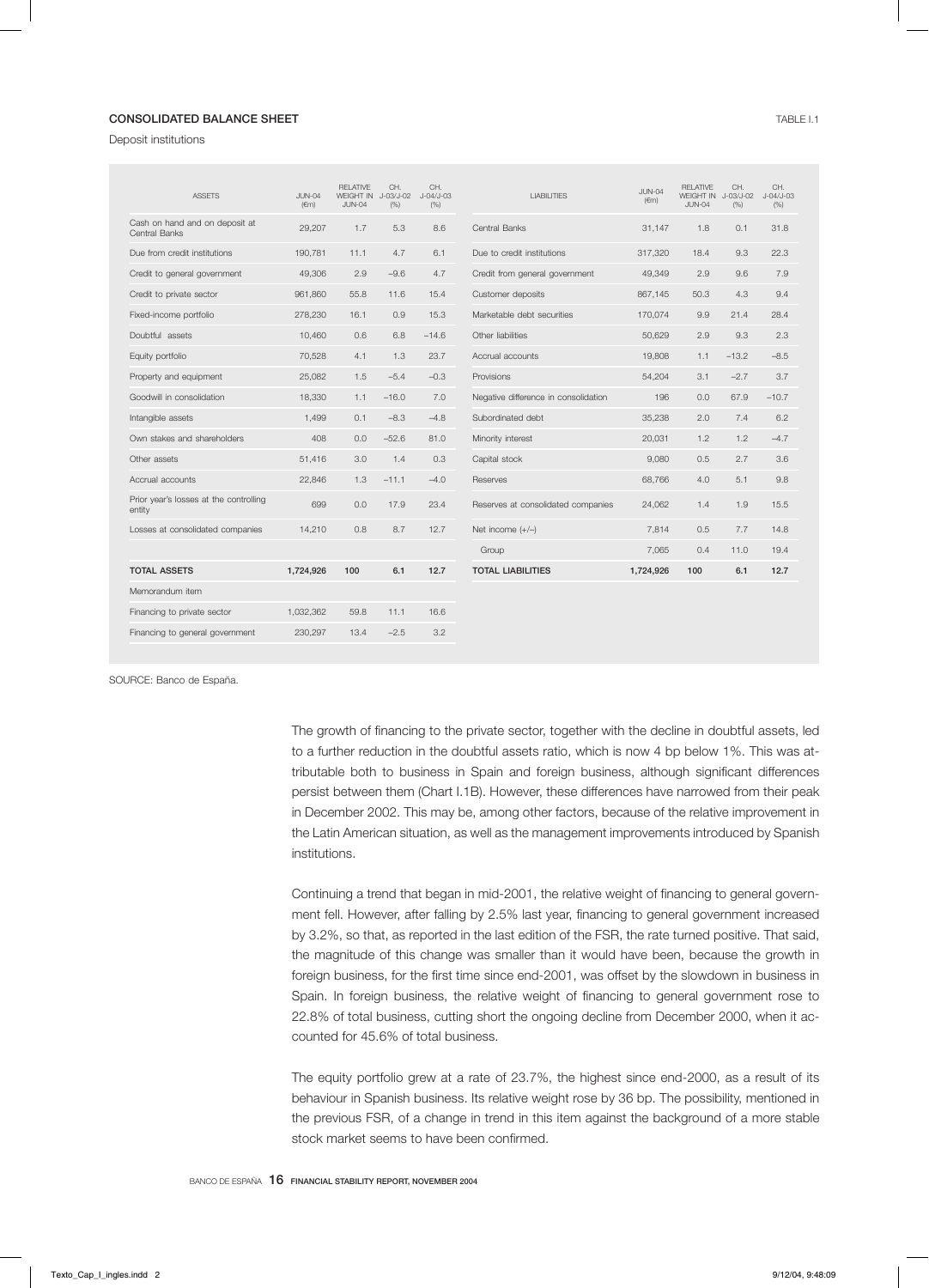#### FINANCING EXTENDED AND DOUBTFUL ASSETS RATIOS CHART I.1

Deposit institutions



SOURCE: Banco de España.

Despite its growth of 7%, following a 16% fall last year, goodwill continues to represent around 1% of total assets.

Turning to *liabilities,* the rate of growth of residents' deposits, as in the period covered by the last FSR, continued to accelerate, from 4.3% in June 2003 to 9.4%. However, as this item grew more slowly than total assets its relative weight fell by 1.5 pp to 50.3%. In addition, it continued to grow more slowly than financing to the private sector.

In line with what has been noted in previous reports, to compensate for the behaviour of residents' deposits, the rate of growth of foreign interbank financing accelerated, by 13 pp, as did that of marketable debt securities, which grew by almost 7 pp more than a year earlier. The relative weight of both items increased, to 18.4% and 9.9% of total assets, respectively.

Subordinated debt, meanwhile, grew with respect to June 2003, but less vigorously (1.2 pp less). Its relative weight, therefore, continued to decline, to below its December 2001 levels. Preference shares also declined in relative importance, since their rate of change was again negative, although close to zero (–0.6%).

Finally, the favourable behaviour of Spanish institutions' profits, already mentioned in the previous FSR, was confirmed by group net income, which grew by 19.4%.

ASSET MANAGEMENT As well as offering claims on banks, deposit institutions provide asset management services, through different companies, to their customers. In June 2004, the assets managed by deposit institutions' management companies totalled €343,300 million. Their rate of growth with respect to June 2003 was 25.1% and their annual average growth rate over the last five years 10.8%. However, the growth in assets managed has not been uniform across the countries of residence of the deposit institutions' management companies. Between June 1999 and June 2004, the total assets managed by those based in Spain fell by 9 pp in favour of those based abroad; in June 2004 the former managed 82.5% of total assets, down from 91.5% five years previously. Management companies in Latin America gained 5.3 pp to account for 12.9% of total managed assets, those in the rest of the former European Union (EU-15) gained 1.2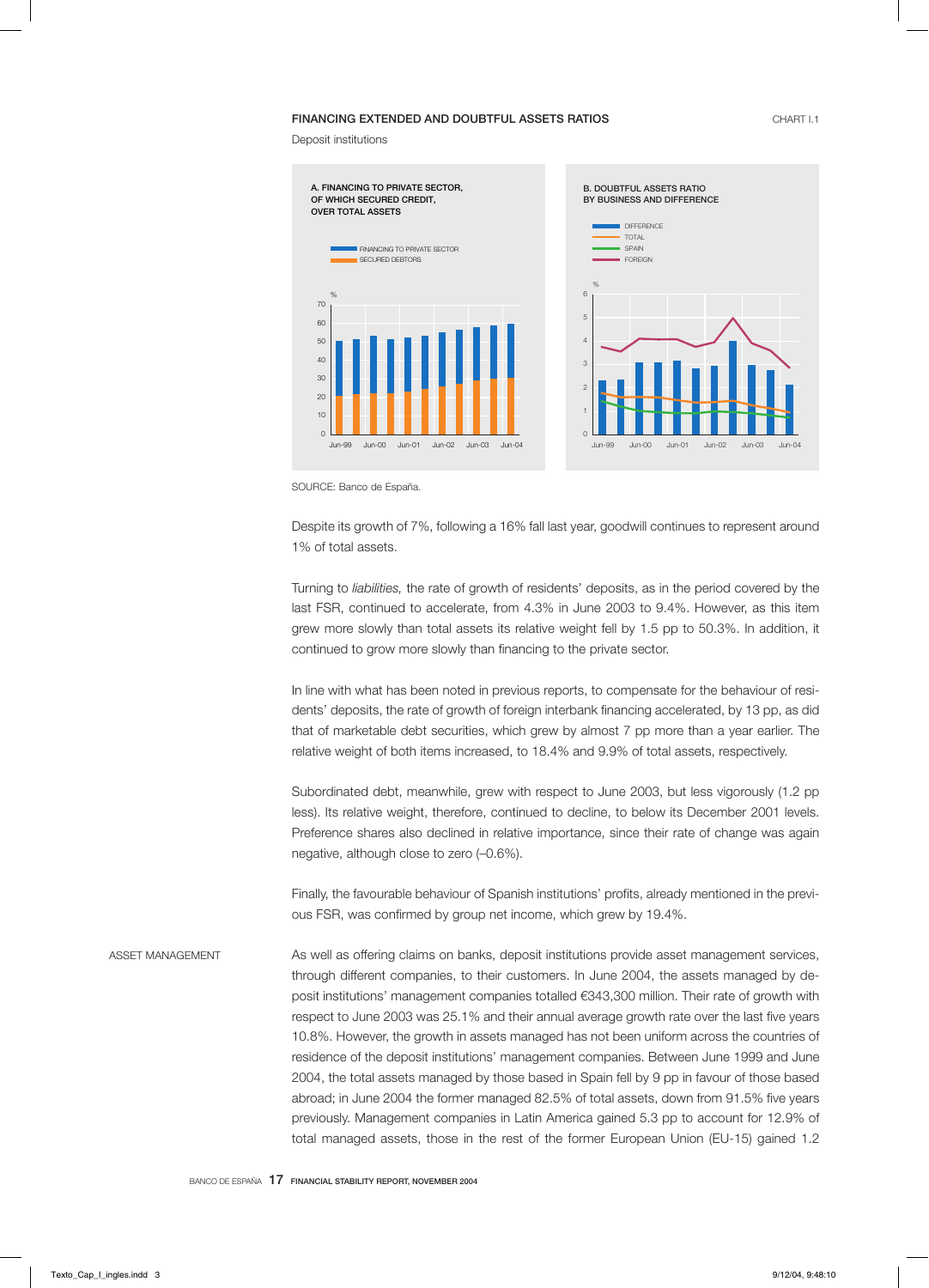#### ASSET MANAGEMENT **CHART I.2**



SOURCE: Banco de España.



The selling by institutions of shares in portfolio investment institutions, pension funds and securitisation SPVs competes to attract customer savings with bank products (sight accounts, time deposits, debt securities, etc.). For deposit institutions, managed assets represent 24% of all the funds raised from customers (i.e. non-interbank interest-bearing liabilities plus managed assets). However, there are significant differences between banks and savings banks. In the former this percentage was 33% in June 2004, while in savings banks it was 12.3%. Accordingly, banks are more specialised in asset management. This may be partly attributable to the demands of their customers and partly to their business strategy.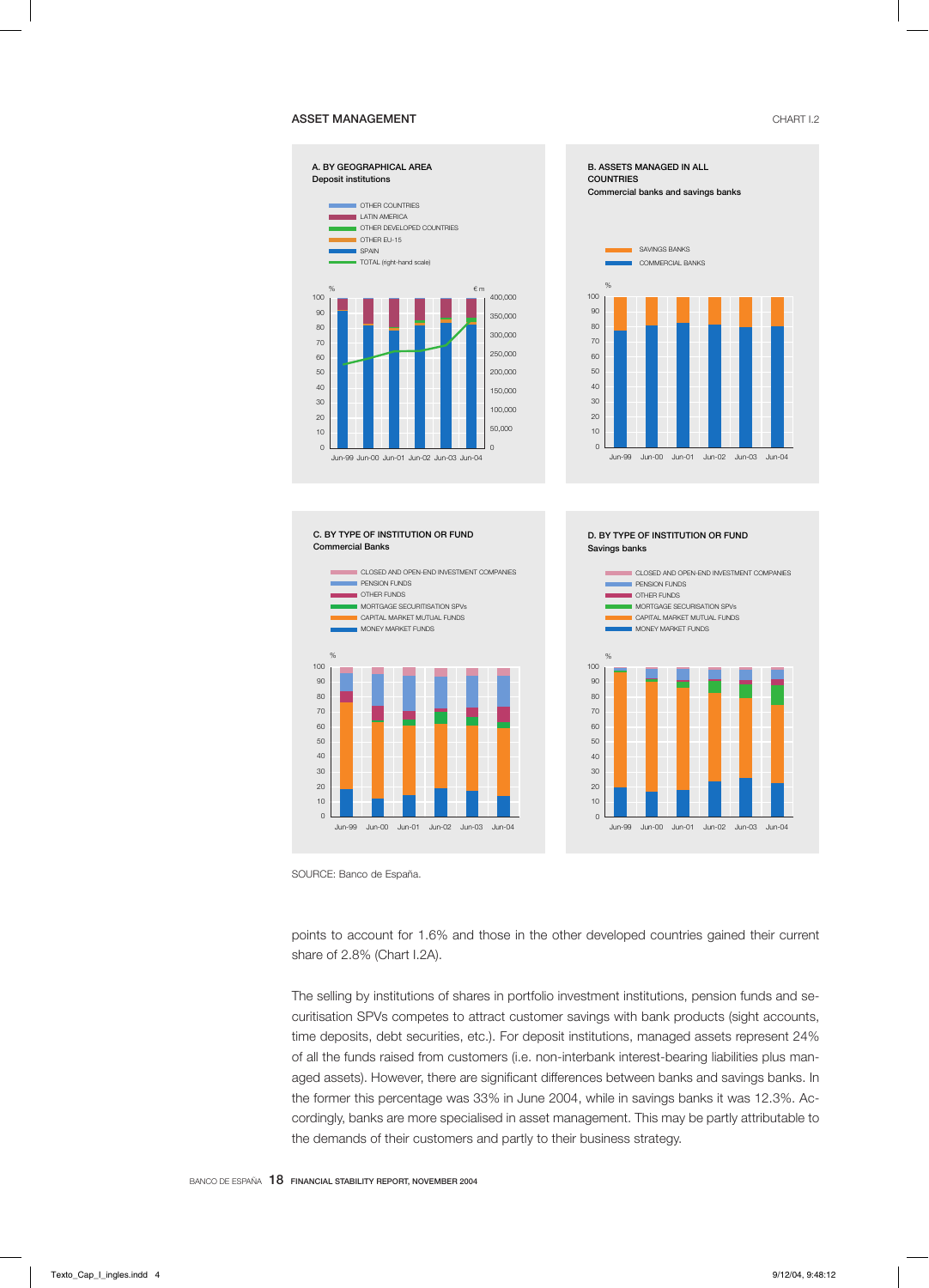The share of banks in all the assets managed by banks and savings banks has fluctuated at around 80% over the past five years. This share falls to 77% if we consider only those assets managed by Spanish management companies (Chart I.2B).

In terms of the type of institution managed (Charts I.2C and I.2D), and taking all the countries together, in June 2004, capital market mutual funds continued to account for the highest weight of the assets managed both by the management companies of banks (45% of the total), and by those of savings banks (52.3% of the total), despite the fall in their relative weight since June 1999. This relative importance in both groups is mainly attributable to their weight in Spain. For banks, the next most important type of institution is pension funds which account for 20.7% of the total. Of these, somewhat more than 56% are managed in Latin America. For savings banks, meanwhile, the next type of institution in order of importance are mortgage securitisation SPVs with 13.2% of the total managed assets, owing to their weight in Spain, although banks actually manage more assets in Spain through these institutions than do savings banks. The other types of institution, mostly non-mortgage securitisation SPVs, account for 10.2% of managed assets in banks and 3.6% in savings banks and their management companies are mainly located in Spain. Finally, the assets managed by money market funds are practically all Spanish.

In the Spanish market, the share of the assets of portfolio investment institutions, securitisation SPVs and pension funds managed by the management companies of deposit institutions has not varied with respect to the situation described in the previous FSR. They manage around 20% of the total assets of money market funds, 73% of those of open-end investment companies, 27% of those of closed-end investment companies, 48% of those of securitisation SPVs and 50% of those of pension funds.

INSURANCE COMPANIES In Spain, in the economic and financial groups made up of deposit institutions and insurance undertakings, also known as financial conglomerates *(bancassurance* in international terminology), the latter are generally controlled by the former. More than 90% of the total assets of Spanish insurance companies<sup>3</sup> are accounted for by so*ciedades anónimas* (public limited companies) some of which are controlled by deposit institutions. In this way, Spanish deposit institutions diversify their business since the assets and liabilities of insurance companies, especially those in the life business, are generally savings products with much longer maturities than those of banks. Deposit institutions use their branch networks to offer both banking and insurance products, thereby extending the range and quality of the services provided to their customers, while diversifying their sources of income and increasing their productivity, through the generation of scope economies.

> Deposit institutions control about 100% of the Spanish insurance companies (except when the latter are multigroup companies<sup>4</sup>) belonging to their economic group, which are the ones this FSR focuses on. In addition, they do not control but are associated with and/or have small stakes in other insurance companies, which are not considered here.

> The Spanish insurance companies controlled by deposit institutions in 2002 (the latest period for which data are available), accounted for 40.6% of the total assets of insurance companies (which are sociedades anónimas). By business $^5$ , they accounted for almost 56% of life, 40.5%

<sup>3.</sup> Insurance companies are considered to include, in addition to *sociedades anónimas,* mutual insurance companies, branches of non-EU insurance companies and pure reinsurance companies. 4. Multigroup companies are those whose capital is owned by two or more entities, which do not belong to the same group and which jointly manage such companies. 5. Insurance *sociedades anónimas* are classified as life, non-life or mixed (which operate in both the life and the non-life businesses). Inclusion in one or the other category is based on their profit and loss account. In a particular year, mixed undertakings are those that present both technical life and non-life accounts.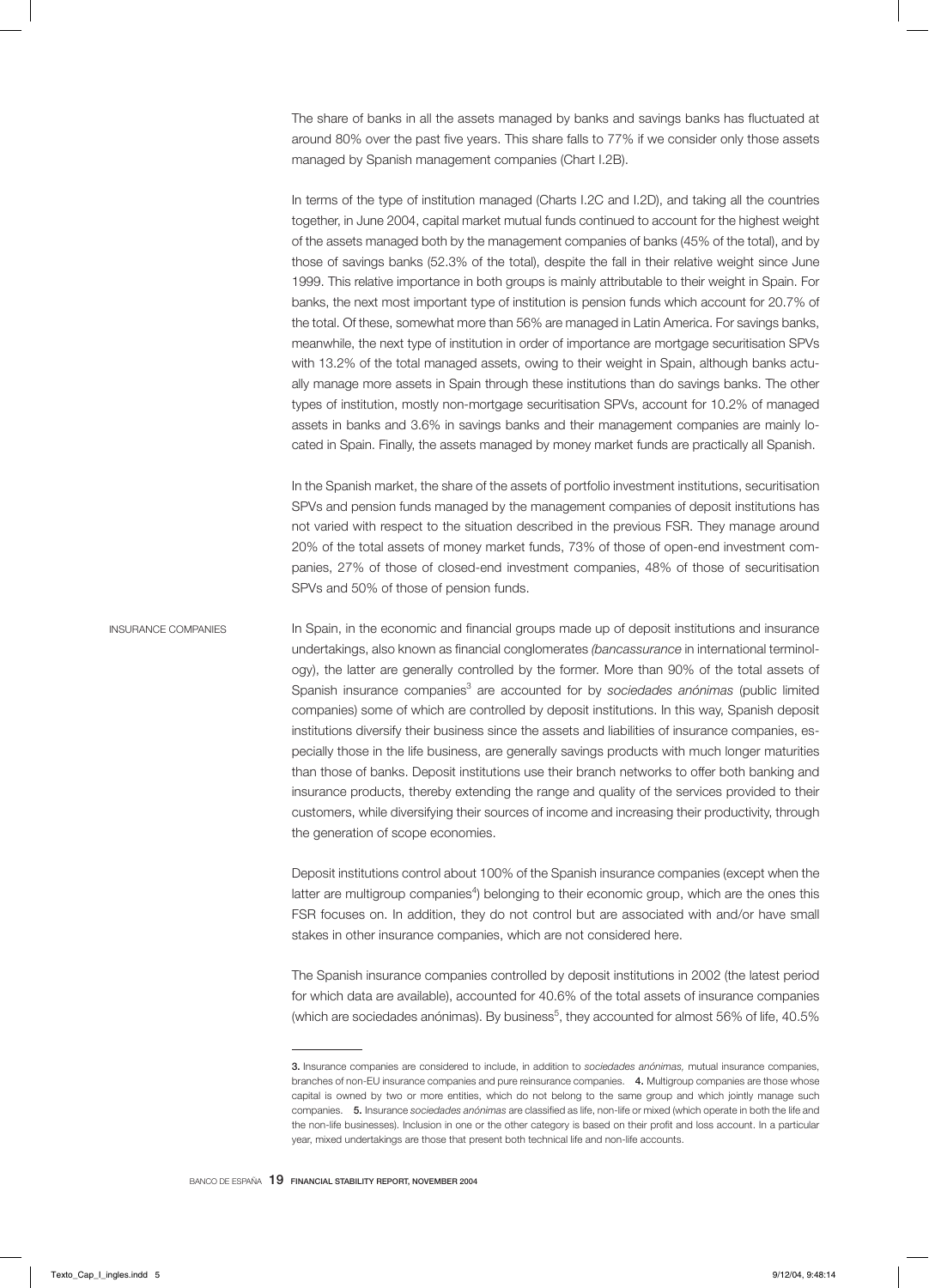#### **INSURANCE COMPANIES** CHART I.3











of mixed and 5.2% of non-life insurance companies' assets (Chart I.3A). In addition, separating the activity of all the mixed companies into life and non-life (using for this purpose the life/ non-life breakdown of the net reported reinsurance premiums of mixed undertakings) shows that the mixed companies controlled by deposit institutions represent 45% of total mixed life business premiums and 2.7% of the non-life. There is therefore a clear specialisation by deposit institutions in the life business.

Insurance companies are highly leveraged institutions owing to the large volume of insurance technical provisions they require (especially the mathematical provisions required by the life business) which are policyholders' financial savings. Accordingly, their return on assets (ROA) is low, in comparison with other less leveraged types of non-financial corporations. Their return on equity (ROE) is relatively high. There are differences, in terms of returns, between insurance companies as a whole and those controlled by deposit institutions (Charts I.3B and I.3C). Those controlled by deposit institutions, with a somewhat higher ROA than that of insurance companies as a whole, also have a significantly higher ROE, partly on account of their higher leverage.

SOURCES: DGSFP and BE calculation.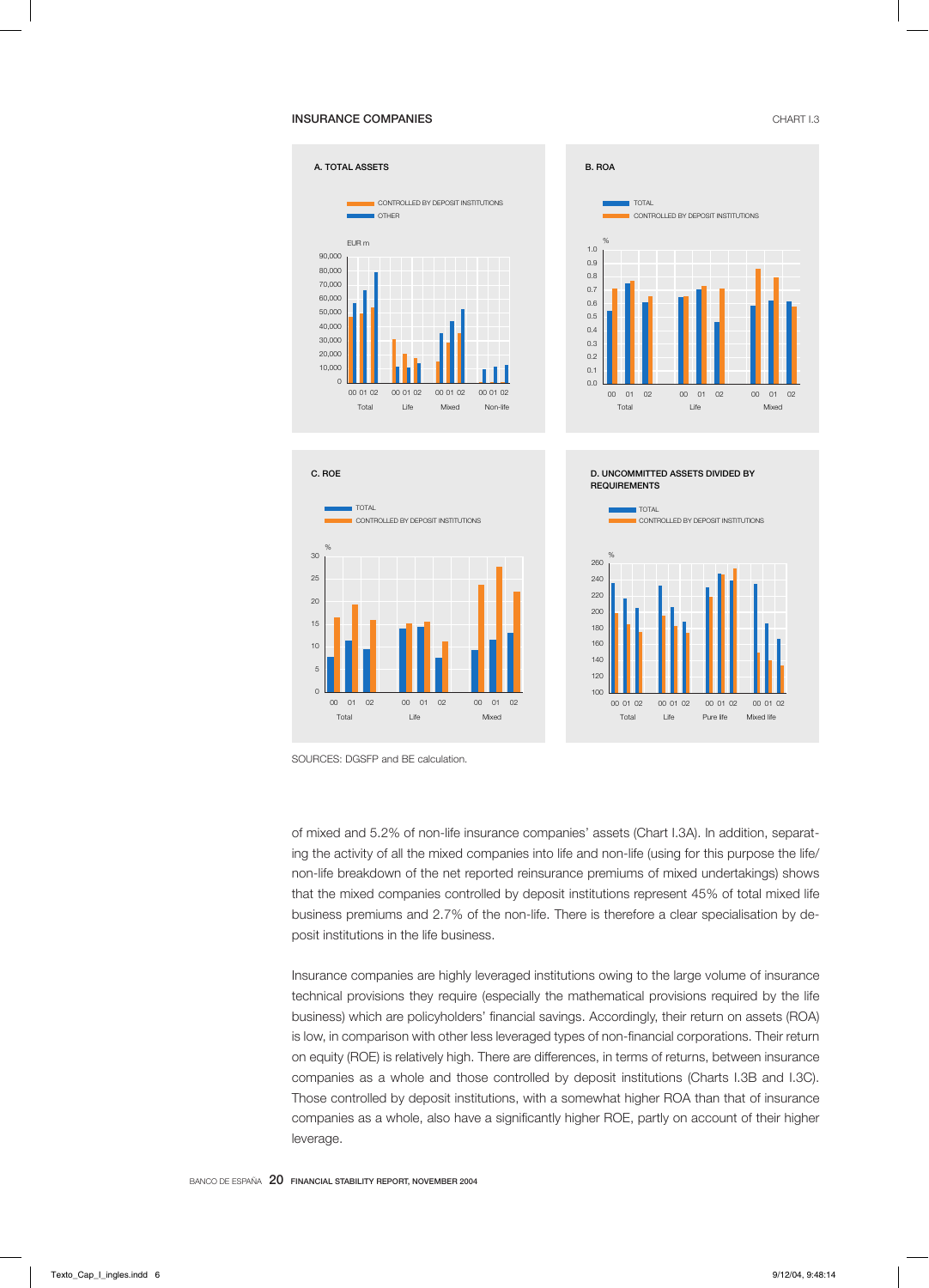The solvency margin<sup>6</sup> of insurance companies and of those controlled by deposit institutions is, in general, much higher than the minimum level or the regulatory minimum requirements. In the period 2000-2002, the insurance companies of deposit institutions had a somewhat smaller excess to requirements than insurance companies as a whole, since the solvency margin of the life business of mixed insurance companies is closer to the minimum level (albeit comfortably above it) than in other businesses. (Chart I.3D).

In short, the insurance activity carried out by Spanish deposit institutions through the insurance companies they control shows that their position in the insurance business is solid, both in terms of profitability and own funds. This, in turn, reinforces the stability of deposit institutions and, by extension, that of the Spanish financial system as a whole.

EVOLUTION OF RISKS *Financing to the resident private sector,* according to individual balance sheet data, accelerated in the first half of 2004 (16.9% growth in June, as against 14.2% in the same period a year earlier), extending the trend maintained over the last two years. Notable in credit to productive activities is the increasing divergence between the growth of financing to construction and property development companies (growth of 34.4%) and that to other firms which, despite accelerating in the first half of 2004, still failed to reach double figures (9.4%). The significant acceleration in credit to firms since the end of 2001 is, almost exclusively, the result of substantial growth in that to the construction sector and, in particular, to the property development sector (Chart I.4A).

> In the first half of 2004, credit to construction firms accelerated significantly (from 15.1% in December 2003 to 22.8% in June 2004), while credit to property developers continued to grow at very high rates (44.4% in June 2004) without any sign of a slowdown. In contrast, the high rate of growth of credit for house purchase remained relatively steady in the first half of this year at 17.1%. This was compatible with a slight acceleration in the financing actually received by households for this purpose which, along with loans on the balance sheets of the institutions, includes those removed as a result of securitisation. Previous editions of the FSR have highlighted the higher credit risk (that gives rise to very high doubtful assets ratios) historically displayed by financing to property firms in Spanish economic downturns.

> The growing dichotomy between credit to the construction and property development sector and to other firms explains why the change in the former accounts for about two-thirds of the growth in total credit to firms in June 2004, up from one-fifth at end-1998 (Chart I.4B). Over the same period, the relative weight of credit to construction and property development increased from 11.9% to 19.8% of all credit to firms between these two dates.

> As in the periods covered by previous editions of the FSR, *doubtful assets ratios* continued to move favourably, edging down from their December 2003 level. The doubtful assets ratio for credit to productive activities stood at 0.8% while that for credit to households was 0.58% (0.30% for house purchase and 1.62% for consumption). However, across branches of activity there are substantial differences between the level of the ratio (Chart I.4C and I.4D), partly arising from the intrinsic characteristics of each of them, but also from the growth rate of credit in recent years. Although the doubtful assets ratio for credit to construction and property development is among the lowest, the doubtful assets of these sectors are growing apace (11.1% in construction and 30% in property development in June 2004), but this is offset by the higher growth of credit.

> The presence of Spanish deposit institutions abroad continued to edge down during 2004, owing to the reduction in assets in Latin America, extending the trend that commenced in

<sup>6.</sup> Uncommitted assets, equivalent to the own funds of deposit institutions.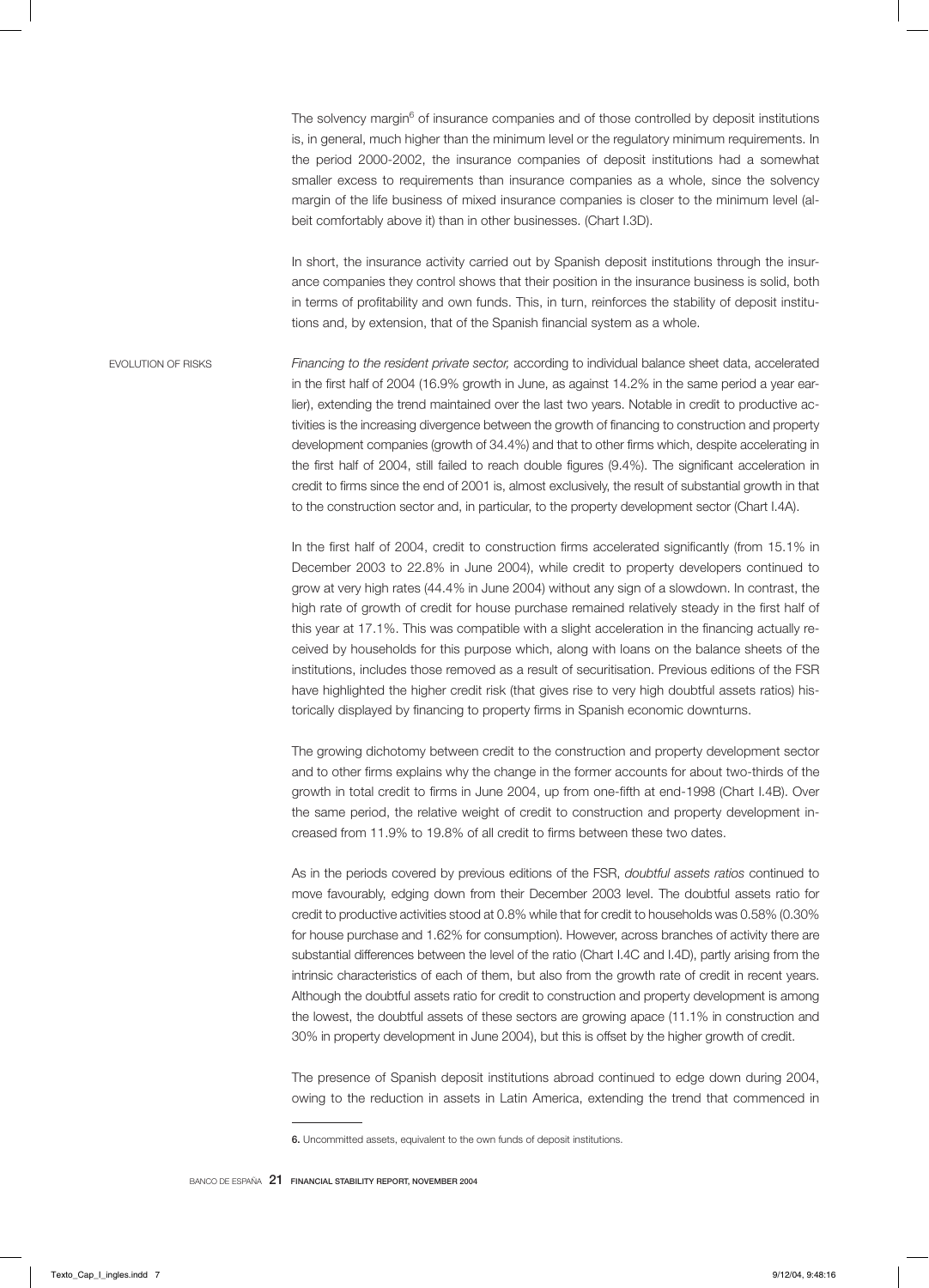#### CREDIT AND DOUBTFUL ASSETS RATIOS CHART I.4



SOURCE: Banco de España.

2002, and despite the increase in their presence in developed countries (Chart I.5A). The appreciation of the euro and the new business strategies, which in the first half focused on building up the businesses acquired, explain these changes. Since 2002, among the assets in which institutions in Latin America (where almost all the external assets that Spanish deposit institutions have in emerging countries are located) invest, there has been a decline in the relative weight of government securities, which has basically been absorbed by interbank assets, while the financing to the resident private sector has been relatively stable (Chart I.5B).

The reorientation of external financial assets and the decline in credit risk in Latin America are responsible for the decline in the *risk profile of the external assets*<sup>7</sup> of Spanish institutions. In

<sup>7.</sup> A more detailed analysis is to be found in Chapter III.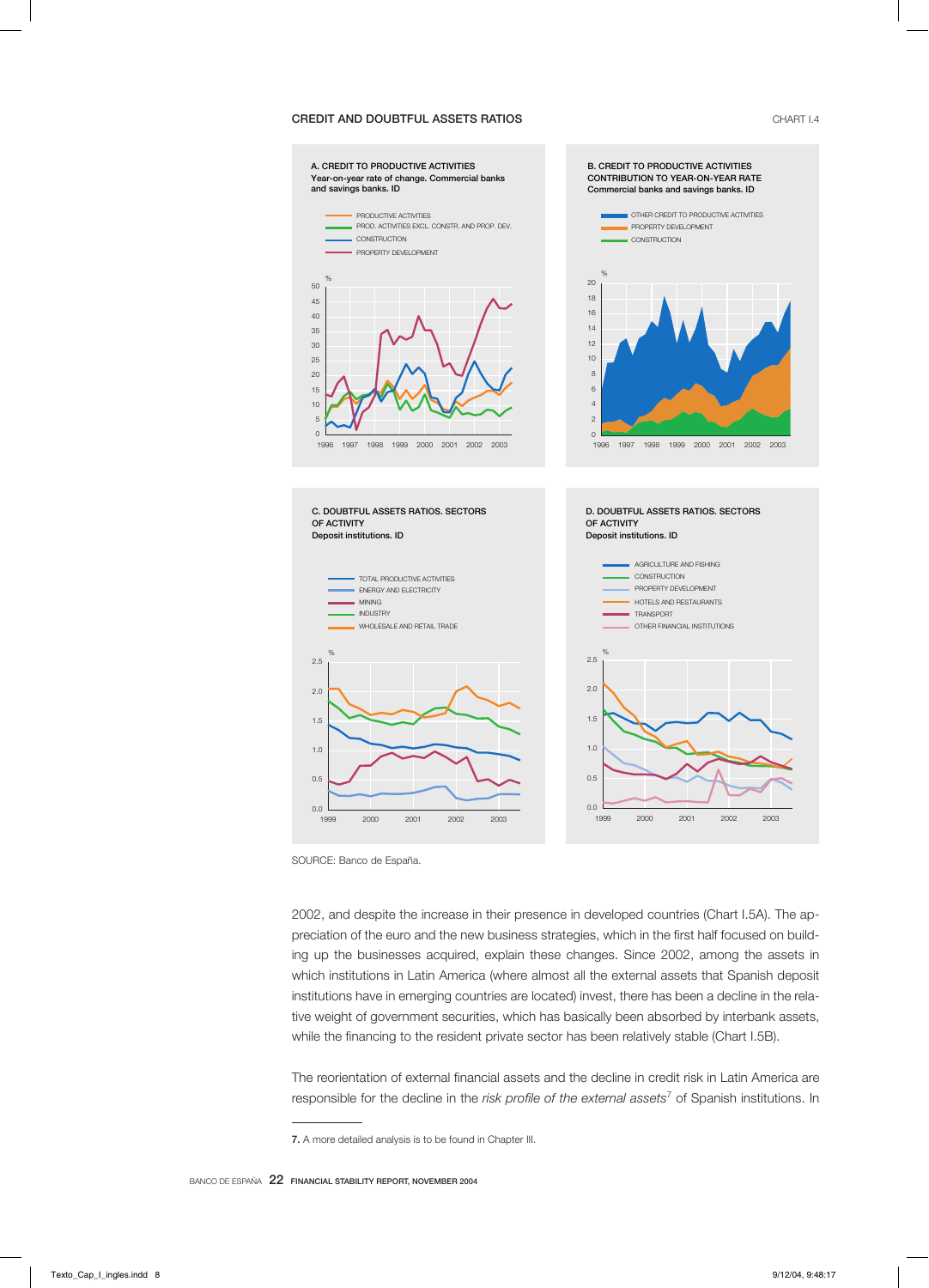#### **FINANCIAL ASSETS ABROAD CHART I.5**

Deposit institutions



SOURCE: Banco de España.

addition, for most countries, sovereign differentials during 2004 have been at their lowest levels in recent years.

The *debit balance* of Spanish credit institutions with the *resident private sector* continued to increase in the first half of 2004, extending the trend of recent years (Chart I.6A). The imbalance between investment and financing vis-à-vis the resident private sector, as in 2003, was basically financed by a greater recourse to the international interbank market, which also served to reduce the liabilities with other non-resident sectors. In previous editions of the FSR the challenges that this trend in the balance with the resident private sector has posed have been analysed in detail, not only from the viewpoint of its medium-term sustainability, but also of the impact on the profitability of the institutions.

The *cost of liabilities* obtained by the institutions differs substantially according to the origin of the funds (resident or non-resident) and the instrument (Charts I.6B and C). It is more expensive to raise funds from non-resident creditors or on the interbank market than from residents. In the case of residents there are substantial differences according to the instrument. In recent years, the financing of the high growth of credit to the resident private sector by raising funds on the interbank market or by issuing debt securities and, to a lesser extent, subordinated debt has affected the cost structure of bank liabilities (Chart I.6D), which has in turn put pressure on institutions' margins.

Since the last FSR, *stock markets* have tended to stagnate, while implied volatilities have been low, in Spain and in the rest of Europe and also in the United States.

*I.2 Credit risk*

I.2.1 IMPACT OF THE **MACROECONOMIC** BACKGROUND a. Spain and the euro area The latest available *euro area* data, for Q2, confirm the continuity of the economic upturn from end-2003. The quarter-on-quarter rate of change of GDP stood at 0.5%, boosted by the United States and the Asian countries, while in year-on-year terms the rate was 2%, up 0.6 pp on the previous quarter (Chart I.7). In *Spain,* the rate of change of GDP, quarter-on-quarter, was also 0.5%, while the year-on-year rate of growth, although still higher than in the euro area as a whole, fell to 2.6%, down 0.1 pp on Q1.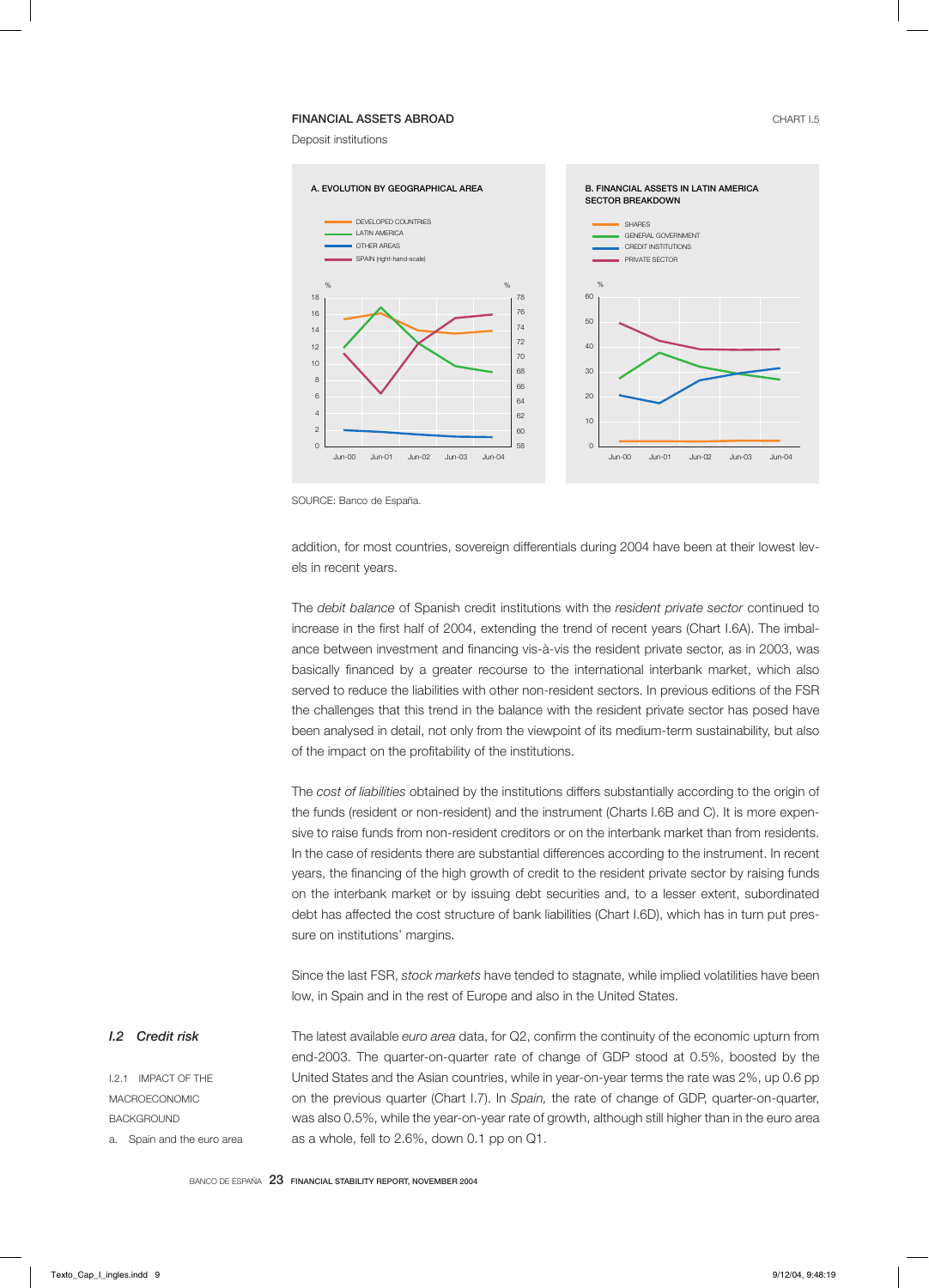#### NET LIABILITIES AND AVERAGE COST OF BANK LIABILITIES

CHART I.6

Commercial banks and savings banks



SOURCE: Banco de España.

In the first half of 2004 there were no significant corrections to any of the developments that have been identified in previous editions of the FSR as risk factors for economic growth in Spain in the medium term. Household debt continued to grow at high rates, house prices still showed no signs of adjusting towards levels closer to those indicated by their longterm determinants and the inflation differential vis-à-vis the euro area widened again to 1.1 pp.

Non-financial corporations The *results* of the corporations that report to the Banco de España Central Balance Sheet Data Office (CBSO) were again very favourable in the first half of 2004. Gross operating profit grew at a year-on-year rate of 7.2%, similar to the rate recorded in the same period a year earlier, and ordinary net profit (which includes financial revenue and financial costs) grew by 22.5%, well above the rate in the same period of 2003 (12.1%). The decline in financial costs and, especially, the increase in financial revenue, which increased by 21.7% owing to the divi-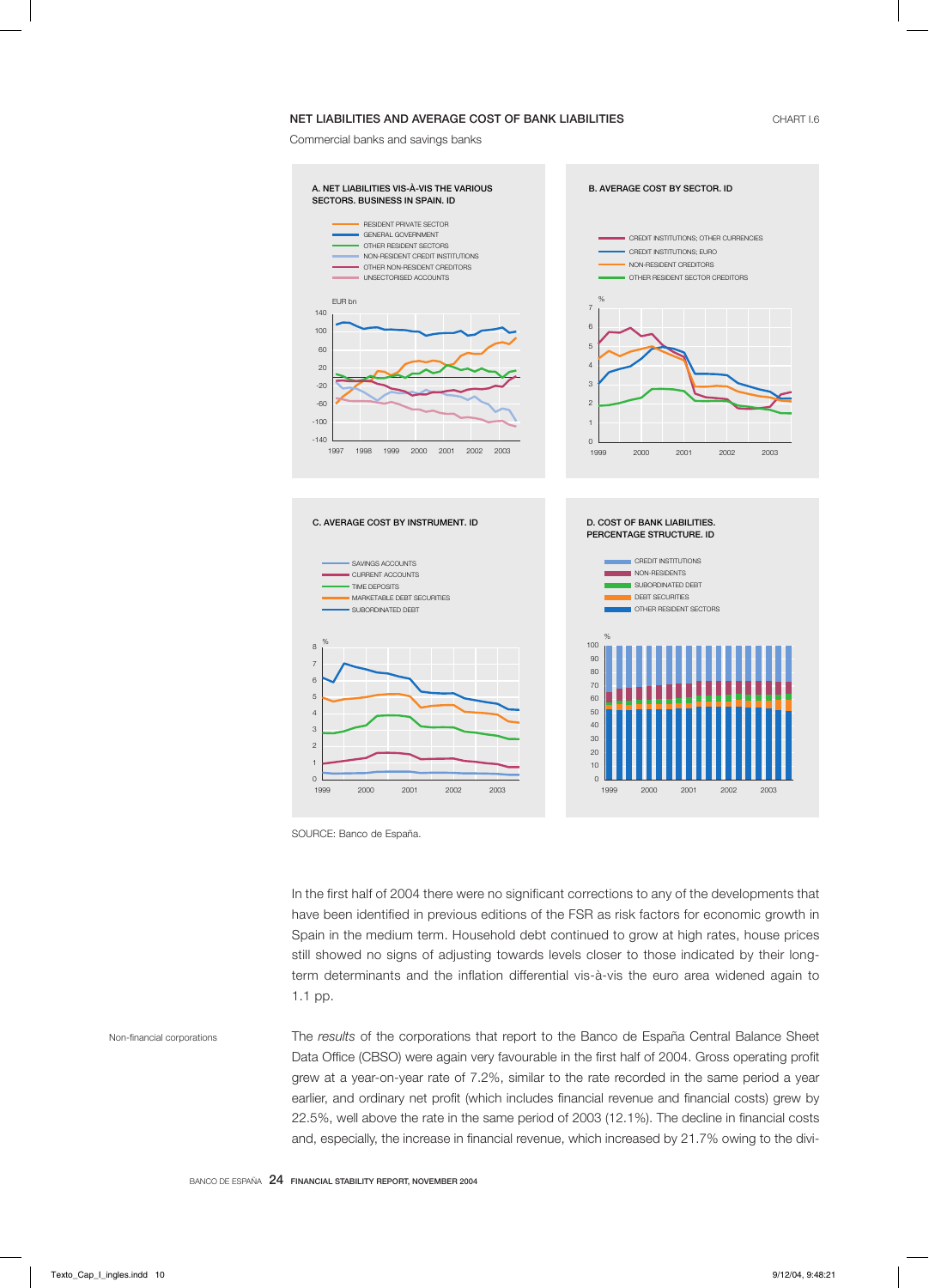#### GDP





dends obtained from subsidiaries abroad, both contributed to this growth in ordinary net profit. By contrast, net profit fell by 9.3%, basically as a result of the fall in extraordinary income. Analysts' expectations regarding both the short and long-term trend in listed firms' earnings also generally improved.

The good ordinary profit figures meant that the *profitability* ratios remained high. The ordinary returns on investment and on equity both improved, to 7.6% and 10.7%, respectively. In addition, there was a fall in the percentage of firms for which these indicators were negative. This, along with the fresh reduction in the cost of borrowing, meant that the spread between the ordinary return on investment and the average cost of borrowed funds widened by 1.2 pp from 2003 Q1, to 3.7%.

The total financing received by Spanish non-financial corporations (through credit from financial institutions and securities issuance) accelerated slightly during the first half of 2004, to a rate of expansion of around 14% in June, which led to a further increase in aggregate *debt* ratios. In the case of large firms, this indicator fell slightly, as a result of the more expansionary behaviour of the denominator of the ratio (gross operating profit plus financial revenue). Despite the growth in aggregate debt, the reduction in the cost of debt enabled the related debt burden to remain at moderate levels. In fact, it declined slightly with respect to end-2003. Also the total debt-burden (interest plus short-term debt) ratio fell somewhat for the firms reporting to the CBSO.

The favourable trend in actual and expected company profits, along with the maintenance of a solid financial position, which was reflected in a decline in insolvencies, led to a further reduction in the credit risk premiums for non-financial corporations on credit derivative markets.

The last edition of the FSR documented a substantial decline in the debt burden arising from interest over the last decade, across all branches of activity, which was related to the fall in interest rates prompted by the adoption of the euro. Chart I.8A and B shows the distribution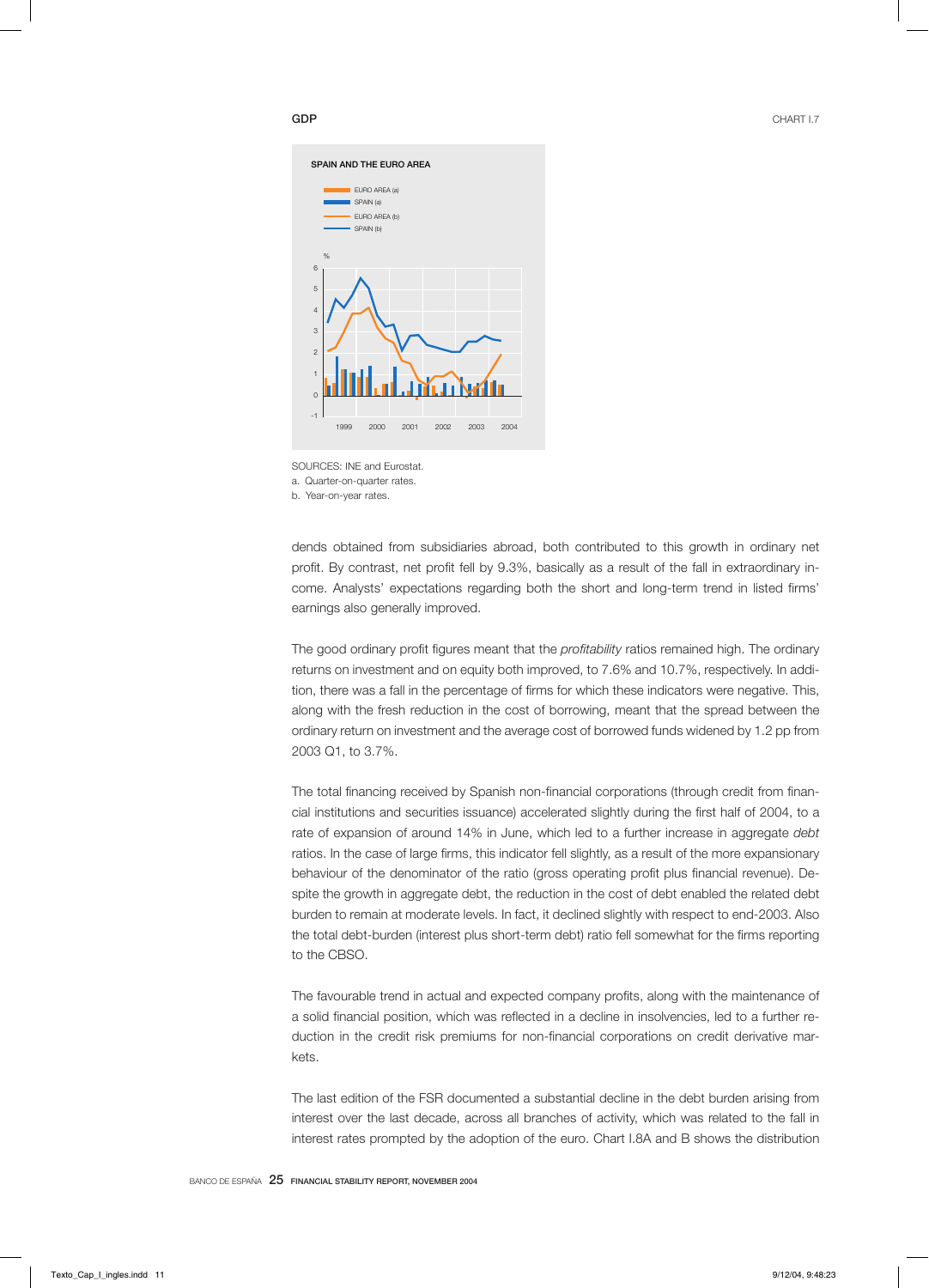# DISTRIBUTION OF THE TOTAL AND DOUBTFUL BANK DEBT CHART I.8 OF NON-FINANCIAL FIRMS BY DEBT-BURDEN PERCENTILES





SOURCES: Informa and Banco de España.

of total bank debt and of doubtful bank debt by brackets of the distribution of the debt burden<sup>8</sup> among Spanish non-financial corporations for the period 1992-2002 $^{\circ}$ .

The distribution of bank debt by debt-burden percentiles is very uniform (Chart I.8A). The 10% of firms with the highest debt burden account for around 10% of bank debt. In consequence, there do not seem to be any significant differences in the average levels of bank debt between firms with different debt burdens.

By contrast, there is a clear relationship between the level of firms' debt burden and the impact of doubtful assets (Chart I.8B). Specifically, the 50% of firms with a lower ratio of profits to financial costs, which account for around half of bank debt, account for nearly 90% of doubtful bank debt. Moreover, this relationship is not proportional since, on average, the 10% of firms with a lower market capitalisation-to-debt ratio account for around 30% of doubtful bank debt. Accordingly, the debt burden (or the market capitalisation relative to debt) of non-financial corporations is a very significant indicator of their financial situation. As already discussed in the last edition of the FSR, the level of the debt burden of Spanish firms is low from a ten-year perspective.

Households In the first half of 2004, households continued to resort heavily to borrowing. In fact the rate of change of household borrowing increased to around 20%. This growth stemmed from the acceleration in financing for house purchase (which includes both loans on bank balance sheets and those removed therefrom as a result of their securitisation) and the maintenance of the rate of growth of credit for consumption and other purposes.

<sup>8.</sup> The debt burden is defined as the inverse of the ratio of profit before interest and taxes, including financial revenue, to financial costs. This ratio is simply the result of dividing the market value of the company by the volume of its debt, as explained in the paper by S. Ruano and V. Salas: "Indicadores de riesgo a partir de los resultados contables de las empresas" included in issue number 7 of *Estabilidad Financiera.* 9. The information is obtained by contrasting the firmlevel data provided by the Mercantile Register and the Central Credit Register (CCR). In particular, the accounting data have been taken from the Mercantile Register, while the information on total bank debt and doubtful debt have been taken from the CCR. After applying various filters to the accounting information to exclude firms reporting inconsistent information, the database used to prepare Chart I.8 contains information for, on average, over 100,000 firms (the minimum being 30,000 firms in 1992, and the maximum some 165,000 in 2000).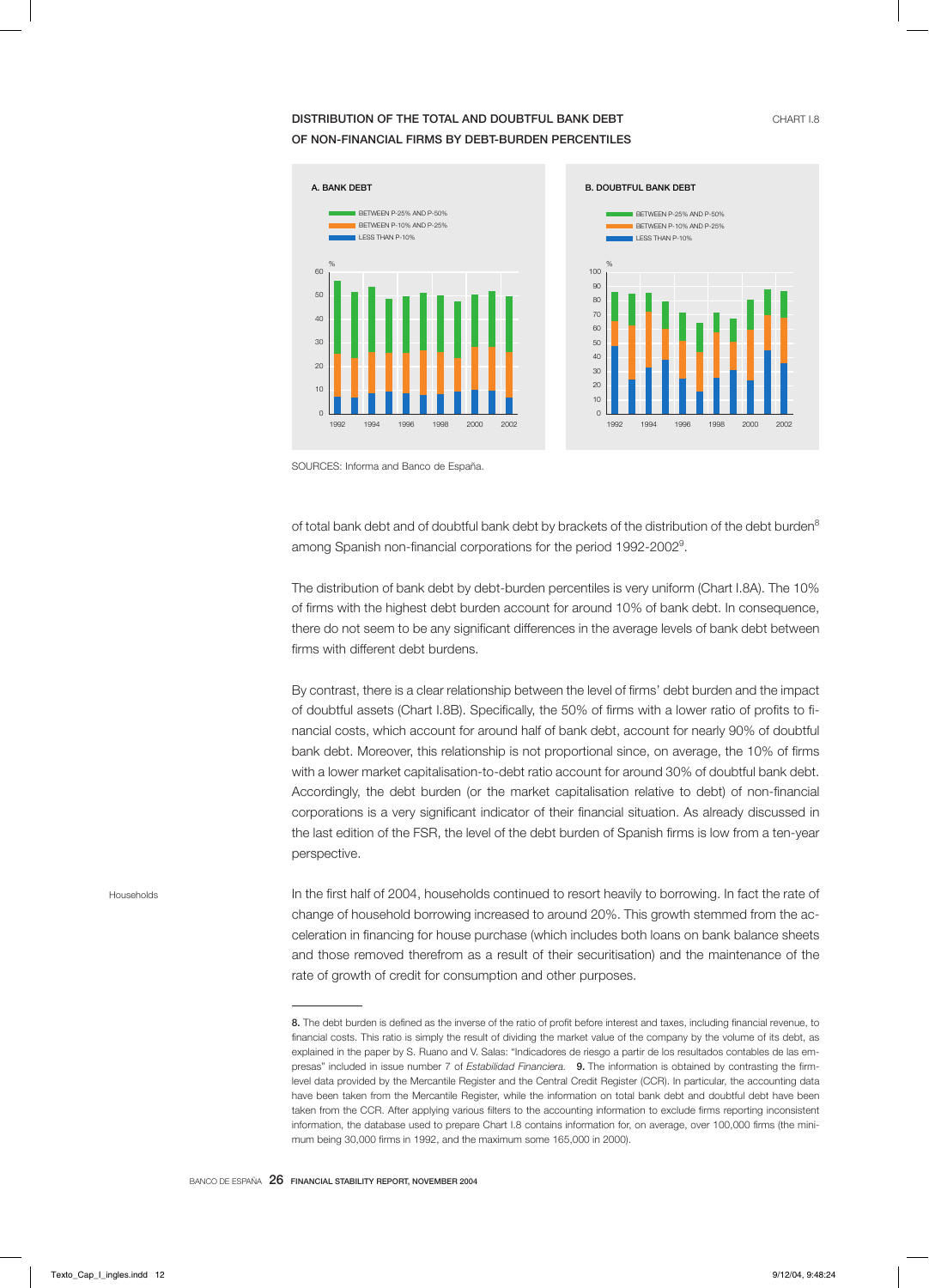#### **HOUSEHOLD DEBT** CHART I.9



SOURCE: Banco de España.

a. Estimation of interest and capital payments.

b. Including bank credit and securitisation.

As a result of this behaviour of financing, and also of the more moderate growth in household gross disposable income, levels of *indebtedness* reached 95% of household GDI in June (Chart I.9). The related debt burden also increased relative to GDI for the third quarter running, despite the reduction in the portion corresponding to interest payments and reached the high levels recorded in 2001. Meanwhile, household wealth increased again in the first half of the year, basically as a result of the rise in house prices, since net financial wealth remained relatively stable.

The aggregate financial position of households remained solid. However, as pointed out in the last edition of the FSR, the high level of their indebtedness has increased their sensitivity to adverse shocks and, also, the very high proportion of floating rate loans has increased the sensitivity of the debt burden to changes in the cost of debt. In addition, as seen in Box I.1, the available disaggregated information shows a high dispersion in the financial position across households. Accordingly, the ability of a certain proportion of households to meet the payments on debts contracted would be lower than the aggregate indicators suggest.

b. Rest of the world **In the international economy, the rate of economic activity increased across the board in the** first half of 2004. This positive performance led to a fresh upward revision in growth expectations for the year as a whole to close to 5%, notably higher than the 3.9% rate recorded in 2003. The economic recovery was particularly marked in the first quarter, especially in the United States and in the Asian economies, particularly China and Japan. There was also a strong upturn in activity in other emerging areas such as Latin America. The higher rate of economic growth was accompanied by more buoyant world trade and a recovery in industrial production. Subsequently, in the second quarter, the data relating to the United States, Japan and, to a much lesser extent, China, the world economy's main engines, exhibited some weakness, without changing the central scenario of notable growth for the year as a whole. Inflationary pressures increased slightly, although they remain at moderate levels, despite the strong rise in commodity and oil prices, which could firm. The behaviour in the coming months of the demand and supply factors that affect the price of oil will be important to assess the impact on world economic activity of its current levels.

> In the *United States,* gross domestic product grew in 2004 Q2 at a year-on-year rate of 4.7%, as against 5.0% in Q1. The main reason for this slowdown was a significant reduction in the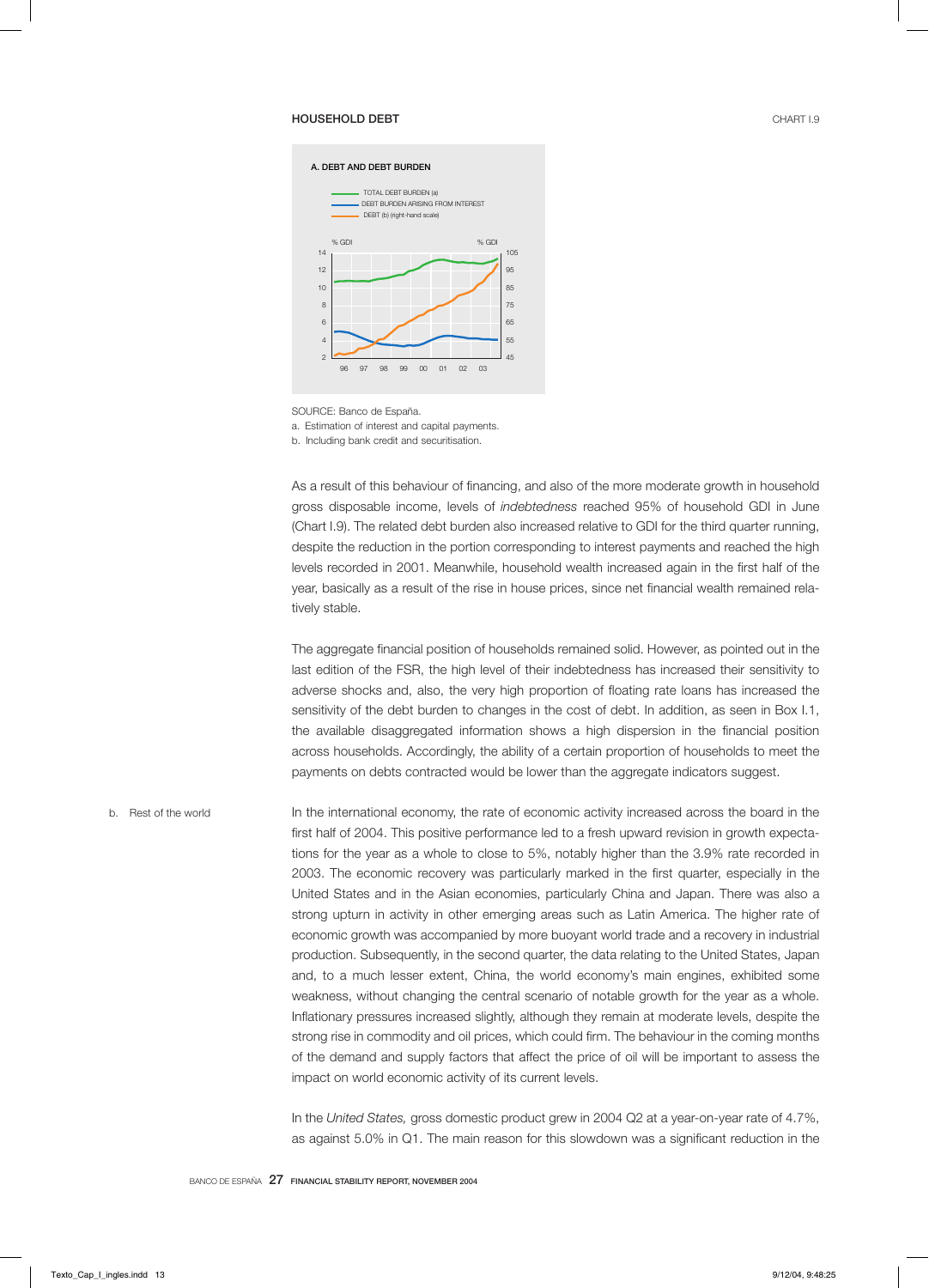The European Community Household Panel (ECHP), compiled by Eurostat at the Community level, includes a set of variables that enables certain aspects of the financial position of households to be studied in some detail. For the available sample period (1994-2000), the panel enables the statistical distribution of the debt burden associated with the acquisition of a first home, defined as the ratio between the payments linked to loans for such purpose (repayment of capital and interest) and the total net income of the household unit, to be analysed. It is also possible to examine the relationship between the debt burden and factors that may influence the ability of households to pay their debts, such as their income, wealth (approximated using capital and rental income) and the age of the household head.

Analysing the distribution of the debt burden of Spanish households on the basis of the ECHP shows that it is widely dispersed. More than 75% of the households interviewed did not have any debt on the houses they were living in, though this percentage trended downwards in the period considered, while approximately 10% of those that did have loans of this type devoted more than 40% of their income to their repayment<sup>1</sup>. It is also interesting to note that the debt burden of the representative indebted household (that whose ratio coincides with the median of the distribution) was more than four times the sector mean. These results illustrate the relevance of using microeconomic data to characterise more precisely the financial position of those households relevant to the analysis of financial stability. As is well known, the emphasis in such analyses should be on the distribution tails rather than on their mean values.

The ECHP also enables the profile of households with the largest financial burdens to be characterised. As Table 1 shows, the 10% of household units with a loan for house purchase that, in the period analysed, had the highest debt burden, tended to be concentrated in the population segments with comparatively low levels of income and wealth. In principle, this restricts their ability to pay their debts in the event of adverse changes in interest rates or in their income. However, the heads of such households were relatively young, so that the potential growth of their income can generally be considered higher. This would be conducive to their access to additional financing in credit markets in the event that any of the unfavourable developments referred to above take place.

## PROFILE OF THE HOUSEHOLD WITH THE HIGHEST DEBT BURDEN (ABOVE THE 90TH PERCENTILE TABLE 1 TABLE 1 OF THE DISTRIBUTION): TOTAL INCOME, CAPITAL AND RENTAL INCOME, AND AGE OF HOUSEHOLD HEAD

|                                          | 1994 | 1997 | 2000 |
|------------------------------------------|------|------|------|
| TOTAL INCOME (a)                         |      |      |      |
| Income $<$ 25 $p$                        | 46.9 | 71.8 | 46.5 |
| Income between 25p and 50p               | 21.8 | 10.8 | 34.4 |
| Income between 50p and 75p               | 25.3 | 14.4 | 11.4 |
| lncome > 75p                             | 6.0  | 3.1  | 7.8  |
| CAPITAL AND RENTAL INCOME (a)            |      |      |      |
| Capital and rental income <75p           | 90.5 | 91.1 | 82.5 |
| Cap. and rental income betw. 75p and 90p | 2.8  | 6.9  | 14.1 |
| Cap. And rental income >90p              | 6.7  | 2.1  | 3.4  |
| AGE OF FAMILY HEAD                       |      |      |      |
| Under 35                                 | 32.3 | 35.4 | 34.0 |
| $35 - 55$                                | 50.2 | 50.4 | 49.8 |
| Over 55                                  | 17.5 | 14.2 | 16.2 |

a. 25p, 50p, 75p and 90p indicate, respectively, the 25th, 50th, 75th and 90th precentiles of the distribution of the variable analysed for the whole population.

<sup>1.</sup> For more details, see "La carga financiera de las familias españolas: un primer análisis desagregado", Banco de España, Boletín Económico, June 2004 issue.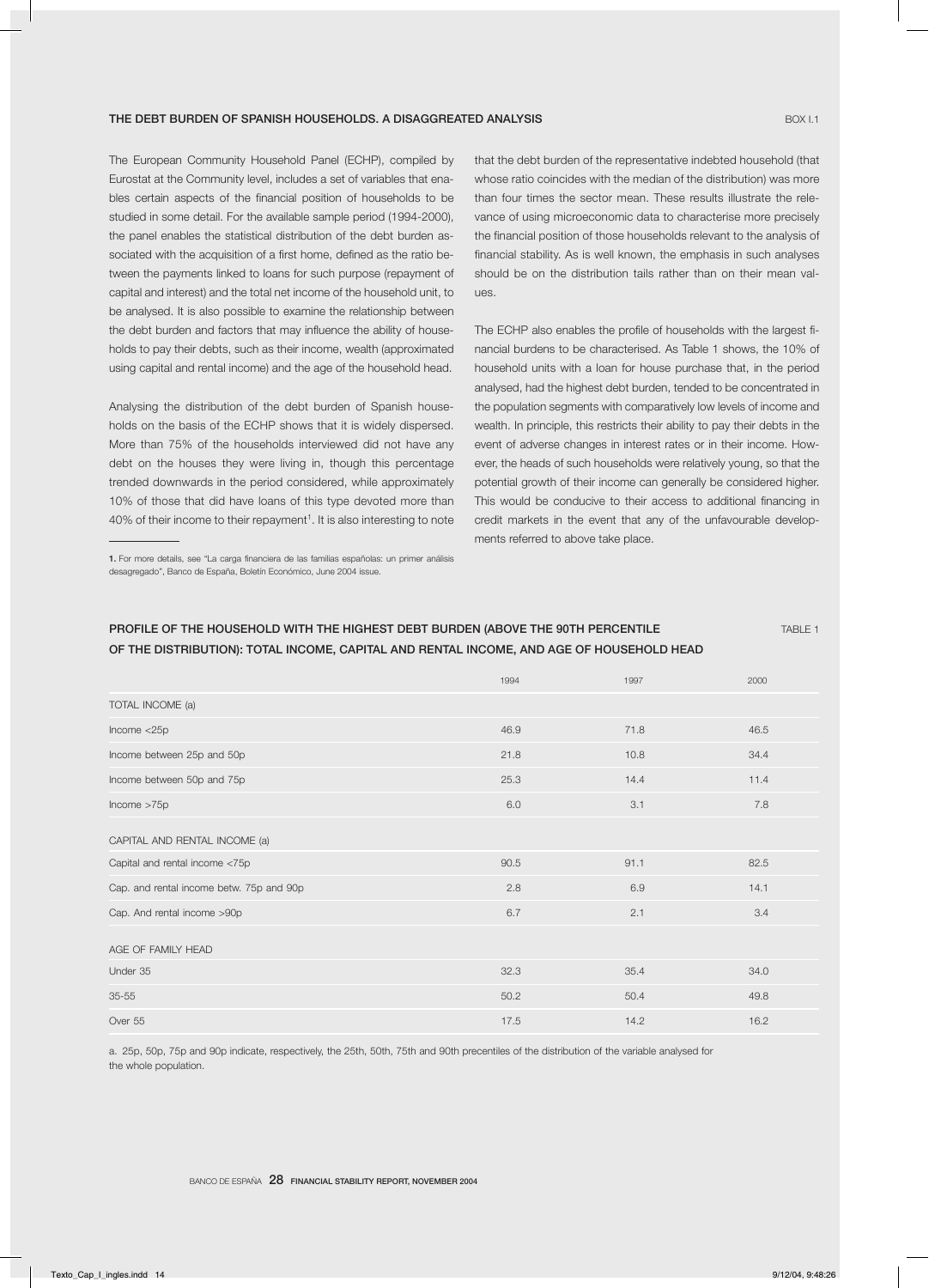growth of private consumption. However, the available data for Q3 seem to point to a recovery in consumer demand. Business investment showed notable growth (12.1%) in Q2, buoyed by positive corporate earnings figures and favourable financing conditions. The current account deficit continued to deteriorate, owing to strong import growth, to stand at 5.7% in Q2. Meanwhile, the budget deficit could be 3.6% of GDP at the end of the fiscal year, despite the positive behaviour of revenues attributable, in turn, to the strong economic growth.

The risk scenarios facing the US economy are: a sudden correction to the dollar and long-term interest rates, prompted by the magnitude of the external and budget imbalances; a sharp fall in domestic demand, in response to hesitant employment growth and the high level of household debt; and an unexpected deterioration in inflation that changes the expected pattern of gradual official interest rate rises. However, there are no signs that any of these scenarios has a significant probability of materialising in the short term.

In *Japan,* GDP growth in 2004 Q1 continued to accelerate, reaching 5.9% year-on-year. This growth was based on the positive trend in investment, private consumption and exports. Subsequently, in Q2, output growth fell to 4.2%, owing to the negative contribution of investment. In any case, despite the slowdown, the growth prospects for the year as a whole remained positive, with expected growth of 4.2%.

In *China,* the rate of activity was very high; GDP grew by 9.6% year-on-year in Q2, as against 9.9% in the previous quarters. Although the July industrial production and imports data indicated a further moderate cooling, the rate of activity is still above potential, against a background in which consumer price inflation has risen to 5.3%, from 3.2% at the beginning of the year.

In *Latin America,* economic activity accelerated sharply in the first half of 2004 (Chart I.10A and B). GDP grew by 5.5% (year-on-year) in Q2, the same rate as in Q1. This positive performance was a result of the tendency for the year-on-year growth rates of those countries whose activity had rebounded strongly in previous quarters, following their respective economic crises (Venezuela, Argentina and Uruguay), to normalise and of the fact that growth rates in the other countries were sustained or increased slightly. There was thus a narrowing of the dispersion of growth rates, which in all cases exceeded 3.5%. The momentum of the recovery in Brazil is particularly notable, with year-on-year growth rising from practically nil at end-2003 to 5.7% in  $Q2$ .

A notable aspect of recent economic developments was the strength of domestic demand, across all of its components, following a long period of slackness caused by the economic adjustment arising from past financial turbulences. The lesser importance of external demand was attributable to the recovery in imports, since exports remained vigorous, in line with the world expansion and, linked to the latter, with the sound behaviour of commodity prices.

Inflation moved down and then up again; after breaking through the 5% floor in the first quarter for the area as a whole, inflation subsequently bounced back vigorously to above 6% in July. The gradual firming of domestic demand and the deterioration in inflation expectations led to a general tightening of monetary policies, especially from Q3, while fiscal policies were relaxed somewhat.

In Q2, in the region as a whole, bank *credit* to the private sector grew at positive real rates (Chart I.10C), largely due to the positive growth in Brazil (above 4%) and Mexico (above 5%),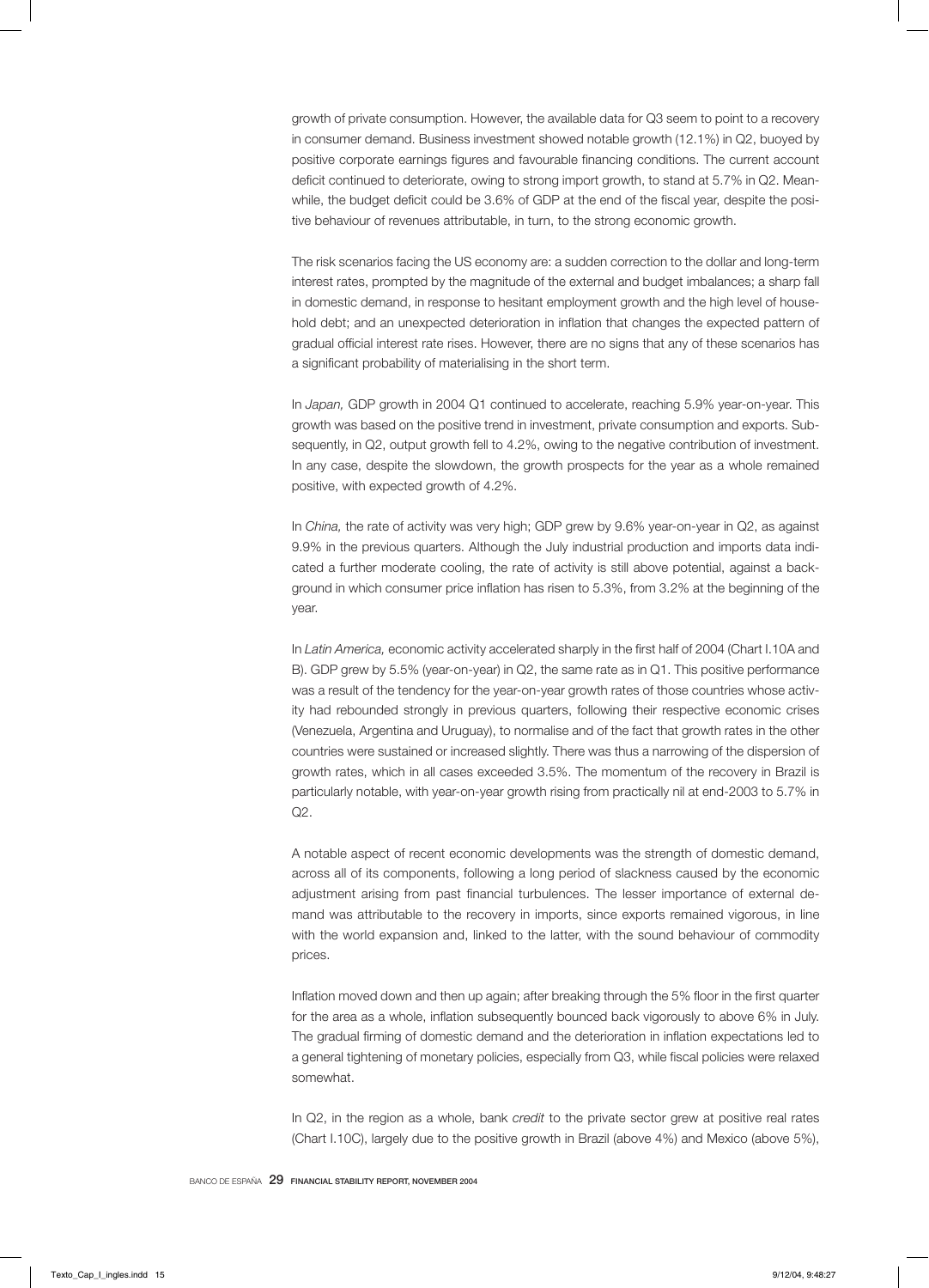#### ACTIVITY, CREDIT AND RISK IN LATIN AMERICA **CHART I.10** CHART I.10



SOURCES: Central banks, IFS service of the IMF, JP Morgan-Chase and BE calculation.

in parallel with the greater buoyancy of economic activity. The stabilisation in Argentina, following the collapse of credit in the wake of the crisis, also contributed to this overall improvement.

Following a prolonged period during which *sovereign spreads* had been narrowing, the first half of 2004 saw two bouts of instability that momentarily interrupted this process (Chart I.10D). The first occurred in mid-January and was moderate and temporary. Subsequently, in mid-April, at the time of the upward revision in market expectations regarding rises in official US interest rates, investors reacted by unwinding positions in the debt markets of emerging economies.

Specifically, for Latin America as a whole, the deterioration meant that the regional spread reached 700 bp in May, almost 230 bp above the low recorded in mid-January. Brazil and Colombia were the most affected countries; their spreads widened by around 60%, owing to the deterioration in their fiscal situation. However, the turbulence was temporary and from late May sovereign spreads in Latin American countries narrowed notably.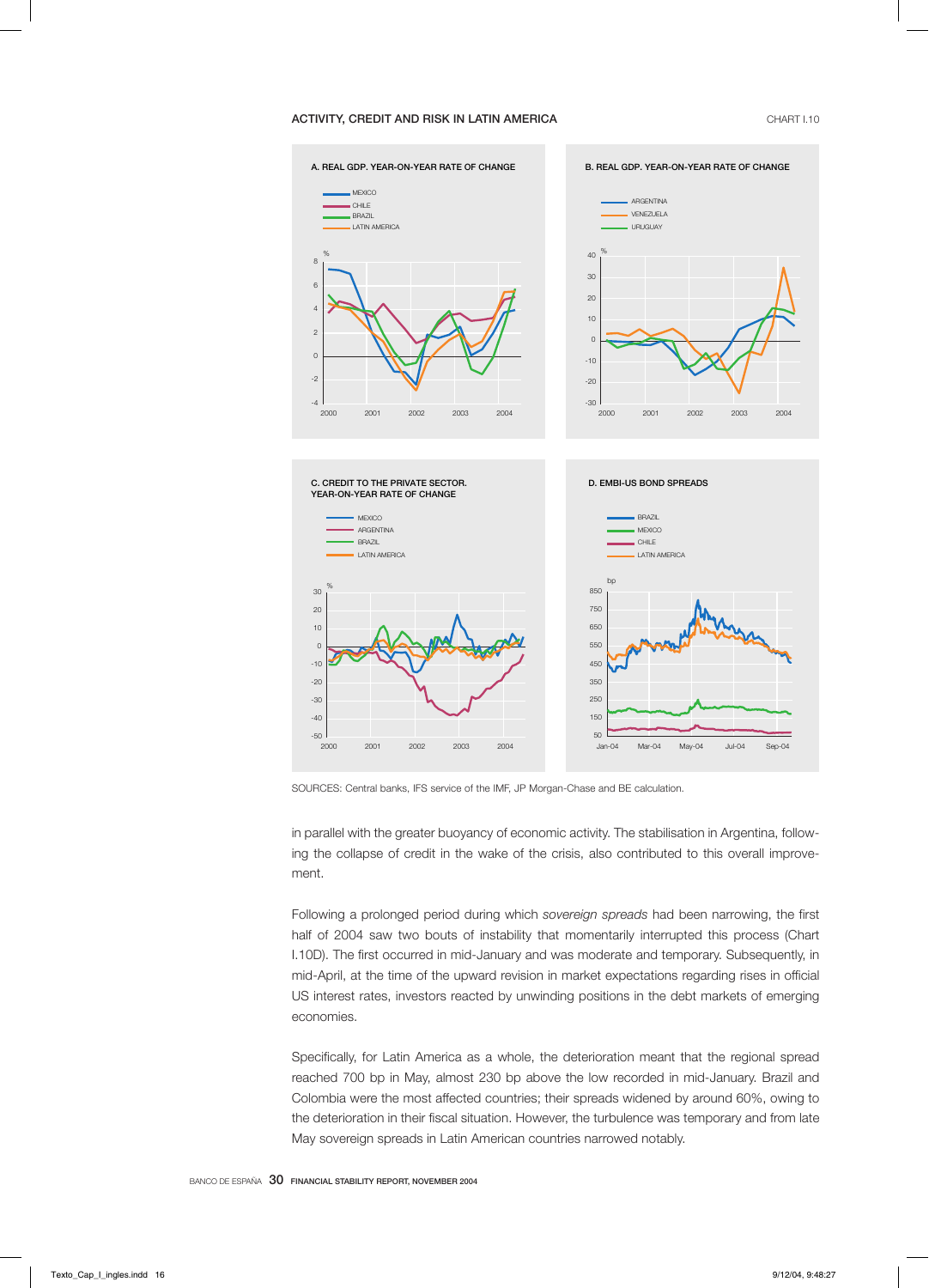Despite the improvement in economic activity, rating agencies were cautious about raising sovereign *credit ratings.* Among the countries classified as "investment grade", Chile's rating was raised. As regards the rest of the countries, only Peru's rating was raised and the Dominican Republic's was lowered. In Q3, however, the improved climate on emerging financial markets led to upward revisions in the ratings of Brazil, Venezuela and Uruguay.

I.2.2 IMPACT OF INSTITUTIONS' CREDIT POLICY Credit growth The acceleration in financing to the resident private sector since the last edition of the FSR is attributable to non-mortgage financing (Chart I.11A). However, the growth rate of mortgage credit was higher than that of other instruments, although it has stabilised over the last year and a half (21.1% in June 2004). Among other instruments, the acquisition of fixed-income securities recorded higher growth (59.2%), but its relative weight in total financing is low (3.5% in June 2004). Trade credit, personal loans and credit accounts also accelerated during 2004. An analysis of the possible uses of mortgage credit is presented in Box I.2.

> Credit for house purchase slowed in 2004 Q2 (to 17.1%), following the strong acceleration around the end of 2003 and the beginning of 2004. Even so, it continued to grow much faster than credit for consumption (Chart I.11B). In June 2004 the growth rates of credit for house purchase, for productive activities and total credit practically converged. As already discussed in the introductory section, the growth of credit to firms is strongly influenced by the *property sector.* In the last two years the growth of credit to property developers has risen from 20% to 45%. A not inconsiderable number of institutions have seen their portfolios of loans to developers increase very significantly in a short space of time (Table I.2). For example, in just two years, 72 institutions with a relative weight, in terms of total credit, of around 40%, at least doubled their portfolio of loans to the property sector; of these, 26 at least tripled their portfolio and 15 increased it more than fivefold. Previous editions of the FSR have highlighted the high credit risk displayed by this sector in periods of slower economic growth and, therefore, the need to tighten up the acceptance, selection and monitoring of borrowers.

Asset securitisation The absolute amounts of (mortgage and other) assets securitised by deposit institutions have continued to increase substantially in 2004. The amount of covered bonds (cédulas hipotecarias) also increased substantially in Q1, but declined slightly in Q2. This is the first reduction in two years, a period characterised by strong growth, in which commercial banks multiplied their stock of covered bonds almost fivefold (to €30 billion) while savings banks, which are more familiar with this product, doubled theirs (to about €22 billion).

> In relative terms, total securitised assets and covered bonds represent 11.7% of lending to the resident private sector, almost twice their relative weight two years earlier (Chart I.12A). Mortgages predominate among the assets securitised, owing to the limited securitisation of other assets by savings banks. In the case of commercial banks, mortgages and other assets have a similar weight.

> Naturally, a sustained increase in asset securitisation will eventually affect the measurement of credit growth. If we add the amount of securitisation by instrument to the credit to the private resident sector on the balance sheet then, as at the end of the period, the rate of growth of total credit rises by some two percentage points and that of mortgage credit by around three points, while in the case of other credit there is virtually no impact (Chart I.12B). Although the levels of the growth rates are higher, the trends are similar<sup>10</sup>.

<sup>10.</sup> As mentioned in the last edition of the FSR, the new accounting standards are not going to permit the removal of securitised assets from balance sheets unless there is a substantial transfer of risk.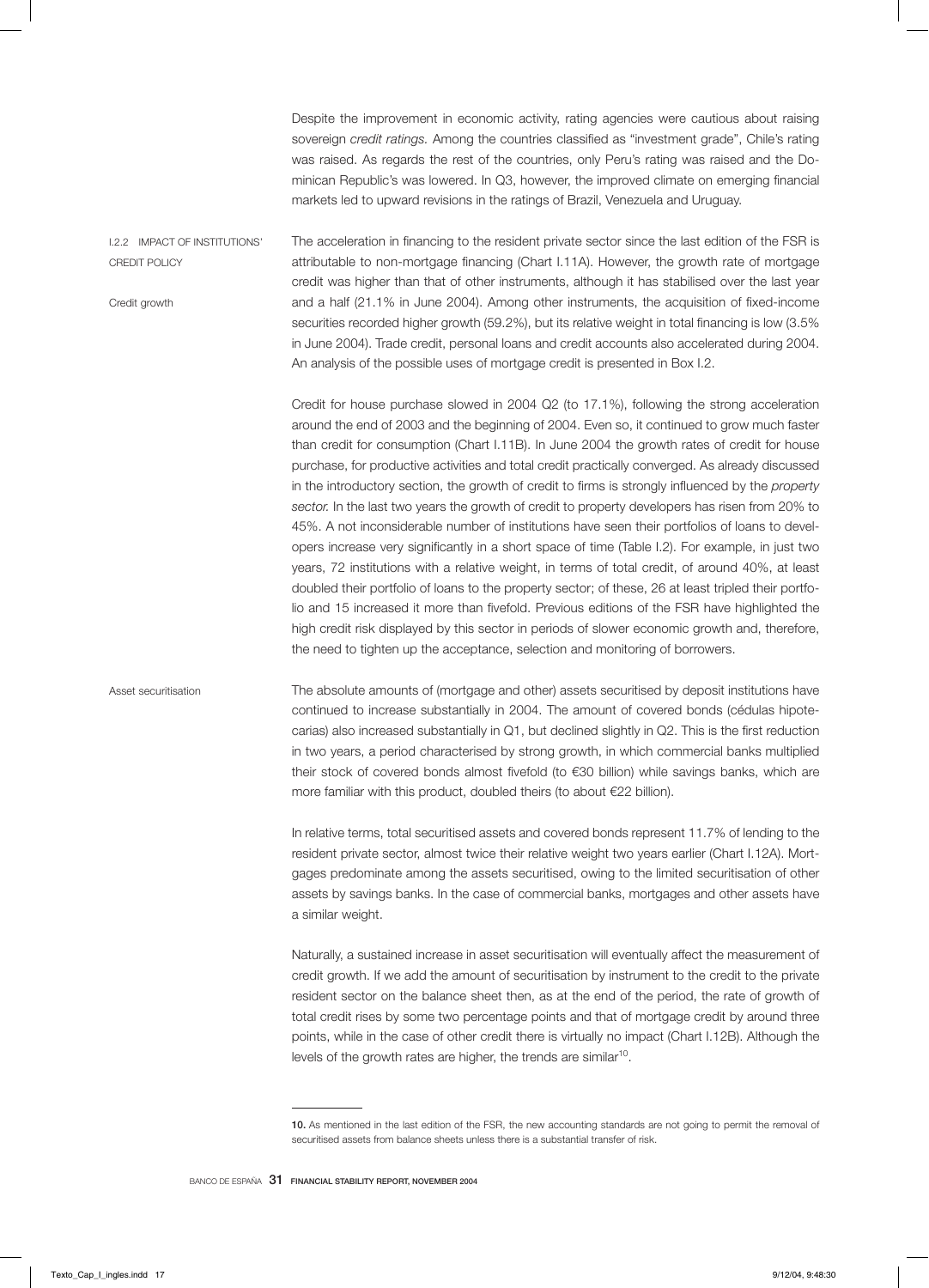#### FINANCING TO THE RESIDENT PRIVATE SECTOR **CHART I.11**



SOURCE: Banco de España.

#### GROWTH OF FINANCING TO PROPERTY DEVELOPERS TABLE I.2

|                                                                        | <b>NUMBER</b> | <b>WFIGHT IN CREDIT</b><br><b>TO RESIDENT</b><br>PRIVATE SECTOR | <b>WFIGHT IN CREDIT</b><br><b>TO PROPERTY</b><br><b>DEVELOPMENT</b> |
|------------------------------------------------------------------------|---------------|-----------------------------------------------------------------|---------------------------------------------------------------------|
| Institutions without operations in the period                          | 69            | 1.3                                                             |                                                                     |
| Institutions not operating in 2002                                     | 13            | 0.7                                                             | 3.0                                                                 |
| Institutions whose growth rate<br>between June 2002 and June 2004 was: |               |                                                                 |                                                                     |
| - Negative                                                             | 47            | 4.3                                                             | 0.8                                                                 |
| $-0.50%$                                                               | 37            | 8.0                                                             | 4.2                                                                 |
| $-50 - 75%$                                                            | 19            | 39.5                                                            | 39.1                                                                |
| $-75-100\%$                                                            | 9             | 8.2                                                             | 9.2                                                                 |
| $-100 - 200\%$                                                         | 46            | 25.1                                                            | 24.4                                                                |
| $-200 - 300\%$                                                         | 6             | 5.8                                                             | 7.3                                                                 |
| $-300 - 400\%$                                                         | 5             | 4.1                                                             | 7.3                                                                 |
| $-$ Over 400%                                                          | 15            | 3.2                                                             | 4.8                                                                 |
|                                                                        |               |                                                                 |                                                                     |

SOURCE: Banco de España.

Risk profile of the credit portfolio Between June 2003 and June 2004, the risk profile of Spanish deposit institutions declined. The reduction was greatest in the case of commercial banks (from 0.4% to 0.38%), although savings banks had a lower level (0.34% in June 2004). This reduction (Chart I.13A and B) basically stems from the decline in the relative weight of medium-high risk assets (unsecured credit to firms) in favour of medium-low risk assets (credit with non-mortgage collateral, with the amount financed being less than 80% of the appraisal value). It should be pointed out that there is a substantial difference in quality between these two types of collateral, in terms of the incentives to comply with the loan obligations and of the amounts recovered in the event of default.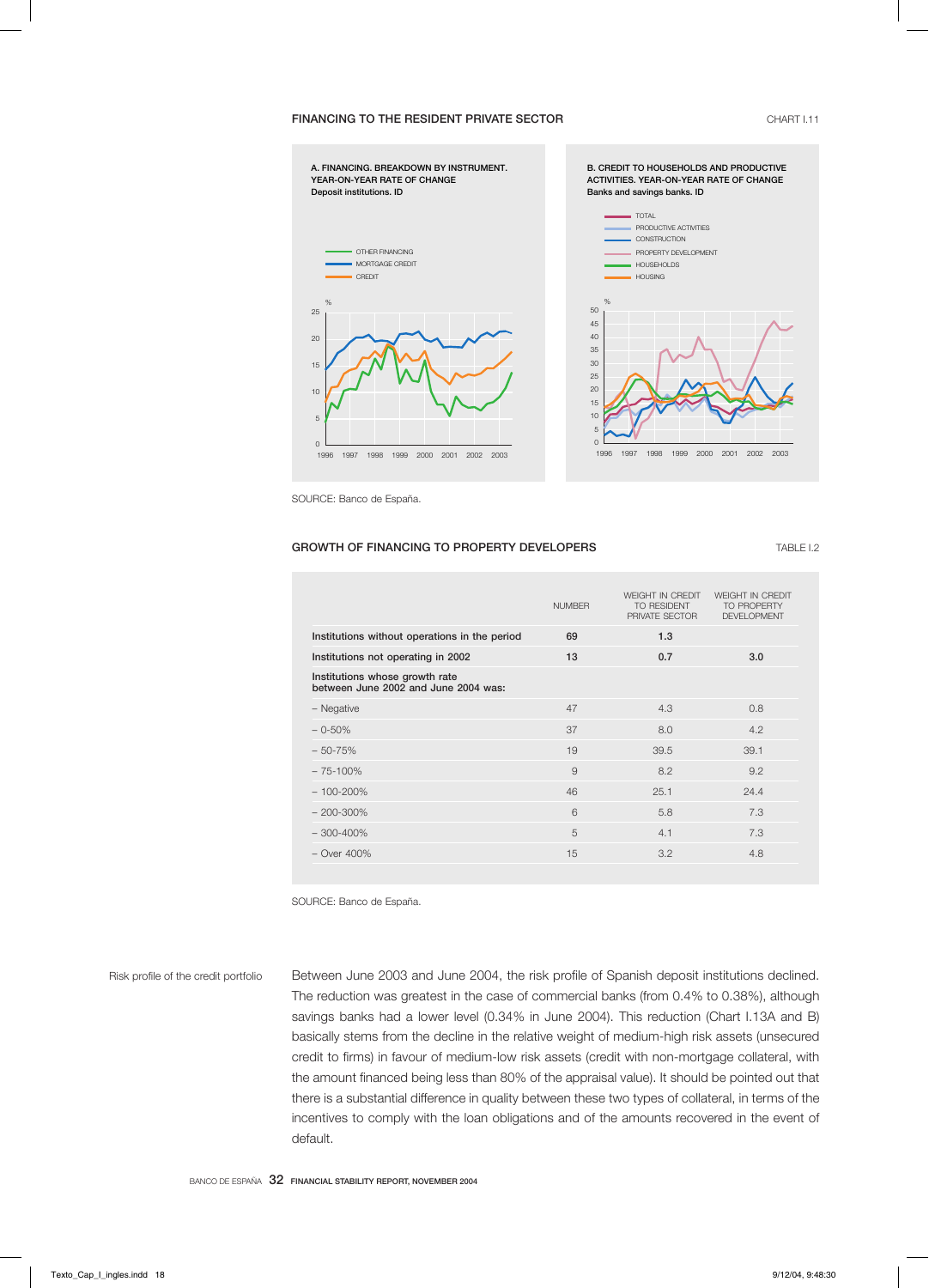Mortgage credit granted by deposit institutions to the non-financial private sector consists of mortgage-secured credit granted to households and non-financial corporations not only for the purchase of housing and real estate but also for any other use.

The relative importance of mortgage credit not linked to property transactions is relevant from the viewpoint of financial stability, because this type of credit strengthens the relationship between changes in property prices and the spending and borrowing decisions of households and non-financial corporations. As a result, its growth may affect the situation of these sectors and, thus, that of the supplier of this financing, i.e. the banking system. For example, the co-existence of excessively buoyant house prices with a relatively aggressive lending policy, on the part of credit institutions, may stimulate the use of mortgage credit to finance consumption that otherwise would not have taken place. In such circumstances, a downward adjustment to property prices may have stronger macroeconomic effects and may affect the financial position of households and firms which, in the expansionary phase of the cycle, encouraged by the higher value of their property wealth, borrowed excessively, when they would not otherwise have done so.

In some countries, such as the United States and the United Kingdom, the financing of consumption through mortgage-secured loans, on which there is ample information, has been highly relevant, not only to explain the growth of this type of credit, but also to sustain consumption during economic downturns. However, in the euro area, there are as yet no harmonised statistics to enable the different uses of mortgage credit to be analysed. In fact, it is only possible to analyse the total volume of credit linked to the property sector, more specifically, credit for house purchase, with or without mortgage security<sup>1</sup>.

In Spain, institutions only supply information on credit to households for house purchase, with or without mortgage security, and on the credit granted to non-financial corporations in the construction and property development sectors which, it is generally assumed, is all invested in the property sector. Accordingly, it is not possible, with the information available, to obtain the volume of mortgage credit granted by institutions to finance non-property related activities. In the case of households, any mortgage credit used for purposes other than the purchase and renovation of dwellings is included in con-

1. See Regulation (EC) No 2423/2001 of the European Central Bank of 22 November 2001.

sumer credit or *other loans,* in accordance with the classification established in current accounting regulations.

Mortgage credit for non-property-related uses is one of the main ways owners of real property can mobilise such wealth to finance their current spending without needing to carry out transactions in the property market (mortgage equity withdrawal). The financing of consumption by mortgage credit has advantages both for borrowers and lenders; the existence of security involves a lower cost for borrowers and a lower credit and capital consumption risk for lenders.

The use of mortgage credit for uses other than the acquisition of property has, in some countries and in certain periods, been constrained by legal rules regarding the creation and transmission of mortgages and their tax treatment. Currently, in most EU countries it is possible to use mortgage credit to finance spending not related to the property market<sup>2</sup>. However, only in the United Kingdom and in the Netherlands is it possible to quantify the relative importance of this practice<sup>3</sup>.

In Spain, the overall ratio between credit granted to households for house purchase and households' net investment in property would suggest that the mortgage credit used to finance consumption has, up until now, not been very significant<sup>4</sup>. Notwithstanding this, the supply by Spanish deposit institutions of products, essentially of two types, that permit this type of financing is becoming progressively more important. In some cases, the products offered enable credit to be obtained, with the borrower's habitual residence as collateral, for up to 80% of its value (in some cases subject to an absolute limit of €150,000) to finance any need other than the purchase of housing, with terms of 10-15 years and with a choice of interest rate conditions. In other cases, institutions offer products that enable the *repaid portion* of a mortgage loan originally granted for house purchase to be used to finance other kinds of spending, albeit with limits on terms and drawdowns in some cases. Although the relative importance of this type of practice has not yet been very great, there are signs that it has risen in recent years, so that developments should be monitored.

There is a very significant negative relationship between the rate of change of GDP (the cyclical position of the economy) and the probability of collateral being required for a loan to a firm<sup>11</sup>. In other words, during economic upturns institutions reduce their collateral requirements while they increase them in less favourable times. The change in the risk profile over the past year, at least in the case of lending to firms, shows that they are increasing the number of secured

<sup>2.</sup> ECB (2003), Structural Factors in the EU Housing Markets and European Mortgage Federation (2002), Efficiency of Mortgage Collateral in the European Union. 3. Bank of England (2001), "Mortgage Equity Withdrawal and Consumption". Quarterly Bulletin, Spring and De Nederlandsche Bank (2003), "Financial Behaviour of Dutch Households", Quarterly Bulletin, September. 4. Banco de España (2003). "¿Aprovechan los hogares la revalorización de su riqueza inmobiliaria para financiar un aumento del consumo?". Boletín Económico, March.

<sup>11.</sup> A more detailed analysis can be found in the forthcoming Banco de España Working Paper by G. Jiménez, V. Salas and J. Saurina (2004): "Determinants of collateral".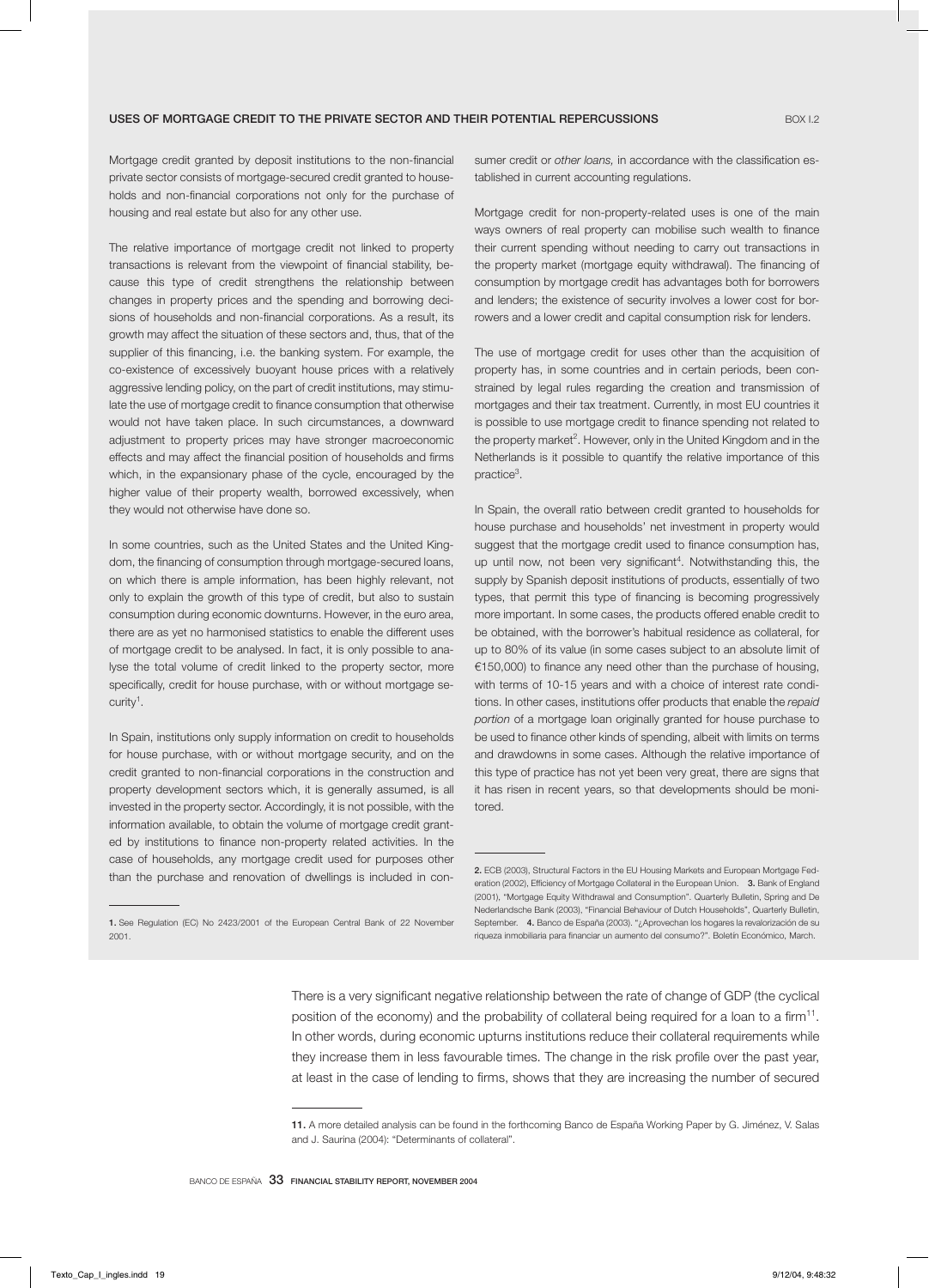#### SECURITISATION OF ASSETS **CHART I.12**

Deposit institutions



SOURCE: Banco de España.

transactions. From a longer time perspective (Chart I.13C) one sees an acceleration in the relative weight of secured transactions during economic downturns and a slowdown, or even fall, in this relative weight during upturns (the correlation coefficient between the change in GDP and the percentage of secured transactions is -0.64, significant at the 1% level).

Doubtful assets The absolute value of total doubtful assets of the individual institutions continued to decline. Not only did doubtful assets vis-à-vis the non-resident sector and credit institutions decline, but also the doubtful assets of the resident private sector, which account for around 85% of the total doubtful assets of deposit institutions, declined slightly (Chart I.14A and B), against a background of significant growth in economic activity in Spain and low interest rates.

> The breakdown of the growth of doubtful assets of the resident private sector, between firms and households and the various segments within these two categories (Chart I.14C), shows that doubtful assets are only increasing significantly in the construction and property development and hotels and restaurants sectors. This growth has not affected the doubtful assets ratios since the growth in credit to these sectors was higher.

> The distribution of the doubtful assets ratio of the resident private sector continued to improve, showing that the decline in doubtful assets (and also the growth in credit) has been widespread among Spanish deposit institutions (Chart I.14D). Although 101 institutions have a doubtful assets ratio of more than 1%, their relative weight in credit to the resident private sector is very low (10.8%), which reinforces the stability of the Spanish banking system.

> The growth of bank credit and economic activity are closely and positively related to one another; in other words, the financing extended by deposit institutions is procyclical. However, there are also theoretical arguments (disaster myopia, herding behaviour, agency problems, the institutional memory hypothesis) why bank lending may be excessively procyclical. Such behaviour, characterised by a relaxation of the institutions' lending policy standards (acceptance, concession, risk monitoring and transaction conditions, including the term, collateral and risk premium) in economic upturns, gives rise to very low doubtful assets ratios in such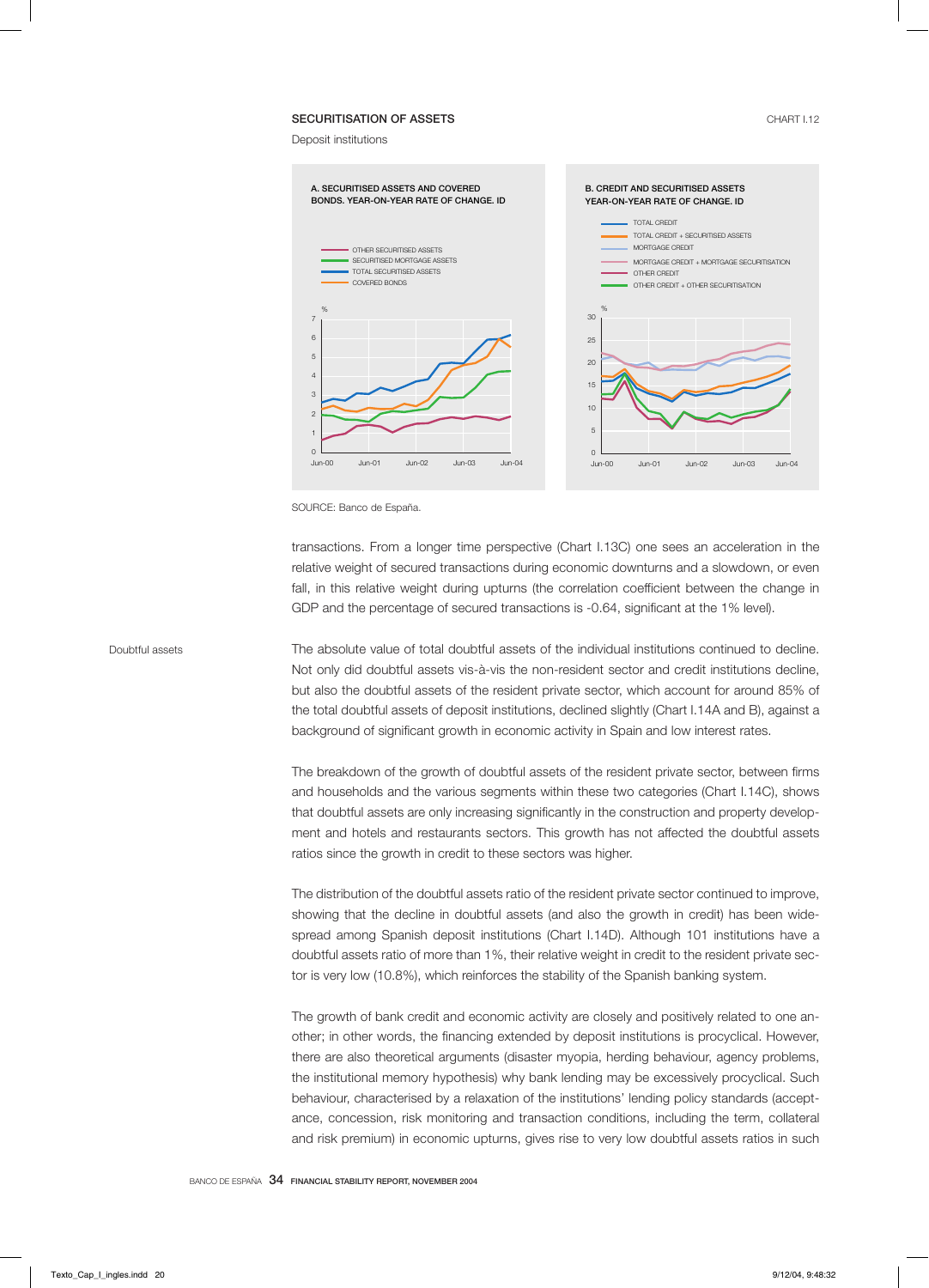### **RISK PROFILE** CHART I.13





#### C. SECURED LOANS



SOURCES: Banco de España and INE.

phases which, when the cycle turns, rise considerably, highlighting the errors in the lending policy during the upturn. These errors may remain latent for a long period. If very marked, these procyclical elements in lending are one of the greatest threats to the stability of a financial system.

In Spain, there is empirical evidence that a deterioration in the lending policy of institutions, after a long lag, eventually translates into an increase in doubtful assets ratios. In fact, there is a very significant positive relationship between credit growth today and the doubtful assets ratio four years later<sup>12</sup>. This evidence not only corroborates the theoretical arguments for the procyclicality of credit but also forms the basis for a banking regulation policy incorporating countercyclical elements, for example, through bad-debt provisioning.

<sup>12.</sup> A more detailed analysis can be found in the unpublished paper by G. Jiménez and J. Saurina (2004): "Credit cycles, credit risk, and prudential regulation".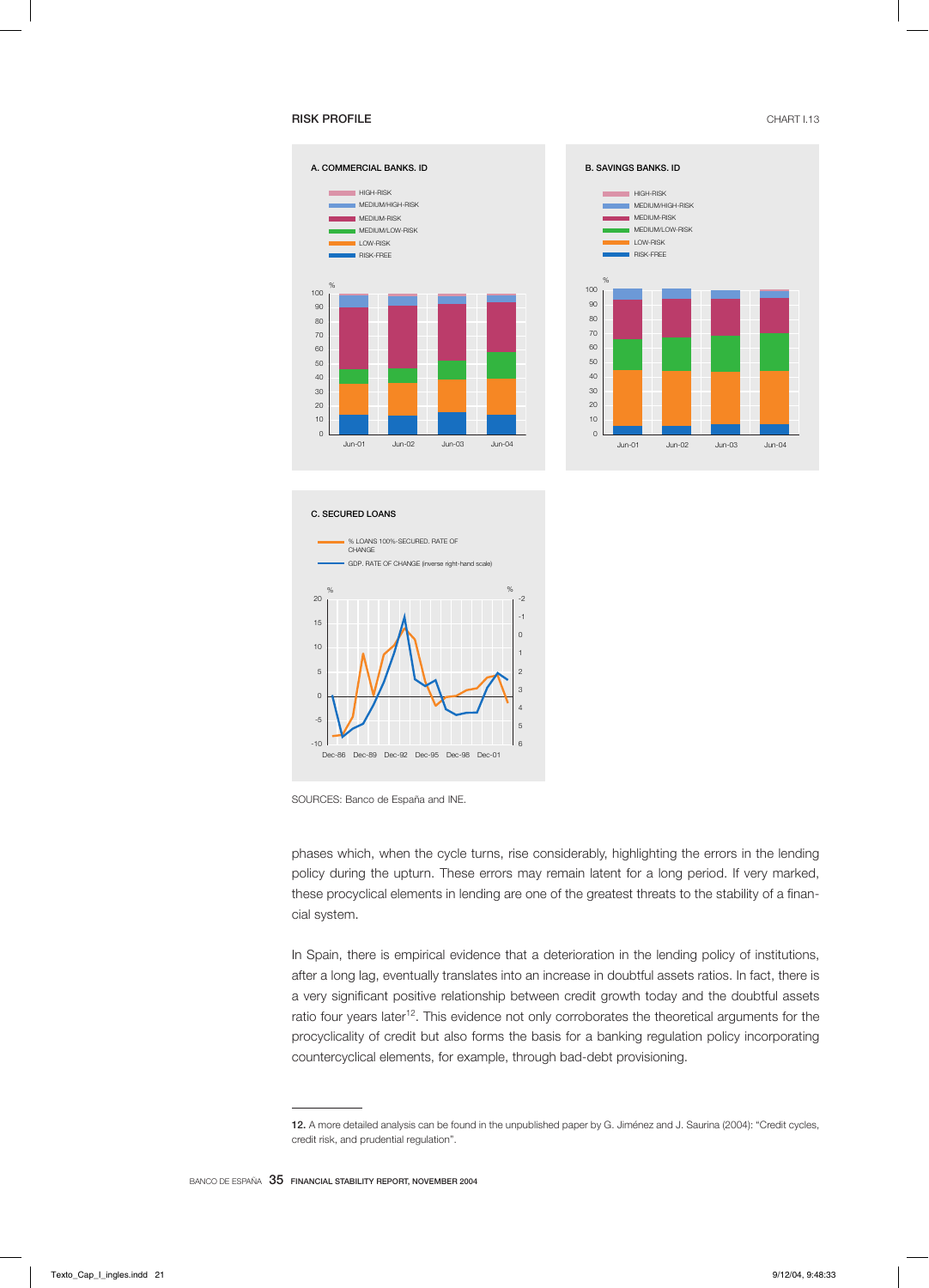### **DOUBTFUL ASSETS** CHART I.14



SOURCE: Banco de España.

a. Both in this case and in the rest of the FSR, the density function is approximated by means of

a kernel estimator.

Write-offs Spanish accounting standards require doubtful assets to be written off after three years (six, if they are secured by a mortgage) from the default event. Such assets are fully provisioned; that is to say, they have been fully written down against the profit and loss account. When they are written off they are recorded in memorandum accounts under the heading write-offs. The amount of this item diminishes if the amount owed is recovered (such amount being credited to the profit and loss account), if fixed assets are transferred to the institution in payment for the outstanding debt or if the debt is forgiven or the claim expires. If we add writeoffs to the doubtful assets on the balance sheet we obtain a measure of total impaired assets, whether or not fully provisioned. When this amount is divided by total lending plus write-offs the result can be interpreted as a limit for the ratio of losses due to credit risk (losses that may go back many years). Such limit is between 2 and 4 pp higher than the doubtful assets ratio,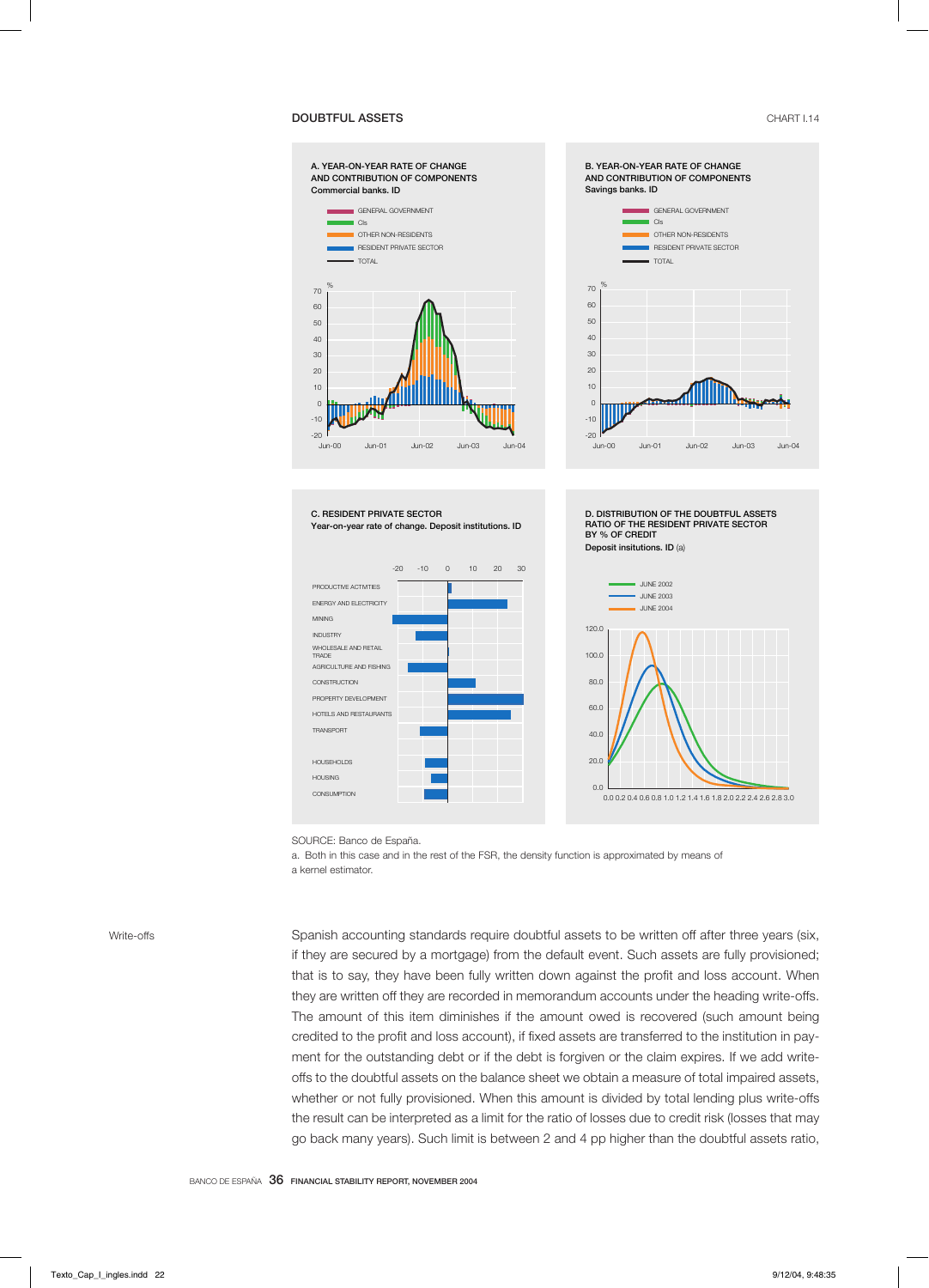#### DOUBTFUL ASSETS AND WRITE-OFFS



SOURCE: Banco de España.

depending on the period (Chart I.15). However, the cyclical profile is practically unchanged $13$ .

*I.3 Liquidity risk* MARKETS The negative trend in liquidity in European electronic *debt* trading systems was noted in the last edition of the FSR and has continued since. The quantitative expression of this worsening of liquidity is the weakness of the volumes traded in the MTS and SENAF<sup>14</sup> electronic systems.

> An exceptional incident at the beginning of August also tested the liquidity and functioning of electronic debt markets in Europe. Two massive order batches entered in different markets by one of the world's largest banks, the first one consisting of instructions to sell and the subsequent one of purchase orders, exhausted the liquidity available on the market at that moment. Following the execution within the space of one minute of sales amounting to around €11 billion, of which €455 million corresponded to Spanish bonds, the bank repurchased bonds an hour later for around €4 billion.

> This incident is being analysed from various angles. The regulators concerned have commenced investigations into the background to the matter. From the viewpoint of financial stability, the incident has two aspects: on one hand, the depth displayed by the market at a particularly unfavourable time of year seems positive; however, the low level of dealing that coexists with this depth calls its quality into question. In this respect, regulators and issuers are conscious of the possibilities offered by electronic technology, not only to orchestrate a largescale operation like the one described, but also to manage the probability of execution of orders entered into the system.

> On the Spanish *stock market,* the increase in the depth of the IBEX 35, measured in terms of the Kyle lambda (a parameter determined by the average amount of cash necessary to move

<sup>13.</sup> If we add fixed assets arising from adjudications and recoveries to the aforesaid ratio, the amount would be practically the same, at least since 1999, the first date for which this latter item is available. 14. Note that it is this perspective (not one based on the prevailing purchase-sale spreads) that enables the liquidity on markets like those mentioned, in which members are bound to quote purchase and sale positions within predetermined price ranges, to be better assessed.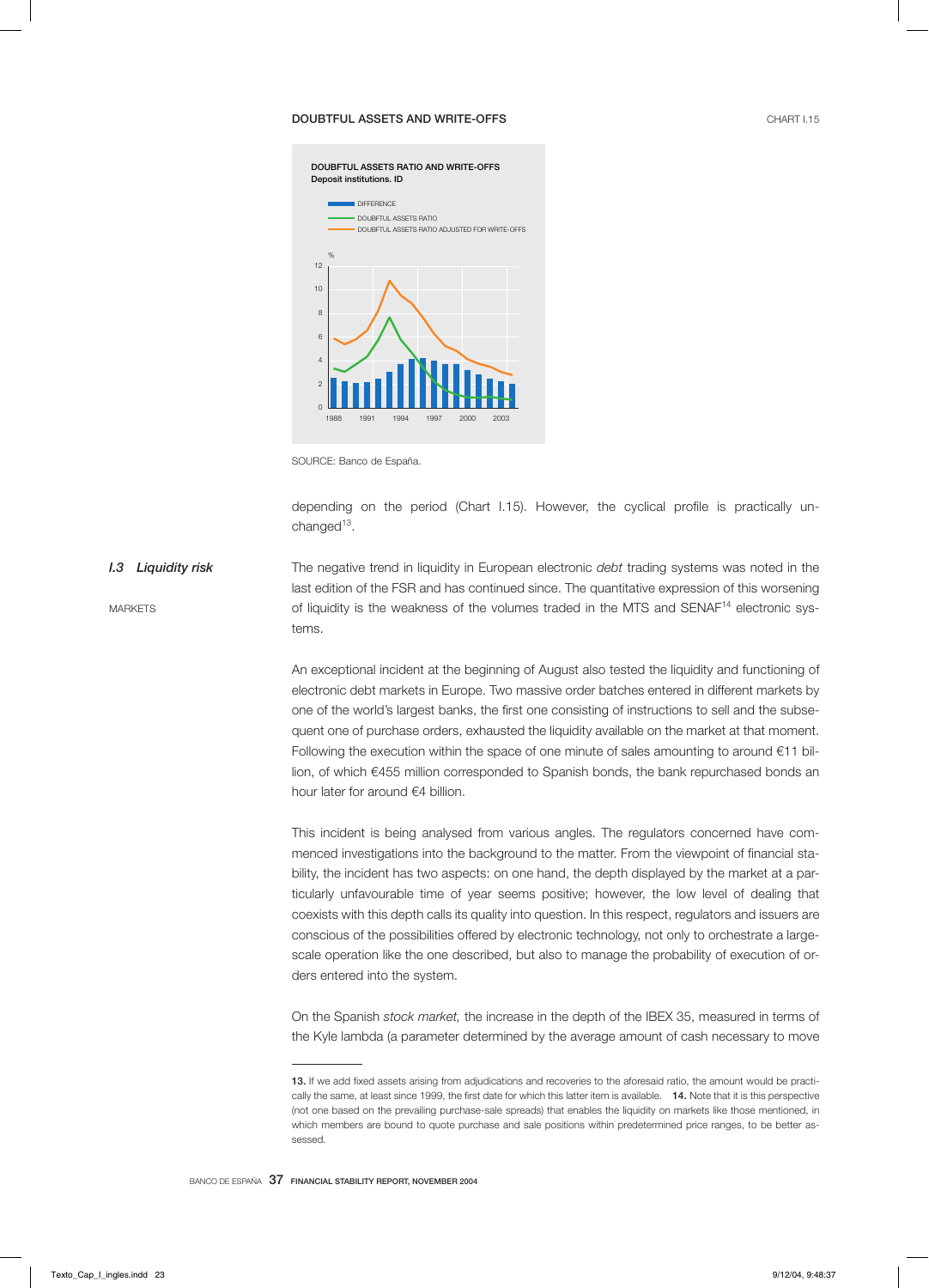#### LIQUIDITY INDICATORS CHART I.16



SOURCE: Sociedad de Bolsas.

the price of a security or an index by 1%) confirms, over a medium-term perspective, the positive trend in liquidity that was identified in terms of traded volumes in previous editions of the FSR (Chart I.16). However, the average ranges of the three securities with the highest capitalisation on the Spanish market have continued to hold steady.

On the *foreign exchange market* one of the most significant events in relation to liquidity was the growing expansion of prime brokerage, a service provided by a wholesale institution to customers who pass to the former the processing of the orders they wish to place on the wholesale market. For example, the electronic foreign exchange broker EBS has extended its EBS Prime services to hedge funds.

INSTITUTIONS To analyse the liquidity of deposit institutions requires details of the residual maturities of the assets and liabilities. Classifying the assets and liabilities by residual maturity enables liquidity mismatches to be approximated by term. This is only an approximation because it is difficult to know the real residual maturity of certain significant types of assets and liabilities. This is the case of sight deposits (current and savings accounts), which can in theory be translated into an immediate demand for liquidity, although their average balances usually have a high degree of permanence. The early repayment of loans may also distort their average residual maturity.

> The structure of the assets and liabilities of Spanish deposit institutions, during the past five years (Chart I.17A and B), shows the preponderance, as to be expected, of the most liquid assets and liabilities (up to one month) followed by transactions at over five years (or with undetermined maturity)<sup>15</sup>. The weight of the latter transactions has risen continuously in recent years, basically to the detriment of transactions at up to one month. As a result the average maturity of the assets<sup>16</sup> of commercial banks and savings banks has lengthened, by around two years since 1999 (from somewhat less than 4 years to the current 6 years). The lengthening was most pronounced in the case of credit to the resident private sector (from somewhat

<sup>15.</sup> Liquid assets include the following items: cash at banks, central banks, investment in credit institutions, government securities portfolios, trading books and available for sale portfolios (adjusted for unrealised capital losses). Liquid liabilities include: central banks, liabilities vis-à-vis credit institutions, tax collection accounts and, as a hypothesis, 25% of all other sight liabilities. 16. Institutions report the average maturity of their assets but not their liabilities. To calculate the average maturity of the liabilities, it would be necessary to consider a number of hypotheses that would affect the result most significantly.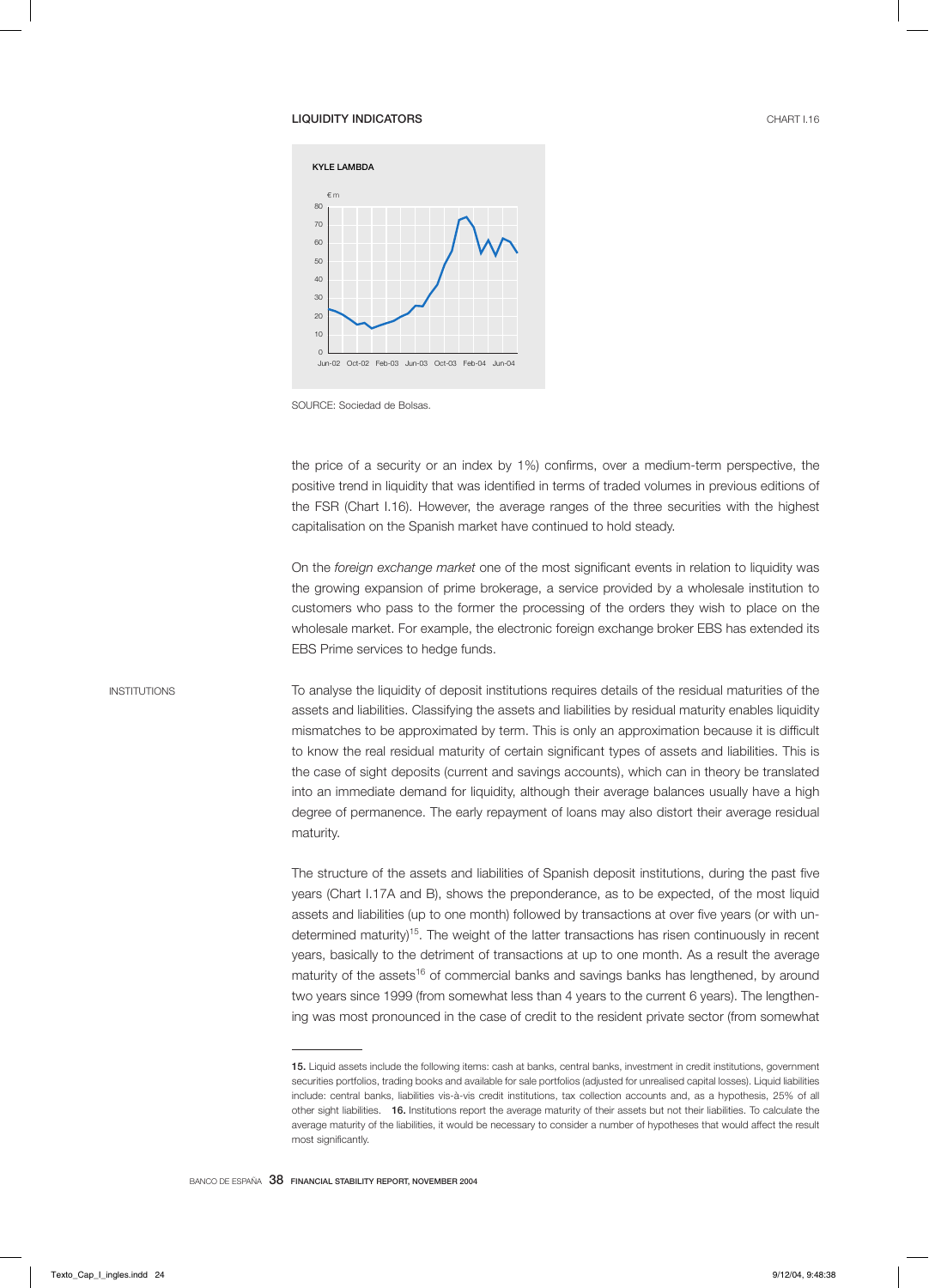#### RESIDUAL MATURITIES OF BANK ASSETS AND LIABILITIES **CHART I.17**

Commercial banks and savings banks





1999 2004 1999 2004 1999 2004 1999

SOURCE: Banco de España.

1999 2004 1999 2004 1999 2004 1999 2004

-100,000

more than 5 years to 8 years) and, in particular, in secured credit (from 8 years to around 13 years).

-<sub>10</sub> |<br> 1999 2004

The difference between the assets and liabilities by residual maturity (Chart I.17C), known as liquidity mismatches or gaps, shows a short position up to the term of one year that is inverted thereafter, with amounts that increase over time but are relatively small in terms of total assets<sup>17</sup>. Both the time structure of the mismatches and their relative amounts are within the limits of what might be expected for institutions accustomed to managing their liquidity actively<sup>18</sup>.

<sup>17.</sup> A different hypothesis for sight liabilities (e.g. considering all of them) naturally results in significantly greater short positions up to one month and long positions over five years, although the qualitative conclusions regarding the trend remain valid. In any case, to consider all sight deposits as withdrawable at a very short term is a hypothesis that seems extremely difficult to observe in reality. 18. Note that this analysis is for all deposit institutions, without distinguishing between currencies. In particular institutions the mismatches may be more acute.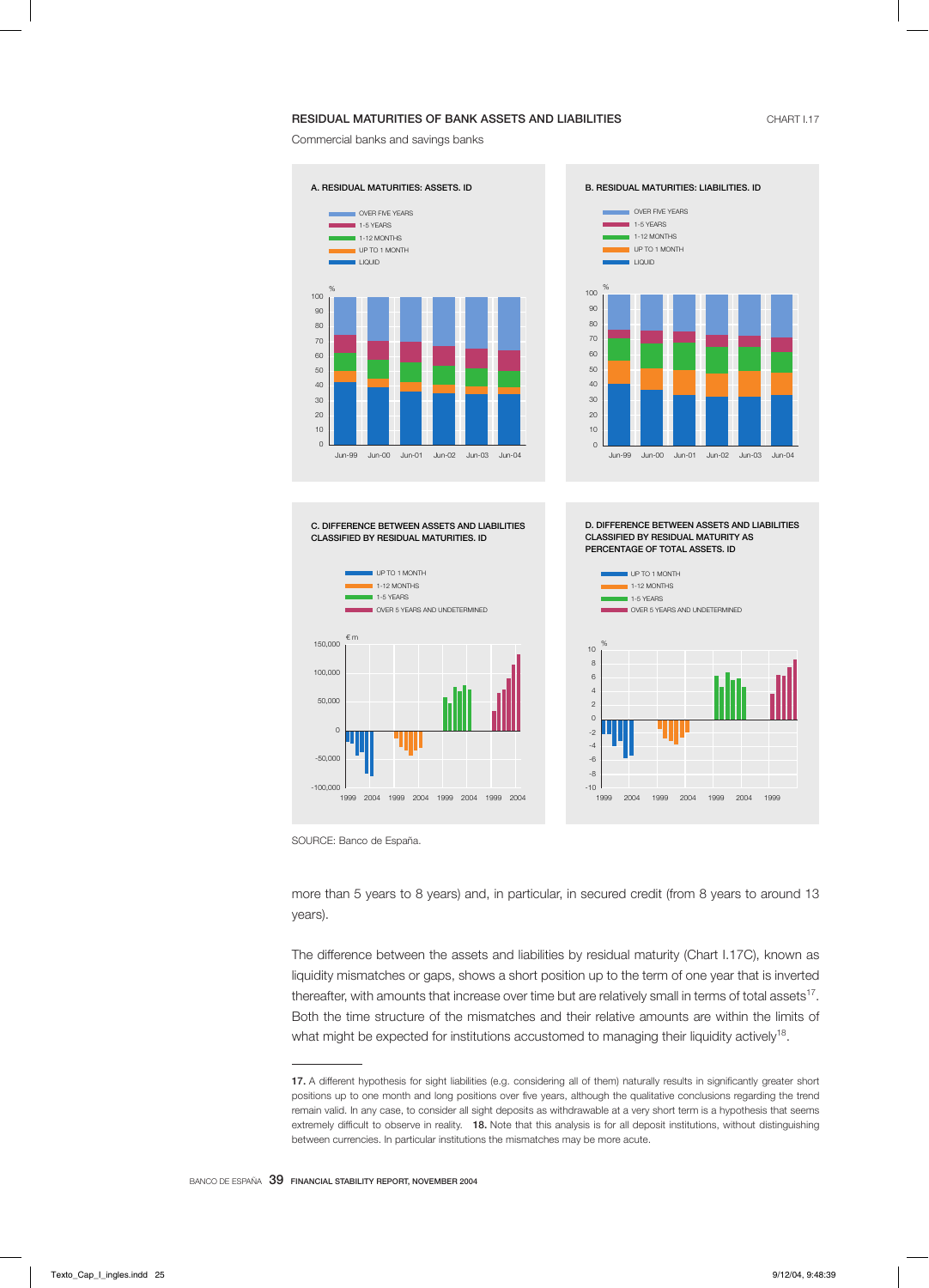#### *I.4 Market risk*

**MARKETS** 

International financial developments, especially from April 2004, were driven by the change in market expectations regarding the amount and timing of rises in *official interest rates* in the *United States.* The evidence of a solid rate of activity, improvements in the labour market, moderate increases in inflationary pressures and a change in the tone and message of the January and March Federal Reserve statements prepared the markets for the adjustment to a tighter monetary policy.

These expectations were subsequently confirmed. The first movement in official interest rates occurred on 30 June, with an increase of 25 bp, which was followed by two further movements, in July and September, taking the Federal Funds target rate to 1.75%. Market expectations regarding official interest rates point to a very gradual further increase that would take this interest rate to 2% by the end of 2004.

The market reaction during the period to the movement in US official interest rates was very orderly and the risks of sudden adjustment associated with the high volume of carry trades between very low short-term interest rates, expected to remain at around the same level for some time, and more attractive rates on long-term or higher risk assets (both sovereign and corporate) did not materialise. Decisive in this orderly reaction were the Federal Reserve's communications policy and the high rate of activity.

In the *euro area money markets,* interest rates rose during the first half of the year from the three-month term, reflecting expectations of a moderate rise in the ECB policy interest rate towards the end of the year. However, these movements were partially reversed in Q3.

US *long-term interest rates* initially rose significantly in response to the readjustment of market expectations regarding official rates (Chart I.18A). However, this reaction was temporary and there followed a downward trend that took them to around 4%. It is important to note that bond market fluctuations, following the initial reaction referred to, were driven more by the fundamentals of prices and economic growth than by movements in official rates. Also, the behaviour of long-term interest rates differed across geographical areas, more in terms of the size of movements than their direction.

In euro area *government debt markets,* following the downward course of the first few months of the year, long-term yields rose between April and June. This movement was smaller, than in the United States, however, so the spread between their respective benchmark 10-year bonds was again positive. Subsequently, long-term rates fell again, partly reflecting uncertainty over world economic growth. In mid-September, the yield on the euro area 10-year benchmark bond was 4.08%, 22 bp lower than at end-2003.

Notable on the *foreign-exchange markets* was the stability of the dollar against the main currencies, at a level of around 1.20 dollars to the euro and 110 yen to the dollar (Chart I.18B). As is well known, the dollar did not react to factors such as the movement in short-term US interest rates, the strong increase in the level and volatility of oil prices and the further deterioration in the US external deficit. That said, the dependence of the US on the acquisition, by nonresidents, of private and public fixed-income assets, continued to provide an element of risk for the dollar. This risk may be particularly serious for certain economic areas with weak economic growth, since they would face a strong appreciation of their currency, against a background of high oil prices.

*Equity* markets were relatively slack, and end-August prices were not significantly different from those at the beginning of the year (Chart I.19A). The markets seem to have consolidated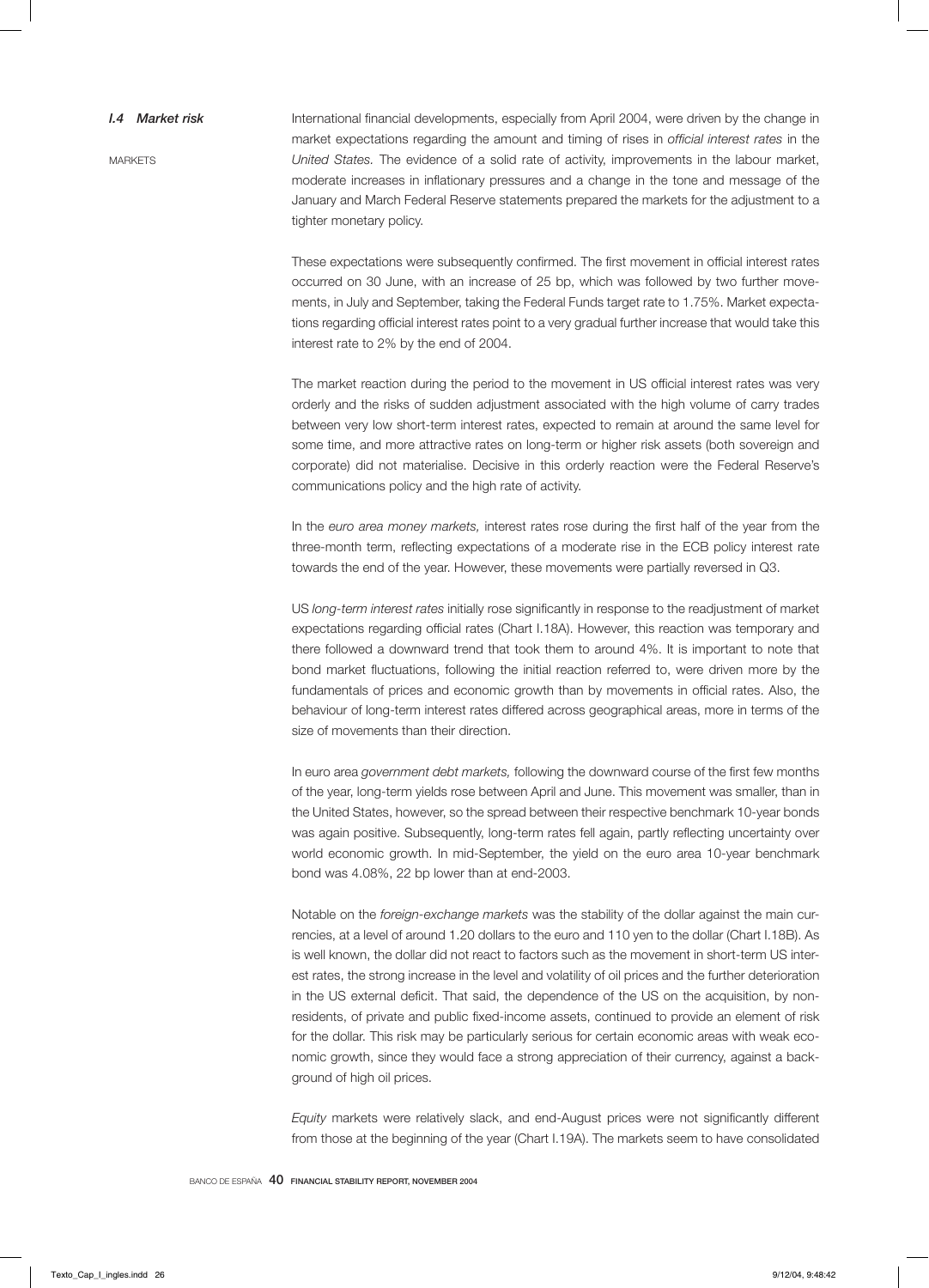### **INTEREST RATES AND EXCHANGE RATES CHART L18**





SOURCE: DataStream.

the strong rise in prices in the second half of 2003. Specifically, euro area stock markets showed no definite trend during the first three quarters. Periods of rising prices were followed by bouts, linked on various occasions to oil price rises, of falling prices and higher volatilities. As at mid-September, the DJ Euro Stoxx was 3% up from end-2003, while its implied volatility was moderate. In terms of sectors, the gains in pharmaceuticals and financial services (20.7% and 18%, respectively) were notable. In contrast, the technology and cyclical consumption sectors showed losses of 16% and 7.5%, respectively.

As regards *Spanish stock exchanges,* the IBEX 35 rose by 4.9%. The largest rises were in the market services sector (22.5%) and in investment and intermediate goods (19.5%), while the financial services index fell by 3.5%. This price behaviour, along with the behaviour of company earnings, meant that movements in PER ratios were small, so that they remained somewhat higher than their historical average values on the main stock markets (Chart I.19B).

In short, as indicated in the last edition of the FSR, and even though the probability does not seem high, the main risk for international financial developments is that a change in market perceptions regarding the path of official US interest rates could lead to a disorderly depreciation of the dollar, a rise in long-term interest rates, or a combination of these two effects.

LATIN AMERICA In Latin America, in the first half of 2004, *stock market* developments were somewhat more positive than in the developed countries and in other emerging countries, although they bore little relation to the strong rises seen in the second half of 2003. Taking a regional index as reference, stock markets in the first half, following significant fluctuations in April and May, fell by 3.5% overall. That said, there were substantial differences across countries. Markets rose in Mexico by 15%, while they fell in Brazil and Argentina. Since the middle of the year, developments have been more positive, with widespread gains. As at end-September, with the exception of Argentina (affected by debt restructuring), all the countries showed gains on the beginning of the year and the regional index was 10% higher (Chart I.20.A).

> On *foreign exchange markets,* developments in the main Latin American currencies relative to the euro during 2004 can be divided into three periods (Chart I.20B): the first, to April saw a slight appreciation; the second, from mid-April to end-June, saw depreciations almost across the board; and the third saw appreciation of almost all the currencies (the Argentine peso and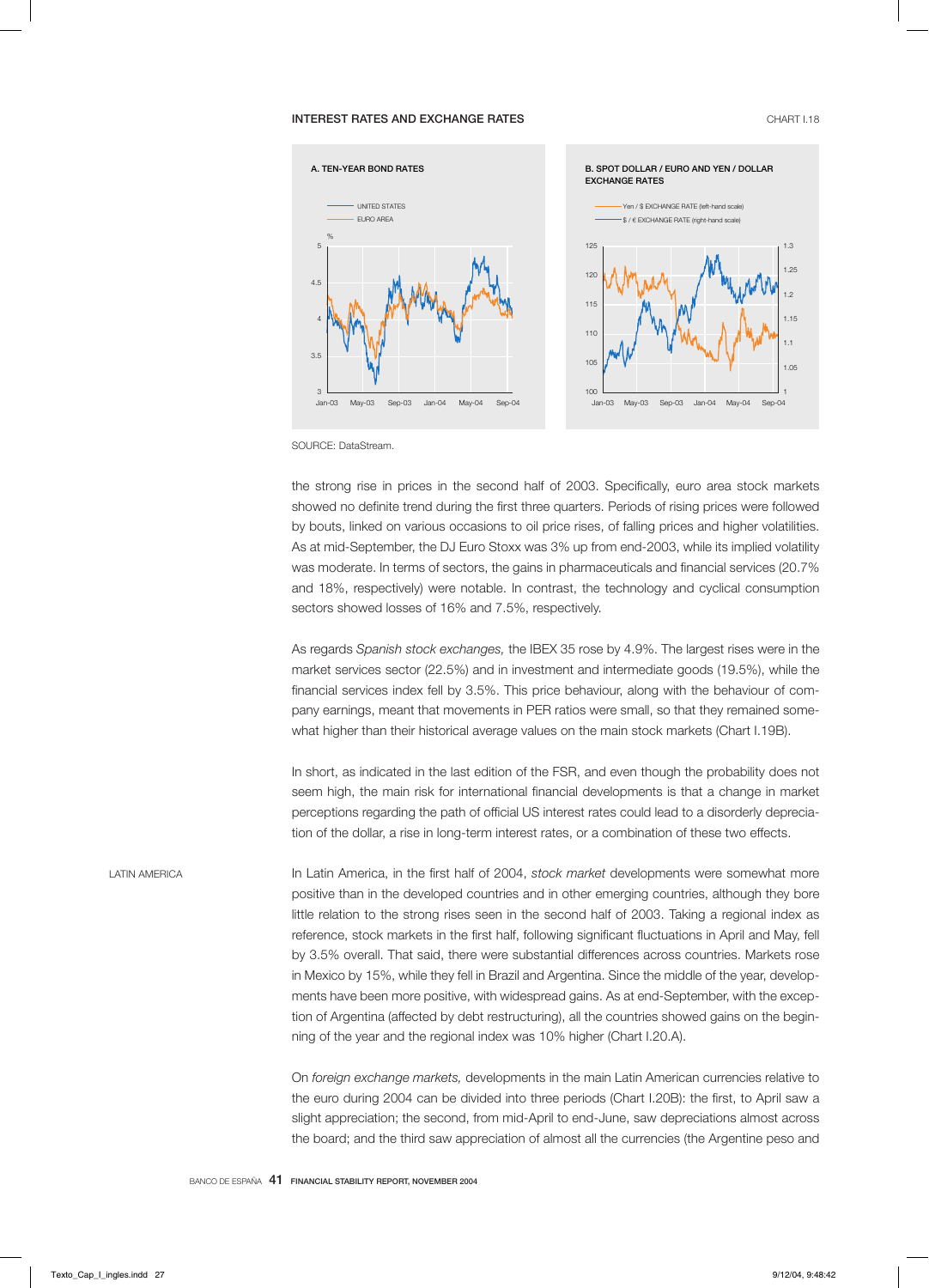#### STOCK-MARKET INDICES AND PERs **CHART I.19**



SOURCES: DataStream, Morgan Stanley and Banco de España.

the Mexican peso were the exceptions as they held unchanged). These three periods coincided with the changes in bond markets in the developed countries in response to the change in expectations regarding rises in US interest rates. Meanwhile, Venezuela devalued the bolivar by 20% in February, after which this currency held steady.

The financial instability of mid-April, associated with the ups and downs of developed markets, was reflected in a fall in *sovereign issuance* on the primary debt market. In 2004 Q1, at 11 billion dollars, the level of issuance was similar to that in the same period of 2003, but in Q2 it was only 6.8 billion dollars, which was less than a year earlier. From June, however, the market picked up again and this improvement was confirmed by the figures for issuance in Q3.

In any event, the weight of Latin America in the total issuance of emerging countries has been falling progressively in 2004, not only in the bond market, but also in equity and syndicated loan markets. At the country level, the issuance on the primary debt market of Mexico (more than 40% of the total) and Brazil (more than 30%) were notable.

It is important to point out that, at least during the first half of 2004, the improvement in the financial situation and outlook was not reflected in a recovery of *foreign direct investment.* Flows remained steady in Brazil, at around 10 billion dollars per annum, while the upturn in Mexico during the first half (10.3 billion dollars) stemmed from a one-off transaction.

INSTITUTIONS INTEREST RATE RISK Current law establishes specific minimum capital requirements for the *interest rate risk* associated with the *trading book.* These requirements can be calculated by means of a standard risk-measurement method or by using internal models developed by the institutions, provided that such models, which must fulfil certain conditions, have been validated by the Banco de España. This latter possibility was opened up in September 2003 by CBE 3/2003.

In the public information supplied by institutions it is possible to find (daily and/or average, minimum and maximum) VaR estimates. The methods used to calculate VaRs differ from one institution to another, as does the degree to which the information is broken down. As a result, it is not easy to base comparisons between institutions on such estimates.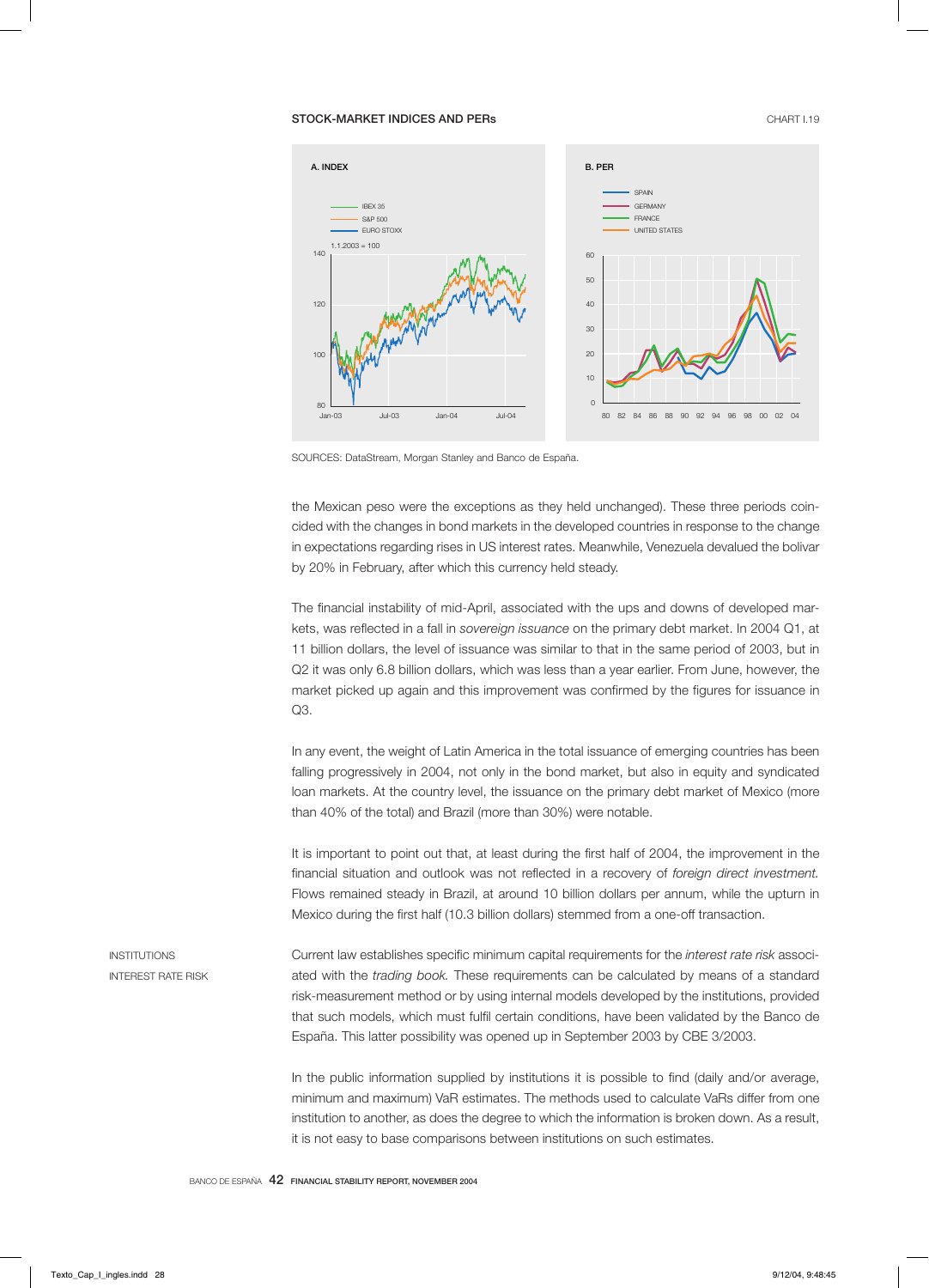#### STOCK-MARKET INDICES AND EXCHANGE RATES IN LATIN AMERICA CHART I.20



SOURCE: DataStream.

However, according to the data published in the annual reports of larger deposit institutions, the estimated trading book VaRs (with a confidence level of 99% and a one-day horizon) represent very low percentages of the capital of institutions. On average in 2003, the trading book VaRs of large institutions did not, in general, exceed 0.2% of tier 1 capital, and in certain cases they did not even exceed 0.1%<sup>19</sup>. Moreover, according to the trading book VaRs published by the major Spanish deposit institutions, there was a general reduction in 2003 in the market risk associated with such portfolios.

As is well known, there are no specific minimum capital requirements associated with the *structural interest rate risk* (interest rate risk in the banking book) under current law. However, the Supervision Department of the Banco de España monitors and analyses this risk and the internal control tools available in each institution. This approach is in line with pillar II of the new capital framework announced by the Basel Committee on Banking Supervision (BCBS).

In most institutions the main tools to analyse the structural interest rate risk are analysis of the maturity gaps in their total assets and liabilities (residual maturity in the case of fixed-rate agreements and the time to the next interest-rate review in the case of floating-rate agreements) and analysis of the duration of the assets and liabilities. Institutions may also use static or dynamic simulation techniques, which enable them to assess the impact of hypothetical changes in interest rates on net interest income and on the value of the institution. However, although institutions carry out this sensitivity analysis, in most cases the results are not pub $l$ ished $20$ . Accordingly, it is difficult to make any generalisation based on the public information available.

It should be noted that the sensitivity of deposit institutions to a change in interest rates will depend not only on the interest risk assumed but also on how the credit risk is affected under

<sup>19.</sup> To facilitate the comparison between institutions, the VaR estimates referred to the total market risk and not only the interest rate risk of portfolios. This generally reinforces still further the conclusions regarding the low level of interest risk in the trading books of Spanish deposit institutions. 20. Most institutions publish only their maturity and repricing matrix, not the impact on their net interest income or value of a particular change in interest rates.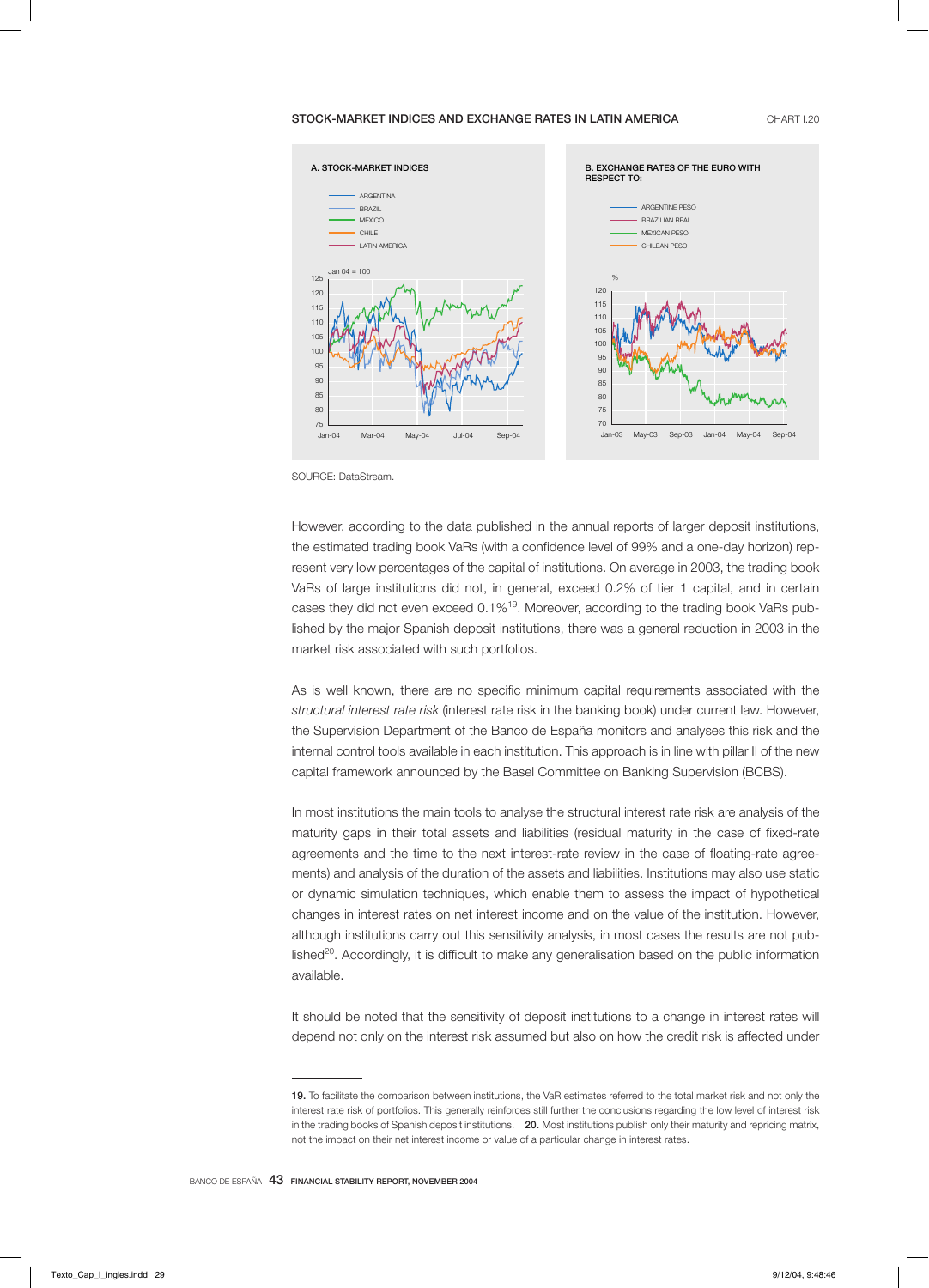the various interest-rate change scenarios. For example, a rise in interest rates not only affects the profits of an institution through maturity gaps and duration, but may also affect the financial position of its borrowers. The relative importance of these effects will depend not only on the specialisation of each institution and the magnitude of the change in rates, but also on the level of borrowers' indebtedness.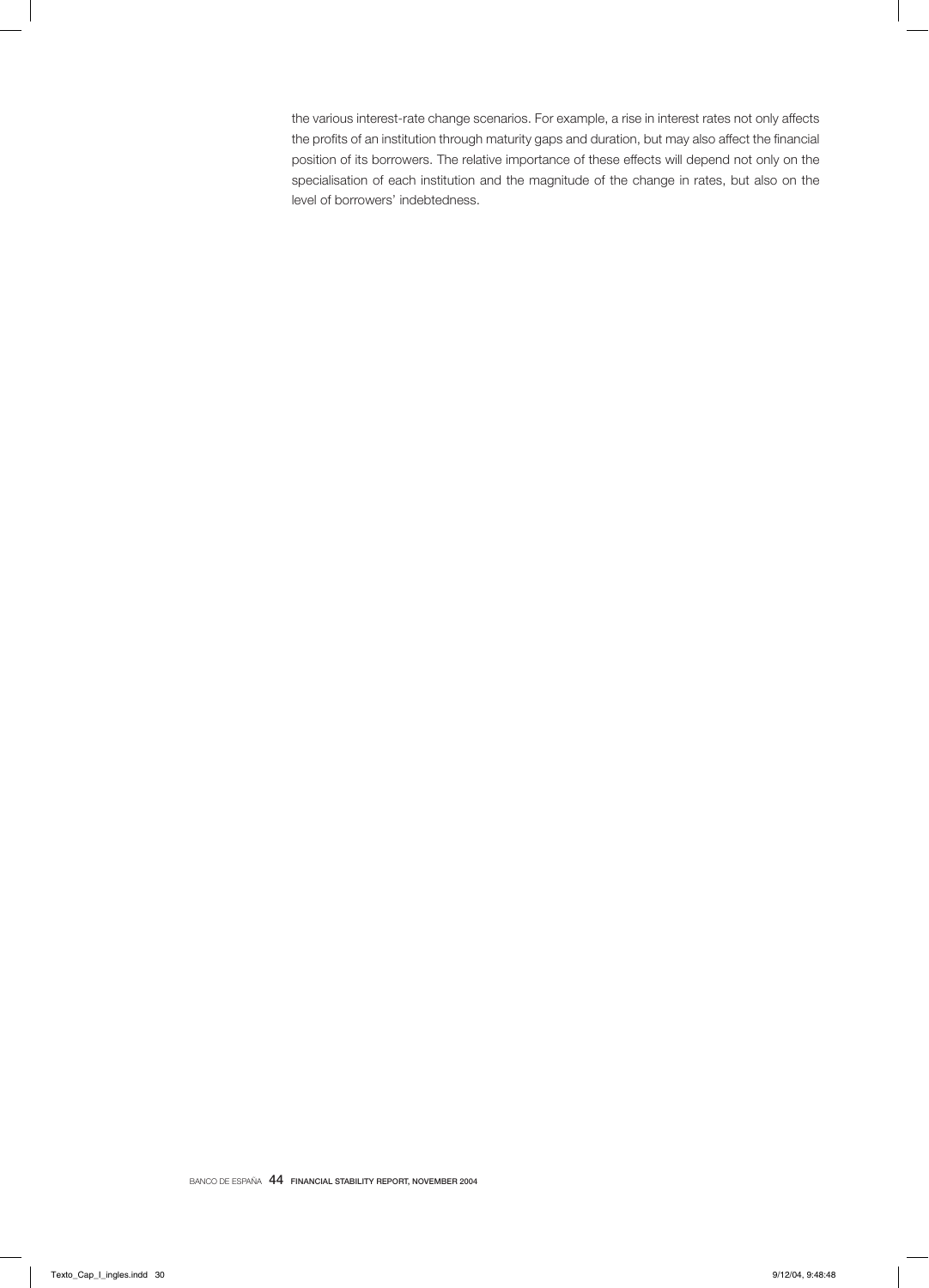#### II Profitability

*II.1* General situation In the first half of 2004, deposit institutions engaged in their activity against an economic background marked by the improved outlook in the main economies and higher growth in the Latin American countries. That has made for a firming of the growth of Spanish deposit institutions' results, based on this occasion on the recovery, in absolute terms, of all margins, despite the fact that interest rate spreads have continued to narrow and that stock market prices in Q2 bore negatively on the institutions' results. The recovery includes something of a negative impact exerted by the conversion to euro - on a lesser scale than in previous half-year periods of the amounts relating to business abroad.

> The group *net income* of deposit institutions<sup>1</sup> accelerated by 19.6% (see Table II.1)<sup>2</sup>, with a rise of 7 bp in terms of ATA to 0.91%. This growth in group net income, which far exceeded that of the average own funds of the group (9.2%), is what provided for an increase of 1.3 pp in the ROE of deposit institutions as a whole to 15.3% (Chart II.1A). As a result, the profitability/public debt spread has widened for the second year running to 11pp.

> For deposit institutions as a whole (Chart II.1B), the change in ROE over the past year is in response<sup>3</sup> , first, to lower provisions and write-downs, both of bad debts and of goodwill, which is reflected in a positive contribution to the ROE of the group net income/NOI ratio. Second, the improvements in the efficiency ratio have continued to contribute significantly to the increase in profitability. Both factors have been lessened by the adverse impact of the productivity of risk-weighted assets due to the fact that the growth of gross income was far below the growth of these assets. Finally, the impact of the asset risk profile, of gearing and of the quality of equity was minimal.

> *Net interest income* has begun to pick up at deposit institutions following the declines in the previous half-year periods. The breakdown of the year-on-year change in this income (Chart II.2A) reveals that, as in 2002, the growth of this income $^4$  (6%) was based on the expansion of earning financial assets, countered by a greater volume of interest-bearing financial liabilities, and on the improvement of the spread on the liabilities side, thanks to the fall in average deposit rates. Nonetheless, both effects have been partly countered by the adverse impact of the narrowing of the interest rate spread on the asset side, owing to the stiff competition that has exerted downward pressure on rates beyond the decline in the benchmark rate (3-month euribor).

> The favourable trend of net interest income also reveals a lesser impact of the year-on-year appreciation of the euro against some of the main Latin American currencies compared with

<sup>1.</sup> In this and the following chapter of the FSR, foreign bank branches based in other European Union countries are not included, as this sub-group is not subject to capital requirements in Spain. The number of institutions analysed in both chapters therefore holds constant. In any event, the relative weight of the institutions excluded is very small. 2. The profit and loss account for analytical purposes included in this chapter differs to some extent, in certain groupings of headings, from the public profit and loss account. 3. The previous FSR (Box II.1) explained in detail the breakdown of the change in the ROE into six elements: group net income divided by net operating income (NOI), 1 minus the efficiency ratio (equivalent to net operating income divided by gross income, NOI/GI), the productivity of risk-weighted assets (GI/ RWA), the risk profile of assets (RWA/A), gearing (A/(tier1+tier2) and the quality of own funds ((tier1+tier2)/equity). 4. The change in NII, i.e.  $\Delta$ NII = (eAt × At – iLt × Lt) – (pAt – 1 × At – 1 – iLt – 1 × Lt – 1), where A, L, eA and iL respectively denote earning financial assets, interest-bearing financial liabilities, the average return on earning financial assets and the average cost of interest-bearing financial liabilities, can be expressed as the sum of five effects: 1) the volume effect of assets; eAt – 1 × (At – At – 1); 2) the volume effect of liabilities, – iLt – 1 × (Lt – Lt – 1); 3) the asset differential effect,  $[(\theta A t - \text{ret}) - (\theta A t - 1 - \text{ret} - 1)] \times At$ ; the liabilities differential effect,  $[(\text{ret} - iLt) - (\text{ret} - 1 - iLt - 1)] \times Lt$ ; and 5) the euribor effect, (ret – ret – 1)  $\times$  (At – Lt); where re denotes the 3-month euribor.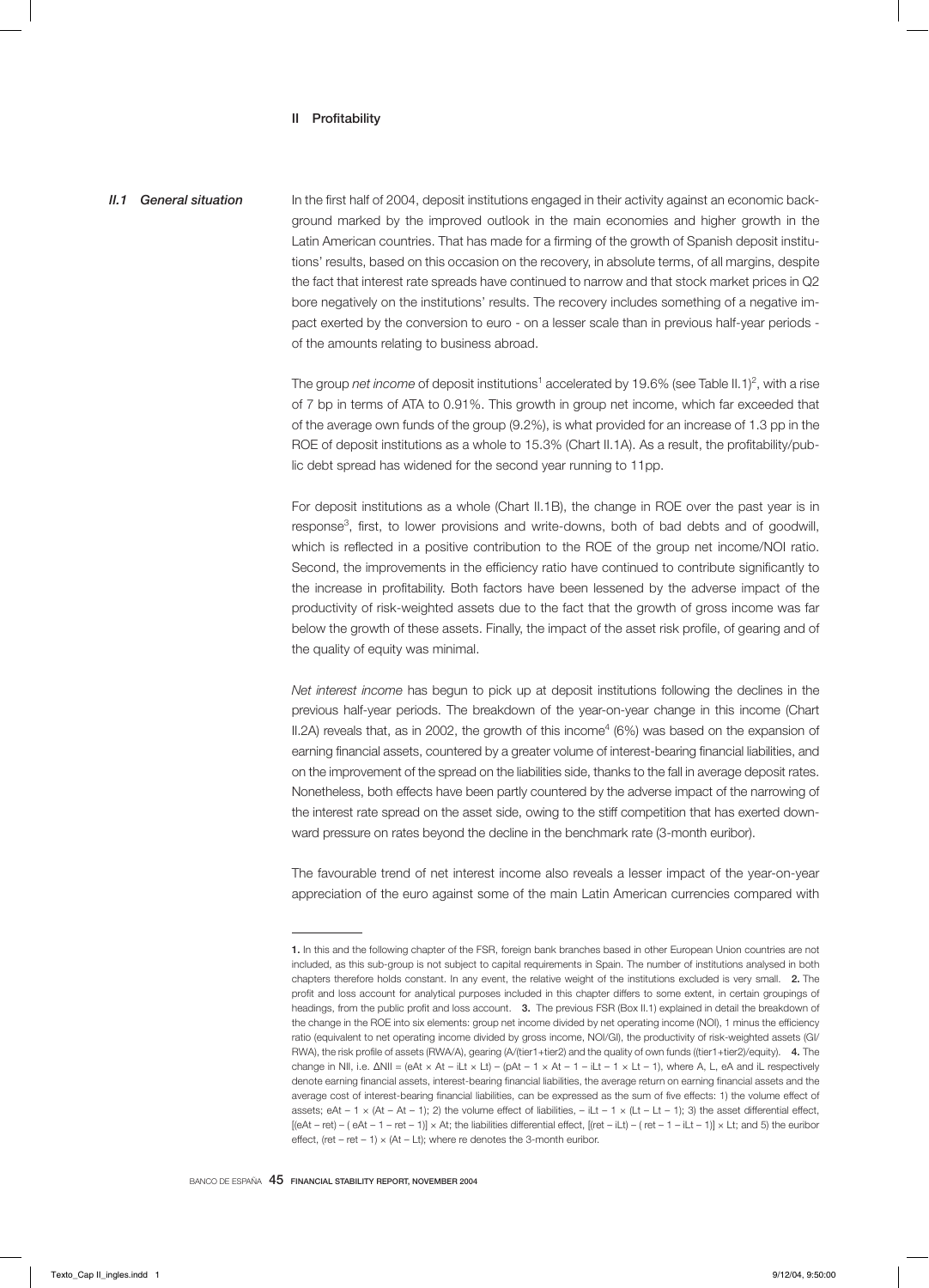### CONSOLIDATED PROFIT AND LOSS ACCOUNT **TABLE II.1** TABLE II.1

| <b>JUN-03</b> |                        |            | <b>JUN-04</b> |                        |  |
|---------------|------------------------|------------|---------------|------------------------|--|
| % ATA         | % CH.<br>$J.03 - J.02$ | $\notin$ m | % ATA         | % CH.<br>$J.03 - J.02$ |  |
| 4.69          | $-14.8$                | 32,040     | 4.17          | $-2.4$                 |  |
| 2.26          | $-20.7$                | 13,958     | 1.81          | $-11.6$                |  |
| 2.44          | $-8.4$                 | 18,082     | 2.35          | 6.0                    |  |
| 0.93          | $-4.1$                 | 7,126      | 0.93          | 9.7                    |  |
| 0.17          | 63.3                   | 972        | 0.13          | $-17.8$                |  |
| 3.53          | $-5.3$                 | 26,179     | 3.40          | 5.8                    |  |
| 2.04          | $-6.7$                 | 14,680     | 1.91          | 2.9                    |  |
| 1.50          | $-3.3$                 | 11,499     | 1.49          | 9.8                    |  |
| 0.49          | $-19.8$                | 3,157      | 0.41          | $-8.0$                 |  |
| 0.05          | $-66.5$                | 618        | 0.08          | 82.6                   |  |
| 0.18          | 139.7                  | 1,004      | 0.13          | $-19.3$                |  |
| 1.23          | 6.8                    | 9.964      | 1.30          | 15.5                   |  |
| 0.96          | 6.3                    | 7,712      | 1.00          | 14.9                   |  |
|               |                        |            |               |                        |  |
| 0.83          | 9.4                    | 6,963      | 0.91          | 19.6                   |  |
| 100           | 1.5                    | 1,538,369  | 100           | 9.9                    |  |
|               |                        |            |               |                        |  |

SOURCE: Banco de España.

previous periods. This is seen in the growth of net interest income in business abroad (5%) for the first time in recent years, which has been driven by the improvement in the total spread (16 bp).

*Commission income* grew once again following the declines in absolute terms in the past two years (Chart II.2B). This is the outcome, first, of the strong expansion of commissions associated with the sale of non-bank financial products, linked to the recovery in the net asset value of managed mutual funds and, to a lesser extent, to the greater distribution of insurance; and second, of the pick-up in commissions for collection and payment services (6.3%), following the decline in 2003. Also a positive influence, though of less relevance, was the turnaround in commissions associated with securities services (1.7%) and the growth of commissions associated with contingent liabilities (11.1%), in line with their behaviour in recent years.

The *result on financial transactions* fell in absolute terms (17.8%), which meant a decline of 4 bp in terms of ATA. This essentially reflects the marked decline in profits on the trading book (10 bp), which is connected with the slackness of stock market prices in Q2 (Chart II.2C) and with interest rate movements. The behaviour of trading book results is in contrast to that in 2003, which largely justified the strong expansion of the result on financial transactions as at that date. The deterioration in the results for this book was largely offset by the lower losses on other futures transactions and higher income from exchange differences. Finally, profits on the available-for-sale fixed-income portfolio held relatively stable.

The declining trend of *gross income* turned around in the past two quarters (5.8%), although it grew at a lower rate than that of ATA, whereby it continued to decline in relative terms (13 bp to 3.4%).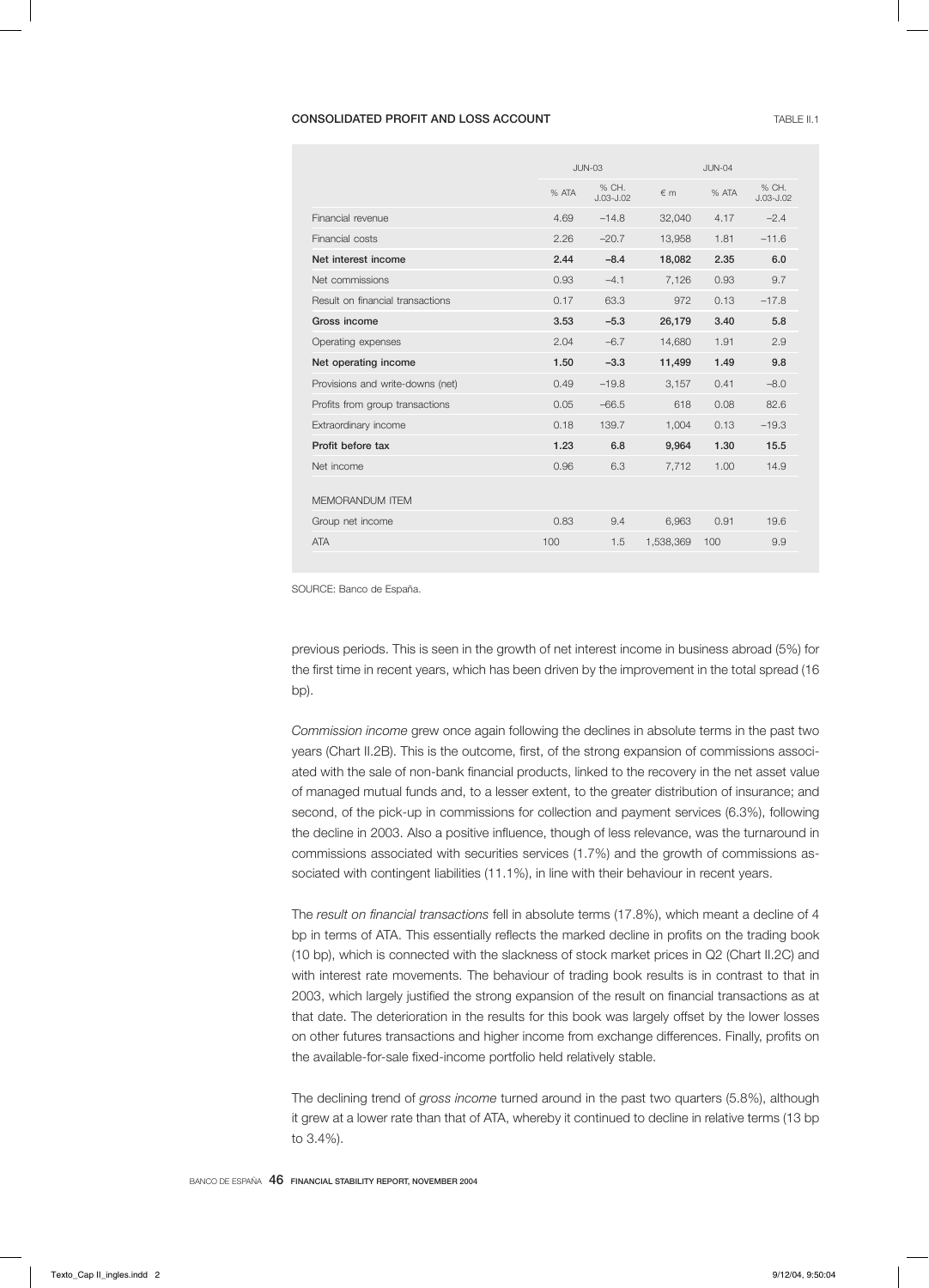#### **ROE AND ITS DETERMINANTS CHART II.1**

Deposit institutions



SOURCE: Banco de España.

*Operating expenses* grew by 2.9%, owing to the increases in personnel expenses (2.8%) and in overheads and taxes (4.9%), far below the growth in activity, which provided for a fresh reduction in terms of ATA (13 bp). Depreciation, by contrast, continued to fall (3%). This moderate growth in deposit institutions' expenses, compared with that of gross income, made for an improvement in the *efficiency ratio* (Chart II.2D) of 1.6 pp (56.1%). *Net operating income* grew by 9.8%, a similar rate to that of activity, meaning this margin held virtually stable in terms of ATA.

*Provisions and write-downs* bore favourably on the profit and loss account of deposit institutions since they continued to fall in absolute terms (8%). As a result, the proportion of net operating income absorbed by this caption stood at 27%, 6 pp less than in 2001. Specifically, the fall in write-downs is attributable to the lower provisions for country risk. Bad-debt provisioning, which subtracted one-quarter from net operating income in June 2004, grew by 5.4%, despite the lesser need for provisioning of the specific fund, associated with the decline in doubtful assets, and as a result of the increase in provisioning to the general and statistical funds. Finally, net provisions to other specific funds were twice those in 2003.

*Net income on group transactions* was appreciably higher than a year earlier, thanks largely to the sizable reduction in provisions for the amortisation of goodwill, following the significant effort made in prior years by certain large institutions to accelerate its amortisation. Further, the improved results of non-financial corporations in which deposit institutions have a stake translated into higher income. Conversely, the weight of profits arising on the sale of shares in fully or proportionally consolidated entities was scant; after surging in 2003, such profits stood at a similar level to that of the previous year.

*Extraordinary income* was lower than in the same period of 2003, although its amount remained twice that in 2002. It fell by 5 bp in terms of ATA to 0.13%, owing essentially to the lower income from sales of property and of participations in the available-for-sale fixed-income portfolio.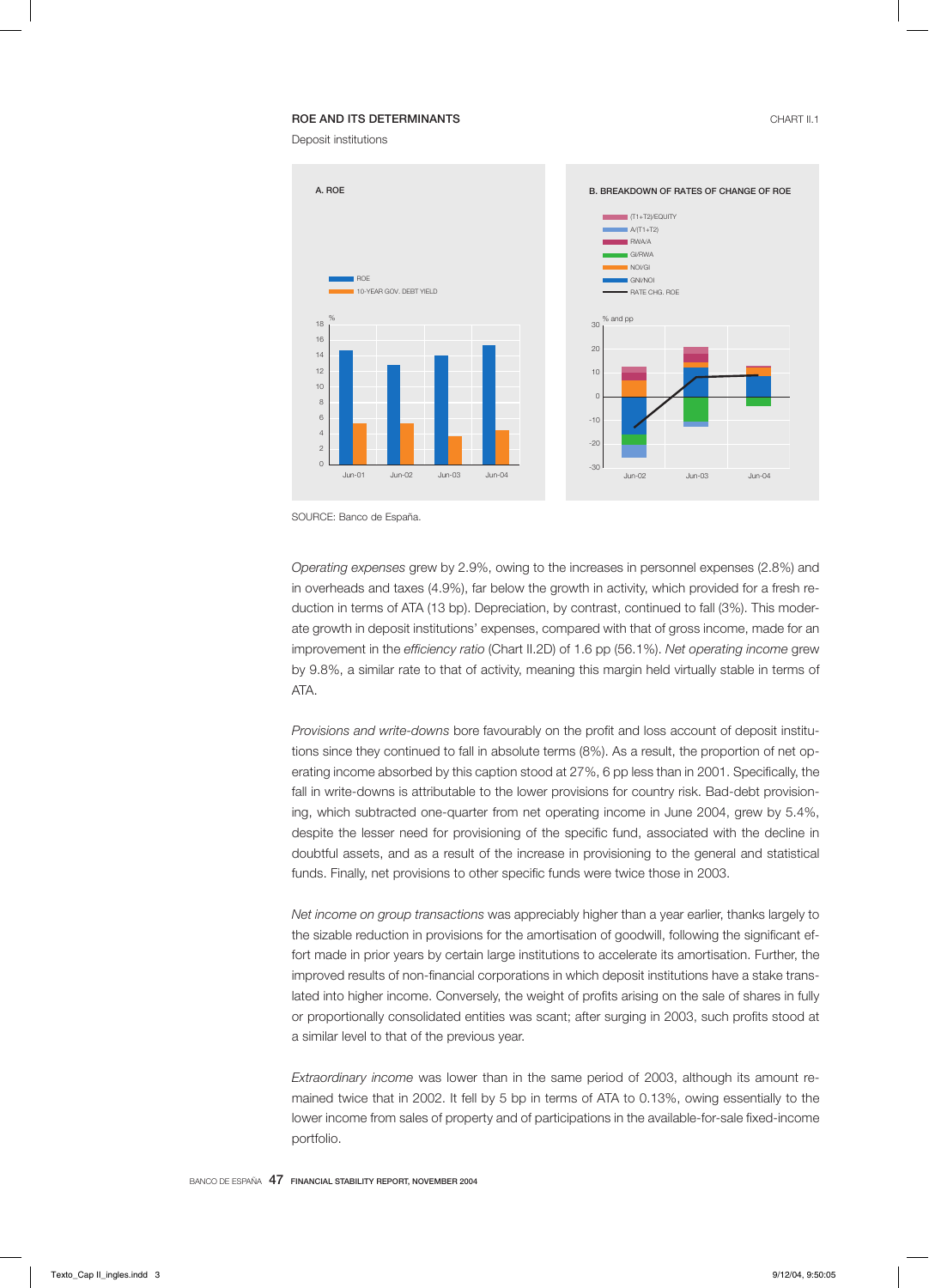### REVENUE, EXPENSES AND EFFICIENCY **CHART II.2**

Deposit institutions



SOURCE: Banco de España.

In sum, Spanish deposit institutions' results continued to grow at a high rate, entrenching the recovery mentioned in the previous editions of the FSR. On this occasion, growth was underpinned by the sound performance of the more recurrent results, as apparent in the increases in the main margins, despite the fact that interest rate spreads have continued to narrow. Moreover, the process of containment of operating expenses and of increasing efficiency has continued.

# *II.2 Analysis based on individual institutions*

The distribution of ATA by *ROE* improved appreciably, except in the lowest percentiles (Chart II.3). Conversely, the distribution of the number of institutions shifted slightly to the left in relation to June 2003, indicating the fall in the ROE at some entities, whose profitability stands at intermediate levels. Overall, the foregoing shows that the ROE tended to improve, although it held stable at institutions with relative low ROE levels. Moreover, the improvements were most significant at the biggest institutions, while the decline in ROE affected certain small entities.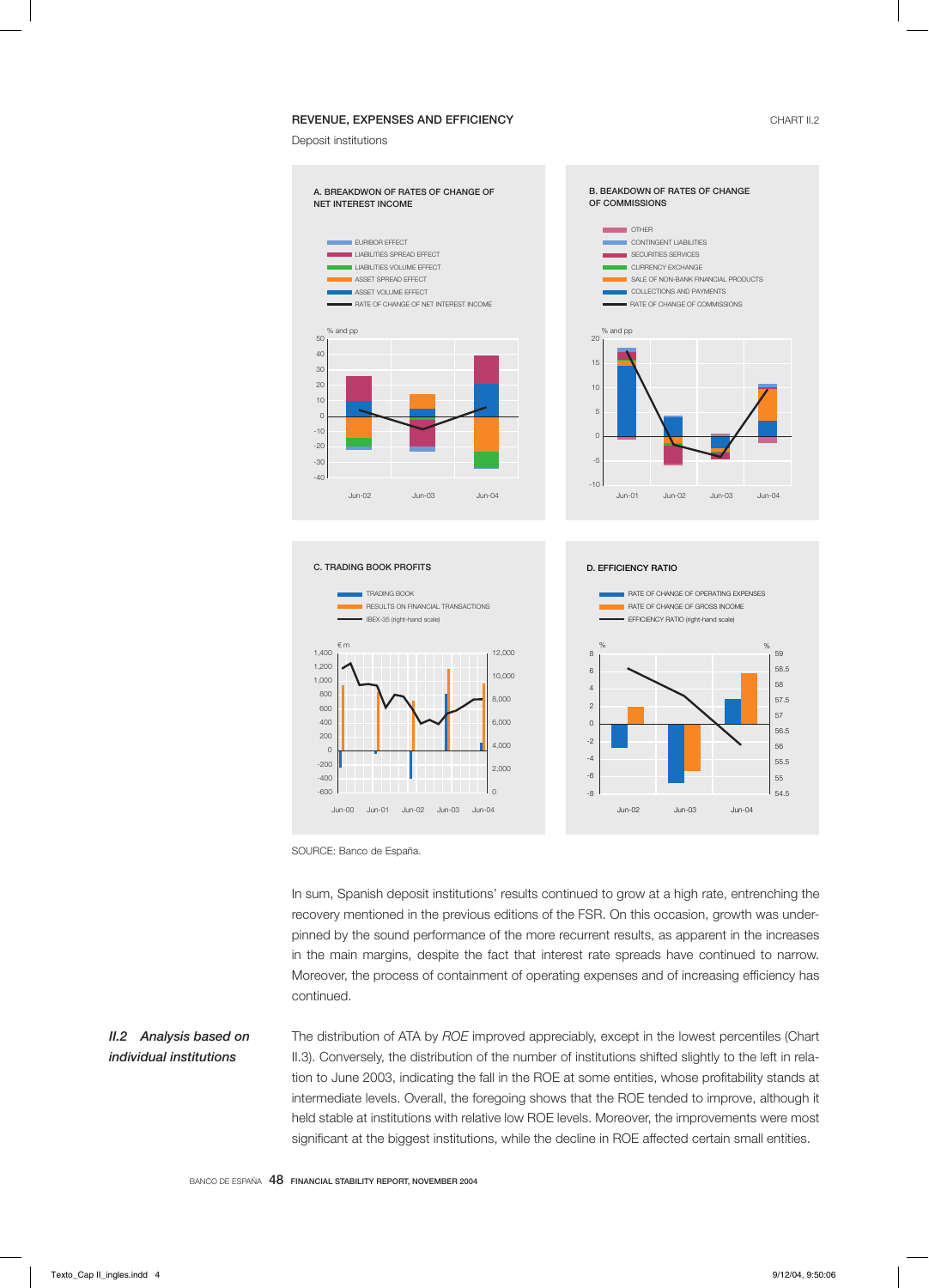#### **DISTRIBUTION OF PROFITABILITY CHART II.3**

Deposit institutions





| <b>C. DISTRIBUTION OF ROE</b> |                 |                               |  |  |  |
|-------------------------------|-----------------|-------------------------------|--|--|--|
| <b>ROE</b><br><b>BRACKETS</b> | %<br><b>ATA</b> | No. OF<br><b>INSTITUTIONS</b> |  |  |  |
| < 0                           | 0.4             | 9                             |  |  |  |
| $0 - 5$                       | 1.2             | 19                            |  |  |  |
| $5 - 10$                      | 11.6            | 73                            |  |  |  |
| $10 - 15$                     | 16.5            | 53                            |  |  |  |
| $15 - 20$                     | 66.6            | 15                            |  |  |  |
| >20                           | 3.7             | $\overline{2}$                |  |  |  |
|                               |                 |                               |  |  |  |

SOURCE: Banco de España.

Distinguishing between banks and savings banks, there are evidently certain differences in the level and, above all, in the determinants of the ROE of these two groups of institutions (Charts II.4A, B and C). Banks have a higher ROE, particularly in the latest half-year period, compared with the greater stability over time of savings banks' ROE.

At *banks,* the breakdown of the year-on-year change in ROE shows that the increase in profitability is largely attributable to the increase in the group net income/net operating income ratio, the result in turn of the reduction in provisions for amortising goodwill and for country risk and, to a lesser extent, of the improvement in the efficiency ratio (Chart II.4B). The asset risk profile and the quality of own funds also improved, although they bore negatively and on a limited scale on profitability.

At *savings banks,* however, the same type of breakdown indicates that the low growth of gross income, translated into lower productivity of risk-weighted assets, cancelled out the improvements in profitability induced, first, by the increases in group net income and in the efficiency ratio, and second, by the growth of the asset risk profile and the slight deterioration in the quality of own funds (Chart II.4C).

The distribution of ATA according to the *efficiency ratio* improved in relation to the first half of 2003. The shift towards lower brackets of the efficiency ratio centred on relatively big institu-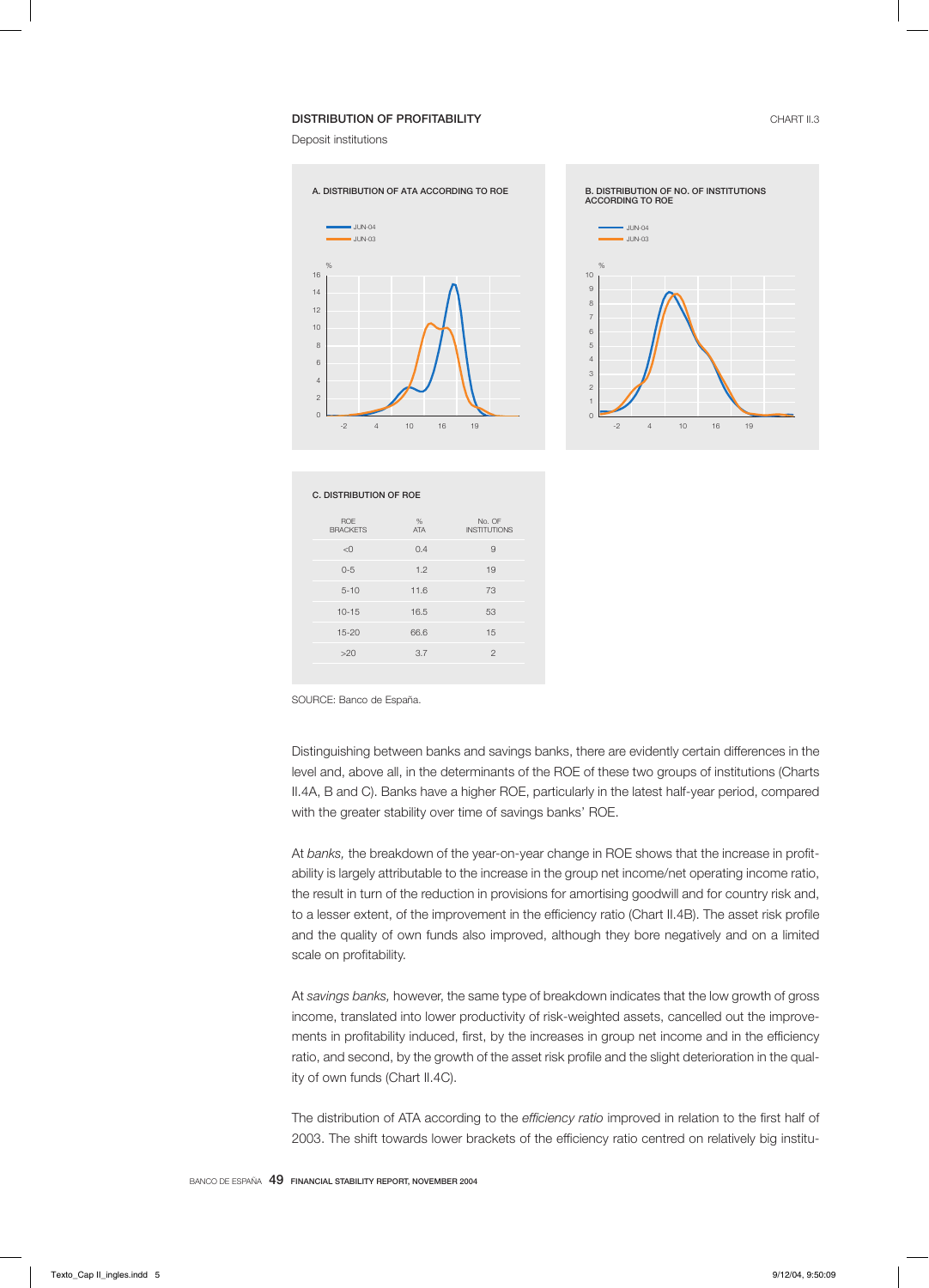## ROE AND ITS DETERMINANTS **CHART II.4**

Banks and Savings Banks





C. BREAKDOWN OF RATES OF CHANGE OF ROE SAVINGS BANKS



SOURCE: Banco de España.

tions, while at certain small entities the efficiency ratio worsened, whereby the distribution of the number of institutions deteriorated slightly (Chart II.5A, B and C).

The last two FSRs specifically analysed the business, profitability and solvency of credit cooperatives and of foreign banks' branches in Spain, respectively. This present edition will study specialised credit institutions (Box II.1).

COMPARISON WITH EUROPEAN BANKS

The economic and financial circumstances in which European banks operated in 2003 were somewhat more favourable than in 2002, but were not exempt from difficulties. In particular, EU GDP growth remained below 1%, although the average growth rate during 2004 has improved, fundamentally in some of the countries facing the biggest difficulties in recent years. In keeping with these prospects of recovery, the deterioration in financial position that had been affecting numerous corporations has recently abated. The stock market performance was duly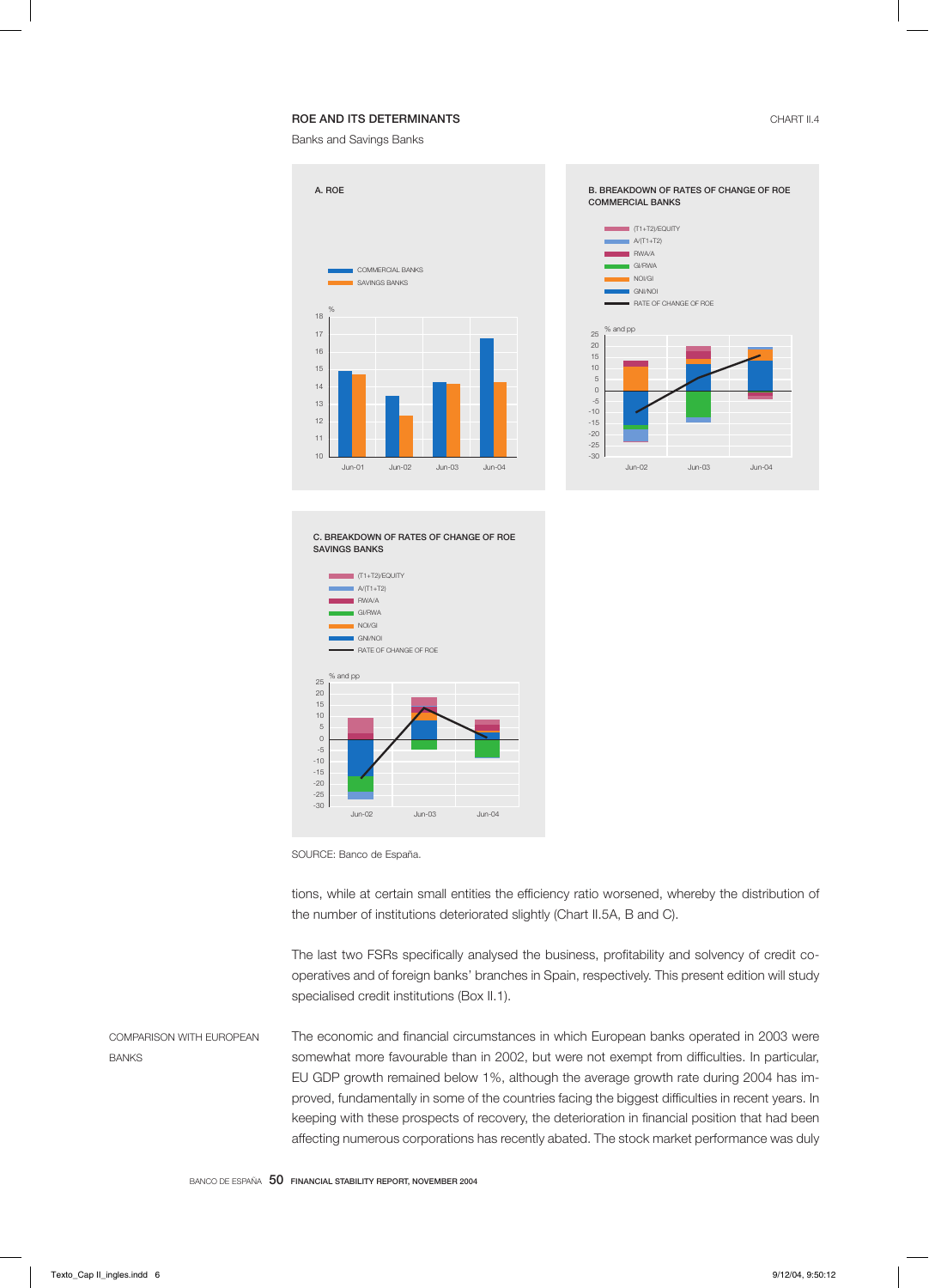#### DISTRIBUTION OF THE EFFICIENCY RATIO **CHART II.5**

Deposit institutions





#### C. DISTRIBUTION OF THE EFFICIENCY RATIO

| <b>BRACKETS</b><br>EFFICIENCY RATIO | %<br><b>ATA</b> | No.<br><b>INSTITUTIONS</b> |
|-------------------------------------|-----------------|----------------------------|
| >100                                | 0.4             | 9                          |
| $90 - 100$                          | 0.2             | $\overline{2}$             |
| 80-90                               | 1.0             | 10                         |
| 70-80                               | 3.5             | 27                         |
| $60 - 70$                           | 25.0            | 62                         |
| 50-60                               | 59.6            | 42                         |
| 40-50                               | 6.5             | 13                         |
| $<$ 40                              | 3.8             | 6                          |
|                                     |                 |                            |

SOURCE: Banco de España.

better than in previous years (the DJ Stoxx 50 index posted growth of around 10% during 2003, set against the 35% decline recorded the previous year).

Against this backdrop, the conditions for institutions whose main activities are investment banking and asset management improved slightly on 2002, but it is retail activity which is most contributing to bolstering profitability. Likewise, non-strategic asset disposals and cost rationalisation, on which institutions facing most difficulties embarked in previous years, are being reflected in their results.

Spanish deposit institutions' results in 2003, compared with the European average, place them, as in previous years, in a relatively favourable light. In particular, both their ROA and ROE<sup>5</sup> were almost double the EU average. The type of operations engaged in by Spanish institutions, focusing more on the strongly growing domestic retail segment, and combined with activity in Latin America where, in general, margins are higher, explain why net interest income as a proportion of total assets<sup>6</sup> is around 50% higher than the European average.

<sup>5.</sup> ROE is defined as profit after tax as a proportion of tier 1 capital. This definition differs substantially from that used throughout the FSR. However, it allows a uniform comparison across the 15 EU countries. 6. Note that assets are not averaged out, i.e. they are not ATA. There are, moreover, certain differences in the definitions of margins. Once again, the advantage is that what are involved are uniform cross-country data.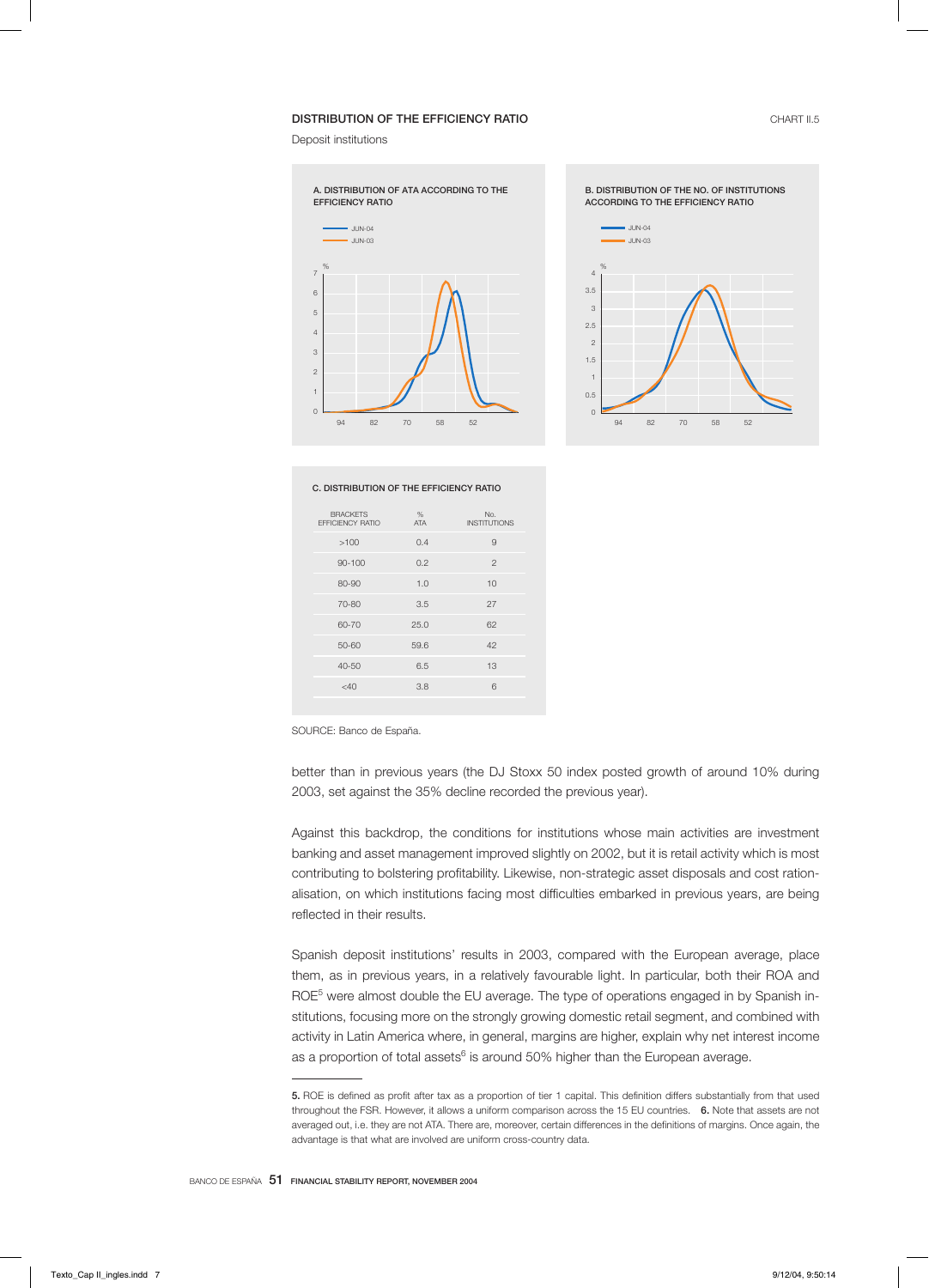#### SPECIALISED CREDIT INSTITUTIONS **BOX II.1** AND INSTITUTIONS **BOX II.1** AND INSTITUTIONS **BOX II.1**

## SHARE OF TOTAL ASSETS BY GROUP CHART 1 OF INSTITUTIONS



Specialised credit institutions (SCIs) are entities authorised to engage in the full range of activities pursued previously by their predecessors (bank-like institutions known as ECAOLs in Spanish), namely: leasing, mortgage lending, financing of capital goods and other buildings, and factoring, with an extension to specific activities complementary to leasing and to the issuance and management of credit cards. They are financed by own funds, by liabilities with credit institutions and by the issuance of securities maturing at over one year, it being prohibited to them to raise deposits from the general public. As a result, they do not belong to the Deposit Guarantee Funds.

SCIs in 2003 totalled 78, after an ongoing slide from 114 in 1996 which, in turn, was 57 fewer institutions than the total number of bank-like institutions (ECAOLs) operating in 1995. The most sizable group among the SCIs are the subsidiaries of credit institutions (42, 13 of which foreign institutions), with a share in total SCI assets of 69% (17% of which relating to foreign institutions). The next biggest group are the subsidiaries of car firms (11), whose share is 18%. Of the 25 remaining institutions, which include the subsidiaries of the major distribution corporations, 6 are foreign, and they account for 13% of the total assets of SCIs (Chart 1).

SCIs' activity basically involves raising funds on the interbank market and extending credit to the resident private sector. Their market share in relation to the total number of credit institutions in this sector is small (4.3%, 0.4 pp less than in 1996). However, the shares are much higher for certain types of credit (Chart 2), as is the case for factoring (64%), leasing (34%) or credit card loans (9%).

However, mortgage credit and consumer finance, despite their scant weight in the aggregate, are significant segments of the activity pursued by foreign SCIs. For the subsidiaries of foreign credit institutions, mortgage lending accounts for more than half of their lending, and two-thirds of the overall mortgage lending extended by SCIs. At the institutions that are subsidiaries of car manufacturers, consumer finance exceeds 70% of their total credit, which in turn accounts for 45% of the consumer finance for all SCIs.

## SHARE OF SCIS IN TOTAL CREDIT CHART 2 INSTITUTIONS BY TYPE OF CREDIT TO THE RESIDENT PRIVATE SECTOR



This operational specialisation is, in fact, one of the main defining characteristics of SCIs' activity: 37% of these institutions concentrate more than 90% of all their credit to the resident private sector in a single activity (factoring, mortgage lending, leasing, consumer finance or credit cards), and 87% concentrate over 50%. Moreover, a high percentage of the institutions do not engage in activities such as factoring (73%), credit card management (87%), mortgage lending (65%) or leasing (63%). The result is a high level of concentration and specialisation in each of the different business segments of these institutions.

The credit extended by SCIs is distributed virtually equally between that to non-financial corporations and that to households. Yet while credit to non-financial corporations is distributed very uniformly among the different productive activities, almost two-thirds of the credit extended to households is concentrated in credit for the purchase of consumer goods. The weight of this activity of SCIs in relation to credit institutions as a whole is 21.7%, with a gain in share over the past seven years of somewhat over 3 pp. The weight of the remaining uses of credit in the system is considerably less, and has even diminished over the period in question, with the exception of that extended to mining and industry (Chart 3).

On the liabilities side, and in view of the restrictions on these institutions regarding the raising of deposits and the issuance of debt securities, the main source of financing is other credit institutions, and in the case of subsidiaries, it is their own parents.

Only at the subsidiaries of car manufacturers are liabilities with the resident private sector of some relevance, due to the fact that this caption includes the financing of the parent, which is not a credit institution.

The profit and loss account of SCIs, in terms of ATA, is marked by high financial revenue and costs, which give rise to a high net interest income margin (3.1% of ATA); scant revenue on commissions and on financial transactions (0.1%); operating expenses relatively lower than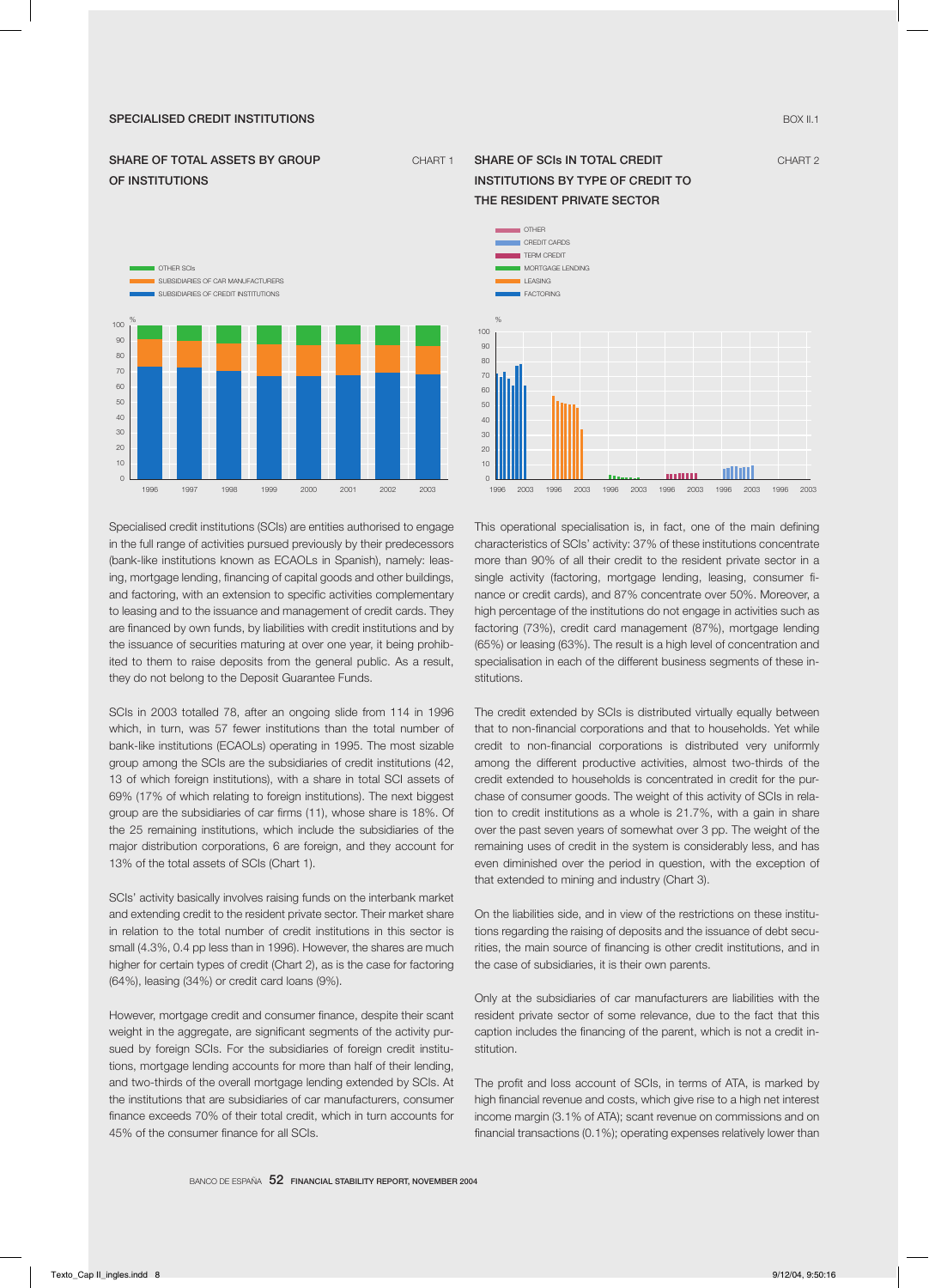SHARE OF SCIS IN TOTAL CREDIT CHART 3 INSTITUTIONS BY END-USE OF CREDIT TO THE RESIDENT PRIVATE SECTOR



those of other credit institutions (1.6%); and a net operating income margin and profit before tax (1.6% and 1.2%, respectively) somewhat higher, on average, than that obtained by deposit institutions (Charts 4 and 5).

# PROFIT AND LOSS ACCOUNT. DIFFERENCES CHART 5 IN RESPECT OF DEPOSIT INSTITUTIONS

Percentage of ATA





Nonetheless, the profit and loss account evidences substantial differences when we group institutions on the basis of their operational specialisation. Entities specialising in credit cards and, to a lesser extent, those dedicated to consumer finance and mortgage lending show higher margins than deposit institutions. Prominent here are those specialising in credit cards, the only ones where commissions income is of some significance. Conversely, institutions specialising in leasing or in factoring show lower returns, lower even than those of deposit institutions. In turn, the greater profitability is associated with a higher level of risk, which is manifest in higher default and loan write-downs.

Tracking the changes in the profit and loss account, the increase in margins over the past two years has been significant, with the positive differences vis-à-vis other credit institutions widening. This increase is very widespread across the different segments of specialisation, the basis for all such increases being the improvement in the net interest income margin, underpinned by the rise in the average return on assets.

Finally, the solvency ratio of SCIs currently stands at 12.2%, comfortably above the minimum level required. The ratio, which was on a declining trend until 2000, has increased slightly in the past two years. It is on an equal footing with the solvency ratio of the group of deposit institutions with a similar volume of business to that of the SCIs, whose ratio has traditionally been higher than that of the SCIs.

In recent years, Spanish institutions have striven to increase the levels of efficiency at which they operate, mindful of the importance of this in an increasingly competitive environment. Their efforts have meant that operating expenses in proportion to total assets are in line with the European average (5% greater, in contrast to 2002 when they were around 40% higher). The higher income obtained, apparent in gross income that is almost 20% greater, combined with operating expenses that are only slightly higher than the European average, have given rise to net operating income that is somewhat over 40% higher and an efficiency ratio that is also more favourable for Spanish institutions.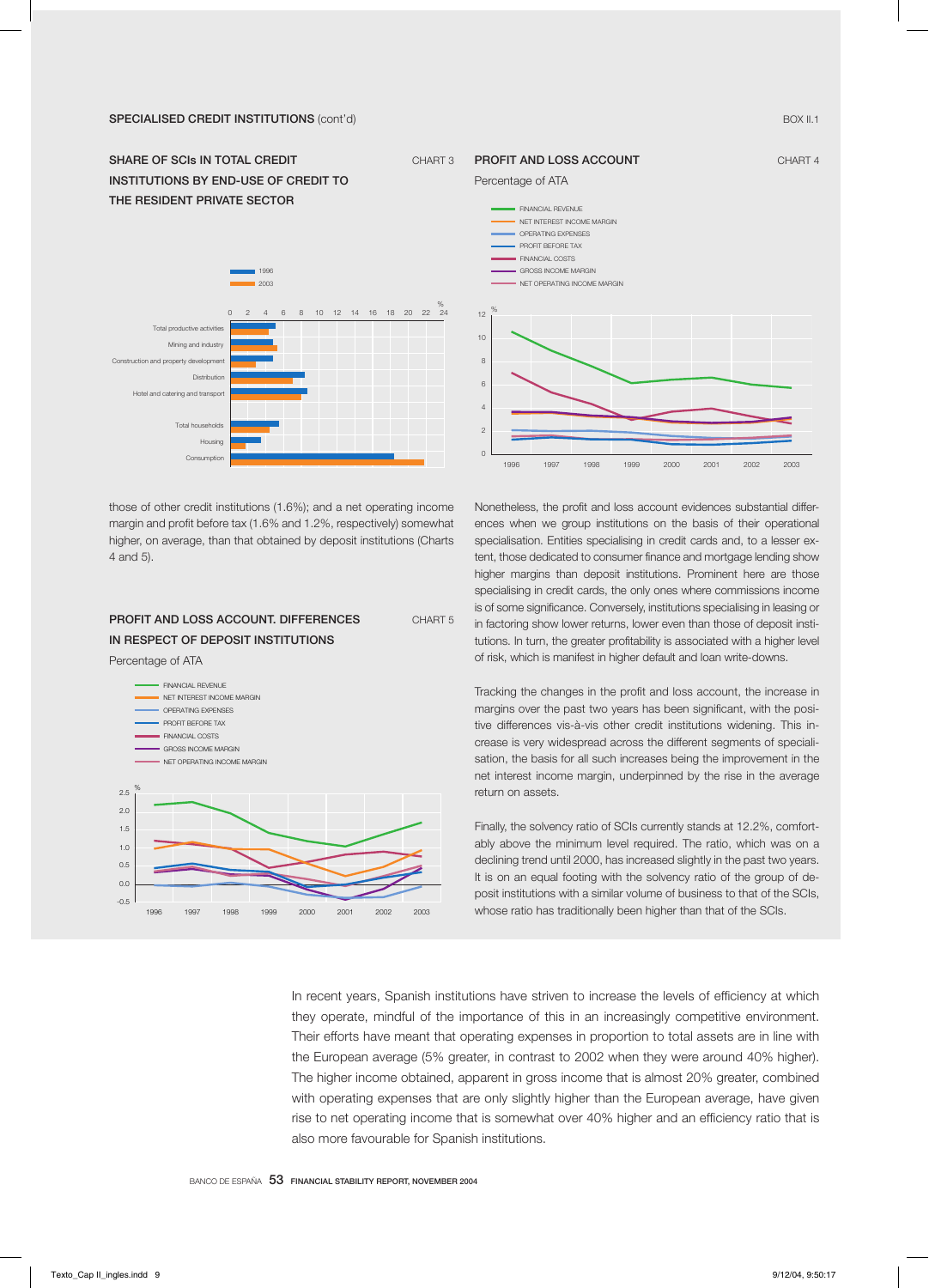### ELECTRONIC BANKING **CHART II.6**



SOURCE: Banco de España.

Finally, although the comparison in terms of default ratios is also favourable to Spanish institutions, enormous caution is required here since the definition of doubtful assets varies from country to country. For example, in some European countries doubtful assets remain on the bank balance sheet until their definitive recovery or cancellation, even though they are fully provided for. It was earlier discussed in Chapter I that this is not the case in Spain where, once three or six years have elapsed, they are removed and recorded as recoveries of written-off assets.

If the foregoing analysis is confined to the major *European credit institutions*<sup>7</sup> , the conclusions about the relative situation of Spanish institutions are analogous. In particular, the net operating income margin is greater for the major Spanish institutions which, at the same time, oper-

<sup>7.</sup> Those whose consolidated assets exceed 0.5% of the total consolidated assets of EU credit institutions as a whole.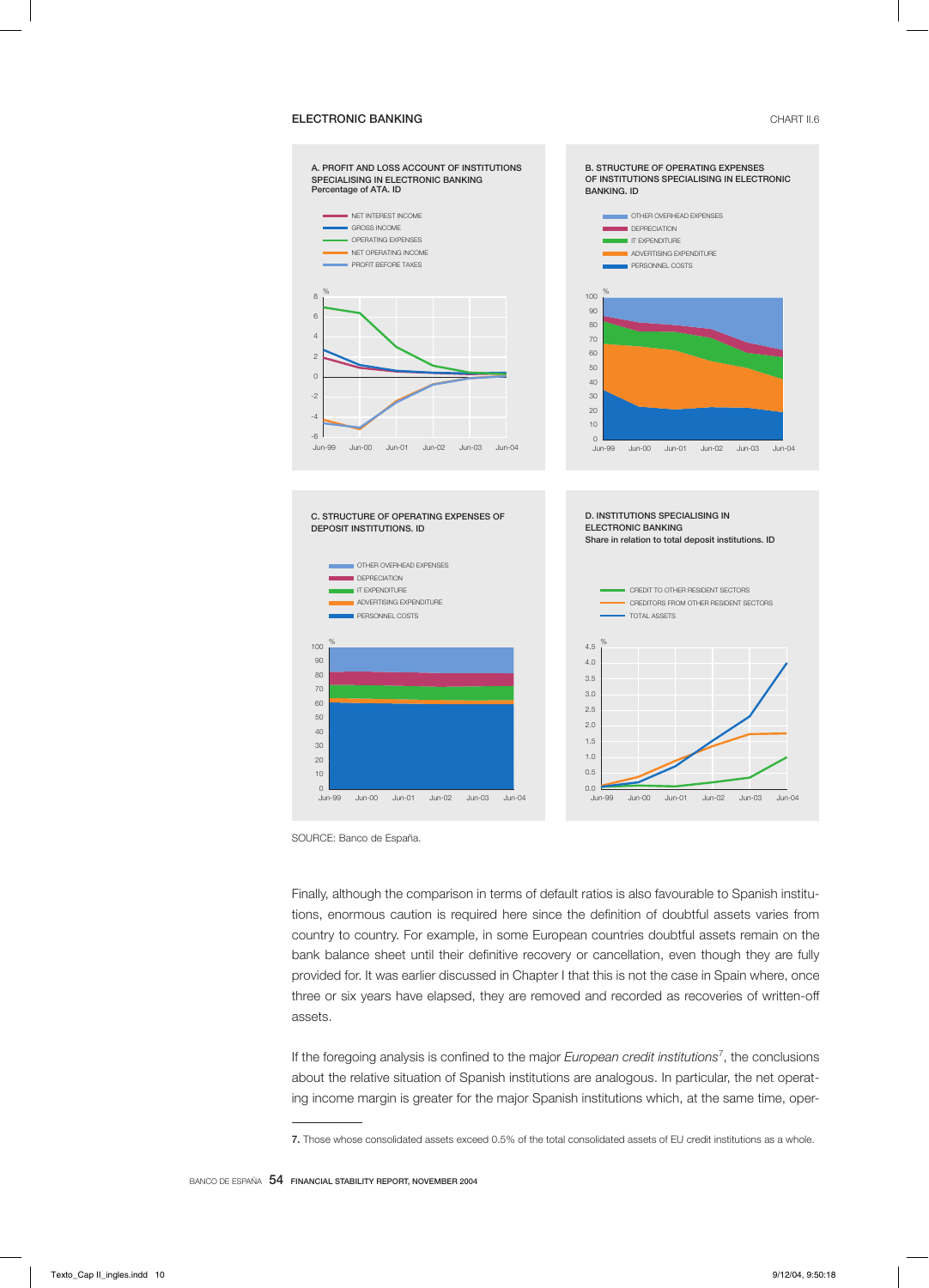ate with better levels of efficiency than the big European banks on average. This is due to their higher income, seen to a greater extent in the net interest income margin than in the gross income margin, and to somewhat higher-than-average operating expenses (approximately 15%). This better relative position in terms of profitability is reflected both in the ROA and in the ROE (132% higher). As was the case for credit institutions as a whole, the foregoing was reinforced by a lower default ratio level and greater provisioning for bad debts.

In sum, throughout 2003, and as stated in the previous FSR, there was a relative improvement in the financial position of European credit institutions. In this setting, Spanish institutions performed relatively better than the average for the EU, as was also the case in 2002.

As regards 2004, market data indicate that the *stock market performance* of the main European banks was relatively stable, as was their *implied volatility.* The major Spanish banks followed a similar path.

The spreads for *credit default swaps* (CDS) also indicate that the perception of participants in the market for these products about the degree of risk of European and Spanish institutions is that it is stable and relatively low. A further indication confirming this perception is that the spread between subordinated and senior debt has held stable and at a low level throughout 2004.

Finally, there were no significant changes in the *betas* of the major Spanish banks in relation to the last FSR. They held at an intermediate position, similar to that recorded in recent years.

ELECTRONIC BANKING Spain has seen in recent years the emergence of newly created institutions and the setting up of foreign institutions (branches of European banks) offering banking products and services mainly, though not exclusively, via telephone and, especially, the Internet (what the specialists call electronic banking). Established institutions, which mainly use branch offices as their sales outlet, have reacted by offering their customers the possibility of operating through these alternative channels as well.

> Some of these electronic banking specialists have already abandoned the Spanish market or curtailed their expansion plans. Conversely, others, after several years of losses, are now showing positive, though still very low, pre-tax income (Chart II.6A). Such income is essentially based on the reduction of the average cost of transactions due to the strong growth of activity, since the margins obtained on business are generally small, as is to be expected at institutions that attract customers largely on the basis of paying of a return very close to that of interbank market rates. As to the structure of costs, this differs substantially from that of deposit institutions as a whole (Chart II.6B and C), owing to the different type of business involved and the mass entry by certain institutions on the Spanish market. Finally, the market share of institutions specialising in electronic banking in relation to deposit institutions as a whole is still small (Chart II.6.D).

> Around 90% of the funds raised through this channel in June 2004 were centred solely on the five leading institutions, while the share of the rest is very small<sup>8</sup>. As might be expected, this fund-raising channel is the main, if not exclusive, means for institutions specialising in this business segment and, conversely, it contributes only marginally to the raising of funds at the other multi-channel institutions or those whose main channel is the traditional branch office.

<sup>8.</sup> Information available as from early 2003.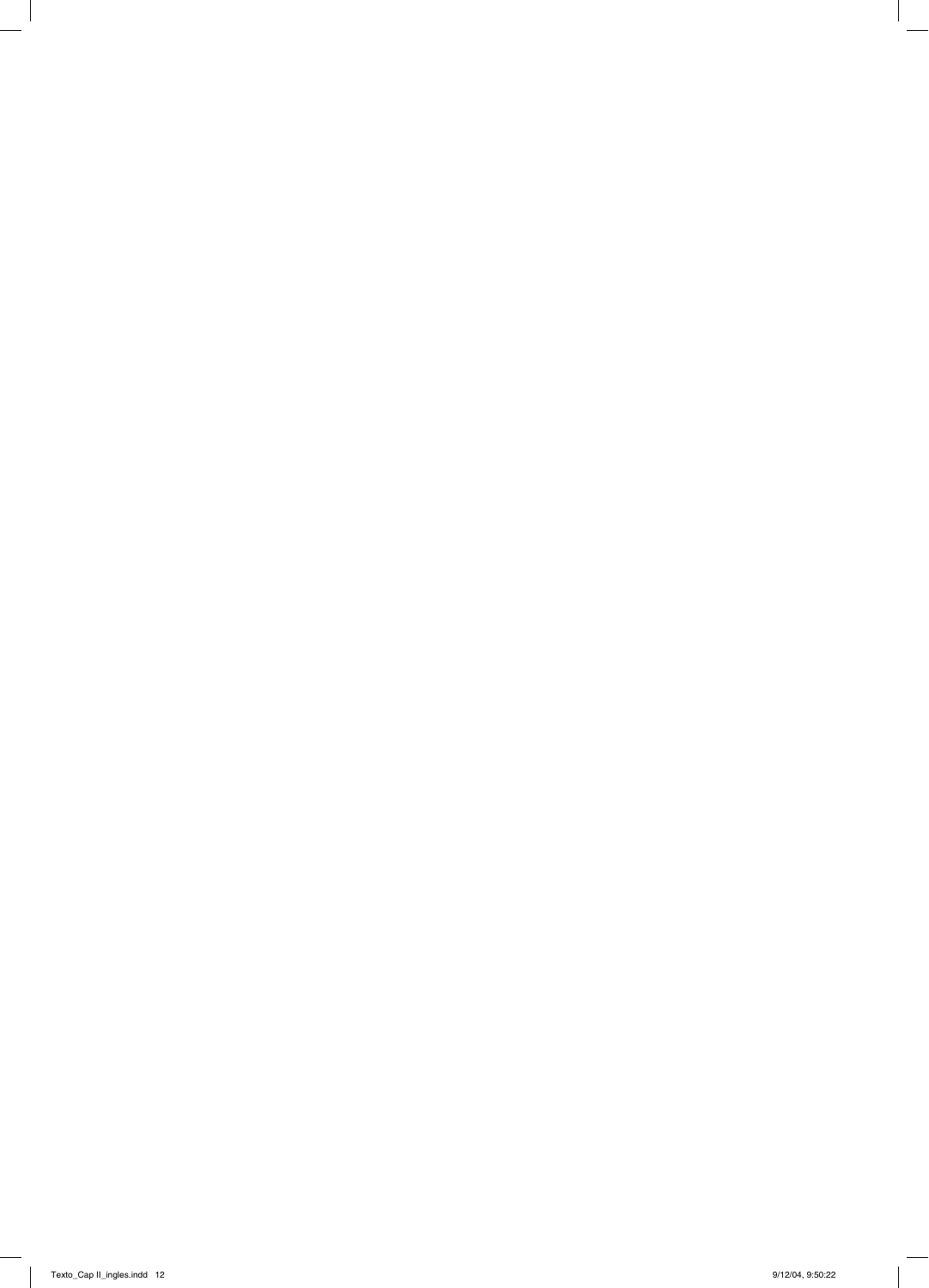#### III Solvency

*III.1 General situation* The *solvency ratio* of Spanish deposit institutions was 10.3% in June 2004, 20 bp below the June 2003 level and the same as that in June 2002. Under the BCBS definition, it has been on a slightly declining trend that has led to a 1 pp reduction in six years to 12.2% (Chart III.1A).

> The *tier 1 ratio* remains amply above the 4% minimum required, although it continued to decline, standing at 7.8% (Chart III.1A).

> This behaviour is in response to *capital* having continued to grow moderately (8.8%), driven by the increase in tier 1 capital and, largely, by the strong rise in tier 2 capital, which is growing at a rate of 17.3%, compared with 6.6% in June 2003 (Chart III.1B). *Capital requirements*<sup>1</sup> , in line with the acceleration in credit, continued to increase (10.8%), at a rate of 3 pp per annum (Chart III.2A).

> The overall behaviour of *tier 1 capital* (which accounts for 75.8% of the total) was predominantly influenced by the strong weight of reserves. The consequence of the pick-up in institutions' profits was a 6.1% increase in reserves. At the same time, reserves at consolidated institutions increased significantly (15.5%), this being partly offset by the rise in losses at consolidated companies, following the slowdown in June 2003. Nonetheless, outstanding preference shares (which account for 18.4% of reserves) did not undergo any significant change, though there were differences across groups of institutions. Intangible assets contributed negatively to tier 1 capital as a result of the increase in goodwill (7%), largely attributable to the rise in the stake in a Latin American deposit institution (Chart III.1C).

> After a year in which it had been virtually flat, outstanding subordinated financing grew substantially (18.4%), prompting *tier 2 capital* to accelerate once more (Chart III.1D). The joint weight of preference shares and subordinated financing in total capital increased slightly to 41%.

> As discussed in the previous edition of the FSR, *risk-weighted assets* (RWA) continued to quicken as from June 2002 (Chart III.2A). In terms of requirements, this trend is attributable virtually in its entirety to the growth of current credit risk (11.1%) and derived practically in full from the growth of balance-sheet assets (12.4%), the main cause for this lying in the increase in credit extended in business in Spain (16.7%).

> The behaviour of unsecured lending to the private sector, accounting for 49.6% of institutions' credit portfolio, was notable as it increased by 11% (almost 3 pp up on June 2003 and 7 pp up on June 2002). Since it is weighted at 100%, its contribution to the capital requirements is the most salient of that of all assets (Chart III.2C). Mortgage-backed risks (with a weighting of 50%) are ranked second in importance in the portfolio (20.9%), closely followed by credits visà-vis general government (18.7%), which do not consume capital. Mortgage-backed assets accelerated, growing by 21.1% compared with 13.2% the previous period (Chart III.2B).

> Requirements associated with the trading book grew at a rate of 27.9%, but their limited relative weight means that their contribution is very small (Chart III.2A).

<sup>1.</sup> Calculated as 8% of risk-weighted assets.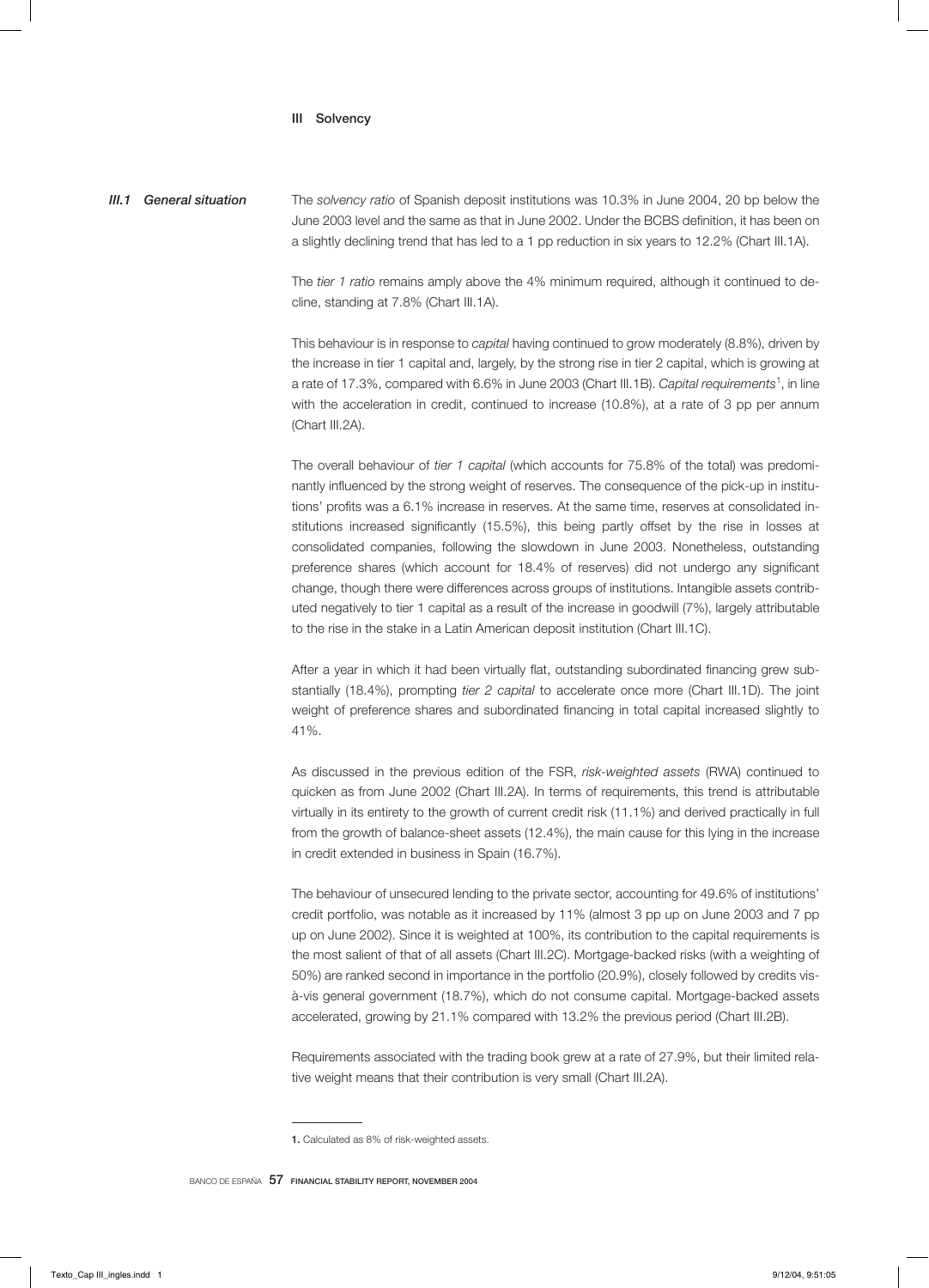#### SOLVENCY RATIOS AND CHANGE IN CAPITAL **CHART III.1** CHART III.1

Deposit institutions









D. CONTRIBUTION TO RATE OF CHANGE OF

SOURCE: Banco de España.

## *III.2 Analysis based on individual institutions*

The solvency ratio (Spanish rules) for commercial banks has not changed significantly, although over the past year it has fallen by 13 bp to 9.7%. The ratio per Basel rules behaved similarly, remaining virtually unchanged at 12%. The tier 1 ratio, by contrast, dipped by 0.3 pp. A declining trend for all the ratios for savings banks, which were down 0.3 pp, was confirmed. Under Spanish rules the solvency ratio was 11% in June 2004, and 12.6% under Basel rules. This behaviour is more marked in the tier 1 ratio, since it has fallen by somewhat over 1 pp in four years (Chart III.3A).

The growth of capital at *commercial banks* slowed by 1.9 pp to 5.8% (Chart III.3B). The intense momentum of tier 2 capital (which grew by 19.2% compared with 1.3% in June 2003) was in contrast to the slowdown in tier 1 capital (2.9%) and to the increase in deductions due to the excess of shares in non-consolidated financial institutions (85.1%). The trend of tier 1 capital is the result of two opposing factors. On one hand, the improvement in results means that reserves have increased significantly (Chart III.3C). On the other, intangible assets grew by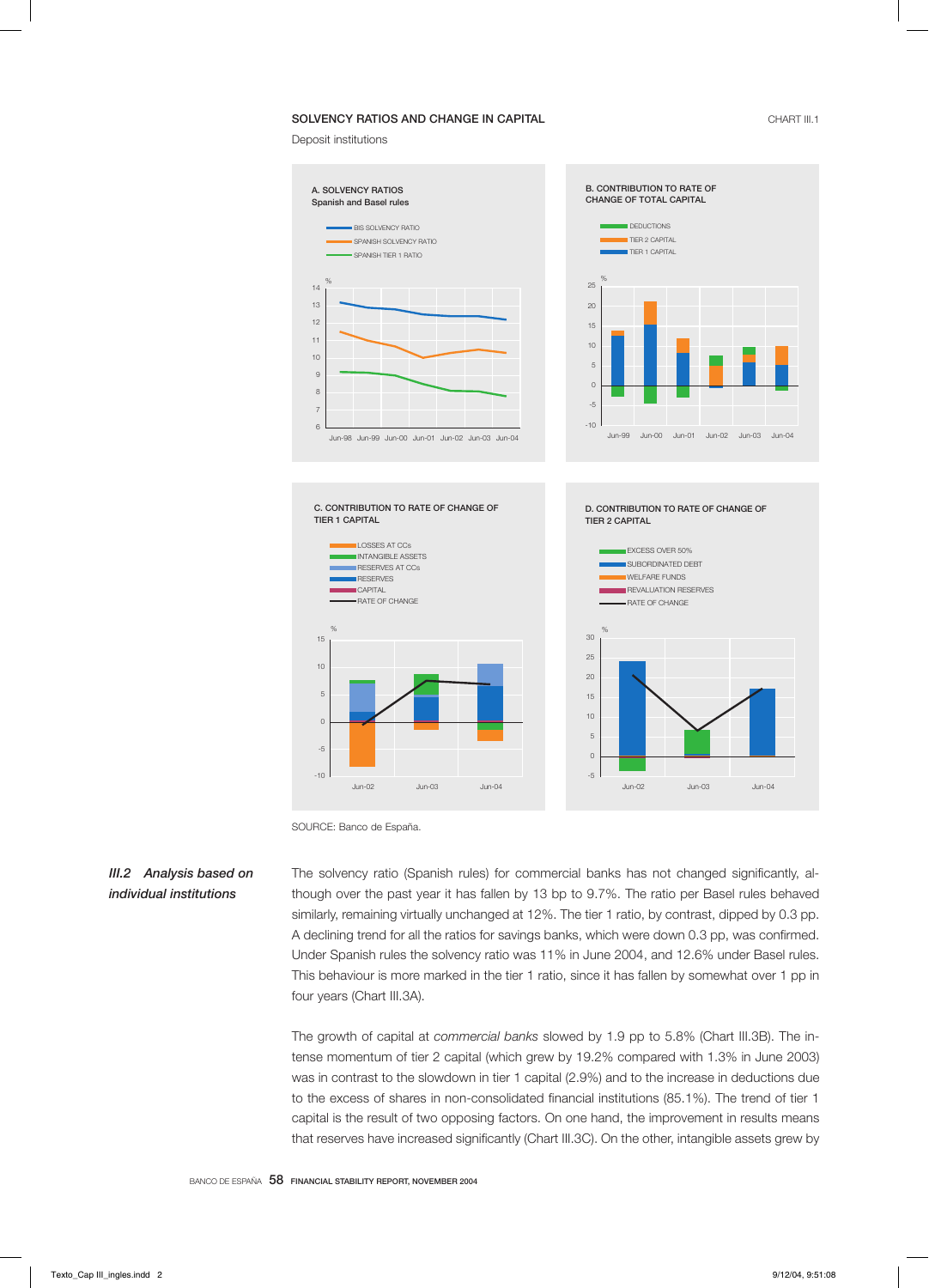## REQUIREMENTS CHART III.2

Deposit institutions

%



C. REQUIREMENTS FOR CREDIT RISK OF BALANCE-SHEET ASSETS. CONTRIBUTION OF RISK GROUPS TO THEIR RATE OF CHANGE



SOURCE: Banco de España.

8.9%, after falling in June 2003, owing to the increase in goodwill resulting from operations in Latin America. The growth of tier 2 capital was due to the new issuance of subordinated debt, following the redemptions prior to June 2003 (Charts III.3D and III.4B).

Conversely, *savings banks* saw their capital increase by 12.2% (Chart III.3B), driven by the acceleration in both tier 1 and tier 2 capital (11.1% and 15.4%, respectively). Reserves boosted tier 1 capital, in line with the increase in outstanding preference shares (4.5%), the growth rate of which has been falling gradually since June 2001 (Chart III.4A). The resort to subordinated debt by savings banks continued to become more significant, with growth of 17.4% (Chart III.3D). Tier 2 capital thus now accounts for 27.1% of total capital (somewhat over 5 pp more than 4 years ago).

Commercial banks' requirements grew by 7.2%, driven by the increase in credit in Spain-based business. And adding to this for the first time in two years was growth in business abroad.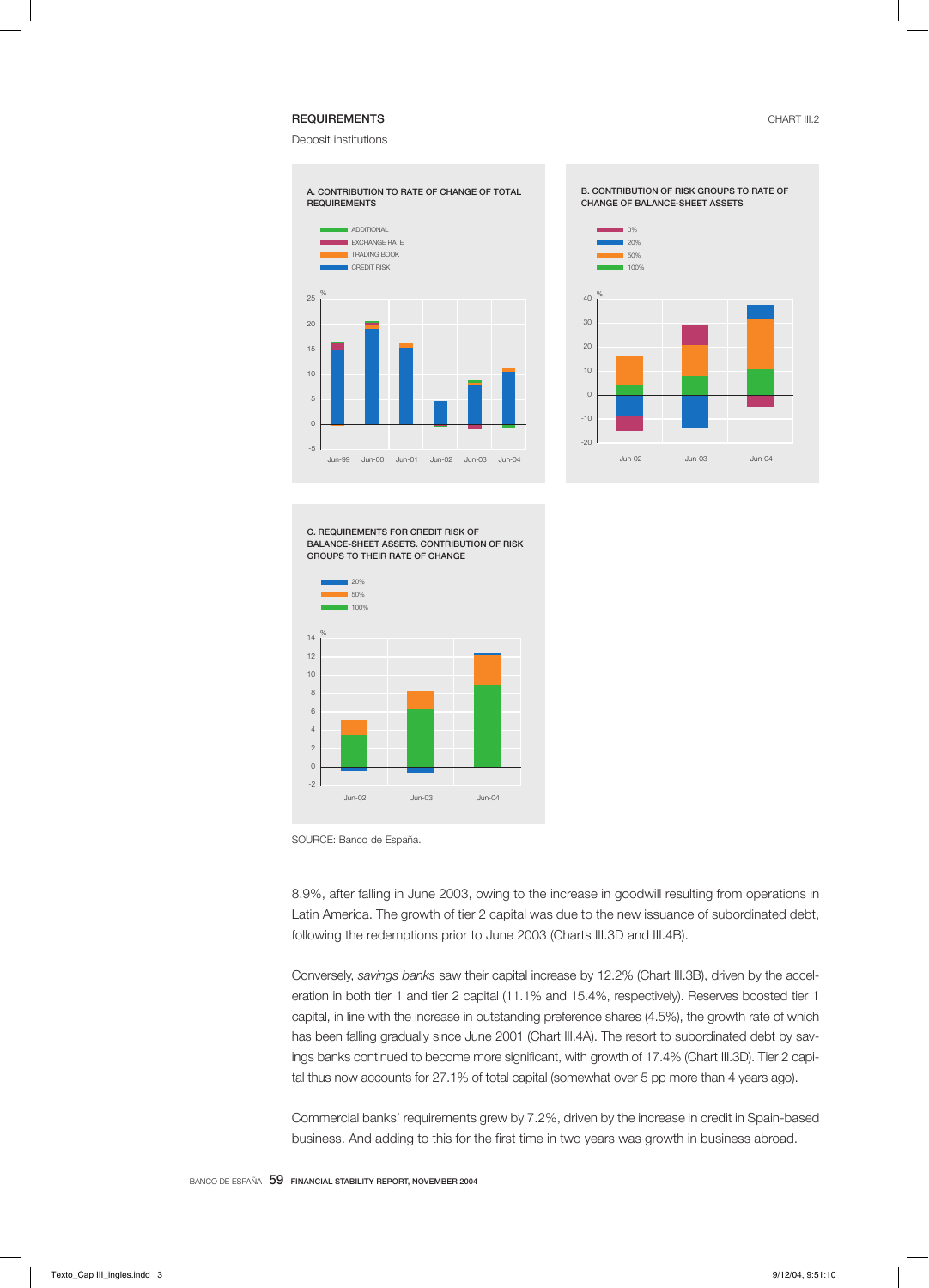### SOLVENCY RATIOS AND CHANGE IN CAPITAL **CHART III.3** CHART III.3

Commercial and savings banks



SOURCE: Banco de España.

Balance-sheet assets and, in particular, mortgage assets (23.2%, compared with 7.3% in June 2003) and unsecured assets extended to the private sector (8.9%, against 3%) all rose. At savings banks, requirements continue to increase at a high rate (15.1%), and there are no appreciable changes in relation to the policy pursued in June 2003 (Chart III.4C).

Since June 2003, three new institutions have commenced issuing preference shares, bringing the total to 24, comprising 18 savings banks and 6 commercial banks (Chart III.4.D). The overall trend of this instrument masks considerably differing behaviour from institution to institution. The strong negative contribution of one institution was offset by the positive contributions of a small number of others, while the majority showed no notable changes. The increase in tier 1 capital has meant that the weight of preference shares in tier 1 capital is now less.

The number of large exposures (those whose amount exceeds 10% of the group's capital) increased by 5.2% after falling off in June 2003. Developments in this regard were similar at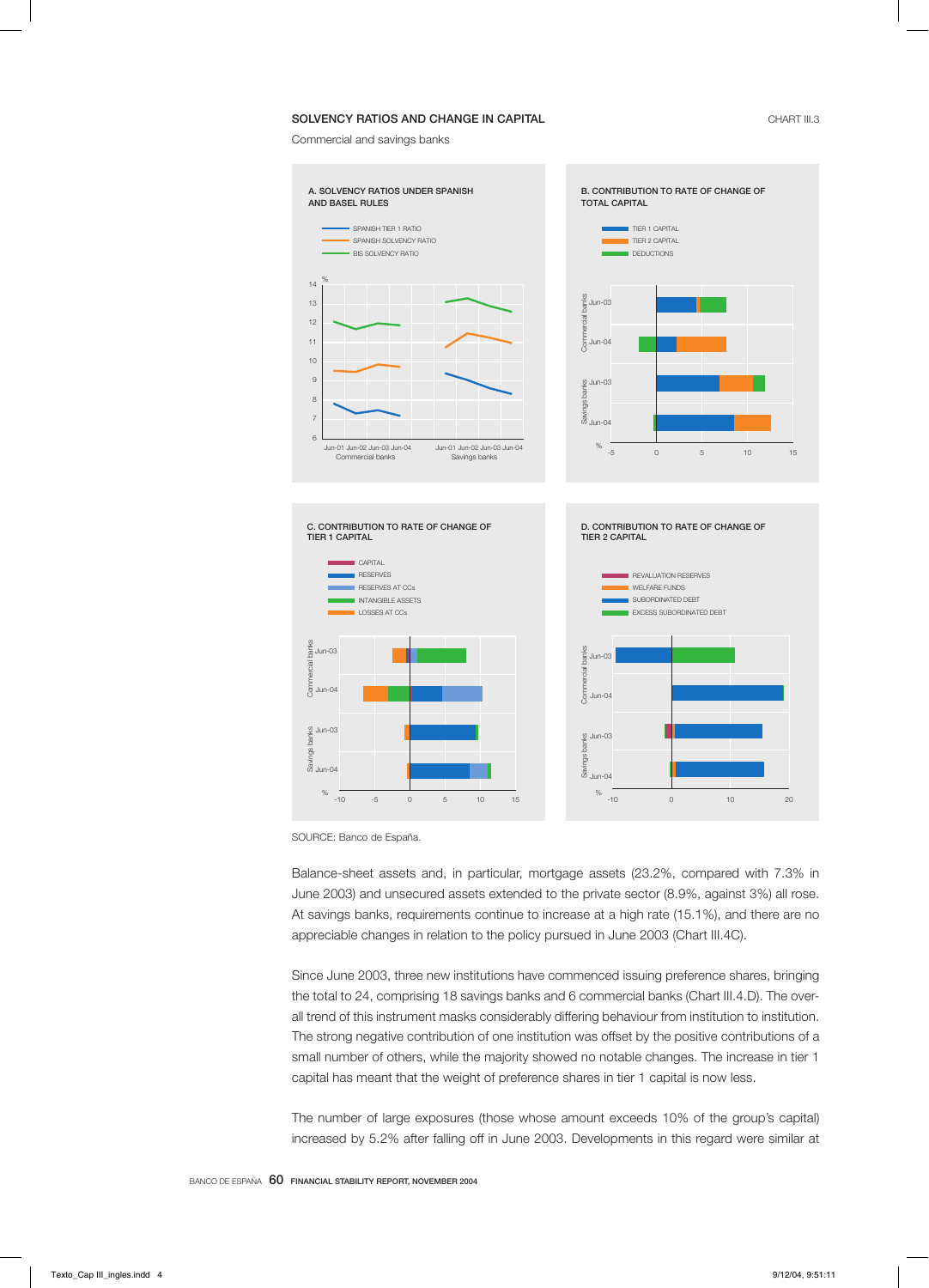### CHANGE IN CAPITAL AND IN REQUIREMENTS **CHART III.4**

Commercial banks and savings banks





C. REQUIREMENTS FOR CREDIT RISK OF BALANCE-SHEET ASSETS. CONTRIBUTION OF RISK GROUPS TO THEIR RATE OF CHANGE





D.PREFERENCE SHARES AS A PROPORTION

OF TIER 1 CAPITAL

SOURCE: Banco de España.

both commercial and savings banks. However, at commercial banks the increase was due to the rise in exposures subject to reporting (52.5%), since those subject to the overall limit (eight times the capital of the group) fell by 16.7%, whereas at savings banks the increase was due to the rise in the latter group of exposures.

The distribution of the solvency ratio across institutions is in line with the reduction in the overall solvency ratio. In relation to June 2003, 67.8% of institutions reduced their solvency ratio, which in terms of average total assets (ATA) gives a figure of 57.1%. The result of this reduction has been a shift in the distribution of institutions towards lower solvency brackets, concentrating at around 9% (Table III.1). Also, in terms of ATA, the tier 1 ratio of almost two-thirds of institutions has declined, meaning that 71.3% of such institutions showed a lower level tier 1 capital ratio in June 2004 $^2$ .

<sup>2.</sup> Of the two institutions (both of which are very small) failing to comply with the solvency ratio (Table III.1), one is being wound up while at the other the degree of non-compliance with the 8% minimum is around 30 bp.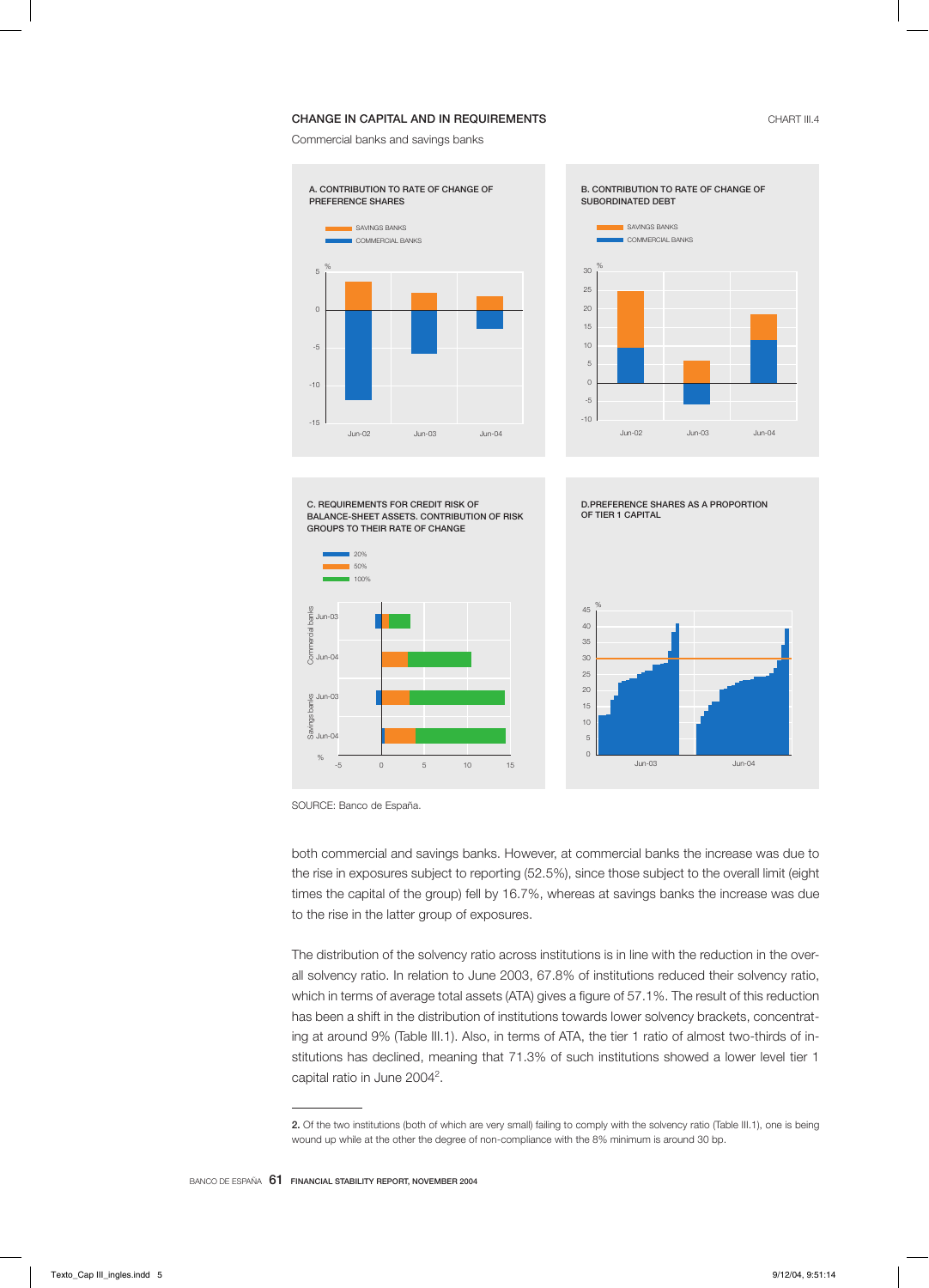### DISTRIBUTION OF THE SOLVENCY RATIO BY BRACKET **TABLE III.1** TABLE III.1

|                                          |                 | JUNE-04                          |                 | JUNE-03                          |
|------------------------------------------|-----------------|----------------------------------|-----------------|----------------------------------|
| <b>SOLVENCY RATIO</b><br><b>BRACKETS</b> | %<br><b>ATA</b> | NUMBER OF<br><b>INSTITUTIONS</b> | %<br><b>ATA</b> | NUMBER OF<br><b>INSTITUTIONS</b> |
| <8                                       | 0.0             | $\overline{2}$                   | 0.0             | ۰                                |
| $8 - 10$                                 | 67.2            | 47                               | 38.5            | 38                               |
| $10 - 12$                                | 24.6            | 55                               | 43.6            | 53                               |
| $12 - 15$                                | 5.8             | 21                               | 16.2            | 33                               |
| $15 - 20$                                | 2.2             | 25                               | 1.4             | 20                               |
| $20 - 25$                                | 0.0             | $\overline{4}$                   | 0.1             | $\overline{9}$                   |
| $>25$                                    | 0.2             | 17                               | 0.3             | 18                               |
|                                          |                 |                                  |                 |                                  |

SOURCE: Banco de España.

STATISTICAL PROVISION The cyclical position of the Spanish economy remained favourable in the first half of 2004, which made for a reduction in non-performing loans and in specific provisioning for bad debts. As a result, the overall statistical fund continued to increase, rising to €8 billion in June 2004, equal to 0.78% of lending. The amount accumulated in the fund now stands at 71.5% of its limit. A growing number of institutions, with an increasingly greater relative weight in terms of assets, are now at their limit or very close to it (Chart III.5A).

> The notable effort made by institutions since July 2000 to build up the statistical fund, the annual provisions to which have accounted for more than 10% of net interest income on average, has led to a most significant increase in the ratio of provisions for bad debts to lending, which has virtually doubled (Chart III.5B).

COMPARISON WITH EUROPEAN **BANKS** As indicated on comparing the profitability of Spanish institutions and their European counterparts, the economic circumstances in which European banks operated in 2003 were somewhat more favourable than in 2002, but not free from difficulties. Notwithstanding, the solvency levels for European institutions as a whole were considerably above the regulatory minimum.

> As regards Spanish institutions, the strong growth of credit extended (essentially to the private sector) prompted a greater increase in requirements than that observed in capital. Accordingly, the total and tier 1 capital solvency ratios stood slightly below the European average. The type of operations engaged in by Spanish institutions accounts for the relative weight of riskweighted assets in total assets being 40% greater in Spain.

> However, the soundness of Spanish institutions is not only underpinned, as seen in the foregoing section, by the total and tier 1 capital solvency ratios, which are clearly above the regulatory minimum; another factor, adding to the strength, compared with the EU average, of their profit and loss account, is their greater coverage of doubtful loans. The reason lies in the effects of the statistical fund, the increase in the general provision, due to the growth of credit extended, and the at present relatively low, and declining, level of doubtful loans. Comparison of the major Spanish institutions with their European counterparts in respect of solvency is, both in quantitative and qualitative terms, very similar to that of deposit institutions taken as a whole.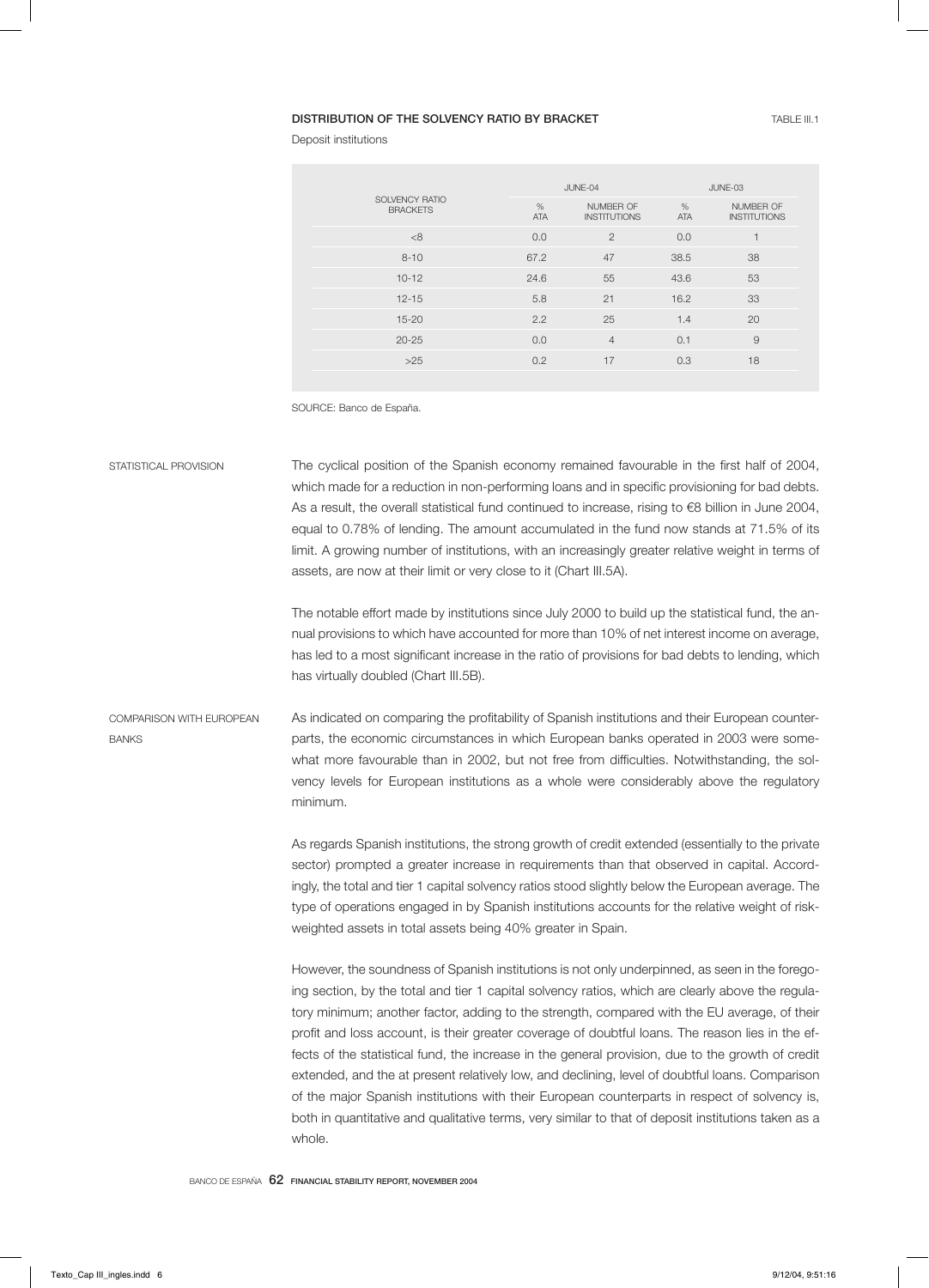#### STATISTICAL FUND CHART III.5

| TERMS OF THE STATISTICAL FUND SET UP AS A<br>PERCENTAGE OF LIMIT |    |                     |            |         |
|------------------------------------------------------------------|----|---------------------|------------|---------|
|                                                                  |    | JUNE 2003 JUNE 2004 |            |         |
|                                                                  |    | No. % ATA No. % ATA |            |         |
| Institutions without a statistical fund                          |    | 46 5.3              |            | 43 7.2  |
| Institutions with percentage of limit covered:                   |    |                     |            |         |
| < 10%                                                            | 9  | 0.9                 | $5-1$      | 0.2     |
| 10%-25%                                                          | 9  | $1.1 -$             | 11         | 2.5     |
| 25%-50%                                                          | 32 | 25.2                | 18         | 7.0     |
| 50%-75%                                                          | 53 | 50.3                |            | 35 44.2 |
| 75%-90%                                                          | 29 | 72                  |            | 27 16.2 |
| 90%-100%                                                         | 23 | 4.8                 |            | 26 8.2  |
| 100%                                                             | 70 |                     | 5.3 100 14 |         |
|                                                                  |    |                     |            |         |

A. DISTRIBUTION OF DEPOSIT INSTITUTIONS IN



SOURCE: Banco de España.

The new capital framework defined by the BCBS (known as Basel II) sets great store by the transparency of institutions (Pillar 3). Box III.1 compares the degree of transparency of Spanish institutions and that of other developed countries' banks.

RISKS OF FOREIGN FINANCIAL **ASSETS** Spanish banks, and the two biggest banking groups in particular, spearheaded a substantial expansion abroad from the mid-nineties. Spanish institutions' presence abroad differs greatly depending on the country (Chart III.6A). The characteristics of each country and how banking business is conducted and risk managed affect the losses due to credit risk that institutions will incur in each national market. Exposure or overall assets in a country is not sufficiently informative about the risk assumed by institutions, since very different probabilities of default (PDs) may correspond to a single exposure.

> Drawing on information on the composition of assets abroad (sovereign debt, interbank loans and lending to other sectors, with certain hypotheses about the structure of the credit portfolio with the private sector) and on the PDs for different credit ratings, and extrapolating, using the Spanish experience over the past 20 years, information about PDs on the basis of each country's bad debts ratio, it is possible to obtain an approximation to the PD of financial assets in each country<sup>3</sup>.

> The product of the average PD of each country and Spanish institutions' assets in that country (which we call risk exposure) is a more informative measure of the risk incurred by institutions in their business abroad than simply exposure. This new measure translates into a change in the ranking of countries (Chart III.6B), with the Latin American countries now appearing as those which concentrate most credit risk<sup>4</sup>.

> Note that risk exposure thus calculated is the upper limit of the expected loss, since possible recoveries in the event of default are not taken into account; consequently, the actual loss may be far off that value. Further, it should be borne in mind that a sizable portion of these expo-

<sup>3.</sup> A more detailed analysis is available in the paper published in issue no. 7 of *Estabilidad Financiera* "Activos financieros en el exterior e indicadores de riesgo" by R. Lago and J. Saurina. 4. The substantial reduction in risk exposure in Mexico is due to the sizable weight of public debt in local currency, to which a very low PD is assigned in keeping with the rating accorded to such debt. In Portugal, by contrast, most exposure is with the resident private sector, which has a greater PD.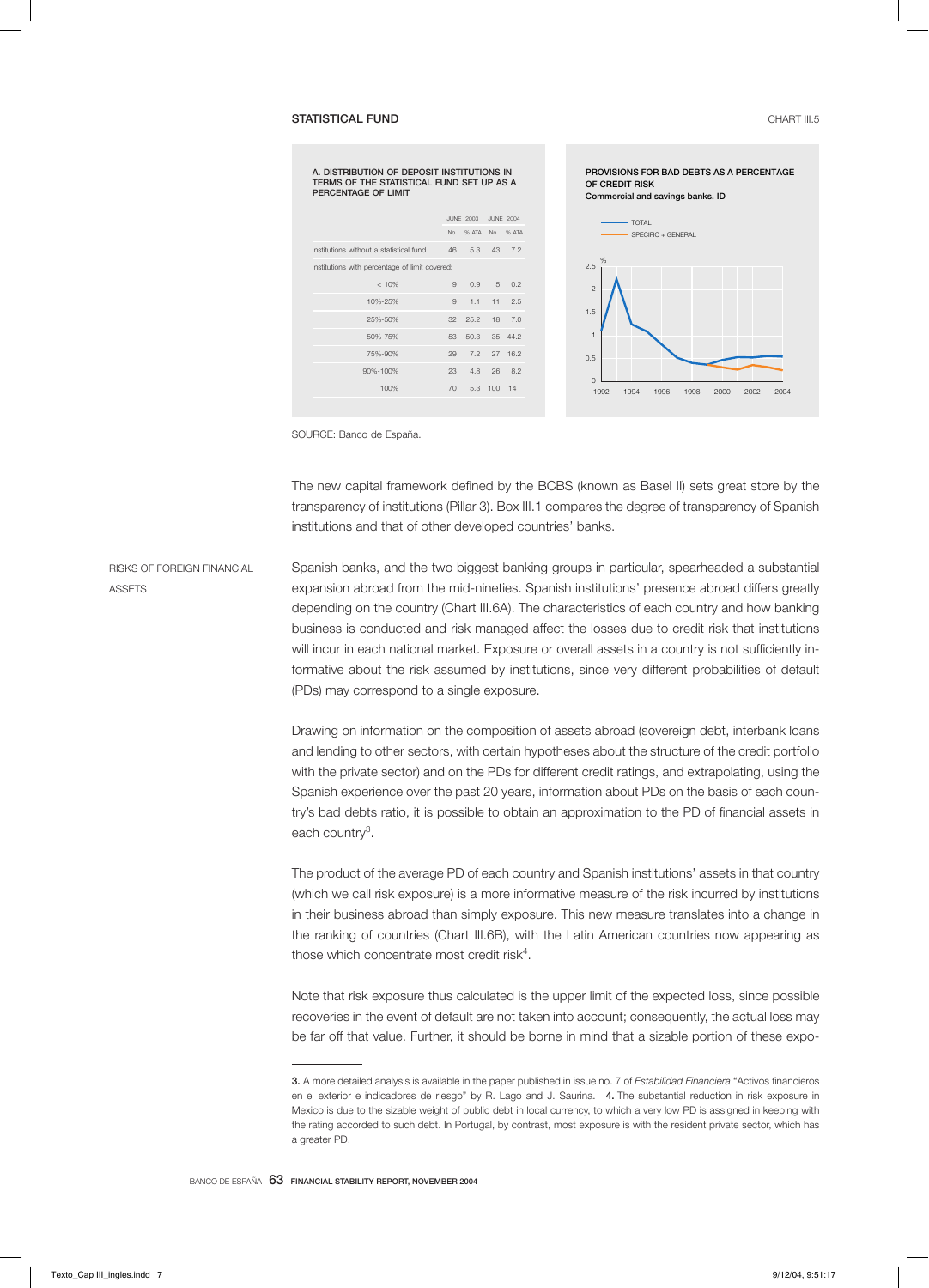#### **FOREIGN FINANCIAL ASSETS AND RISK CHART III.6** CHART III.6



SOURCE: Banco de España.

0

a. Risk exposure is calculated as foreign assets multiplied by the country's average PD. For

Argentina, the amount of risk exposure is €5,766 million.

MX PT VE CL BR DE US CO PE FR UK IT UY NL BO BE

b. For Argentina the ratio is 5.1%.

c. Argentina is not included in the calculations.

sures is maintained via subsidiaries operating in the country in question. The risk exposure/ capital ratio of the institution is a maximum limit for the impact of the credit risk of foreign assets on institutions' solvency. It can be seen (Chart III.6C) that, country by country, and for the countries as a whole, this maximum limit is low (3.5% without Argentina, and 8.6% if we include it) $^5$ , and significantly lower than the excess of capital over the regulatory minimum.

1999 2000 2001 2002 2003 2004

Some bank analysts have designed measures seeking to approximate the risk profile (or risk exposure) of the foreign assets of a country's deposit institutions. The problem is that no distinction is made in these approaches between the different elements making up such assets, and the PD of the sovereign debt of the country where the banking assets are is applied as the measure of risk. The foregoing normally makes for a very downward-biased measure of the

<sup>5.</sup> Naturally, the impact on each individual institution will vary depending on the distribution of its assets abroad and on its level of capital.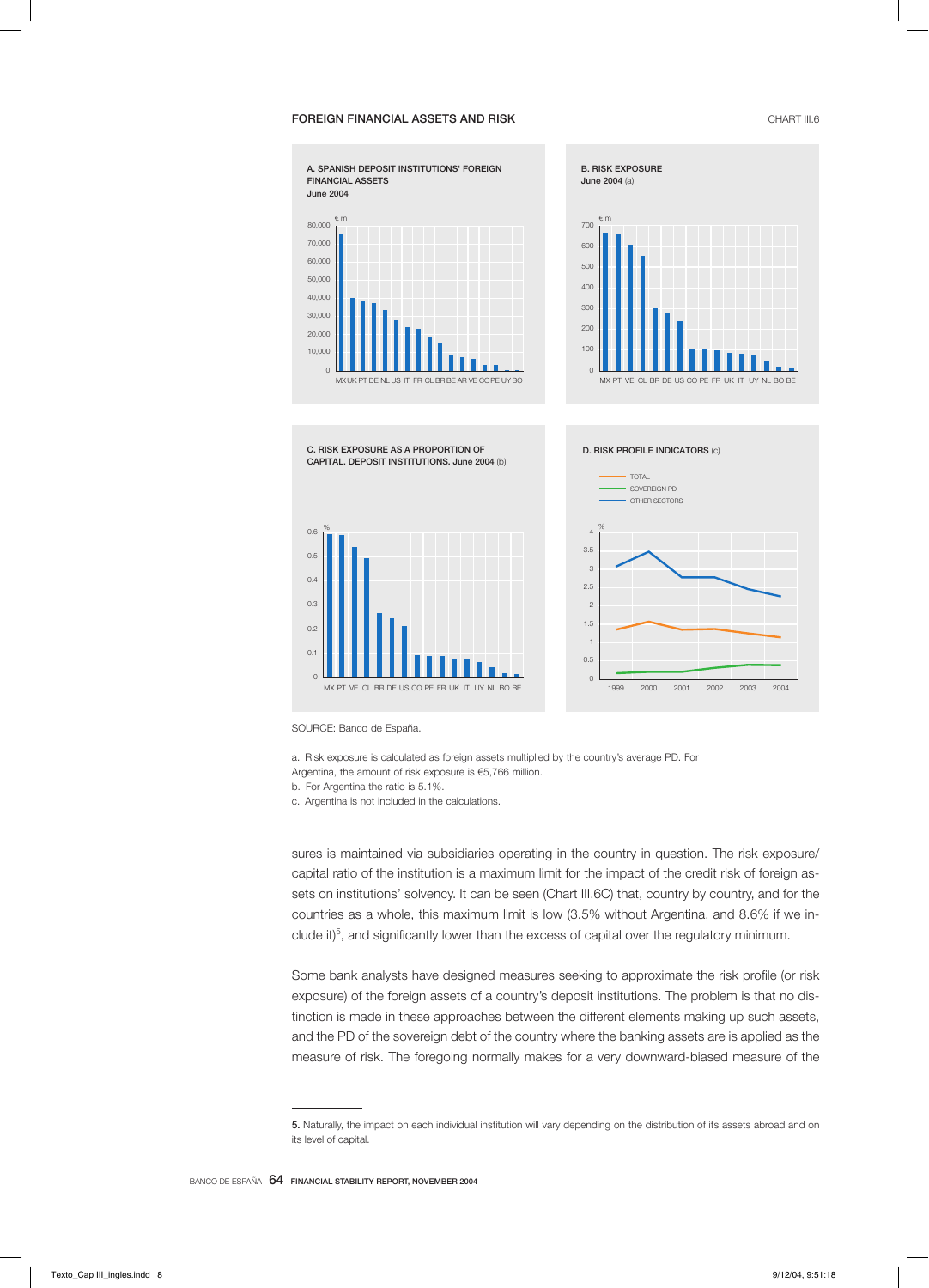#### TRANSPARENCY OF SPANISH DEPOSIT INSTITUTIONS **BOX 1999 TO A CONSTRUCT A CONSTRUCT OF SPANISH** BOX III.1

#### TRANSPARENCY RATIOS **TABLE 1**

| $\%$                                                        |     | SPANISH INSTITUTIONS |      | <b>OVERALL BASEL AVERAGE</b> |      |  |
|-------------------------------------------------------------|-----|----------------------|------|------------------------------|------|--|
|                                                             |     | 2002                 | 2001 | 2000                         | 1999 |  |
| Capital structure                                           | 77  | 76                   | 82   | 81                           | 76   |  |
| Capital adequacy                                            | 58  | 17                   | 55   | 50                           | 48   |  |
| In-house models for market risk                             | 75  | 69                   | 68   | 66                           | 65   |  |
| Internal and external ratings                               | 63  | 50                   | 46   | 36                           | 32   |  |
| Credit risk models                                          | 50  | 33                   | 33   | 34                           | 33   |  |
| Securitisation                                              | 6   | $\circ$              | 45   | 36                           | 29   |  |
| Asset quality                                               | 77  | 54                   | 61   | 55                           | 56   |  |
| Credit derivatives and other credit improvements            | 17  | 8                    | 34   | 24                           | 24   |  |
| Derivatives (other)                                         | 33  | 22                   | 62   | 56                           | 57   |  |
| Geographical and business-line diversification              | 30  | 25                   | 65   | 62                           | 64   |  |
| Basis of presentation and accounting policies               | 71  | 71                   | 84   | 84                           | 82   |  |
| Other risks (operational, interest rate and liquidity risk) | 100 | 100                  | 84   | 75                           | 65   |  |
| <b>TOTAL DISCLOSURE RATE</b>                                | 57  | 46                   | 63   | 59                           | 57   |  |
|                                                             |     |                      |      |                              |      |  |

The transparency of deposit institutions to their investors (shareholders, buyers of preference shares, subordinated debt and other securities issued by the institutions, and depositors) is a key factor in ensuring the appropriate management of banks via the disciplining effect of the financial markets.

The Basel Committee on Banking Supervision decided in 1999 to initiate an annual survey *(Public Disclosure Survey by Banks)* on the degree of transparency of the most significant internationally active banks<sup>1</sup>. This survey seeks to evaluate the degree of compliance with the recommendations on transparency made by the  $BCBS<sup>2</sup>$ . The Survey contains 104 questions structured in 12 areas (Table 1) on the level of disclosure attained in respect of capital, risks (particularly credit risk) and derivatives. The Committee seeks hereby to identify trends in disclosure practices and to publicise them through the release of the survey results. The survey analyses the Annual Reports of the banks in question, but is completed by the supervisors of each country, not the banks. The information is summarised in the form of the *disclosure rate,* defined as the amount of affirmative replies (the institution is transparent) in proportion to the sum of affirmative and negative replies. Significantly, nonetheless, the nature of the replies always has a substantial measure of subjectivity.

The findings of the latest available survey indicate that Spanish institutions have progressed significantly in their overall level of transparency, with the total transparency ratio climbing from 46% in 2002 to 57% in 2003. However, this ratio remains below the average (63% in 2001) for the overall set of institutions surveyed. The results across areas and their comparison with the average for the institutions as a whole infers that:

BANCO DE ESPAÑA 65 FINANCIAL STABILITY REPORT, NOVEMBER 2004

- a) While the overall transparency ratio is less than that of the Basel average for banks, in five areas the transparency of Spanish institutions is clearly greater. These are: internal and external ratings (63% versus 46%), credit risk models (50% versus 33%), asset quality (77% versus 61%), other risks (100% versus 84%) and inhouse models for market risk (75% versus 68%).
- b) The areas with a greater degree of transparency in both 2003 and 2002 are those relating to other risks (100%), capital structure (77%), asset quality (77%) and in-house models for market risk (75%), coinciding in the first two cases with the areas of greatest transparency according to the Basel average.
- c) The areas of least transparency are securitisation (6%) and credit derivatives (17%), the average situation for this latter variable being among the worst (34%). Moreover, these two areas are among those that have least progressed compared with 2002.
- d) The very low level of transparency attained in the area of securitisation (6%) compared with the average (45%) is significant, as is geographical and business-line diversification (30% versus 65%) and derivatives (33% compared with 62%).
- e) A more detailed analysis of the least transparent areas shows that: i) Spanish banks do not disclose sufficient qualitative data on objectives and strategies in either the use of derivatives, particularly credit derivatives, or in asset securitisation. ii) In quantitative terms, matters are not much better, with insufficient clarity as to the effect on results of securitisation, of trading activities by type of risk and of derivatives activity distinguishing trading and hedging. In the area of securitisation, it is not specified either whether there is any type of retained risk, subordinated assets and, where appropriate, how it is hedged. Also, the breakdowns are insufficient, or are not along BCBS-recommended lines in terms of exposure to credit risk (by type of counterpart, business line or sovereign risk) and doubtful loans (by sector, type of asset or geographical area). Here, transparency is not only poor in absolute terms but also in relation to the Basel average (in excess of 50% in many cases).

<sup>1.</sup> Somewhat over 50 institutions belonging to the BCBS member countries. 2. These recommendations feature in the following BCBS publications: Best Practices for Credit Risk Disclosures, September 2000; Recommendations for Public Disclosure of Trading and Derivatives Activities of Banks and Securities firms, October 1999; and, naturally, in Pillar 3 of the final document of Basel II (International Convergence of Capital Measurement and Capital Standards. A revised framework, June 2004).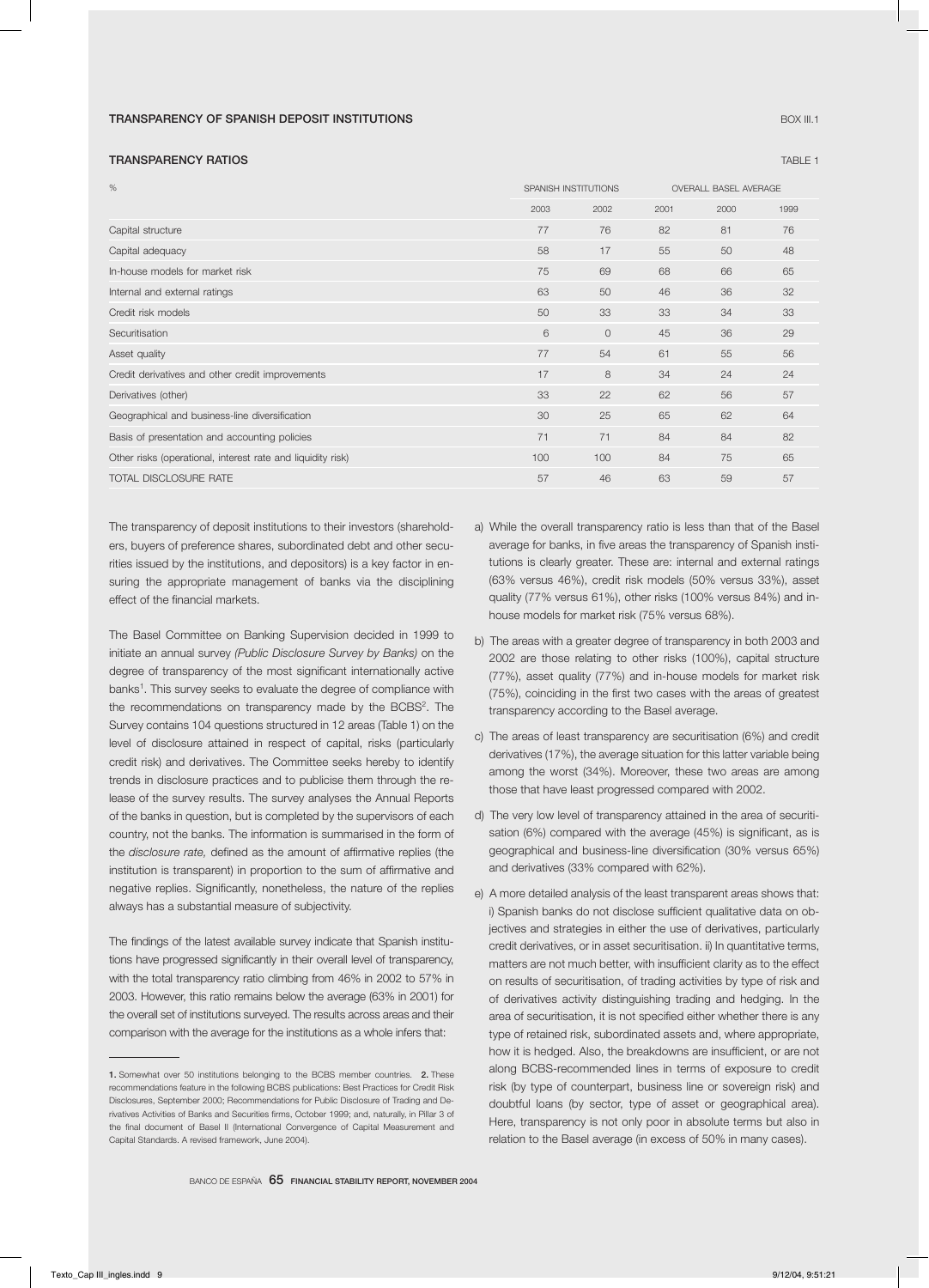#### TRANSPARENCY OF SPANISH DEPOSIT INSTITUTIONS (cont'd) And the control box and the control box iii.1

It should be clarified that the above comparisons were with data for 2003 for Spain and for 2001 for the Basel average. That biases the analysis in favour of Spanish banks if, as would be expected and in line with the trend of Spanish institutions, the average bank has continued improving its transparency in the past two years. This distortion may be particularly relevant where the transparency of Spanish institutions is higher (modelling of risks) owing to the strong impulse the Basel II process has entailed for internationally active banks.

Enlarging the sample of institutions to include other large entities but with a scant level of international activity, the comparison in terms of transparency worsens substantially. Now, the set of Spanish institutions only attains a transparency ratio of 45% in 2003 which, however, marks significant progress on 2002 (34%). It can be deduced from this that, overall, Spanish deposit institutions must continue to strive to improve the information they convey to investors so that the market may contribute effectively to disciplining these institutions. Basel II is going to reinforce this need even further via its third pillar.

risk incurred by institutions in their foreign business. Moreover, the changes in the index may not be a good measure either of the change in risk.

One means of avoiding the above-mentioned biases and achieving a better risk profile indicator involves, first, taking asset composition into account; and, further, using different PDs for each type of asset. As was done to calculate risk exposure, it is possible to construct an aggregate risk profile indicator calculating only the weighted mean of the average PDs for each country (Chart III.6D)<sup>6</sup>.

The risk profile of foreign assets can be seen to have diminished progressively since 2001 (or since 2002 if Argentina is included) and to be at a relatively low level in 2003<sup>7</sup>. It is further seen that the exclusive use of the sovereign rating biases the risk profile downwards and distorts evaluation of the changes in the risk profile. The PD of credit to the resident private sector is, as was to be expected, significantly higher than that of sovereign debt.

<sup>6.</sup> Once again, a more detailed analysis can be found in the paper referred to in footnote 31. 7. The recent pattern is relatively similar if Argentina is included, although the level of the index is , naturally, substantially higher.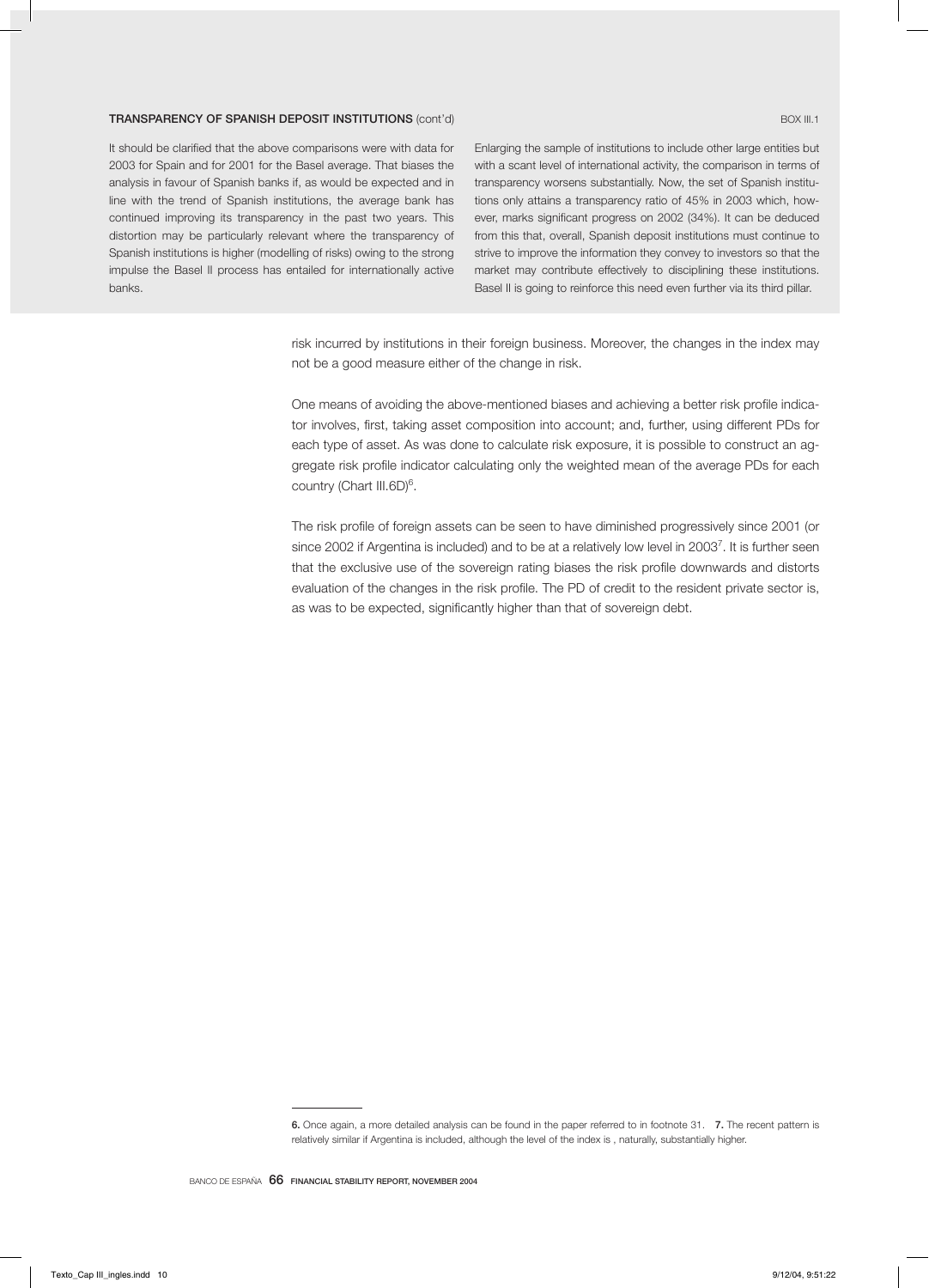## ANNEX: EXPLANATORY NOTES AND GLOSSARY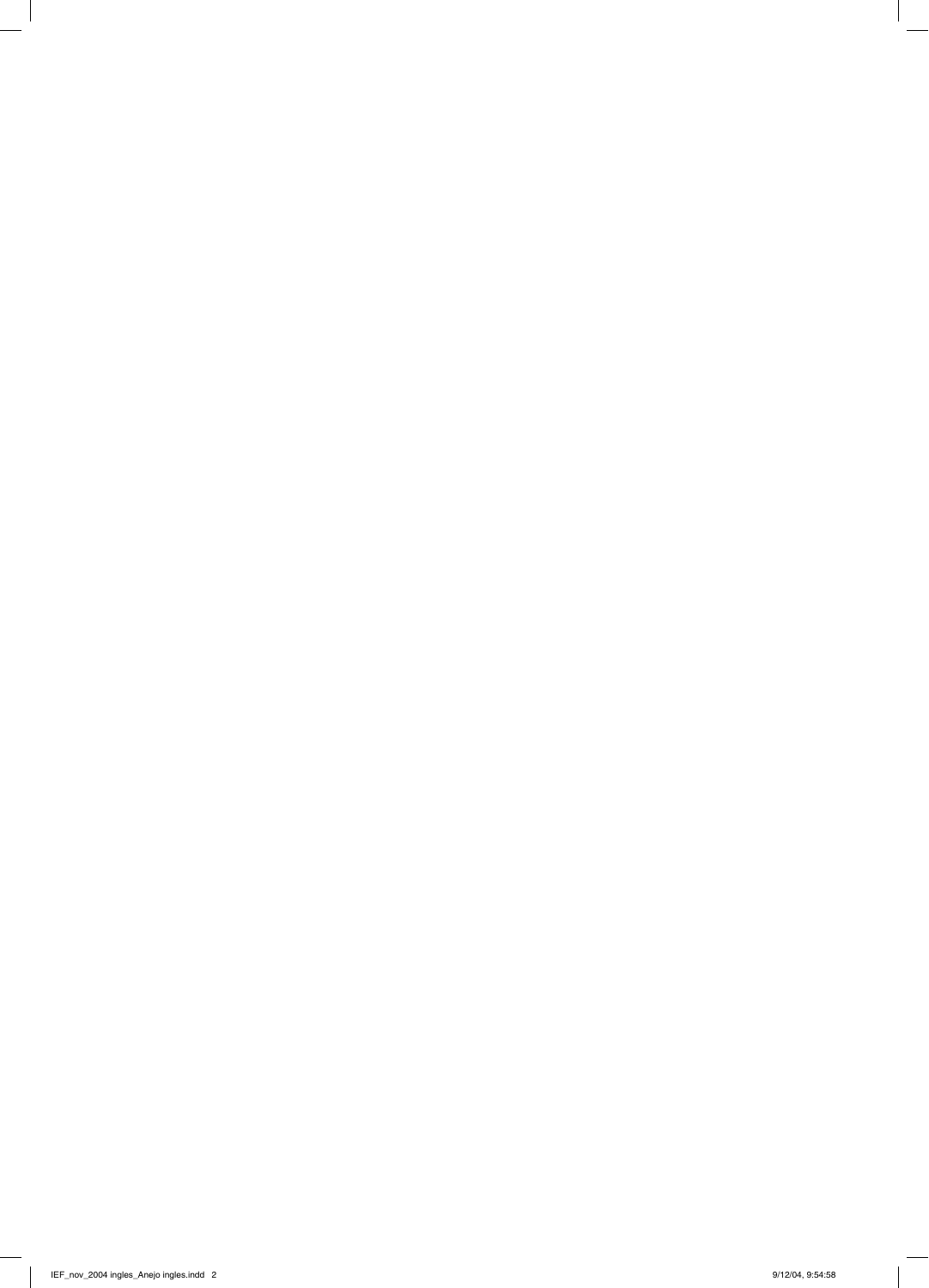#### 1 Explanatory notes

*Consolidated financial statements of groups of deposit institutions resident in Spain.* Aggregation of the balance sheets or profit and loss accounts of groups of deposit institutions resident in Spain. In the case of institutions that do not have or belong to a consolidable group or that are branches of foreign institutions, their individual accounts are considered for aggregation purposes, and in the case of subsidiaries of foreign institutions, it is the sub-consolidated accounts (those of the group that depend on it) that are taken.

The consolidated financial statements (balance sheet or profit and loss account) comprise the worldwide total consolidated business, with intra-group transactions netted out, of the groups of institutions considered. These groups are made up of the parent institution in Spain (with its branches abroad) and its consolidable subsidiaries, both in Spain and abroad.

The consolidable financial subsidiaries in groups of deposit institutions are those in which control is exercised (control is assumed when voting rights or a share of at least 20% of capital are held) and which belong to one of the following: deposit institutions, specialised credit institutions, securities-dealers companies and securities agencies, investment companies, companies managing collective investment undertakings, companies managing pension funds, portfolio management companies, venture capital companies and companies managing venture capital funds, holders of shares or participations and, finally, institutions, whatever their name or statute, that engage in activities typical of the foregoing (e.g. SPEs, SPVs).

The consolidated accounts of groups of deposit institutions resident in Spain may be of national or foreign institutions; in the latter case they will be subsidiaries or branches of foreign institutions.

These statements (total business), as in Fig. 1, can be presented on the basis of the location in which the institution's operational unit resides, giving rise to business in Spain or abroad (assets in Spain or assets abroad), or the location in which the counterparty resides, giving rise to the sectorisation of business with residents in Spain and with non-residents (or with foreigners). Moreover, if the residence of the operational unit coincides with that of the counterparty, the reference will be to local business, and if it does not, to cross-border business, non-local business or business abroad.

The consolidation of accounts is based on the control of the group by the parent institution and is essential when analysing the capital integrity and financial stability of a banking system.

*Individual financial statements of deposit institutions resident in Spain.* Aggregation of individual balance sheets or profit and loss accounts of these institutions.

The individual statements (balance sheet or profit and loss account) comprise the total worldwide business engaged in by individual deposit institutions resident in Spain. These institutions may be national or foreign (subsidiaries and branches of foreign deposit institutions) and are made up of a central headquarters and all its branches abroad (if any), but they do not include the subsidiaries of Spanish institutions operating abroad.

As in the case of consolidated information, the individual statements (total business) can, as observed in Fig. 1, be presented using the location in which the operational unit (central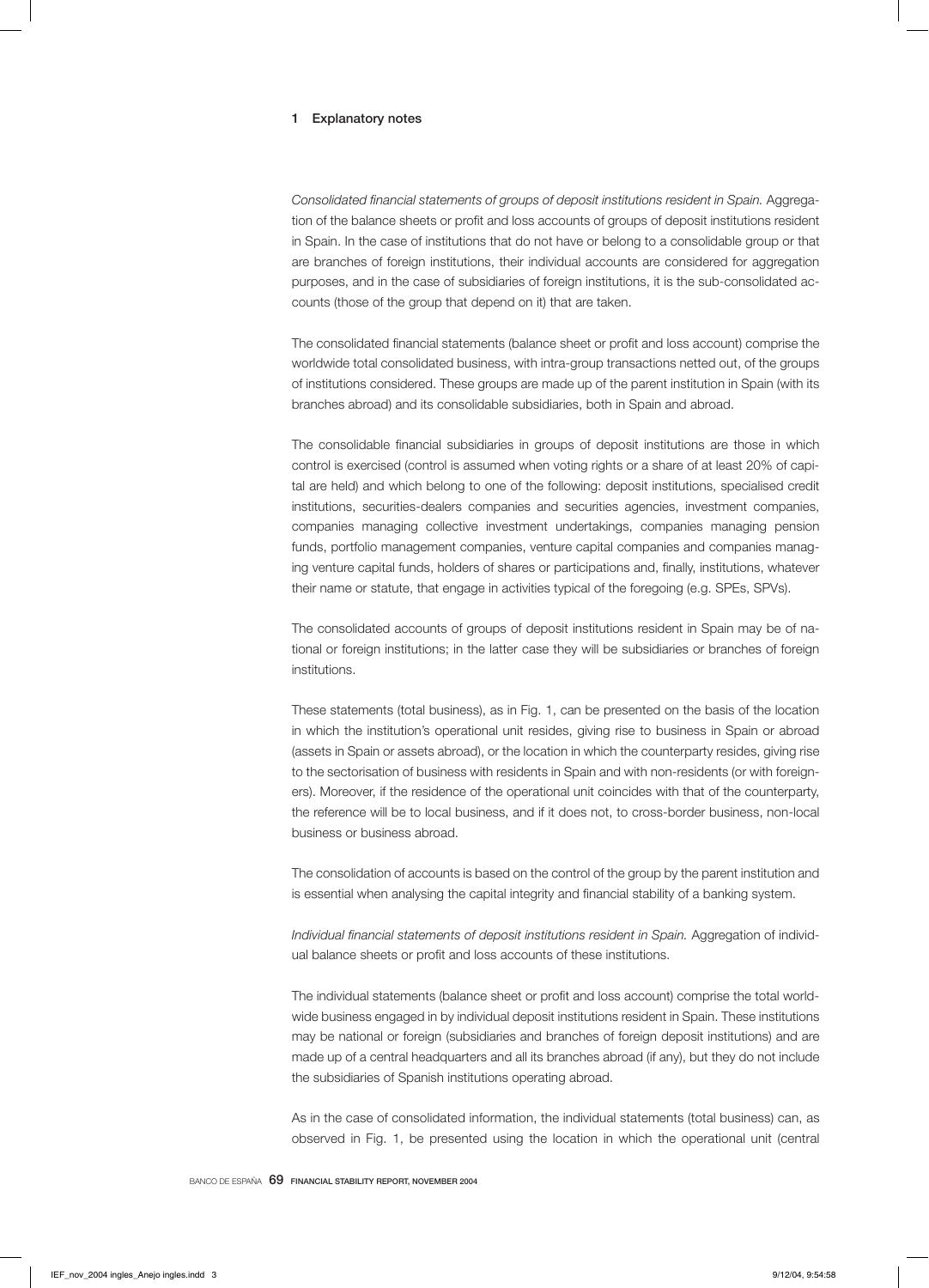# CLASSIFICATION OF ACCOUNTS AND BUSINESS ON THE BASIS **FIGURE 1** FIGURE 1 OF THE LOCATION FROM WHICH THE INSTITUTION OPERATES AND WITH WHOM IT OPERATES



# **CLASSIFICATION OF BOTH THE RESIDENT SECTOR FIGURE 2** FIGURE 2 AND THE NON-RESIDENT SECTOR

| Central Bank                                                                                                                                                                                                                               |                                                     |              |  |  |
|--------------------------------------------------------------------------------------------------------------------------------------------------------------------------------------------------------------------------------------------|-----------------------------------------------------|--------------|--|--|
| Credit institutions (CIs) = Deposit institutions (banks, savings banks and credit co-operatives) and specialised credit institutions                                                                                                       |                                                     |              |  |  |
| General government = Central government (State and administrative and similar agencies), Territorial governments (Regional<br>governments in Spain's case and Local governments with their respective administrative and similar agencies) |                                                     |              |  |  |
|                                                                                                                                                                                                                                            | Financial corporations other than CIs               |              |  |  |
| Other sectors = Private sector = Other private sectors                                                                                                                                                                                     | Non-financial corporations and sole proprietorships |              |  |  |
|                                                                                                                                                                                                                                            | Households and non-profit institutions              | Households   |  |  |
|                                                                                                                                                                                                                                            | serving households (NPISH)                          | <b>NPISH</b> |  |  |
|                                                                                                                                                                                                                                            |                                                     |              |  |  |

headquarters or branch) resides and the location in which the counterparty resides. However, while total business does not include or nets out transactions between units of the institutions residing in different countries, business in Spain and business abroad does not see a netting out of transactions between the units that reside in these territorial areas: Spain and other countries. In other words, business in Spain includes positions vis-à-vis own branches abroad because they are non-residents and such information is necessary to compile the National Accounts and Balance of Payments, but in total business such transactions are consolidated.

Local business (in the case of Spain, business in Spain with residents), the predominant item of the individual accounts of the institutions that reside in a country, are the basis of the national accounts of said country (Spain) and, therefore, these accounts are linked to the general macroeconomic analysis of the country in question and to the way in which its sectors are financed. Accordingly, there is usually much more information and a greater breakdown of the individual accounts of institutions, as regards their sectorisation, instruments and results, than of the consolidated accounts of their groups.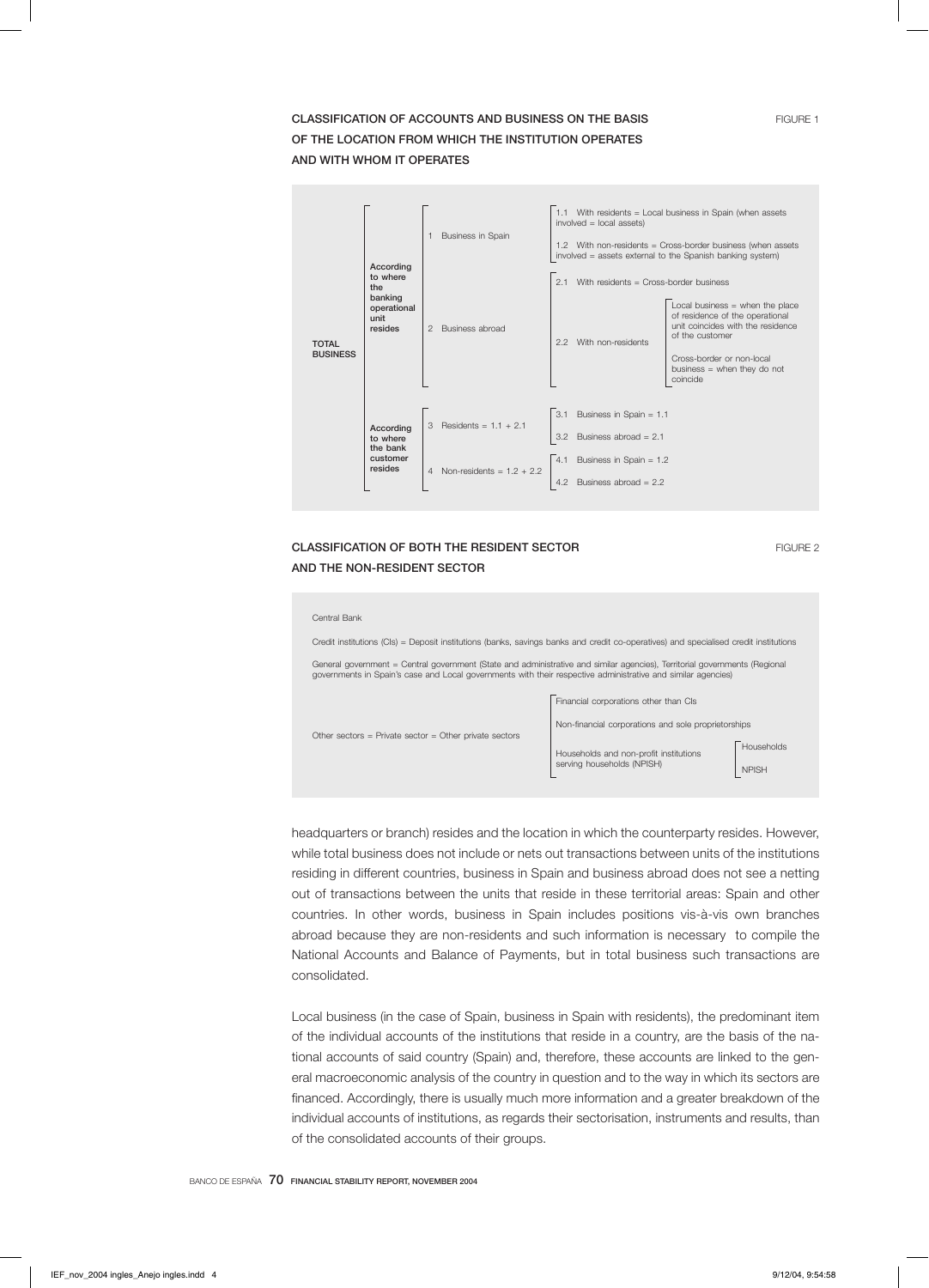# CLASSIFICATION OF THE SECTOR NON-FINANCIAL CORPORATIONS, SOLE FIGURE 3 PROPRIETORSHIPS AND FINANCIAL CORPORATIONS OTHER THAN CIs ON THE BASIS OF THE TYPE OF PRODUCTIVE ACTIVITY IN WHICH THEY ENGAGE

Branches or sectors of activity

| Agriculture, livestock breeding, hunting and forestry    |                                                           |                                                |  |  |  |
|----------------------------------------------------------|-----------------------------------------------------------|------------------------------------------------|--|--|--|
| Fishing                                                  |                                                           |                                                |  |  |  |
| Mining and quarrying                                     |                                                           |                                                |  |  |  |
| Manufacturing                                            |                                                           |                                                |  |  |  |
|                                                          | Production and distribution of electricity, gas and water |                                                |  |  |  |
| Construction                                             |                                                           |                                                |  |  |  |
|                                                          | Wholesale and retail trade and repairs                    |                                                |  |  |  |
|                                                          | Restaurants and hotels                                    |                                                |  |  |  |
|                                                          | Transport, storage and communications                     |                                                |  |  |  |
| Services                                                 | Financial intermediation except CIs                       | Insurance<br>Other financial<br>intermediation |  |  |  |
|                                                          | Real estate activities                                    |                                                |  |  |  |
|                                                          | Other business services                                   |                                                |  |  |  |
|                                                          | Other services                                            |                                                |  |  |  |
| Memorandum item: construction and real estate activities |                                                           |                                                |  |  |  |

*Institutional sectors.* The FSR classifies the institutional sectors featured in Fig. 2 as Residents, namely those who have a centre of interest or live in Spain, and Non-residents, those who have a centre of interest or live in a country other than Spain, irrespective of whether they reside or not in the same country as the deposit institution's operational unit. Both institutional sectors are sub-divided into the following sub-sectors: Central banks, CIs, General government and other sectors (households, sole proprietorships and corporations other than CIs).

*Productive activities.* The Report refers to activities undertaken by sole proprietorships and by corporations other than CIs, on the basis of the branches featured in Fig. 3.

The definitions of the balance-sheet and profit and loss account items are to be found in Banco de España Circular 4/1991. Nonetheless, the glossary includes certain items in the light of their greater complexity and relevance for the analysis of financial stability.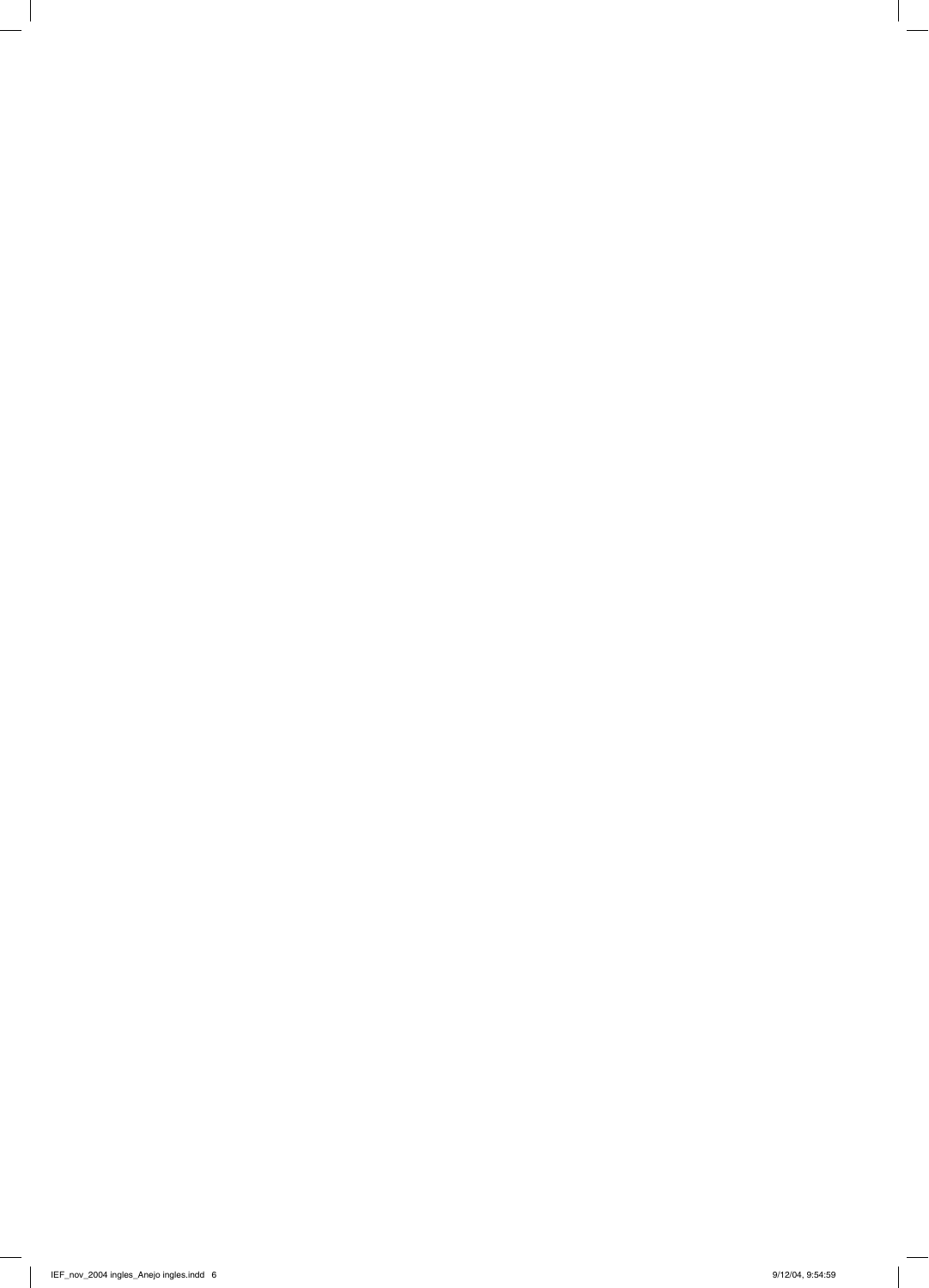#### 2 Glossary

*Asset securitisation:* Assignment by an institution of its loans or other receivables (present or future) to a securitisation SPV which, in turn, issues fixed-income securities to be traded on an organised secondary market.

*Asset spread:* Difference between the average return on earning financial assets and average three-month euribor.

*Asset-backed bonds:* Bonds issued by securitisation special purpose vehicles (see asset securitisation).

*Available-for-sale portfolio:* Fixed-income securities or equities that have not been assigned to another portfolio.

*Average total assets:* Average of the assets in the period in which such assets give rise to flows of income. To obtain the assets of which the average is taken, and solely for the purpose of expressing the profit and loss account items in relative terms, the following items are deducted from the total assets of the balance sheet: intangible assets, own stakes and shareholders, prior years' losses, prepaid interest on funds raised at a discount and unmatured accrued interest revenues on investments taken at a discount. In addition, in the case of the consolidated balance sheet, the losses at consolidated companies are deducted and, in the individual balance sheet, as the relevant detailed information is available, the unrealised losses in the available-for-sale fixed-income portfolio.

*Bancassurance:* Strategy involving the joint provision of banking and insurance products, using the same distribution channel and/or the same customer base.

*Basel I:* Capital Accord reached by the Basel Committee on Banking Supervision in 1988. This established a set of recommendations (converted into requirements in a large number of countries) regarding capital, risk-weighted assets and an 8% minimum level for the solvency ratio, which sought to strengthen the solvency of the international banking system, as well as levelling the competitive playing field.

*Basel II:* Revision of the 1988 Capital Accord (Basel I). The basic aim was to promote a more risk-sensitive system of capital requirements, encouraging the use of internal risk measurement methods by the institutions for the purpose, while maintaining the overall level of solvency and ensuring a level playing field.

*Basic margin:* Net interest income plus net commissions.

*Beta:* Measure of the systemic risk assumed by an institution. It is based on the CAPM model (Capital Asset Pricing Model), which considers the market to be the sole risk factor. The beta is calculated as the covariance between the returns on the share and the market, divided by the variance of the market return. In the FSR, the market index used is the DJ Stoxx 50, unless otherwise stated.

*Bid-ask spread:* The difference, at a given moment, between the highest bid price and the lowest ask price for a security.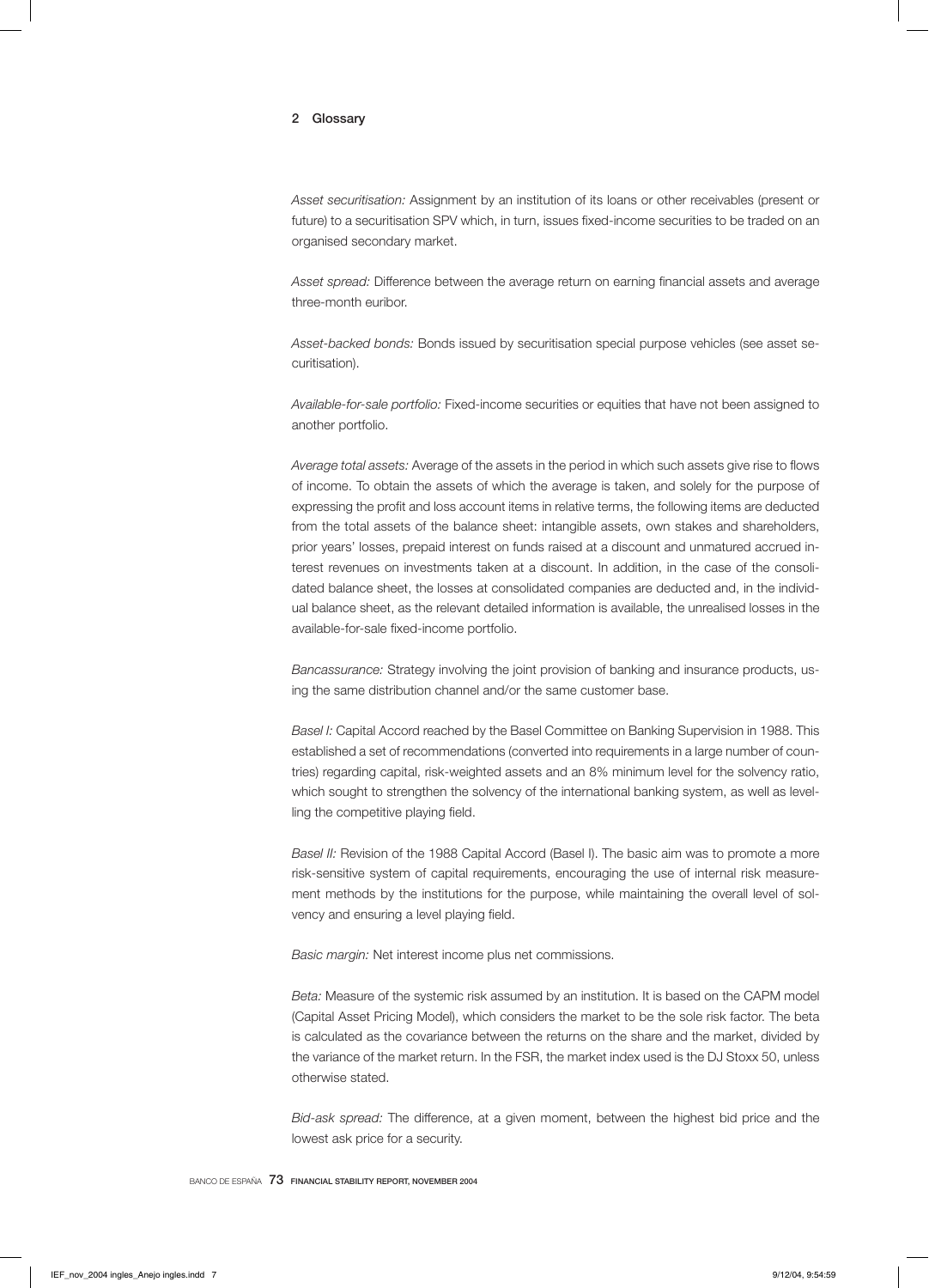*Branch:* Offices of the institution situated in a foreign country without independent legal status. They form an integral part of the institution, generally do not have separate accounts (except for internal purposes) and they may not take economic decisions or contract liabilities or possess assets in their own name. Branches are subject to the laws and supervision of the home country (that of the head office).

*Business risk:* That associated with the loss of the position an institution has in the market.

*Capital requirements:* 8% of risk-weighted assets, this being the minimum solvency ratio required by the supervisor.

*Capitalisation:* The market value of a company, calculated by multiplying the number of shares in issue by their price on the stock market.

*Collateralised mortgage bonds:* Securities that can only be issued by CIs, which enable these institutions to secure the participation, in whole or part, of third parties, in one or more mortgages of their portfolio, excluding those used to secure the issuance of mortgage bonds. The term of the bond cannot exceed the residual maturity of the mortgage loan nor can it pay a higher rate of interest.

*Companies valued by the equity method:* Mechanism for including those companies that, despite having a certain stake, are not included in the consolidated group, either on account of their business (insurance and non-financial firms), or because, although they are capable of being consolidated, there is no control (holding of less than 20%) although they are associated. This mechanism consists of valuing the holdings at their underlying book value –net worth– plus (less) the balance of the consolidation goodwill (negative consolidation differences) of the investee.

*Consolidation goodwill:* Difference, at the time of purchase, between the acquisition value and the underlying book value of the stake in a subsidiary or affiliate. This arises from the valuation of intangible assets of value to the purchaser including, among others, the purchased entity's position in the market, customers, reputation and brand image.

*Contingent liabilities:* Transactions under which an institution guarantees the obligations of a third party (guarantees, letters of credit, etc.)

*Corporate banking:* Banking activity with –typically large– non-financial corporations.

*Corporate bond spread:* Measure of the perception of corporate credit risk. Difference between the interest rates on private bonds and risk-free bonds, in the same currency and with similar duration. In the FSR, US Treasury bonds are taken to be risk-free (or very low risk).

*Cost of debt:* See debt service.

*Counterparty risk:* Possibility of incurring losses in the event that the counterparty defaults on its contractual obligations. Unlike credit risk, it is not incurred with the issuer of a financial instrument, but with the counterparty of a transaction (normally a derivative) based on a primary instrument issued by a third party.

*Country risk:* That present in the debts of a country considered overall for circumstances other than normal commercial risk. It arises from the existence of two different national jurisdic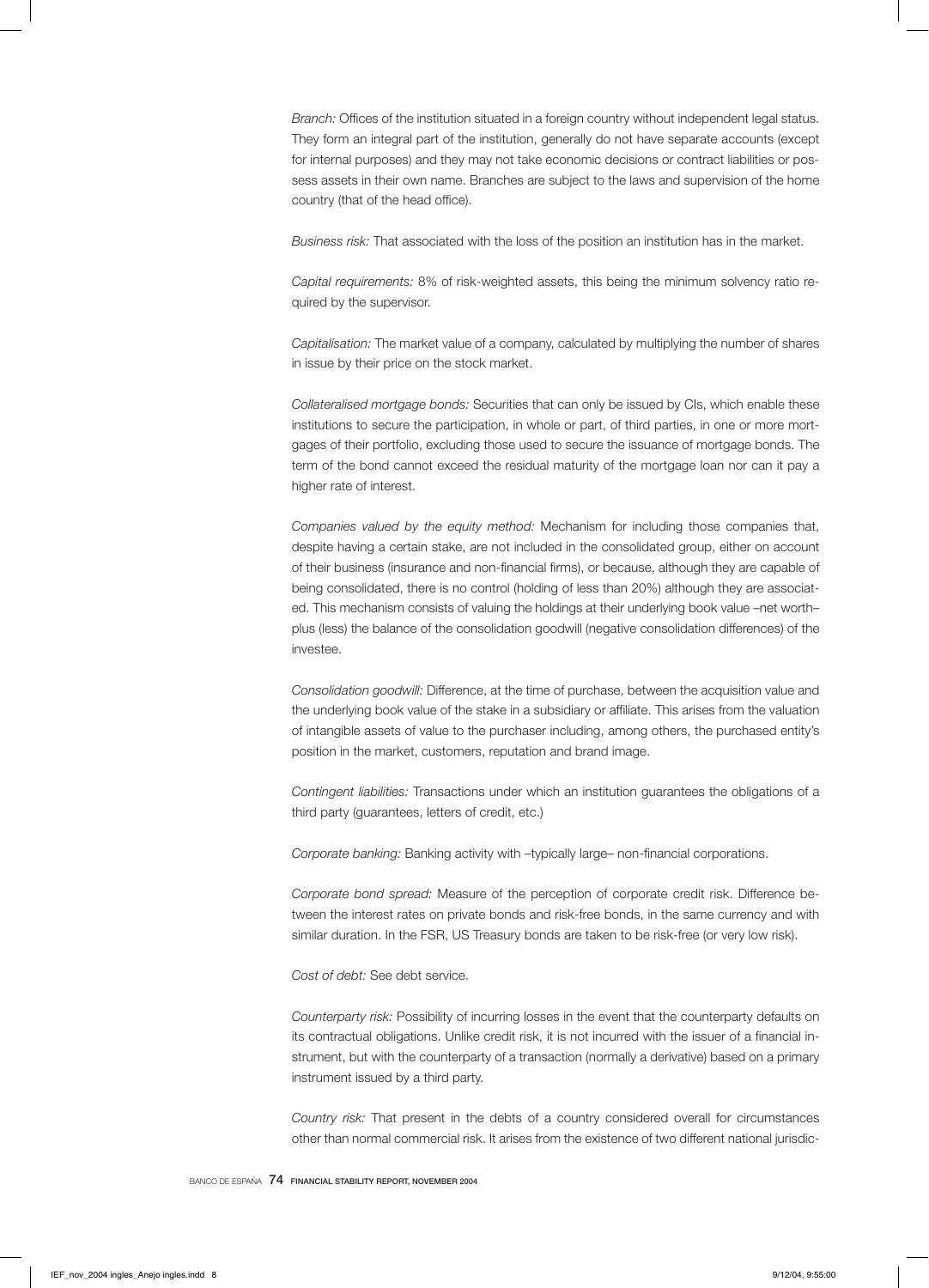tions and originates from the ineffectiveness of legal actions against a State for reasons of sovereignty. It is classified as: (i) sovereign risk, when the debtor is the State itself; (ii) transfer risk, which arises from the imposition of restrictions on the conversion of the local currency to a strong currency or on its repatriation; and (iii) political risk, which results from legal provisions or from situations of war or social instability.

*Cover ratio:* Ratio between the provisions for bad debts and doubtful assets.

*Covered bonds (cédulas hipotecarias):* Fixed-income securities that can only be issued by CIs, subject to certain restrictions, which are secured by all the mortgage loans in their portfolio, excluding those assigned to mortgage bonds and collateralised mortgage bonds.

*Credit Default Swaps (CDS):* Swap whereby the purchaser acquires (the seller grants) protection against possible non-payment by a third party. The amount paid for the insurance transaction is considered to be a risk premium, since it provides information on the probability of default by the third party. (See credit derivatives).

*Credit derivative:* Contract involving an obligation to pay that depends either on the value of a debt instrument (loan or bond), or on the solvency, yield spread or credit rating of one or more specified borrowers. This payment obligation is performed either by cash settlement or through the delivery of the underlying asset or assets.

*Credit institutions (CIs):* Firms whose typical activity is to receive deposits or close substitutes for deposits from entities other than credit institutions and, for their own account, to grant credits, and those, other than the foregoing, who issue means of payment in the form of electronic money. Deposit institutions, specialised deposit institutions and the ICO are credit institutions. However, SCIs cannot raise deposits, although they can raise close substitutes for deposits from the public.

*Credit portfolio:* Sum of the outstanding loans granted and the fixed-income portfolio (debt instrument counterpart). The FSR uses this term as a synonym for financing extended and also total lending. This definition is valid for any specifically cited sector and for the economy as a whole.

*Credit rating:* Assessment of the credit quality of a debtor in accordance with its credit risk. A wide range of methods are available to reach this assessment.

*Credit risk:* Possibility of an institution incurring losses in the event of a debtor defaulting, in form and/or time, on its obligations as established in the agreement. It may be presented as insolvency risk or country risk.

*Customer spread:* Difference between the average return on non-interbank lending in euro and non-interbank financing received in euro.

*Debt burden arising from interest:* Ratio between accrued interest and gross disposable income in the period considered.

*Debt burden:* Ratio between the sum of accrued interest and, if applicable, the principal of the debt repaid and gross disposable income in the period considered.

*Debt instruments:* See debt.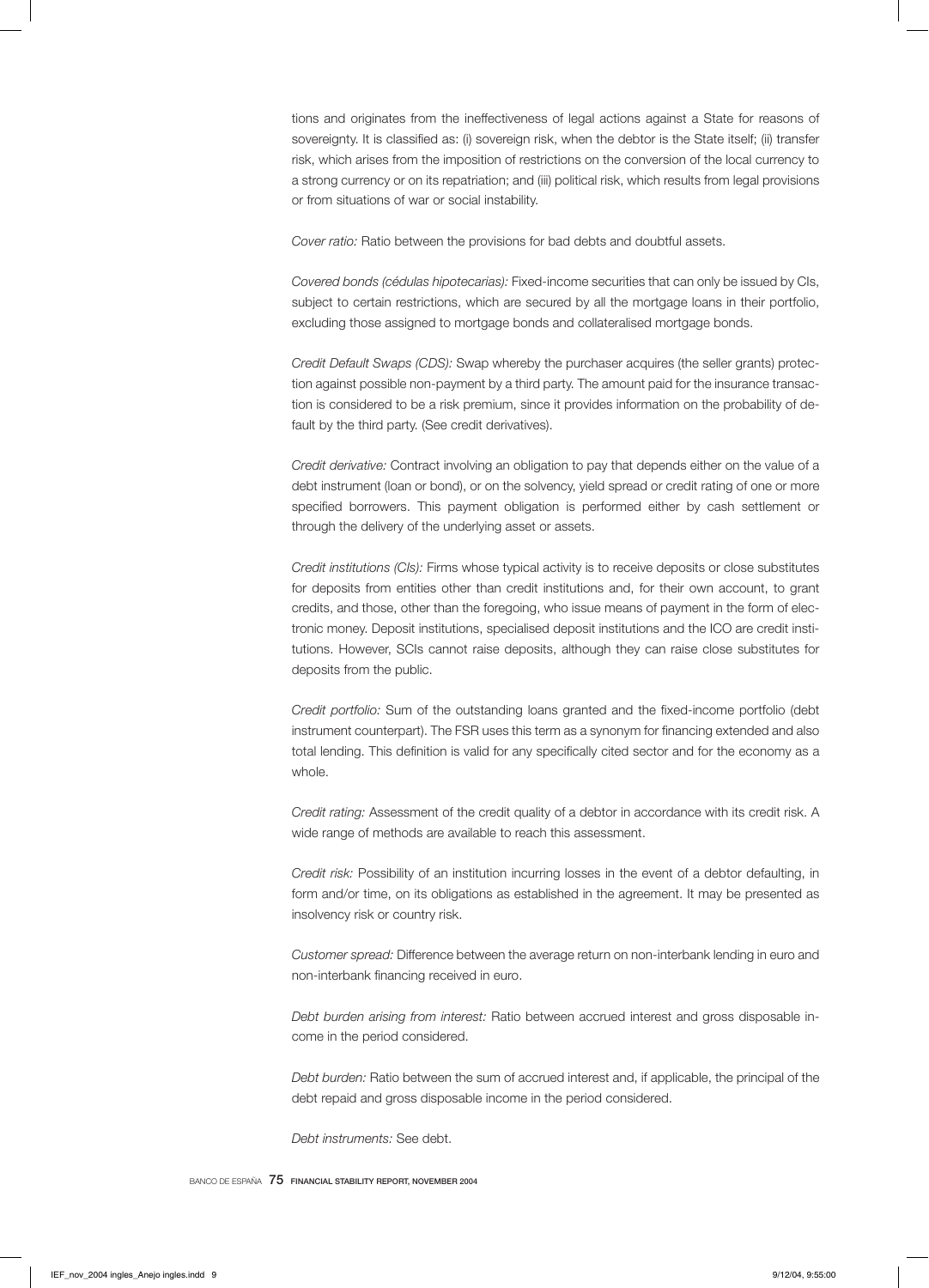*Debt ratio:* Ratio between the debt of a sector and its total assets (financial and real).

*Debt service:* Interest accrued and, where applicable, principal of the debt repaid during the period considered.

*Debt:* The outstanding balance, at a specific time, of loans received and fixed-income issued.

*Deposit institutions:* Subgroup of CIs consisting basically of commercial banks, savings banks and credit co-operatives. The only ones with the capacity to raise deposits from the public.

*Doubtful assets ratio:* Ratio between doubtful assets and financing extended.

*Doubtful assets:* Debit balances that are considered unlikely to be fully repaid on the contractually agreed terms, either because of default or for other reasons (if the institution has reasonable doubts regarding their recovery).

*Earning financial assets:* Financial assets excluding accrual accounts and other assets, i.e. those to which it is possible to assign an explicit financial return.

*Efficiency ratio:* Ratio between operating expenses and gross income; i.e. the percentage of gross income absorbed by operating expenses. A higher value of the ratio corresponds to lower efficiency.

*Exchange rate effect:* Reduction (increase) in the value of balance sheet or profit and loss account items owing to depreciation (appreciation) with respect to the euro of the currencies of the countries in which such items are located or generated, without the activity, profitability or costs abroad in local currency necessarily having fallen (increased).

*Expected losses:* Anticipated losses, i.e. those that on average will arise on a portfolio. Calculated as the average value of the loss distribution, whether or not they have been detected.

*Exposure:* Amount of balance sheet assets and contingent liabilities that may be subject to risk.

*Financial assets:* Cash, loans, fixed-income securities, equities, accrual accounts and other assets. However, references in the FSR to financial assets generally refer to earning financial assets.

*Financial conglomerates:* Groups of financial institutions that cannot be consolidated owing to their nature, i.e. those made up of: 1) credit institutions and their groups and by insurance companies and their groups and, 2) those made up of insurance companies and their groups and securities-dealer companies and securities agencies.

*Financing extended:* See credit portfolio.

*Foreign exchange risk:* Possibility of incurring losses owing to adverse movements in the currency in which the exposure is denominated.

*Foreign-exchange losses or reserves in consolidated companies:* These arise as a consequence of the depreciation or appreciation of the currency in which the unhedged holdings in the capital of foreign consolidated companies are denominated. In simple terms, they are the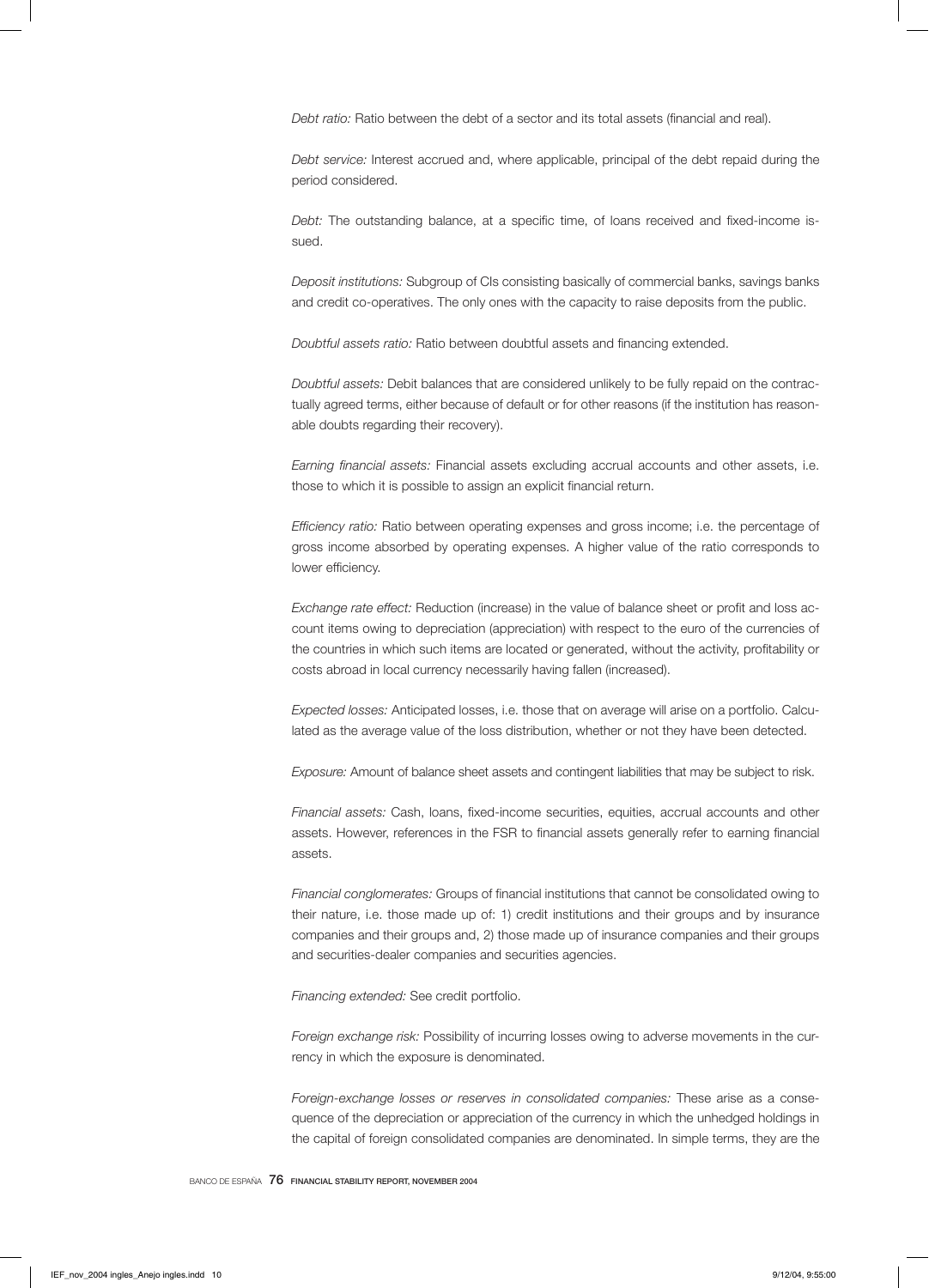difference between converting the net worth of the investee at the current and the historical exchange rate. A depreciation (appreciation) of the currency in which the net worth is denominated, with respect to the euro, entails a loss (profit). Having deducted that part corresponding to minority interests, this loss (profit) is recorded as losses (reserves) in consolidated companies (both being balance-sheet items included in regulatory capital).

*General provision:* Provision in the period considered, charged to the profit and loss account, to the general bad-debt provision, with the application of certain percentages (generally 1% or 0.5% for mortgage loans that fulfil certain conditions) to those credit risks without a specific provision.

*Gross disposable income:* Income available to the various sectors for final consumption (households and general government) and gross saving.

*Gross income:* Net interest income plus net commissions and the result on financial transactions.

*Gross operating profit of non-financial corporations:* Gross value added less staff costs. It may be considered roughly equivalent to the gross operating surplus of the National Accounts and, with the necessary caveats, to the net operating income of CIs.

*Gross value added at market prices (non-financial firm):* difference between the value of its output and its inputs. Also, sales plus the changes in stocks of finished products less the cost of sales (operating expenses other than staff costs) plus the change in stocks of raw materials and work in progress.

*Held-to-maturity portfolio:* Comprises the fixed-income securities the institution has decided to hold to redemption.

*Historical volatility:* Annualised standard deviation of the market prices of the underlying for the period analysed. It approximates the market's perception of risk.

*Implied volatility:* Using a particular option valuation model, in which all the parameters are considered given except the underlying price of the asset in question and its historical volatility, the implied volatility is obtained, at a given moment, by introducing the market price as the underlying price of the asset. It gives an indication of the market's perception of risk.

*Insolvency risk:* Possibility in the normal course of business (normal commercial risk), of incurring losses as a consequence of a debtor defaulting on its payment obligations.

*Interest rate risk:* Possibility of incurring losses on account of changes in interest rates.

*Interest-bearing liabilities:* Those liabilities (deposits and fixed-income securities) that have an explicit financial cost associated with them.

*Interest-rate curve:* At a given moment, it shows the level of actual rates at different terms for a risk-free asset.

*Internal ratings based approach (IRB approach):* Basel II encourages the institutions themselves to determine their own capital requirements, solely (advanced IRB) or partially (foundation IRB) using their own methods, according to the risk incurred.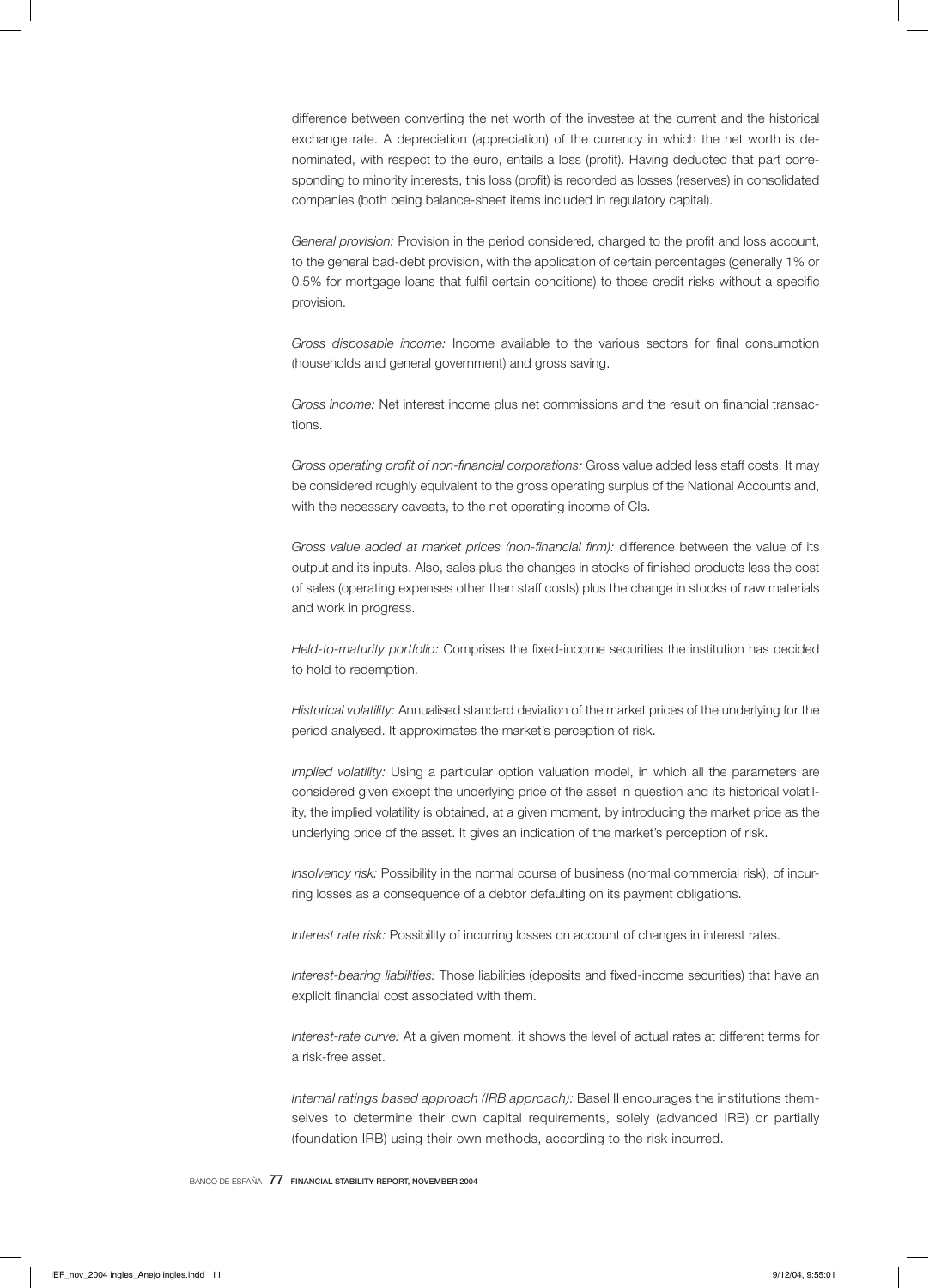*Investment banking:* Banking activity in the primary and secondary securities markets (underwriting and placement of issues, securities trading, financial advice to companies, etc.)

*Kernel estimator:* Non-parametric estimation of the density function, which provides a continuous and smoothed graphic representation of such function.

*Large exposures:* From a regulatory standpoint, large exposures are those vis-à-vis a single person or economic group, where the sum of the amount of the credit and trading-book risk exceeds 10% of the regulatory capital of the banking group. Since, on account of the high degree of exposure to one borrower, such exposures can jeopardise the solvency of an institution, in the event that the customer concerned is in difficulty, there are individual and overall limits to the large exposures that institutions can assume.

*Large firms:* According to the BCBS, in its proposed new capital accord, a large firm has annual sales of more than €50 million.

*Liability spread:* Spread between average three-month euribor and the average cost of interest-bearing liabilities.

*Liquidity risk:* In the FSR this refers to asset liquidity risk, i.e. agents' inability to dispose of their assets without significantly affecting market prices.

*Losses incurred:* Losses that have actually arisen on an institution's portfolio.

*Market index:* Constructed by taking the average of a fixed but adjustable set of firms listed on a specific stock market or on various markets. Its movement is a good approximation to the movement of the stock market concerned.

*Market risk:* Possibility of incurring losses owing to changes in the value of positions on or off the balance sheet, as a consequence of adverse movements in interest rates, in exchange rates and in the market prices of assets. Sometimes interest rate risk, foreign exchange risk and price risk are mentioned directly, and other times market risk is called price risk.

*Mixed groups:* Those that include consolidated groups of credit institutions and of insurance companies. In Spain, the Banco de España or the Directorate General of Insurance and Pension Funds are responsible for their supervision, depending on the importance of their constituent institutions.

*Mortgage bonds (bonos hipotecarios):* Fixed-income securities that can only be issued by CIs, subject to certain restrictions, specially secured by the mortgage loans assigned to them in the deed.

*National deposit institutions:* Savings banks, co-operatives and those commercial banks that are majority-owned by Spaniards with head office or parent company in Spain

*Net debit/credit balance:* Difference between the financing extended (asset) and received (liability). For CIs, when this difference is positive the net balance is a debit one and when it is negative, a credit one.

*Net interest income:* Financial revenue less financial costs.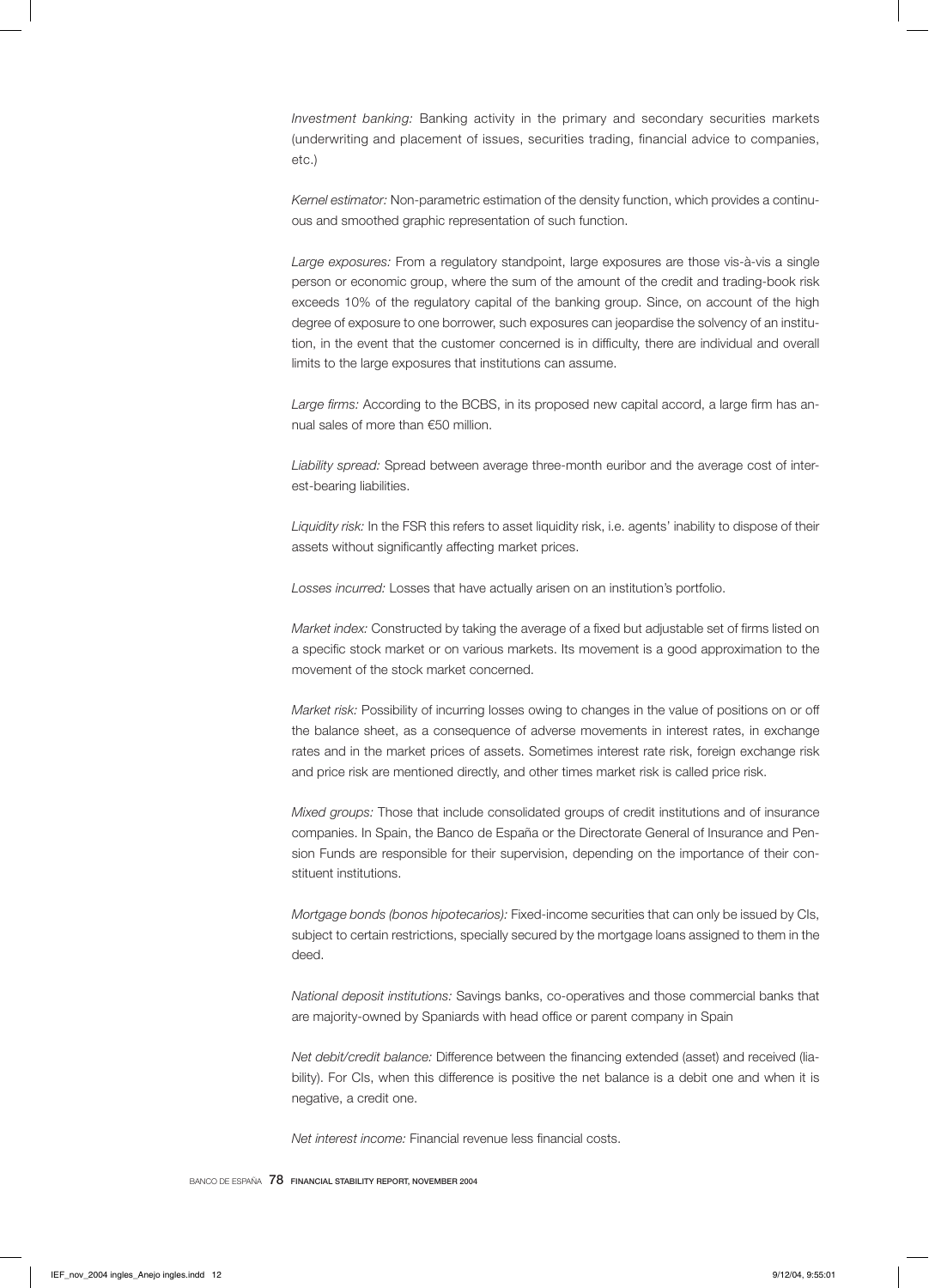*Net operating income:* Gross income less operating expenses.

*Net wealth:* See net worth.

*Net worth:* Assets less liabilities.

*Non-voting equity units:* Securities that can be issued, subject to certain restrictions, by savings banks to strengthen their capital. Their remuneration depends on the profits obtained by the institution, subject to certain limits. In the event that the institution is wound up they come behind the ordinary creditors, holders of subordinated debt and holders of preference shares.

*Offshore centres:* Territories that grant a preferential tax treatment to companies based in them.

*Operational risk:* Possibility of incurring losses as a consequence of inadequate internal procedures, staff or systems, or as a consequence of external events.

*Own funds attributed to the group:* Sum of the capital stock, reserves (including reserves at consolidated companies), group net income and the provisions for general banking risks, less shareholders' equity and own stakes, and the prior years' losses at the controlling entity and at consolidated companies. The average level, obtained in a similar way to ATAs, is used as the denominator in the calculation of ROE.

*PER (Price Earnings Ratio):* Ratio between the listed price of the shares of a particular company and the earnings obtained thereby during a specified period (year, business cycle, etc.).

*Permanent holdings portfolio:* Holdings in subsidiaries and affiliates intended to serve in a lasting way the activities of the institution or group to which it belongs.

*Preference shares:* Securities issued by credit institutions that, in certain circumstances, form part of their tier 1 capital. Their remuneration is fixed and periodic, but may be nil if the bank or its group suffer losses, in which case, normally, it is not cumulative (i.e. when no remuneration is paid one year it cannot be recovered in future). They are normally issued without a redemption term but the bank may redeem them, with the prior permission of the Banco de España, after five years.

*Price risk:* Possibility of incurring losses owing to adverse movements in asset prices.

*Primary securities market:* Market on which securities are issued and redeemed.

*Provisions:* Flow during the period, charged to the profit and loss account, whose purpose is to correct the valuation of individual assets, or of specific groups of assets, or to anticipate specific payments or contingent charges (specific provisions), or to cover general risks (general provisions). The main specific provisions are the bad-debt, country-risk and securitiesprice fluctuation provisions.

*Real assets:* Non-financial assets or tangible fixed assets.

*Regulatory capital:* That allowed by the regulator for the purposes of calculating the solvency ratio. Tier 1 and tier 2 capital are distinguished, on the basis of their ability to absorb losses.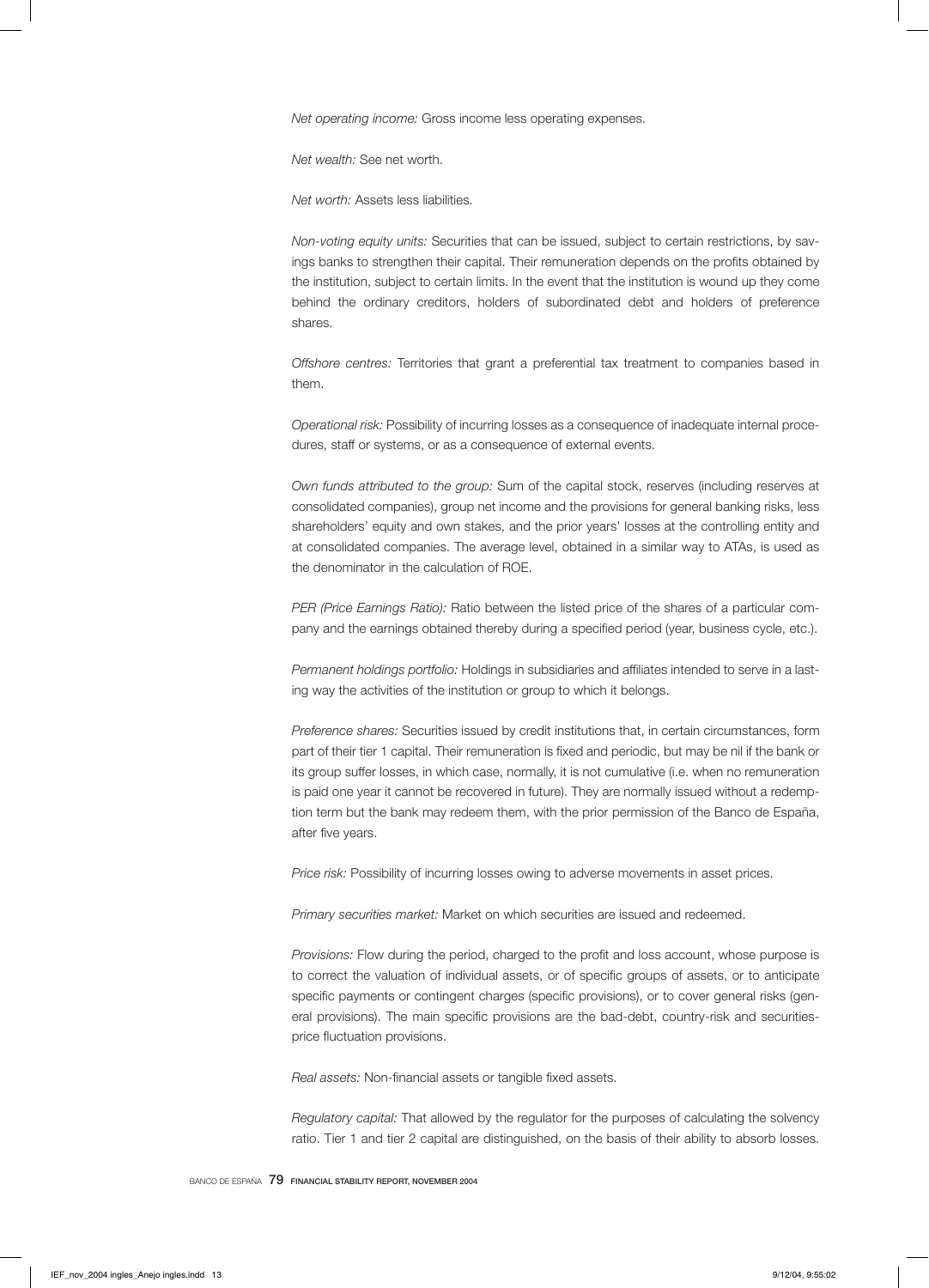Spanish regulations define regulatory capital more strictly than Basel I, especially as regards tier 2 capital.

*Result on financial transactions:* Profits less losses on the trading book and on creditors on securities arising from valuation differences, on exchange differences, on non-hedging futures transactions and on the available-for-sale fixed-income and equity portfolios, as well as provisions and write-downs in relation to the securities-price fluctuation provisions.

*Retail banking:* Banking activity with small and medium-sized businesses and households.

*Return on assets (ROA):* Ratio between net income (after taxes) attributed to the group and average total assets.

*Return on equity (ROE):* Ratio between net income (after taxes) attributed to the group and the average own funds attributed to the group.

*Risk exposure:* Product of the exposed amount and the PD assigned to such amount. The effect of loss given default (LGD) is not included.

*Risk mitigation:* Elements incorporated into a transaction, in the form of security interests, guarantees or credit derivatives, that help to reduce its associated risk.

*Risk premium:* The return required from a security in excess of that on a safe asset to compensate for the higher risk of the former relative to the latter.

*Risk profile of assets:* Assets weighted by risk with respect to total assets.

*Risk profile of the credit portfolio:* Calculated on the basis of the standard method for the statistical provision by multiplying the parameters assigned to each of the six categories of risk by the exposure contained therein. The six categories are: *Risk-free,* which includes, among others, exposures to EU general governments or exposures guaranteed by the latter; *Low-risk,* which includes loans secured by mortgages on completed housing when the outstanding risk is less than 80% of the appraisal value of the housing and transactions in which the borrower is an A- or higher rated firm; *Medium/low-risk,* which includes leasing transactions not included in other risk categories and those risks secured by some security interest other than those mentioned in the preceding two categories; *Medium-risk,* which includes risks vis-à-vis residents in Spain not included in other risk categories; *Medium/high-risk,* which includes loans to individuals for the purchase of durable goods and current goods and services; *Highrisk,* which includes credit card balances and the current- and credit-account overdrafts of borrowers not included in the risk-free category.

*Risk profile or risk exposure (financial assets abroad):* The probability of default multiplied by the exposure or, where applicable, the assets potentially subject to risk.

*Risk-weighted assets:* The balance-sheet assets and contingent liabilities of an institution multiplied by the relevant weights, according to the instrument and the counterpart sector (Basel I). The weights attempt to reflect the credit, foreign exchange and market risk associated with each exposure.

*Rollover risk:* Possibility of losses arising from the need to resort to the market given the lack of coincidence between the maturity of the instrument that provides the financing and the time horizon for which it is required.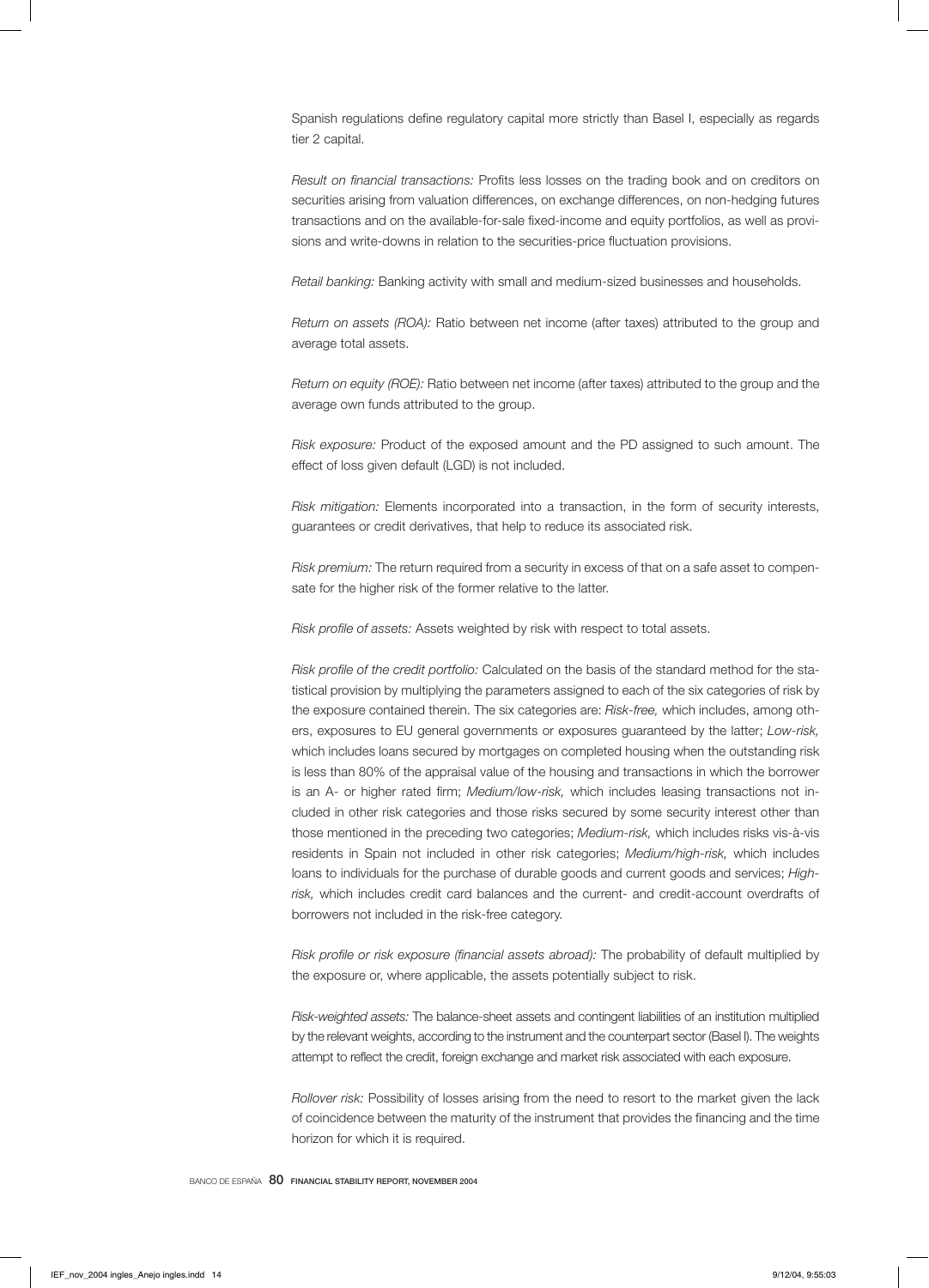*Secondary securities market:* Market on which securities issued on primary markets are traded.

*Senior debt:* Debt which, in the event of liquidation, ranks for repayment before other debt.

*Solvency coefficient:* Percentage ratio between regulatory capital and risk-weighted assets, which according to current law (CBE 5/1993) shall be at least 8%.

*Sovereign spread:* Measure of the market's perceptions of the probability of non-payment of the government debt of a particular country. It is the difference between the return on a bond representative of the debt issued by a country and that on a bond of a country with minimal credit risk, denominated in the same currency and with a similar duration.

*Special purpose vehicles (SPVs):* Used by deposit institutions for various purposes (e.g. securities issuance), normally, though not always, domiciled in offshore centres and, in Spanish accounting regulations, included in banks' consolidated balance sheets.

*Specialised credit institutions:* Financial institutions that are not permitted to raise deposits from the public, although they can raise close substitutes for deposits, for example by issuing securities with a maturity of more than one year or interbank financing.

*Specific provision:* Provision in the period considered, charged to profit and loss account, to the specific bad-debt provision. The risks that should be provisioned, with the application of specific percentages, with certain exceptions are: assets classified as doubtful in accordance with their default, doubtful contingent assets and liabilities, except for guarantees and other indemnities given, classified as doubtful for reasons other than default and guarantees and other indemnities given, both by reason of their delinquency and for reasons other than their default.

*Standardised approach:* Regulatory approach to risk measurement and capital requirements that is analogous to the current Basel I, but more sensitive to risk as it allows external ratings to be used as a measure of risk that affects the weights applied to the counterparty.

*Statistical provision:* Provision in the period considered, charged to the profit and loss account, to the statistical bad-debt fund. This provision is based on the latent (or inherent) risk, which is essentially the average expected losses arising from credit risk, estimated on the basis of the losses over a complete business cycle. It is calculated as the difference between this latent risk and the specific provision for the year. Thus, during the favourable stages of the cycle, when specific provisions are less than average losses, provisions are made to the statistical fund, while during cyclical downturns, amounts from the previously created fund are credited to the profit and loss account. These two provisions therefore have opposite effects on the profit and loss account. The maximum level of the statistical fund is three times the latent risk. This risk can be calculated using the institution's internal model, when so authorised by the Banco de España, or using the standard model supplied by the regulator.

*Structural position in foreign currency:* Unhedged fixed assets in foreign currency (investments in property for own use, significant holding of a permanent nature and, in the individual balance sheet for business in Spain, endowments to branches abroad), that are converted at the exchange rate of the date of their purchase.

*Subordinated debt:* Debt which, in the event of liquidation, ranks for repayment behind other debt, only preceding shares and, where applicable, non-voting equity units and preference shares.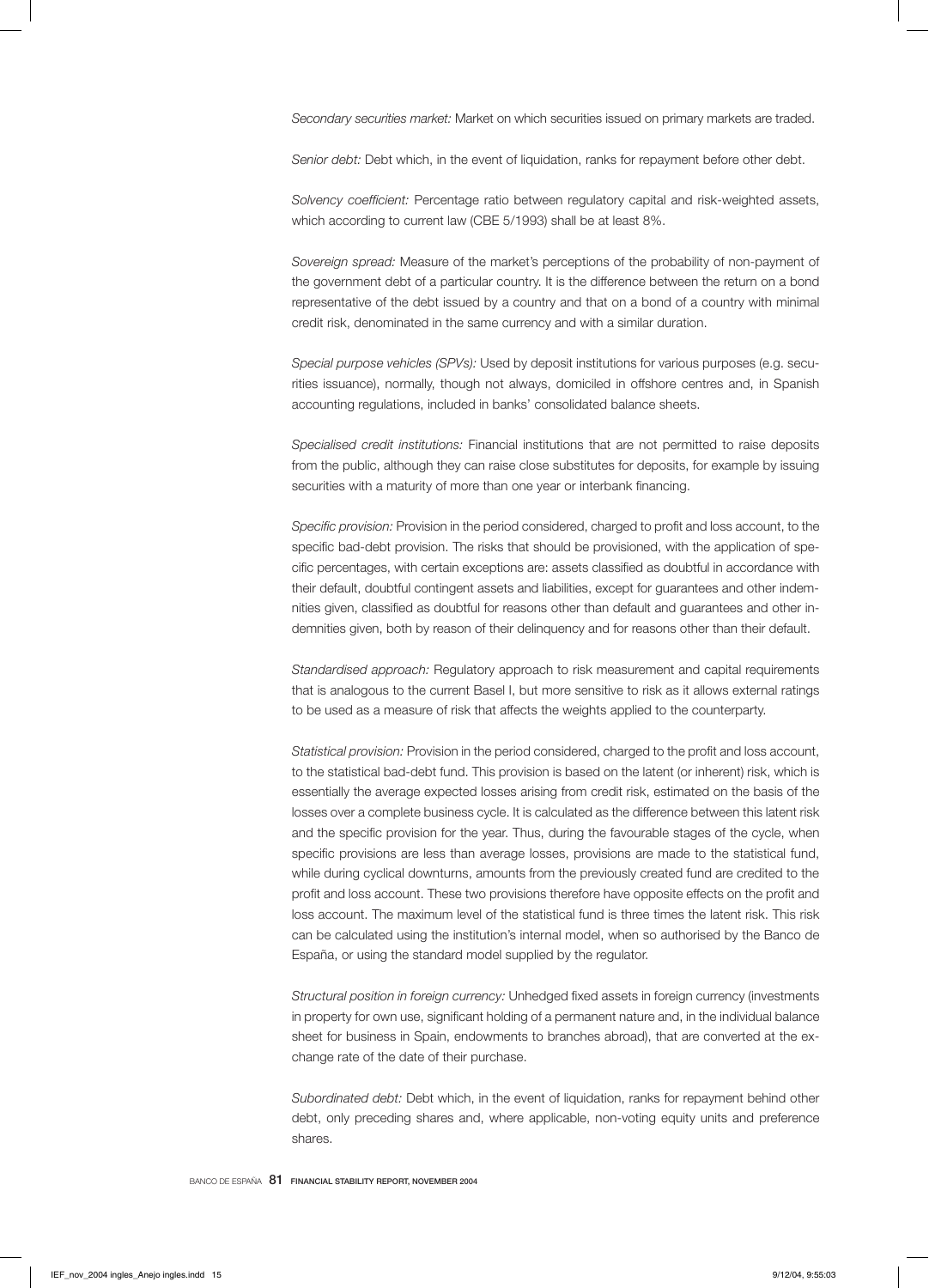*Subsidiaries:* Independent legal persons established in accordance with the laws of the country in which they reside that are totally or partially owned by their parent company. In general, in the FSR this term refers to subsidiaries in consolidated groups located abroad.

*Syndicated loans:* Loans for which a temporary association of financial institutions is created to distribute the shares in the large amount of the loan among them.

*Tier 1 capital:* Basically made up of capital, disclosed reserves, preference shares and nonvoting equity units, less goodwill.

*Tier 1 ratio:* More restrictive measure than the solvency ratio, since the numerator consists of tier 1 capital only. It must be at least 4%.

*Tier 2 capital:* Basically made up of subordinated debt, although certain limits apply.

*Total lending:* See credit portfolio.

*Total spread or return on intermediation:* Difference between the average return on earning financial assets and the average cost of interest-bearing financial liabilities. The sum of the institution's asset and liability spreads.

*Trading book:* Fixed-income securities or equities that are publicly quoted and whose trading is rapid, deep and cannot be influenced by individual private agents, which institutions maintain in their assets for short-term profit on their price movements.

*Treasury or trading activity:* Operations carried out for profit on the wholesale financial markets by a special unit of the institution, involving the management of risk positions, speculation, within the limits set by the institution, and/or covering its borrowing requirements and hedging its risks. These operations also provide services to customers.

*Uncommitted assets or solvency margin of insurance companies:* equivalent to the own funds of credit institutions.

*Unexpected losses:* Unanticipated losses on a portfolio. Calculated as the loss associated with a sufficiently high confidence level of the loss distribution, less the expected loss.

*Universal banking:* That performed by institutions which engage in corporate, investment and retail banking activities without distinction.

*Unrealised capital gains:* Unrealised net profit arising from the difference between the market and book value of the securities recorded in the institution's securities portfolio.

*Unsectorised accounts:* The capital and provisions of an institution less the net balances (assets – liabilities) of accrual accounts and other accounts, that are not assigned to any grouping either on the basis of residence (residents/non-residents) or on the basis of an institutional criterion (monetary financial institutions, general government and other sectors).

*Value at risk (VaR):* Maximum loss on a portfolio, to which a certain probability is assigned, during a specific time horizon.

*Weighted average range:* Weighted average bid-ask spread for listed securities.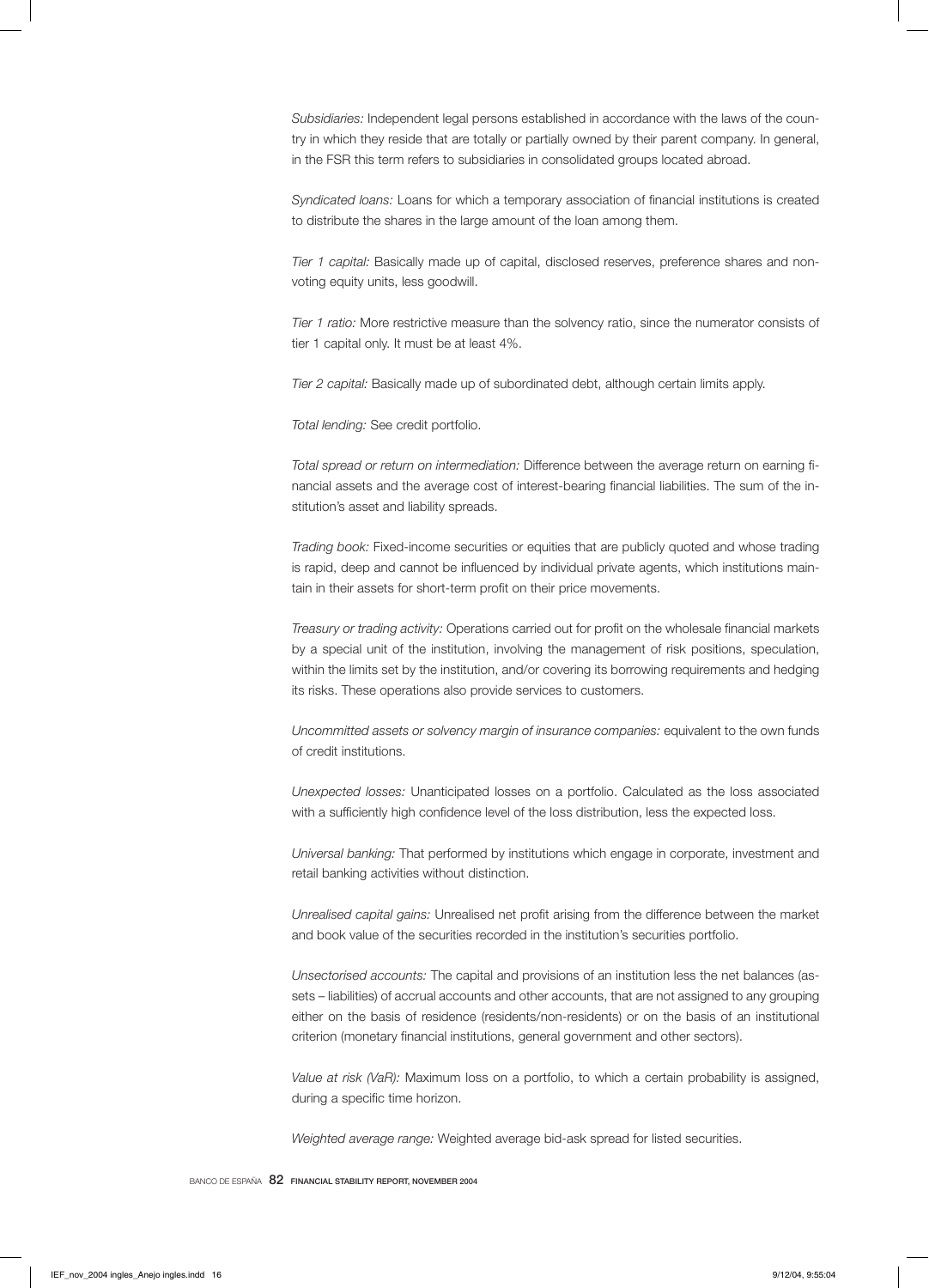# BANCO DE ESPAÑA PUBLICATIONS

**Studies and reports** REGULAR

|    | Economic Bulletin (quarterly) (the Spanish version is monthly)<br>Financial Stability Report (in Spanish and English) (half-yearly)<br>Memoria del Servicio de Reclamaciones (annual)<br>Mercado de Deuda Pública (annual)<br>Report on Banking Supervision in Spain (in Spanish and English) (annual)<br>The Spanish Balance of Payments and International Investment Position (in Spanish and English) (annual) |
|----|-------------------------------------------------------------------------------------------------------------------------------------------------------------------------------------------------------------------------------------------------------------------------------------------------------------------------------------------------------------------------------------------------------------------|
|    | NON-PERIODICAL                                                                                                                                                                                                                                                                                                                                                                                                    |
|    | Central Balance Sheet Data Office: commissioned studies<br>Notas de Estabilidad Financiera                                                                                                                                                                                                                                                                                                                        |
|    | ECONOMIC STUDIES                                                                                                                                                                                                                                                                                                                                                                                                  |
| 51 | ELOISA ORTEGA: La inversión extranjera directa en España (1986-1990) (1992).                                                                                                                                                                                                                                                                                                                                      |
| 52 | ALBERTO CABRERO, JOSÉ LUIS ESCRIVÁ AND TERESA SASTRE: Demand equations of the new monetary<br>aggregates (1992). (The Spanish original of this publication has the same number.)                                                                                                                                                                                                                                  |
| 53 | ÁNGEL LUIS GÓMEZ JIMÉNEZ AND JOSÉ MARÍA ROLDÁN ALEGRE: Analysis of fiscal policy in Spain: a<br>macroeconomic perspective (1988-1994) (1995). (The Spanish original of this publication has the same                                                                                                                                                                                                              |
| 54 | number.)<br>JUAN MARIA PENALOSA: El papel de la posición financiera de los agentes económicos en la transmisión de                                                                                                                                                                                                                                                                                                |
| 55 | la política monetaria (1996).<br>ISABEL ARGIMON MAZA: El comportamiento del ahorro y su composición: evidencia empírica para algunos<br>países de la Unión Europea (1996).                                                                                                                                                                                                                                        |
| 56 | JUAN AYUSO HUERTAS: Riesgo cambiario y riesgo de tipo de interés bajo regímenes alternativos de tipo de<br>cambio (1996).                                                                                                                                                                                                                                                                                         |
| 57 | OLYMPIA BOVER, MANUEL ARELLANO AND SAMUEL BENTOLILA: Unemployment duration, benefit duration,<br>and the business cycle (1996). (The Spanish original of this publication has the same number.)                                                                                                                                                                                                                   |
| 58 | JOSE MARIN ARCAS: Stabilising effects of fiscal policy. Volumes I and II (1997). (The Spanish original of this<br>publication has the same number.)                                                                                                                                                                                                                                                               |
| 59 | JOSÉ LUIS ESCRIVÁ, IGNACIO FUENTES, FERNANDO GUTIÉRREZ AND M.ª TERESA SASTRE: El sistema<br>bancario español ante la Unión Monetaria Europea (1997).                                                                                                                                                                                                                                                              |
| 60 | ANA BUISAN AND ESTHER GORDO: El sector exterior en España (1997).                                                                                                                                                                                                                                                                                                                                                 |
| 61 | ANGEL ESTRADA, FRANCISCO DE CASTRO, IGNACIO HERNANDO AND JAVIER VALLÉS: La inversión en<br>España (1997).                                                                                                                                                                                                                                                                                                         |
| 62 | ENRIQUE ALBEROLA ILA: España en la Unión Monetaria. Una aproximación a sus costes y beneficios (1998).                                                                                                                                                                                                                                                                                                            |
| 63 | GABRIEL QUIROS (ed.): Mercado español de deuda pública. Volumes I and II (1998).                                                                                                                                                                                                                                                                                                                                  |
| 64 | FERNANDO C. BALLABRIGA, LUIS JULIÁN ÁLVAREZ GONZÁLEZ AND JAVIER JAREÑO MORAGO: A BVAR<br>macroeconometric model for the Spanish economy: methodology and results (2000). (The Spanish original of<br>this publication has the same number.)                                                                                                                                                                       |
| 65 | ÁNGEL ESTRADA AND ANA BUISÁN: El gasto de las familias en España (1999).                                                                                                                                                                                                                                                                                                                                          |
| 66 | ROBERTO BLANCO ESCOLAR: El mercado español de renta variable. Análisis de la liquidez e influencia del<br>mercado de derivados (1999).                                                                                                                                                                                                                                                                            |
| 67 | JUAN AYUSO, IGNACIO FUENTES, JUAN PENALOSA AND FERNANDO RESTOY: El mercado monetario<br>español en la Unión Monetaria (1999).                                                                                                                                                                                                                                                                                     |
| 68 | ISABEL ARGIMÓN, ÁNGEL LUIS GÓMEZ, PABLO HERNÁNDEZ DE COS AND FRANCISCO MARTÍ: El sector<br>de las Administraciones Públicas en España (1999).                                                                                                                                                                                                                                                                     |
| 69 | JAVIER ANDRÉS, IGNACIO HERNANDO AND J. DAVID LÓPEZ-SALIDO: Assessing the benefits of price<br>stability: the international experience (2000).                                                                                                                                                                                                                                                                     |
| 70 | OLYMPIA BOVER AND MARIO IZQUIERDO: Quality-adjusted prices: hedonic methods and implications for<br>National Accounts (2001). (The Spanish original of this publication has the same number.)                                                                                                                                                                                                                     |
| 71 | MARIO IZQUIERDO AND M.ª DE LOS LLANOS MATEA: An approximation to biases in the measurement of<br>Spanish macroeconomic variables derived from product quality changes (2001). (The Spanish original of this<br>publication has the same number.)                                                                                                                                                                  |
| 72 | MARIO IZQUIERDO, OMAR LICANDRO AND ALBERTO MAYDEU: Car quality improvements and price indices<br>in Spain (2001). (The Spanish original of this publication has the same number.)                                                                                                                                                                                                                                 |

Resources Development Division.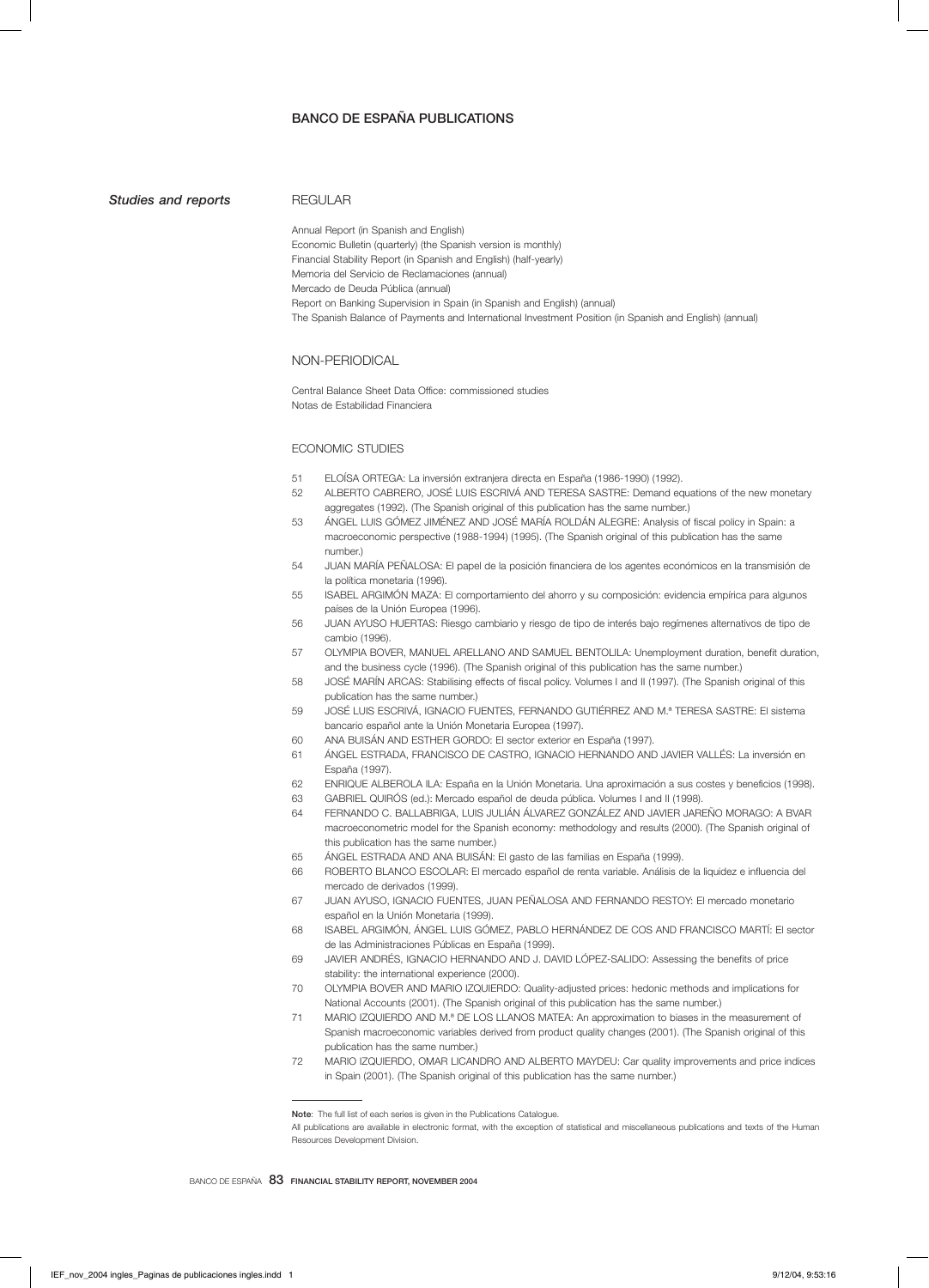- 73 OLYMPIA BOVER AND PILAR VELILLA: Hedonic house prices without characteristics: the case of new multiunit housing (2001). (The Spanish original of this publication has the same number.)
- 74 MARIO IZQUIERDO AND M.ª DE LOS LLANOS MATEA: Hedonic prices for personal computers in Spain during the 90s (2001). (The Spanish original of this publication has the same number.)
- 75 PABLO HERNÁNDEZ DE COS: Empresa pública, privatización y eficiencia (2004).

#### ECONOMIC HISTORY STUDIES

- 25 MARÍA JESÚS FUENTE: Finanzas y ciudades. El tránsito del siglo XV al XVI (1992).<br>26 HERNÁN ASDRÚBAL SILVA: El Comercio entre España y el Río de la Plata (1778-1
- HERNÁN ASDRÚBAL SILVA: El Comercio entre España y el Río de la Plata (1778-1810) (1993).
- 27 JOHN ROBERT FISHER: El Comercio entre España e Hispanoamérica (1797-1820) (1993).
- 28 BEATRIZ CÁRCELES DE GEA: Fraude y administración fiscal en Castilla. La Comisión de Millones (1632-1658): Poder fiscal y privilegio jurídico-político (1994).
- 29 PEDRO TEDDE AND CARLOS MARICHAL (eds.): La formación de los bancos centrales en España y América Latina (siglos XIX y XX). Vol. I: España y México (1994).
- 30 PEDRO TEDDE AND CARLOS MARICHAL (eds.): La formación de los bancos centrales en España y América Latina (siglos XIX y XX). Vol. II: Suramérica y el Caribe (1994).
- 31 BEATRIZ CÁRCELES DE GEA: Reforma y fraude fiscal en el reinado de Carlos II. La Sala de Millones (1658-1700) (1995).
- 32 SEBASTIÁN COLL AND JOSÉ IGNACIO FORTEA: Guía de fuentes cuantitativas para la historia económica de España. Vol. I: Recursos y sectores productivos (1995).
- 33 FERNANDO SERRANO MANGAS: Vellón y metales preciosos en la Corte del Rey de España (1618-1668) (1996).
- 34 ALBERTO SABIO ALCUTÉN: Los mercados informales de crédito y tierra en una comunidad rural aragonesa (1850-1930) (1996).
- 35 M.ª GUADALUPE CARRASCO GONZÁLEZ: Los instrumentos del comercio colonial en el Cádiz del siglo XVII (1650-1700) (1996).
- 36 CARLOS ÁLVAREZ NOGAL: Los banqueros de Felipe IV y los metales preciosos americanos (1621-1665) (1997).
- 37 EVA PARDOS MARTÍNEZ: La incidencia de la protección arancelaria en los mercados españoles (1870-1913) (1998).
- 38 ELENA MARÍA GARCÍA GUERRA: Las acuñaciones de moneda de vellón durante el reinado de Felipe III (1999).
- 39 MIGUEL ÁNGEL BRINGAS GUTIÉRREZ: La productividad de los factores en la agricultura española (1752-1935) (2000).
- 40 ANA CRESPO SOLANA: El comercio marítimo entre Ámsterdam y Cádiz (1713-1778) (2000).
- 41 LLUIS CASTAÑEDA PEIRÓN: El Banco de España (1874-1900): la red de sucursales y los nuevos servicios financieros (2001).
- 42 SEBASTIÁN COLL AND JOSÉ IGNACIO FORTEA: Guía de fuentes cuantitativas para la historia económica de España. Vol. II: Finanzas y renta nacional (2002).
- 43 ELENA MARTÍNEZ RUIZ: El sector exterior durante la autarquía. Una reconstrucción de las balanzas de pagos de España, 1940-1958. Revised edition (2003).
- 44 INÉS ROLDÁN DE MONTAUD: La banca de emisión en Cuba (1856-1898) (2004).
- 45 ALFONSO HERRANZ LONCÁN: La dotación de infraestructuras en España, 1844-1935 (2004).

#### WORKING PAPERS

- 0308 CLAUDIO MICHELACCI AND DAVID LÓPEZ-SALIDO: Technology shocks and job flows.
- 0309 ENRIQUE ALBEROLA: Misalignment, liabilities dollarization and exchange rate adjustment in Latin America.
- 0310 ANDREW BENITO: The capital structure decisions of firms: is there a pecking order?
- 0311 FRANCISCO DE CASTRO: The macroeconomic effects of fiscal policy in Spain.
- 0312 ANDREW BENITO AND IGNACIO HERNANDO: Labour demand, flexible contracts and financial factors: new evidence from Spain.
- 0313 GABRIEL PÉREZ QUIRÓS AND HUGO RODRÍGUEZ MENDIZÁBAL: The daily market for funds in Europe: what has changed with the EMU?
- 0314 JAVIER ANDRÉS AND RAFAEL DOMÉNECH: Automatic stabilizers, fiscal rules and macroeconomic stability.
- 0315 ALICIA GARCÍA HERRERO AND PEDRO DEL RÍO: Financial stability and the design of monetary policy.
- 0316 JUAN CARLOS BERGANZA, ROBERTO CHANG AND ALICIA GARCÍA HERRERO: Balance sheet effects and the country risk premium: an empirical investigation.
- 0317 ANTONIO DÍEZ DE LOS RÍOS AND ALICIA GARCÍA HERRERO: Contagion and portfolio shift in emerging countries' sovereign bonds.
- 0318 RAFAEL GÓMEZ AND PABLO HERNÁNDEZ DE COS: Demographic maturity and economic performance: the effect of demographic transitions on per capita GDP growth.
- 0319 IGNACIO HERNANDO AND CARMEN MARTÍNEZ-CARRASCAL: The impact of financial variables on firms' real decisions: evidence from Spanish firm-level data.
- 0320 JORDI GALÍ, J. DAVID LÓPEZ-SALIDO AND JAVIER VALLÉS: Rule-of-thumb consumers and the design of interest rate rules.
- 0321 JORDI GALÍ, J. DAVID LÓPEZ-SALIDO AND JAVIER VALLÉS: Understanding the effects of government spending consumption.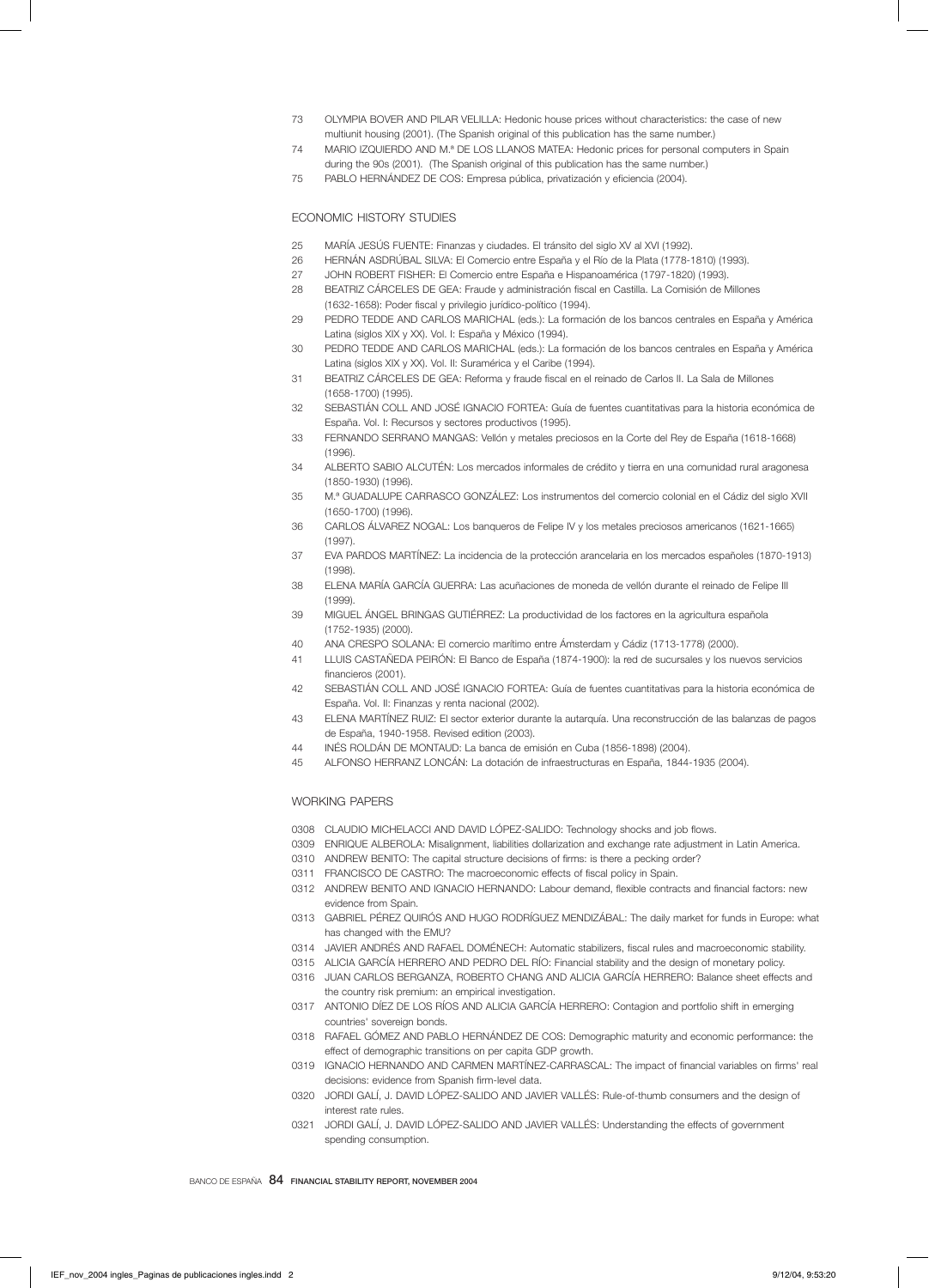- 0322 ANA BUISÁN AND JUAN CARLOS CABALLERO: Análisis comparado de la demanda de exportación de manufacturas en los países de la UEM.
- 0401 ROBERTO BLANCO, SIMON BRENNAN AND IAN W. MARSH: An empirical analysis of the dynamic relationship between investment-grade bonds and credit default swaps.
- 0402 ENRIQUE ALBEROLA AND LUIS MOLINA: What does really discipline fiscal policy in emerging markets? The role and dynamics of exchange rate regimes.
- 0403 PABLO BURRIEL-LLOMBART: An econometric analysis of education externalities in the matching process of UK regions (1992-99).
- 0404 FABIO CANOVA, MATTEO CICCARELLI AND EVA ORTEGA: Similarities and convergence in G-7 cycles.
- 0405 ENRIQUE ALBEROLA, HUMBERTO LÓPEZ AND LUIS SERVÉN: Tango with the gringo: the hard peg and real misalignment in Argentina.
- 0406 ANA BUISÁN, JUAN CARLOS CABALLERO, AND NOELIA JIMÉNEZ: Determinación de las exportaciones de manufacturas en los países de la UEM a partir de un modelo de oferta-demanda.
- 0407 VÍTOR GASPAR, GABRIEL PÉREZ QUIRÓS, AND HUGO RODRÍGUEZ MENDIZÁBAL: Interest rate determination in the interbank market.
- 0408 MÁXIMO CAMACHO, GABRIEL PÉREZ QUIRÓS AND LORENA SAIZ: Are European business cycles close enough to be just one?
- 0409 JAVIER ANDRÉS, J. DAVID LÓPEZ-SALIDO AND EDWARD NELSON. Tobin's imperfect asset substitution in optimizing general equilibrium
- 0410 A. BUISÁN, J. C. CABALLERO, J. M. CAMPA AND N. JIMÉNEZ: La importancia de la histéresis en las exportaciones de manufacturas de los países de la UEM.
- 0411 ANDREW BENITO, FRANCISCO JAVIER DELGADO AND JORGE MARTÍNEZ PAGÉS: A synthetic indicator of financial pressure for Spanish firms.
- 0412 JAVIER DELGADO, IGNACIO HERNANDO AND MARÍA J. NIETO: Do European primarily Internet banks show scale and experience efficiencies?
- 0413 ÁNGEL ESTRADA, JOSÉ LUIS FERNÁNDEZ, ESTHER MORAL AND ANA V. REGIL: A quarterly macroeconometric model of the Spanish economy.
- 0414 GABRIEL JIMÉNEZ AND JESÚS SAURINA: Collateral, type of lender and relationship banking as determinants of credit risk.
- 0415 MIGUEL CASARES: On monetary policy rules for the euro area.
- 0416 MARTA MANRIQUE AND JOSÉ MANUEL MARQUÉS: An empirical approximation of the natural rate of interest and potential growth. (The Spanish original of this publication has the same number.)
- 0417 REGINA KAISER AND AGUSTÍN MARAVALL: Combining filter design with model-based filtering (with an application to business-cycle estimation).
- 0418 JÉRÔME HENRY, PABLO HERNÁNDEZ DE COS AND SANDRO MOMIGLIANO: The short-term impact of government budgets on prices: evidence from macroeconometrics models.
- 0419 PILAR BENGOECHEA AND GABRIEL PÉREZ QUIRÓS: Auseful tool to identify recessions in the euro-area.
- 0420 GABRIEL JIMÉNEZ, VICENTE SALAS AND JESÚS SAURINA: Determinants of collateral.

### OCCASIONAL PAPERS

- 0302 MARIO IZQUIERDO, ESTHER MORAL AND ALBERTO URTASUN: Collective bargaining in Spain: an individual data analysis. (The Spanish original of this publication has the same number.)
- 0303 ESTHER GORDO, MARÍA GIL AND MIGUEL PÉREZ: Los efectos de la integración económica sobre la especialización y distribución geográfica de la actividad industrial en los países de la UE.
- 0304 ALBERTO CABRERO, CARLOS CHULIÁ AND ANTONIO MILLARUELO: An assessment of macroeconomic divergences in the euro area. (The Spanish original of this publication has the same number.)
- 0305 ALICIA GARCÍA HERRERO AND CÉSAR MARTÍN MACHUCA: La política monetaria en Japón: lecciones a extraer en la comparación con la de los EEUU.
- 0306 ESTHER MORAL AND SAMUEL HURTADO: Evolución de la calidad del factor trabajo en España.
- 0307 JOSÉ LUIS MALO DE MOLINA: Una visión macroeconómica de los veinticinco años de vigencia de la Constitución española.
- 0308 ALICIA GARCÍA HERRERO AND DANIEL NAVIA SIMÓN: Determinants and impact of financial sector FDI to emerging economies: a home country's perspective.
- 0309 JOSÉ MANUEL GONZÁLEZ-MÍNGUEZ, PABLO HERNÁNDEZ DE COS AND ANA DEL RÍO: An analysis of the impact of GDP revisions on cyclically adjusted budget balances (CABS).
- 0401 J. RAMÓN MARTÍNEZ-RESANO: Central Bank financial independence.
- 0402 JOSÉ LUIS MALO DE MOLINA AND FERNANDO RESTOY: Recent trends in corporate and household balance sheets in Spain: macroeconomic implications. (The Spanish original of this publication has the same number.)
- 0403 ESTHER GORDO, ESTHER MORAL AND MIGUEL PÉREZ: Algunas implicaciones de la ampliación de la UE para la economía española.
- 0404 LUIS JULIÁN ÁLVAREZ GONZÁLEZ, PILAR CUADRADO SALINAS, JAVIER JAREÑO MORAGO AND ISABEL SÁNCHEZ GARCÍA: El impacto de la puesta en circulación del euro sobre los precios de consumo.
- 0405 ÁNGEL ESTRADA, PABLO HERNÁNDEZ DE COS AND JAVIER JAREÑO: Una estimación del crecimiento potencial de la economía española.
- 0406 ALICIA GARCÍA-HERRERO AND DANIEL SANTABÁRBARA: Where is the Chinese banking system going with the ongoing reform?
- 0407 MIGUEL DE LAS CASAS, SANTIAGO FERNÁNDEZ DE LIS, EMILIANO GONZÁLEZ-MOTA AND CLARA MIRA-SALAMA: A review of progress in the reform of the International Financial Architecture since the Asian crisis.
- 0408 GIANLUCA CAPORELLO AND AGUSTÍN MARAVALL: Program TSW. Revised manual version May 2004.